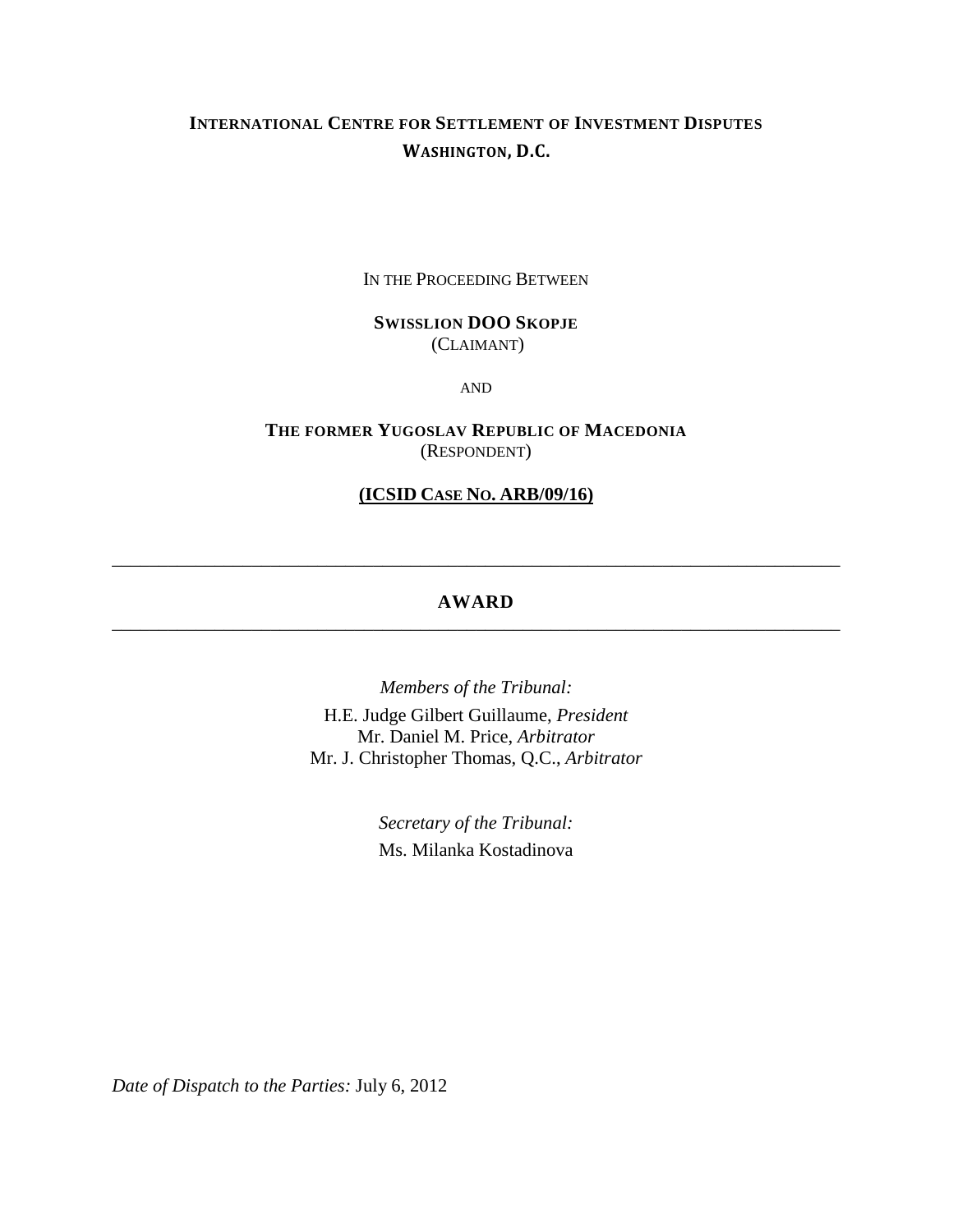# **REPRESENTATIVES OF THE PARTIES**

Mr. Risto Novakovski Mr. Alexandar Godzo Godzo, Kiceec & Novakovski LLP Ohrid, The former Yugoslav Republic of Macedonia and Mr. Noah Rubins Mr. Ben Juratowitch Ms. Evgeniya Rubinina Freshfields Bruckhaus Deringer LLP Paris, France and Dr. Goran Rafajlovski Rafajlovski Consulting The former Yugoslav Republic of Macedonia

#### *Representing the Claimant: Representing the Respondent:*

Dr. Sebastian Seelmann-Eggebert Latham & Watkins LLP Hamburg, Germany and Mr. Charles Claypoole Mr. Hussein Haeri Ms. Catriona Paterson Latham & Watkins LLP London, United Kingdom and Ms. Angela Angelovska-Wilson Latham & Watkins LLP Washington, D.C., USA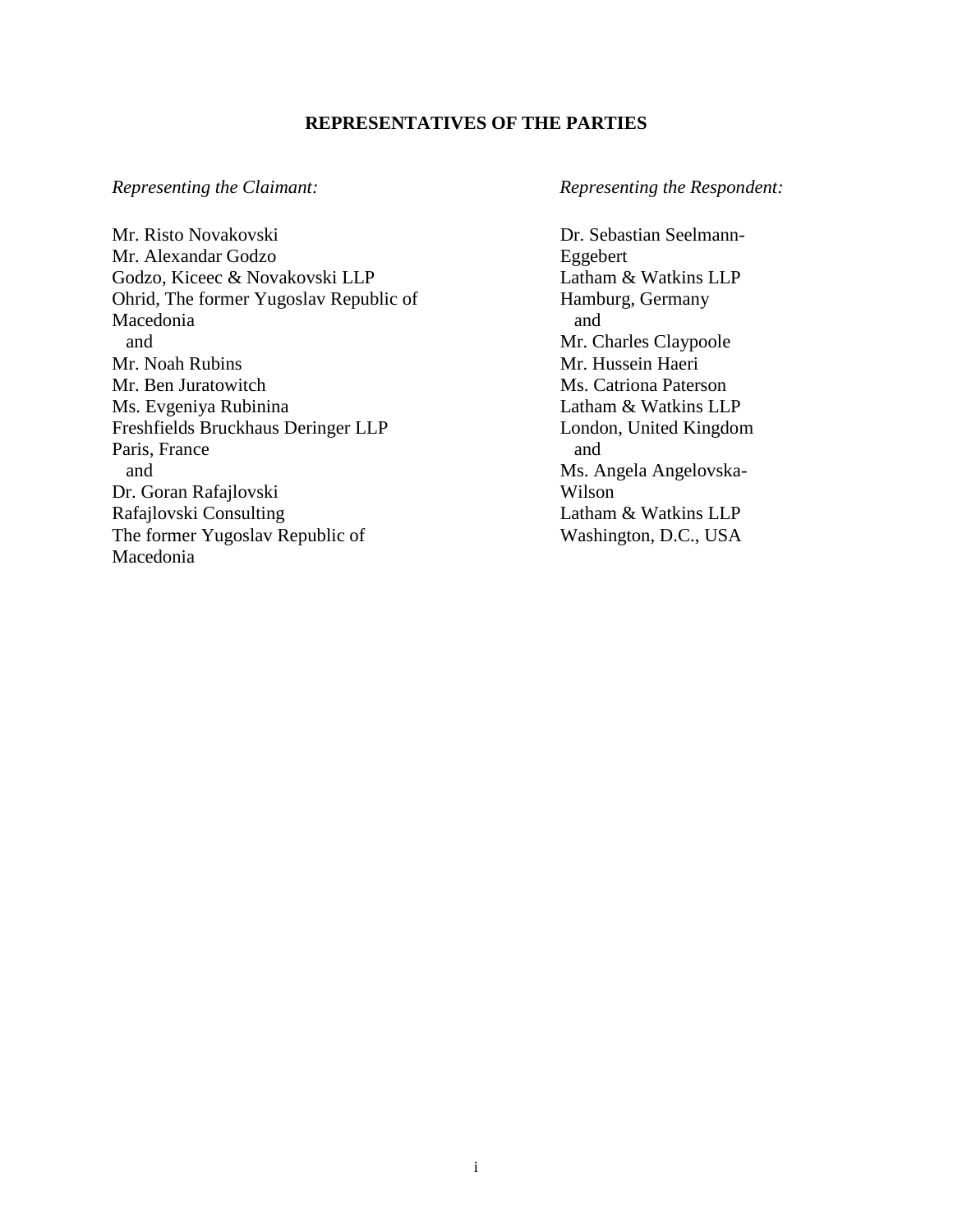| I.            |               |  |
|---------------|---------------|--|
| П.            |               |  |
| A.            |               |  |
| 1.            |               |  |
| 2.<br>3.      |               |  |
|               |               |  |
| 4.            |               |  |
| 5.            |               |  |
| <b>B.</b>     |               |  |
| 1.            |               |  |
| 2.            |               |  |
| 3.            |               |  |
| 4.            |               |  |
| 5.            |               |  |
| $C_{\bullet}$ |               |  |
| 1.            |               |  |
| 2.            |               |  |
| D.            |               |  |
| 1.            |               |  |
| 2.            |               |  |
| 3.            |               |  |
| 4.            |               |  |
| Е.            |               |  |
|               |               |  |
| A.            |               |  |
| <b>B.</b>     |               |  |
|               |               |  |
| 2.            |               |  |
|               | a)            |  |
|               | b)            |  |
|               | $\mathbf{c})$ |  |
|               | $\mathbf{d}$  |  |
| 3.            |               |  |
| 4.            |               |  |
| С.            |               |  |
|               |               |  |
|               |               |  |

# TABLE OF CONTENTS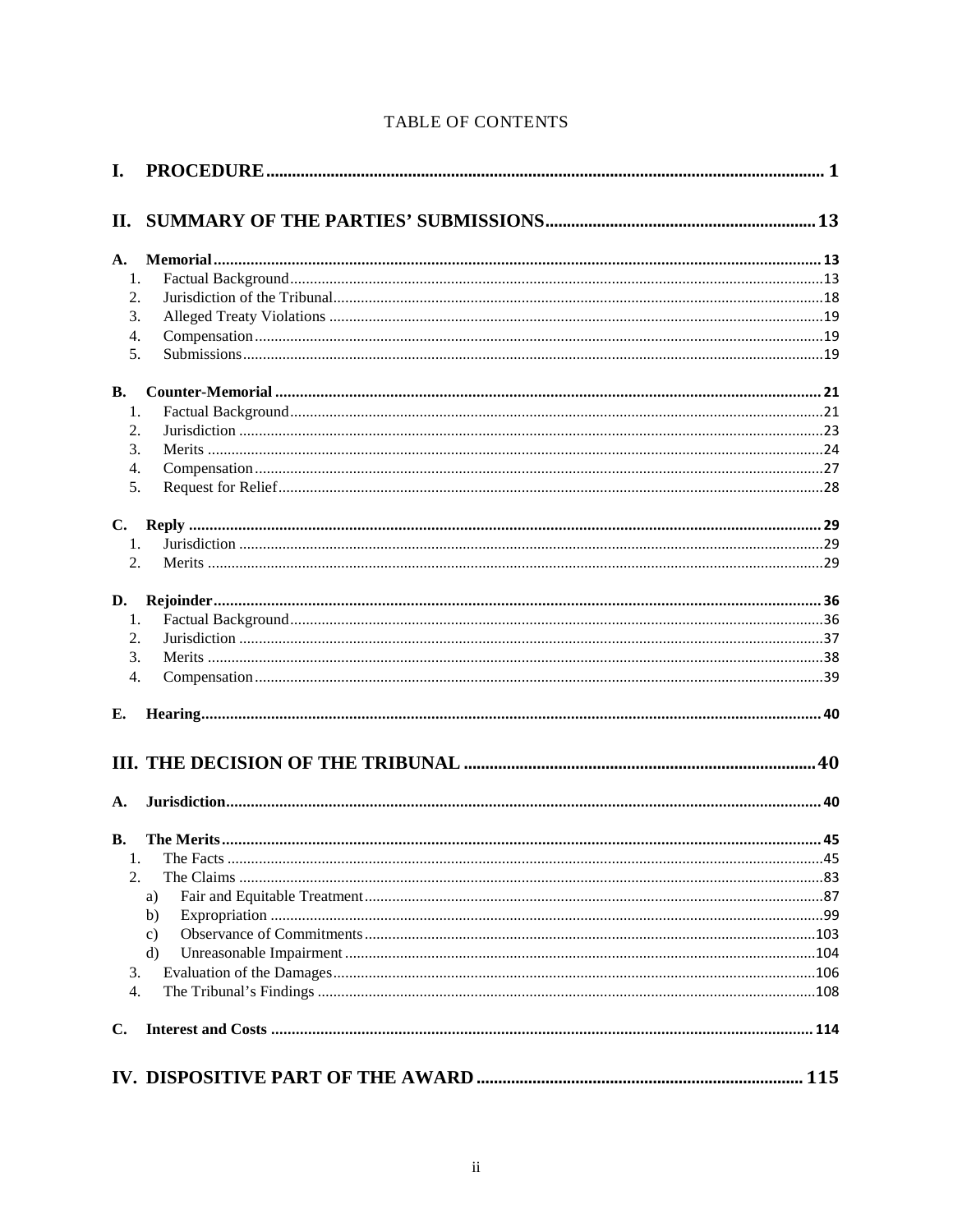#### <span id="page-3-0"></span>I. PROCEDURE

1. On 9 July 2009, the International Centre for Settlement of Investment Disputes ("ICSID" or "the Centre") received by e-mail from Swisslion DOO Skopje ("Swisslion" or the "Claimant") a Request for Arbitration ("Request") against The former Yugoslav Republic of Macedonia (the "Respondent"). The Request states that Swisslion is a company organised under the laws of The former Yugoslav Republic of Macedonia, owned by DRD Swisslion AG, a company incorporated under the laws of the Swiss Confederation, and by Mr. Rodoljub Draskovic, a dual national of the Swiss Confederation and of the Republic of Serbia. The Claimant's Request asserts claims under the Agreement between the Macedonian Government and the Swiss Federal Council on the Promotion and Reciprocal Protection of Investments, signed on 26 September 1996 (the "Treaty").

2. The Centre received the prescribed lodging fee on 30 July 2009 and the hard copies of the Request on 6 August 2009. On 7 August 2009, in accordance with Rule 5 of the ICSID Rules of Procedure for the Institution of Conciliation and Arbitration Proceedings ("the ICSID Institution Rules"), the Centre acknowledged receipt of the Request and, on the same date, transmitted copies to The former Yugoslav Republic of Macedonia and to its Embassy in Washington, D.C.

3. The Request, as supplemented by the Claimant's letters of 20 and 21 August 2009, was registered on 21 August 2009, pursuant to Article 36(3) of the ICSID Convention. In the Notice of Registration, the Secretary-General invited the Parties, in accordance with Rule 7(d) of the Institution Rules, to proceed as soon as possible to constitute the Tribunal pursuant to Articles 37- 40 of the ICSID Convention.

4. On 24 September 2009, the Parties agreed on the number of arbitrators and the method of their appointment. The Tribunal was to be composed of three arbitrators, one appointed by each Party and the third, presiding, arbitrator to be appointed by the Parties' agreement.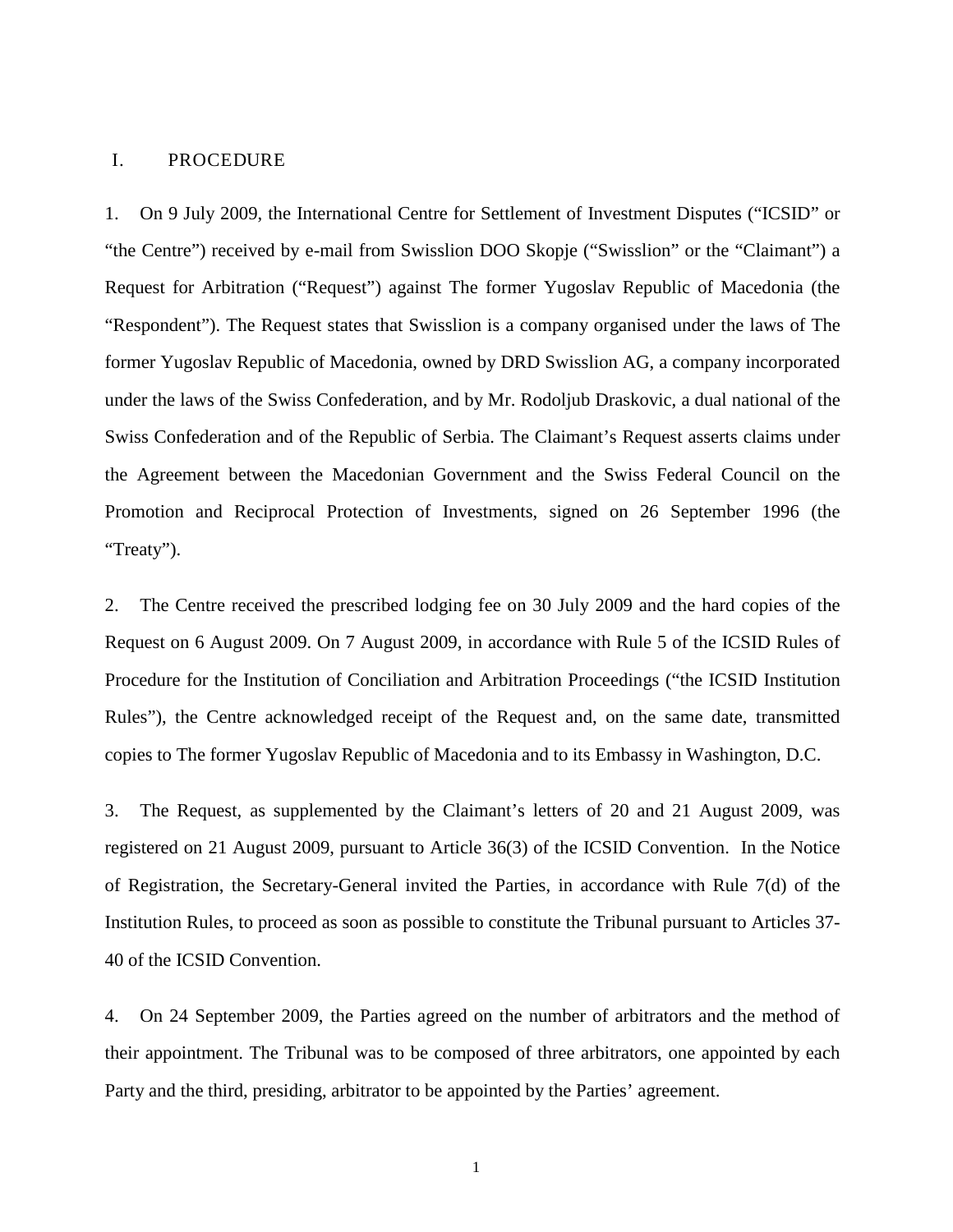5. On 13 November 2009, the Claimant appointed Mr. Daniel M. Price, a U.S. national, as arbitrator in this case. On 1 December 2009, the Respondent appointed Mr. J. Christopher Thomas, Q.C., a national of Canada, as arbitrator. Following extensions of the initially agreed time limit for the appointment of the presiding arbitrator, on 26 February 2010, the Parties jointly appointed Judge Gilbert Guillaume, a national of France, to serve as President of the Tribunal.

6. All three arbitrators having accepted their appointments, on 18 March 2010, the Secretary-General of ICSID notified the Parties that the Tribunal was deemed to have been constituted and that the proceeding had begun as of that date, pursuant to Rule 6(1) of the ICSID Rules of Procedure for Arbitration Proceedings ("the ICSID Arbitration Rules"). By the same letter, the Secretary-General informed the Parties that Mr. Marat Umerov of the ICSID Secretariat would serve as Secretary of the Tribunal. He was later succeeded by Ms. Milanka Kostadinova, Senior Counsel of the ICSID Secretariat, who was appointed as Secretary of the Tribunal on 1 May 2010.

7. The first session of the Tribunal was held on 11 May 2010, at the offices of Latham & Watkins, LLP, in Paris, France. On that occasion, the Parties confirmed that the Tribunal was duly constituted. Various aspects of procedure were determined at the session, including the conditions to file and admit requests for production of documents, the production of evidence in relation to witnesses and experts, and a schedule for the submission of written pleadings, subject to the Respondent's right to make preliminary objections to jurisdiction.

8. On 7 October 2010, the Parties jointly requested an amendment to the procedural calendar. The proposed schedule provided that the Claimant's Memorial was to be filed by 5 November 2010, the Respondent's Counter-Memorial by 29 April 2011, the Claimant's Reply by 29 April 2011, and the Respondent's Rejoinder by 29 August 2011. The Tribunal approved the revised schedule.

9. Accordingly, the Claimant filed its Memorial on the merits on 5 November 2010.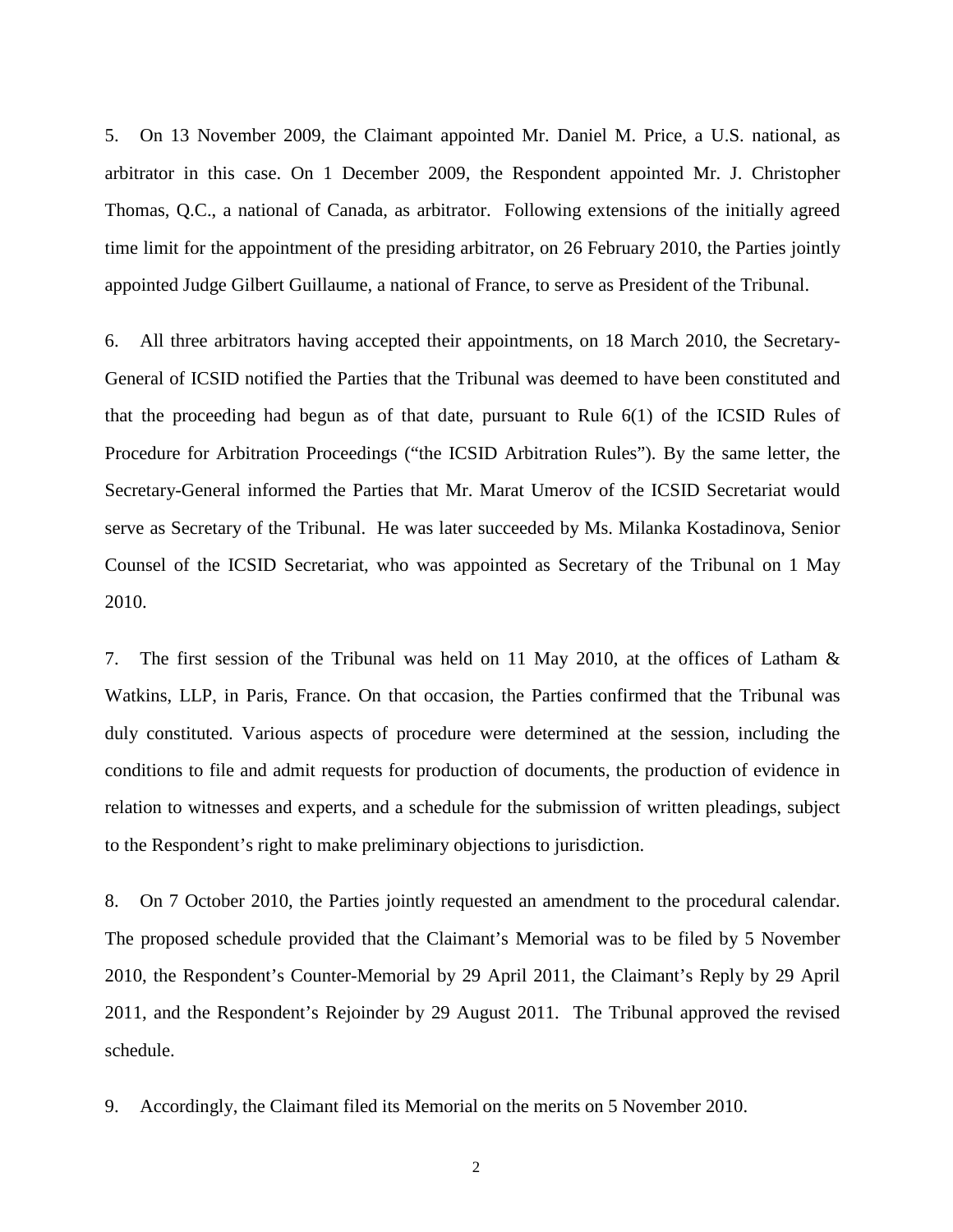10. By letter of 22 November 2010, the Claimant requested that the Respondent be ordered to produce documents relating to a voluntary document production request of 4 November 2010. The Respondent filed observations by letter of 24 November 2010. The Claimant filed observations in reply on 25 November 2010.

11. Having carefully considered the Parties' respective positions, the Tribunal concluded that no case had been made for the production of the requested documents at that time. Considering that the Memorial had already been filed, and that it could not be amended in the light of new evidence, the Tribunal saw no need to call upon the Respondent to produce the requested documents. It therefore declined the Claimant's request, but confirmed the Claimant's right to renew its request after it reviewed the Counter-Memorial, and in time for the filing of its Reply. The Tribunal's decision was communicated to the Parties by letter of 8 December 2010.

12. On 21 March 2011, following several exchanges of correspondence between the Tribunal and the Parties, and in consultation with the Centre, the Tribunal confirmed to the Parties its decision to hold the hearing in this case on 14-18 November 2011, in Paris, France.

13. On 11 April 2011, the Respondent applied to the Tribunal to order the Claimant to produce certain documents by 15 April 2011, in light of the time limit for filing the Counter-Memorial. The Claimant objected to the request on 13 April 2011. On 15 April 2011, having reviewed the Parties' respective submissions and the attached Redfern Schedule, the Tribunal declined the Respondent's request. The Tribunal noted that the Respondent's request was filed late and that most of the requested documents concerned damages issues and as such the documents could be produced at a later stage.

14. The Respondent filed its Counter-Memorial on jurisdiction and the merits on 29 April 2011.

15. By letter of 10 June 2011, the Claimant requested the Tribunal to call upon the Respondent to produce five categories of documents. The Respondent responded on 13 June 2011, asking the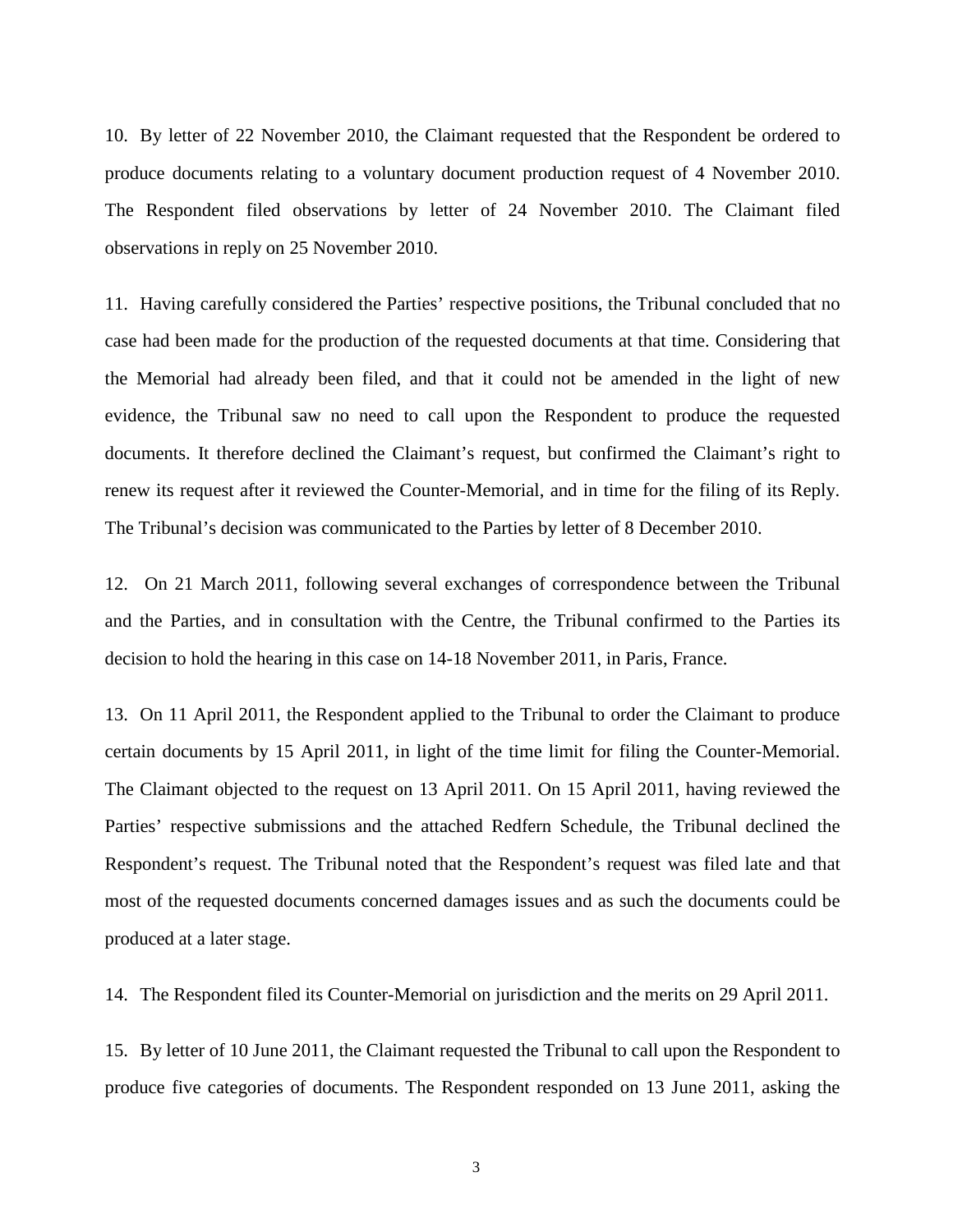Tribunal to reject the request, contending that by making the request the Claimant sought to modify the scope and/or the proffered justification for some of its earlier requests for voluntary document production.

16. By letter of 23 June 2011, the Claimant further requested: (i) a suspension of the procedural schedule pending an order on the document production request; and (ii) an extension of the time limit for submission of the Reply by one week from the date of the production of the documents. The Respondent objected to both requests on 24 June 2011.

17. On 24 June 2011, the Tribunal granted the Claimant's requests of 10 and 23 June 2011 in part. It ordered the Respondent to produce, by 30 June 2011, documents in three of the five categories described in the Claimant's letter of 10 June 2011. The Tribunal also granted the Claimant's request for an extension of the time limit for filing of the Reply. The Tribunal modified the calendar for submission of the Reply and the Rejoinder, fixing the dates 7 July 2011 for the Reply and 12 September 2011 for the Rejoinder.

18. The Claimant filed its Reply on 7 July 2011.

19. On 15 August 2011, the Respondent requested that the Claimant be ordered to produce documents concerning the Respondent's second request for document production, made as a Redfern Schedule of 29 July 2011. On 17 August 2011, the Claimant stated that it had no comments further to those already given in the Redfern Schedule and in its letter to the Respondent of 12 August 2011, a copy of which was attached. Having duly deliberated, on 24 August 2011, the Tribunal ordered the Claimant to produce, by 31 August 2011, documents in one of the categories listed in the Redfern Schedule. The Tribunal also reserved its right to ask for the production of any documents which it might consider necessary in the future. On 30 August 2011, the Claimant confirmed the production of the requested documents.

20. The Respondent filed its Rejoinder on 12 September 2011.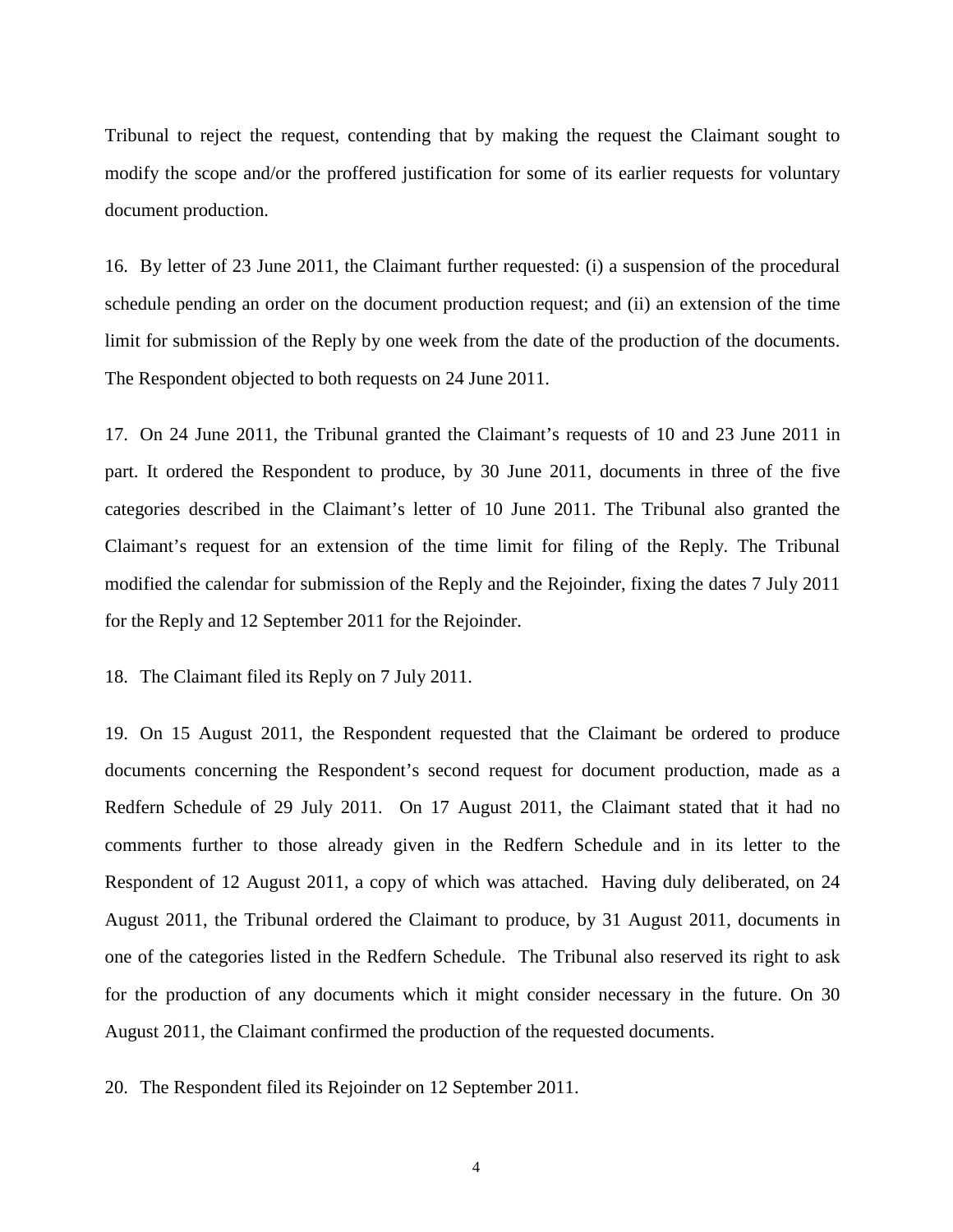21. On 22 September 2011, the Claimant proposed the scheduling of a pre-hearing telephone conference call to discuss procedural aspects of the oral hearing scheduled for 14-18 November 2011.

22. On 26 September 2011, the Claimant applied to the Tribunal to either (i) strike the so-called Pelagonia Report from the record as inadmissible, or, alternatively, (ii) order that the principal author of the Pelagonia Report be made available for cross examination at the hearing. The Pelagonia Report had been submitted by the Respondent as Exhibit R-24 to its Counter-Memorial. The Claimant stated that Mr. Pecko Risteski appeared to be the principal author of the Report (given his signature on the Report).

23. On 29 September 2011, the Tribunal fixed 5 October 2011 as the date for a procedural meeting with the Parties and invited them to confer with a view to reaching agreement on the organisation of the hearing and to revert to the Tribunal by 4 October 2011.

24. By letter of 4 October 2011, the Claimant informed the Tribunal that the Parties encountered difficulties in reaching an understanding, but had agreed that the Claimant would set forth its proposals, and that the Respondent would comment on such proposals separately. The Respondent filed its counter-proposals on October 5, 2011. In its letter, the Respondent stated, *inter alia*, that it objected to the Claimant's challenge of the admissibility of the Pelagonia Report and to the Claimant's proposal to cross-examine its author. The Respondent reserved its rights to make further submissions on this issue and requested the Tribunal's urgent ruling rejecting the Claimant's applications of 29 September 2011.

25. The procedural meeting between the Parties' legal representatives and the Tribunal, also attended by the Tribunal Secretary, was held on October 5, 2011 by telephone conference call. Each Party made oral submissions on the proposals that had been made.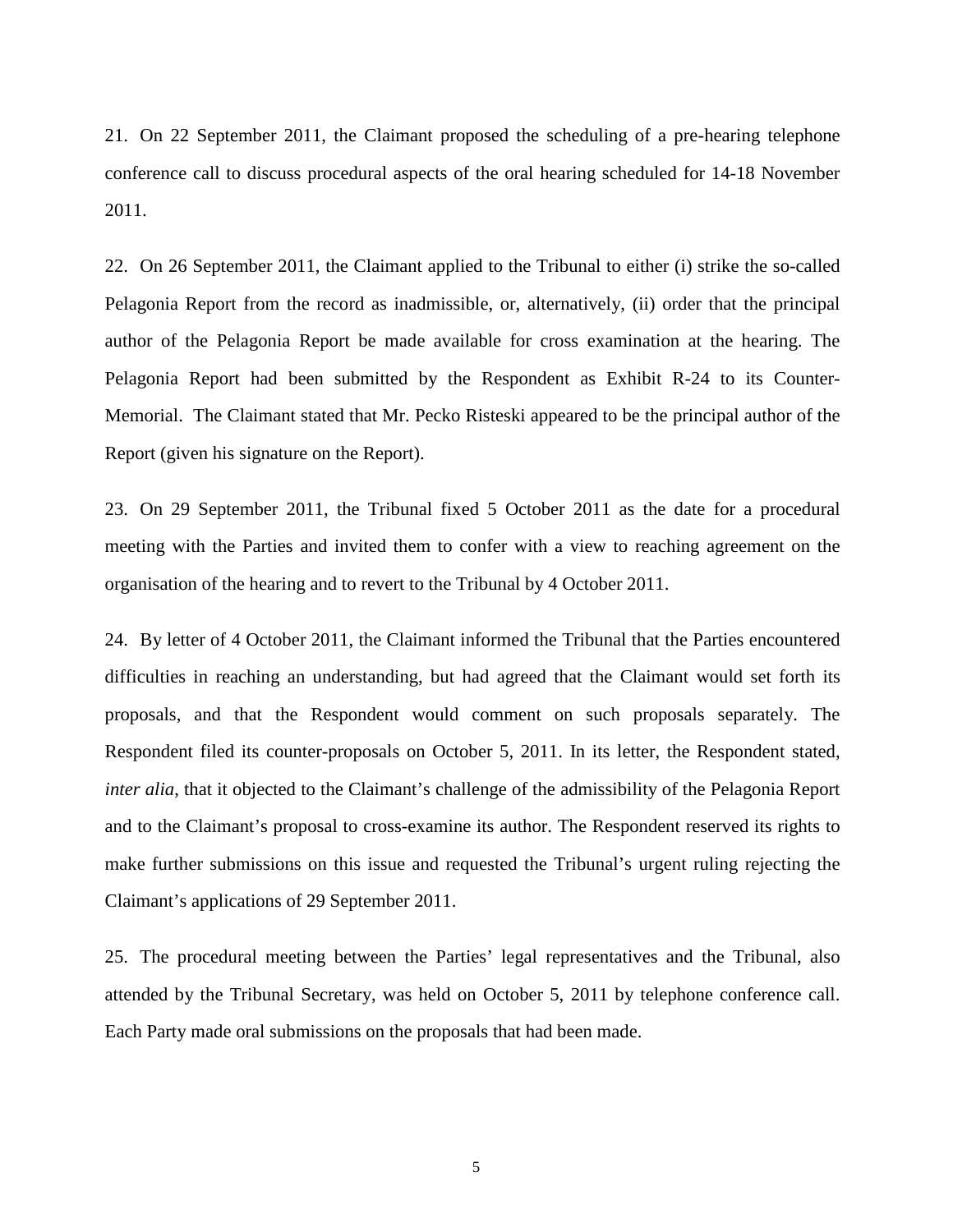26. Having considered the Parties' written and oral submissions, on 12 October 2011 the Tribunal issued a Procedural Order Concerning the Hearing on 14-18 November 2011. The Tribunal decided on the outstanding matters which the Parties had left for its determination, and endorsed the matters of agreement between them. In particular, the Tribunal determined the hearing schedule; the procedures for the opening and closing submissions and witness examination; the presentation of documentary evidence at the hearing; transcription; and translation. The Tribunal also decided that the Pelagonia Report was admissible, subject to direct and cross examination of its author at the hearing. The Tribunal also ordered the Parties to prepare and submit an agreed chronology of events by 4 November 2011.

27. On 17 October 2011, the Respondent registered objections pursuant to Arbitration Rule 27 ("Waiver"), and requested that certain points of the Procedural Order of 12 October 2011 be clarified. The Respondent expressed concerns that the schedule for cross-examination, sequestration of factual witnesses, and the scope of direct examination of witnesses and experts, determined by the Tribunal could prejudice the Respondent's ability to present its case. It asked the Tribunal to clarify the basis of its order for the examination of Mr. Risteski, given that the Pelagonia Report was presented as documentary evidence and that Mr. Risteski was neither a witness nor an expert of the Respondent. The Respondent further asked the Tribunal for directions as to which Party would conduct the direct examination and which Party would conduct the cross examination of Mr. Risteski. The Respondent suggested that, since the Claimant had requested Mr. Risteski's presence at the hearing, it should be responsible for producing him, and that the time for the examination of Mr. Risteski shall be divided equally between the Parties. Finally, the Respondent requested the Tribunal's confirmation that, if Mr. Risteski failed to attend the hearing for reasons that were not attributable to the Respondent, the Pelagonia Report would continue to be admissible. In such a case, the Respondent requested that the Parties be permitted to make further submissions as to the Report's evidentiary value.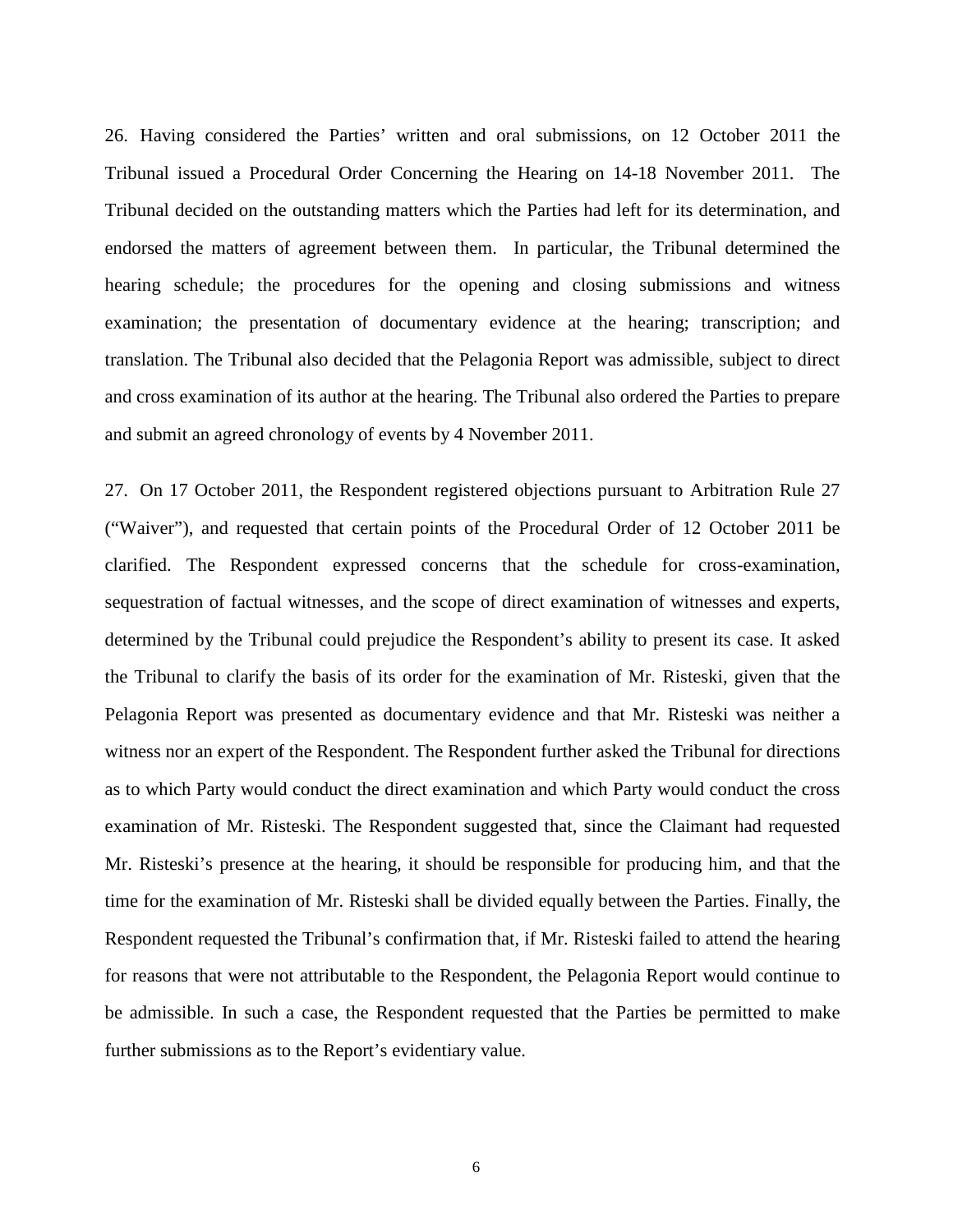28. On 24 October 2011, the Claimant filed a response, asserting that Arbitration Rule 27 provided no basis for a Party's objections to a procedural order of the Tribunal. The Claimant also commented on the Procedural Order's stipulations concerning the cross-examination, sequestration of factual witnesses, and the scope of direct examination of witnesses and experts. In regard to the Pelagonia Report, the Claimant submitted that since the Respondent sought to rely upon the Report, the logistical and financial responsibilities for Mr. Risteski's testimony must be borne by it. The Claimant submitted further that the direct examination shall be by the Respondent and the cross examination by the Claimant. Finally, the Claimant asked the Tribunal to fix a date by which the Respondent must confirm whether Mr. Risteski would be available for examination.

29. By letter of 26 October 2011, the Respondent reiterated its concerns about what it considered to be the prejudicial implications to the Respondent of the Tribunal's Order of 12 October 2011. The Respondent noted that the Claimant intended to use the allocated longer period for direct examination to adduce new testimony from its witnesses, as indicated in the Claimant's letter of 24 October 2011. The Respondent requested that the Claimant be ordered to provide, by 7 November 2011, a detailed summary of any points the Claimant intended to elicit from its witnesses in direct examination which had not been covered in their witness statements. The Respondent submitted that this would be appropriate and fair in the circumstances.

30. On 27 October 2011, the Tribunal issued a Procedural Order to Supplement and Clarify the Procedural Order of 12 October 2011. Considering that the Pelagonia Report stated positions on legal and factual issues on which Parties had devoted much argument, the Tribunal confirmed its earlier decision to hear the testimony of its author. The Tribunal directed the Respondent make its best efforts to arrange for Mr. Risteski's examination at the hearing, and fixed a procedure to be followed to this end. The Tribunal was to be advised by 4 November 2011 whether Mr. Risteski was willing and able to testify. The Tribunal also decided that the direct examination shall be conducted by the Respondent and cross-examination by the Claimant. The Tribunal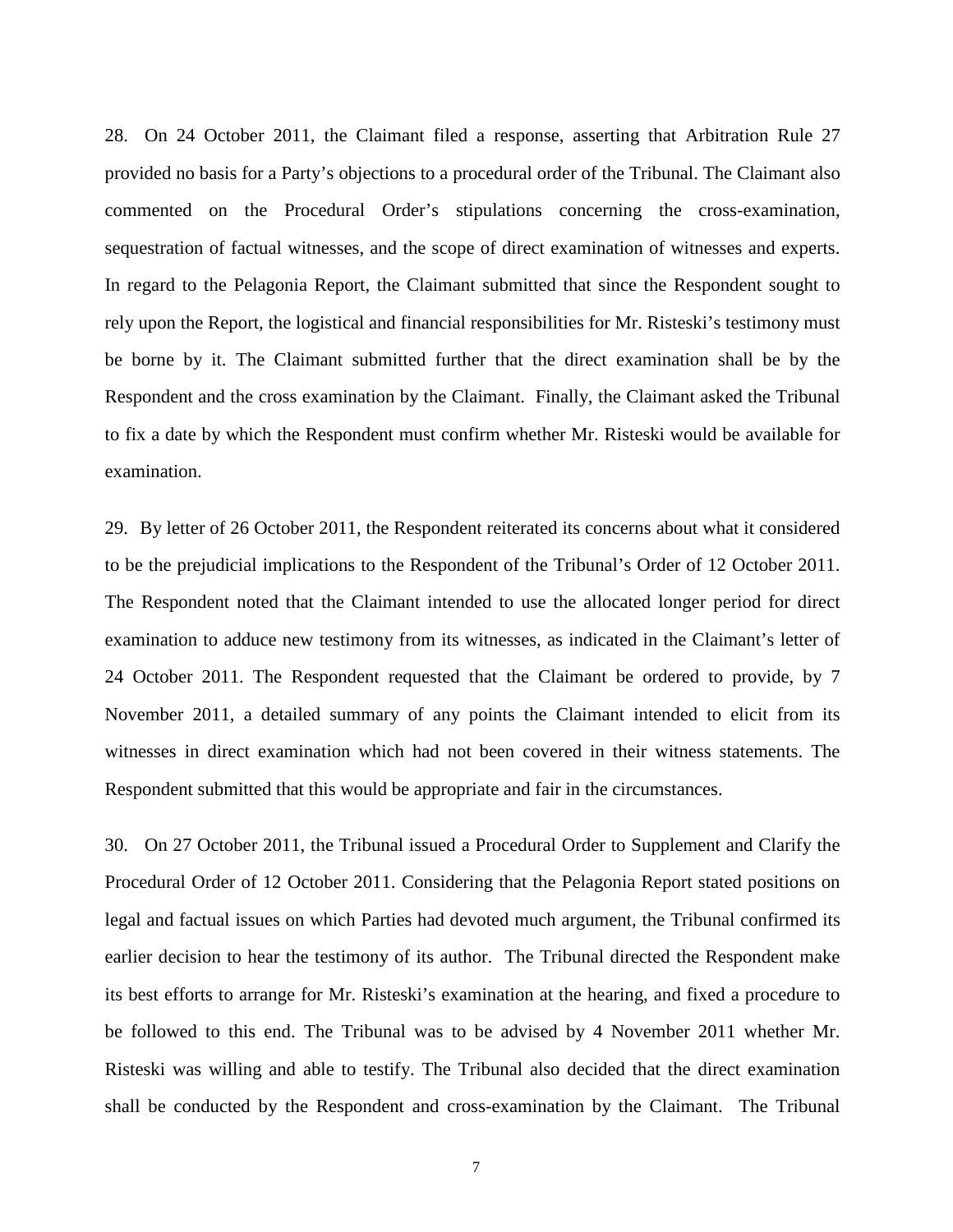indicated that it would take into account Mr. Risteski's attendance or non-attendance, as the case may be, when deciding on what weight, if any, to accord to the Report in light of the Tribunal's prior request.

31. The Procedural Order of 27 October 2011 was transmitted to the Parties under cover of a letter of the Secretary of the Tribunal of the same date. It was conveyed to the Parties that the Tribunal maintained its position on the items not explicitly addressed in the supplementary Order. The Parties were also informed of the Tribunal's decision declining to issue the order requested by the Respondent in its letter of 26 October 2011. The Tribunal noted in this regard that the scope of direct examination and the time allocated in the Procedural Order contemplated that the witnesses would have the opportunity to respond to any matters raised in the Respondent's last pleading.

32. On 3 November 2011, the Claimant applied to the Tribunal for leave to file additional documents. On 4 November 2011, the Respondent asked the Tribunal to either dismiss the request in its entirety or, if the documents were admitted, to acknowledge the Respondent's right to introduce further documents in rebuttal. By the same letter, the Respondent applied for leave to file a decision of the Bitola Basic Court of 20 October 2011.

33. On 4 November 2011, the Respondent informed the Tribunal of Mr. Risteski's availability to testify before the Tribunal on 12 November 2011, and of his request for the Tribunal's permission to testify jointly with Professor Aceski, who was said to have contributed to the Pelagonia Report's preparation. For reasons of procedural efficiency, the Tribunal decided to allow Mr. Risteski and Professor Aceski to testify jointly. The Tribunal ordered the Respondent to indicate by 11 November 2011 whether specific portions of the Report were prepared by one of the witnesses.

34. On 7 November 2011, the Parties submitted an agreed chronology of events in accordance with the Tribunal's Procedural Order of 12 October 2011.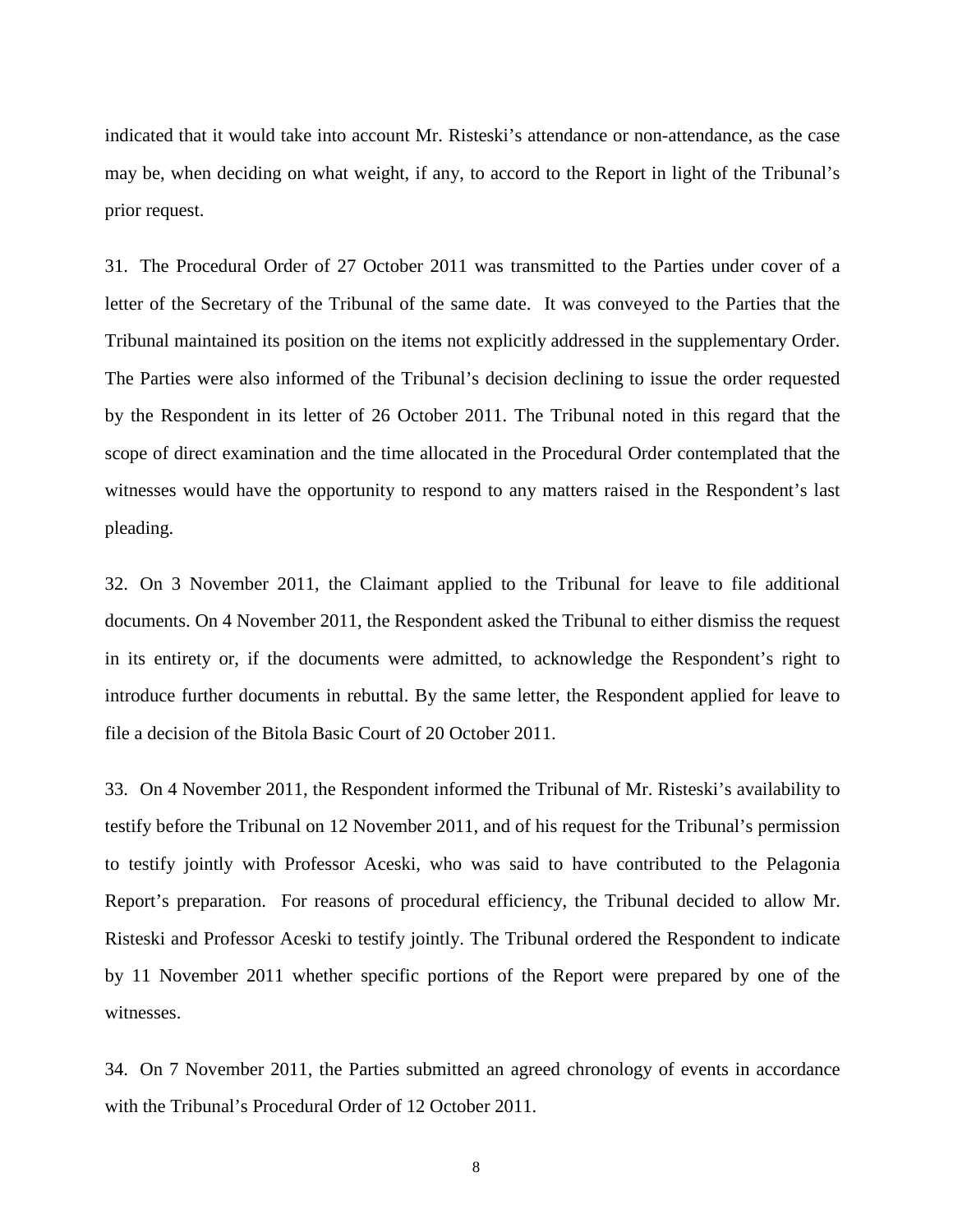35. On 8 November 2011, the Tribunal issued an order concerning the Parties' respective applications of 3 and 4 November 2011. The Tribunal granted leave to the Claimant to file part of the requested documents. The Tribunal also granted leave to the Respondent to supplement the record by filing the decision of the Bitola Basic Court of 20 October 2011.

36. By letter of 8 November 2011, the Respondent applied to the Tribunal for leave to file two additional documents, indicating that the Claimant did not object to the addition of these documents to the record.

37. On 9 November 2011, the Claimant objected to the Respondent's description of the Bitola Basic Court of 20 October 2011, and confirmed its consent to the filing of the two additional documents indicated in the Respondent's request for leave to file of 8 October 2011, subject to conditions. In addition, the Claimant provided an updated damages calculation dated 31 October 2011, by its damages expert, Mr. Anthony Charlton, which was said to correct an error in his second report. The Claimant also provided as an additional legal authority, a copy of the tribunal's award in *France Telecom v. Lebanon*. Finally, the Claimant requested a clarification of the hearing schedule.

38. By letter of 10 November 2011, the Respondent addressed the issues raised by the Claimant's letter of 9 November 2011, objecting, in particular, to the submission of three new appendices to Mr. Charlton's second expert report, which in the Respondent's view were intended to amend the quantum of damages claimed by the Claimant. By letter of the same date, the Claimant asserted, *inter alia*, that the updated calculations were not new evidence. In the Claimant's view, the only point of disagreement between the Parties was the filing of Appendix 3A to Mr. Charlton's second expert report.

39. On 11 November 2011, the Tribunal granted the Respondent's request for leave to file the documents mentioned in its letter of 8 November 2011, with accompanying notes, as requested by the Claimant. The Tribunal also accepted Appendices 2 and 3B to Mr. Charlton's expert report.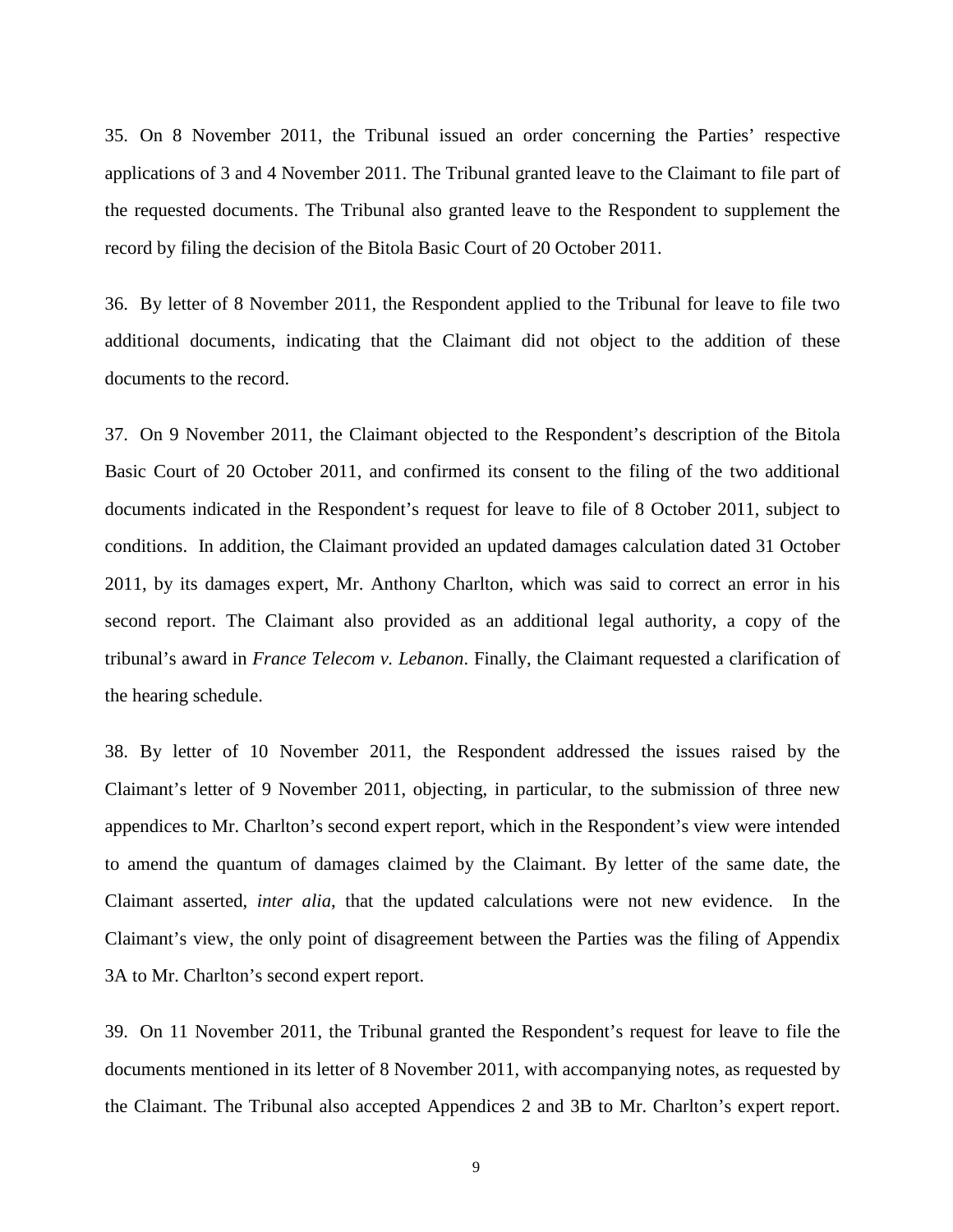The Tribunal took note of the statement in the Respondent's letter of 10 November 2011 that it reserved the right to make additional representations or introduce new documents into the record in response to the new appendices. It also took note of the Respondent's objections to the filing of Appendix 3A to Mr. Charlton's report and of the Claimant's comment in this regard in its letter of 10 November 2011. The Tribunal stated that it would take its decision on the occasion of the hearing.

40. On 11 November 2011, the Respondent informed the Tribunal of its understanding of Mr. Risteski's and Professor Aceski's involvement in the preparation of the Pelagonia Report. The Respondent indicated that Professor Dr. Trajkovski, who was responsible for certain sections of the Report, was also willing to testify, but unable to travel to Paris for health reasons. The Respondent suggested that Professor Dr. Trajkovski be examined by video link regarding those sections of the Report for which he was responsible.

41. The hearing was held at the ICC Conference Centre in Paris, on 14-18 November 2011. The Parties were represented by their counsel who made presentations to the Tribunal.

42. During the hearing, the Tribunal issued a Procedural Order, dated 17 November 2011, directing the Parties to produce further documents, including an authenticated copy of the applicable bilateral investment treaty. In particular, in light of written and oral evidence given as to a meeting held in Resen on 15 February 2007 between Swisslion and Agroplod representatives, on the one hand, and three government officials, on the other, the Tribunal called on the Respondent to cause Agroplod to search for minutes of such meeting which two of the Claimant's witnesses recalled having been taken and filed in Agroplod's archives and for any other documents relating to such meeting. The Tribunal also called on the Claimant to state whether a copy of any such minutes was communicated to the Ministry of Economy and/or submitted or referred to in court proceedings and the Claimant was ordered to provide a copy of such communication, if any, to the Tribunal. The Respondent was further ordered to search its archives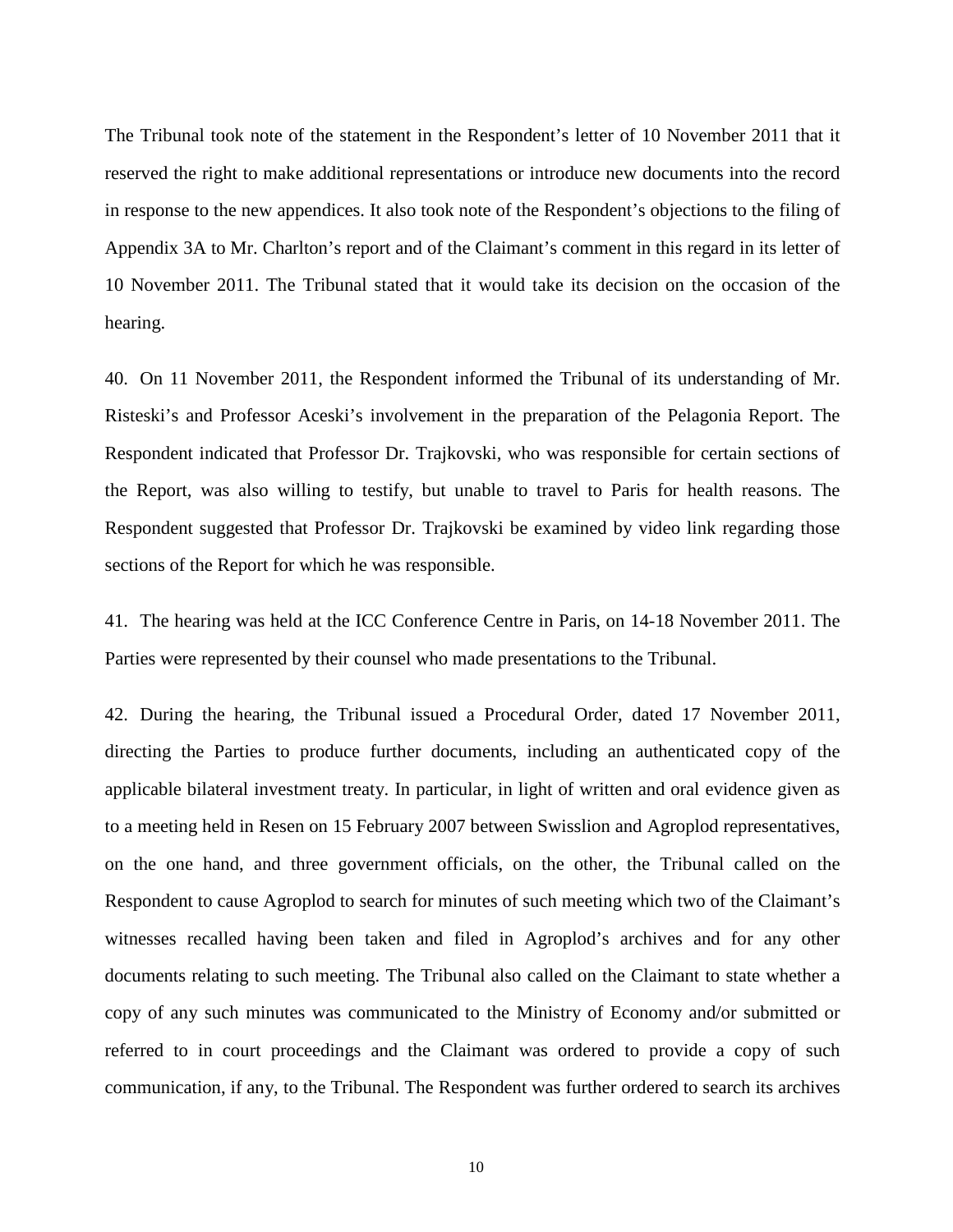and produce any documents: (i) analyzing or referring to the reports of the Public Revenue Office or the Ministry of Labor and Social Policy; (ii) recommending any course of action to the Ministry of Economy or State Attorney in light of those reports; (iii) relating or referring to the decision to terminate the Share Sale Agreement or to refer the matter to the State Attorney for termination; and (iv) any documents given to the State Attorney by the Ministry of Economy relating to the termination of the Share Sale Agreement.

43. Following the hearing, by letter of 2 December 2011, the Respondent produced documents pursuant to the Tribunal's Procedural Order of 17 November 2011. On 14 December 2011, the Claimant made comments in respect to the Respondent's letter of 2 December 2011, and made a request for the production of certain documents related to the Financial Police Report submitted by the Respondent as Exhibit R-98. By letter of 16 December 2011, the Respondent objected to the Claimant's comments and its request for additional documents.

44. On 21 December 2011, the Respondent produced documents it was able to locate related to three of the items of the Tribunal's Order of 17 November 2011.

45. On 23 December 2011, the Tribunal issued a Procedural Order ordering the Respondent to produce all documents annexed to the Financial Police Report (Exhibit R-98) that were not already on the record of this arbitration.

46. On 2 February 2012, the Respondent produced the requested documents. On 13 February 2012, the Claimant applied to the Tribunal for leave to respond to the new documents submitted in Respondent's Exhibits R-98 to R-119. Respondent objected to the Claimant's request by letter of 15 February 2012. On 24 February 2012, the Claimant reiterated its request to file a response to the documents submitted by the Respondent since the hearing. On 5 March 2012, the Tribunal invited the Claimant to precisely identify the issues it would wish to draw the Tribunal's attention to by 8 March 2012. The Claimant filed a nine-page submission on the due date. The Respondent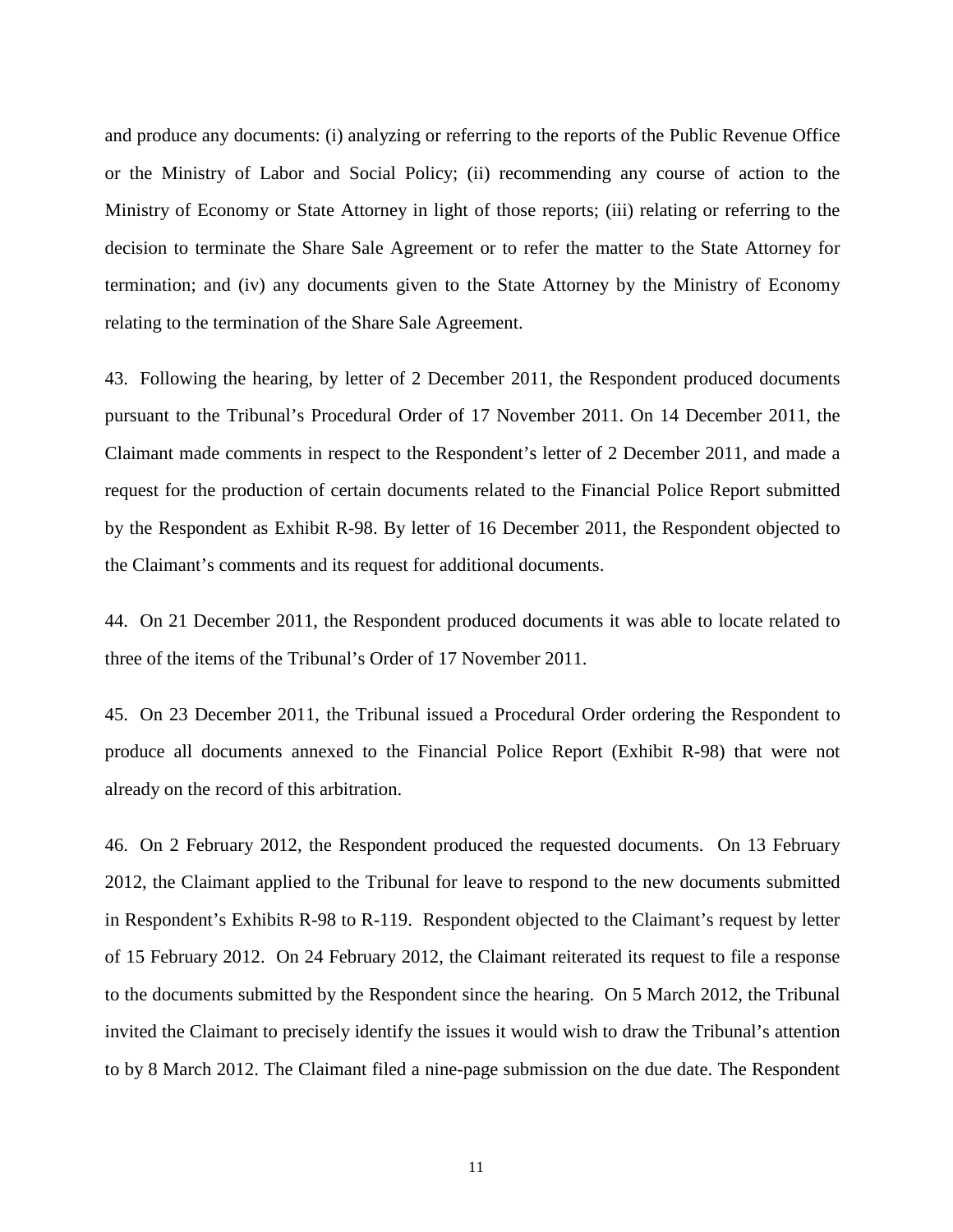objected to the submission and requested a longer time limit for its reply. The Tribunal granted the request on 12 March 2012 and the Respondent filed its reply submission on 20 March 2012.

47. On 2 April 2012, the Tribunal invited the Parties to submit simultaneously their statements on costs by 24 April 2012 and rebuttal submissions on costs by 4 May 2012. The Tribunal indicated that each Party shall itemize and include its respective costs incurred in relation to SEC and criminal complaints proceedings.

48. The Parties filed their cost submissions on 24 April 2012. The Respondent argued, *inter alia,* that the Claimant could not recover any costs it may have incurred in the SEC and criminal complaints proceedings. The Respondent observed that the Tribunal's discretion under Article 61(2) of the ICSID Convention was not unlimited and that the Tribunal lacked jurisdiction to make any such ruling. The Respondent also argued that if the Tribunal awarded such costs as damages or compensation, the award would be *ultra petita* in light of Article 48(3) of the ICSID Convention. On 4 May 2012, the Parties filed their responses to each other's submissions on costs. In its reply the Claimant agreed with Respondent's interpretation of Article 61(2) of the ICSID Convention. However, the Claimant argued that the Tribunal was not restricted to award costs relating to the domestic proceedings as part of the compensation for breach of the Treaty.

49. On 23 May 2012, pursuant to ICSID Arbitration Rule 38(1), the Tribunal declared the proceeding closed.

50. Members of the Tribunal deliberated through various means of communication, including a meeting in Paris, France. The Tribunal has taken into account all pleadings, documents, and testimony in this case.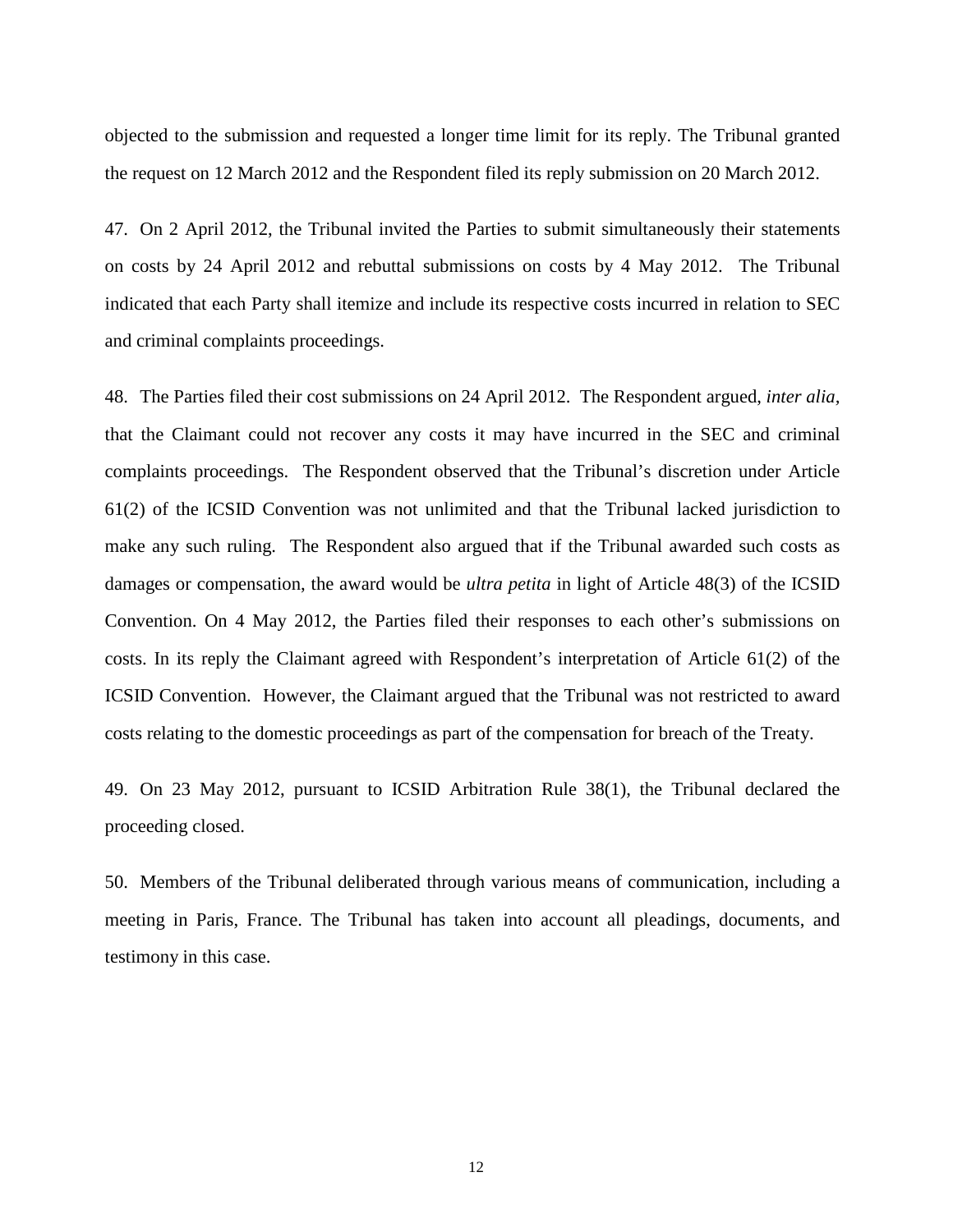# <span id="page-15-1"></span><span id="page-15-0"></span>II. SUMMARY OF THE PARTIES' SUBMISSIONS

# <span id="page-15-2"></span>A. MEMORIAL

#### **1. Factual Background**

51. In its Memorial dated 5 November 2010, the Claimant first summarises its view of the factual background of the case. It states that DRD Swisslion Ltd (DRD Swisslion) is a Swiss company wholly owned by Mr. Rodoljub Draskovic, a Serbian national. In 1998, DRD Swisslion founded a Macedonian company called Swisslion DOO Skopje ("Swisslion") whose main business was the production of biscuit and snacks. In 2004 DRD Swisslion acquired Takovo, a Serbian food production company, and created Swisslion Takovo.

52. "After Swisslion had been operating independently in Macedonia for several years, DRD Swisslion began to consider repeating its Serbian success with the acquisition of Agroplod AD Resen (Agroplod)"<sup>[1](#page-15-3)</sup>, a former socially-owned enterprise which was nearly bankrupt. It was encouraged to do so by Macedonian local authorities who informed it that the Macedonian government was looking for "a strategic investor" to "take control of and revitalise Agroplod".<sup>[2](#page-15-4)</sup>

53. In March and April 2006, Swisslion purchased 5,000 shares of Agroplod from the company's employees.<sup>[3](#page-15-5)</sup> In June 2006, it acquired an additional 588 shares through the realisation of a mortgage right on securities. This gave Swisslion a 26.58% stake in Agroplod (the "First Tranche" of shares).<sup>[4](#page-15-6)</sup>

54. On 3 May 2006, the Macedonian government adopted a decision to offer 5,339 shares in Agroplod that belonged to the Macedonian Pension and Disability Insurance Fund (the Pension Fund) for sale by public tender. The shares represented 25.39% of Agroplod's share capital. The

<span id="page-15-6"></span> $^{4}$  *Id.* 

<span id="page-15-3"></span><sup>&</sup>lt;sup>1</sup> Memorial paras. 16-18.

<span id="page-15-4"></span><sup>2</sup> *Id*., para. 18.

<span id="page-15-5"></span><sup>3</sup> *Id*., para. 20.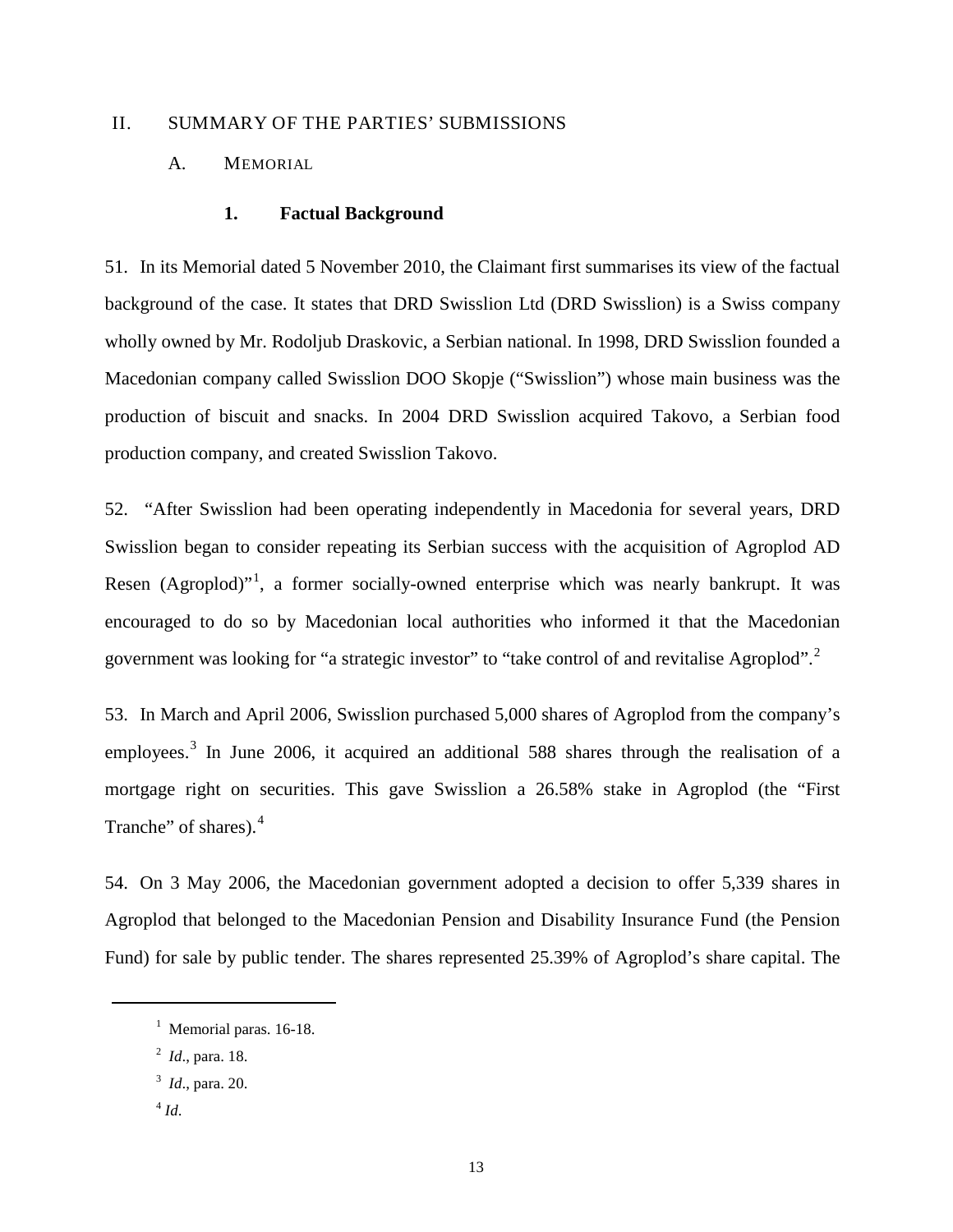tender "stipulated that prospective bidders were already to own at least 25% of the shares in Agroplod".<sup>[5](#page-16-0)</sup> This criterion was satisfied only by Swisslion and by Mr. Georgi Kitinov who owned 31.45% of the shares at the time.

55. On 29 May 2006, Swisslion presented to all Agroplod shareholders a revitalisation programme for the business (the "Revitalisation Programme" or "Plan"), which in spite of the opposition of Mr. Giorgi Kitinov, was adopted by the majority of the shareholders (including the representative of the Pension Fund).<sup>[6](#page-16-1)</sup>

56. On 5 June 2006, Swisslion submitted its bid to acquire the government's shares. As required, this bid was accompanied by a Business Plan developing the ideas already approved in the Revitalisation Programme. Swisslion proposed that Agroplod be fundamentally restructured. Under that proposal, three "new subsidiary companies" specialising in food, agriculture and tourism were to be created and "jointly owned by Swisslion and Agroplod".<sup>[7](#page-16-2)</sup> "The new investments were to be made in the subsidiaries rather than in Agroplod itself<sup>".[8](#page-16-3)</sup> The Business Plan also outlined Swisslion's proposed investment in the Agroplod group thus established. On 14 June 2006, the Ministry of Economy selected Swisslion as the winner of the public tender. That same day, the Ministry and Swisslion concluded an Agreement for Sale of Shares of the Pension Fund in Agroplod (the "Share Sale Agreement"). With this Second Tranche, Swisslion came to hold  $10,927$  $10,927$  $10,927$  shares. $9$ 

<span id="page-16-0"></span>57. On 4 July 2006, Swisslion purchased a further 788 shares from a private party. This gave it 11,715 shares in total, representing 55.72 % of the total shares in Agroplod.<sup>[10](#page-16-5)</sup>

- 5 *Id*., paras. 21-22.
- <span id="page-16-1"></span><sup>6</sup> *Id*., para 23.

- 7 *Id*., para. 26.
- <span id="page-16-3"></span><span id="page-16-2"></span>8 *Id*., para. 27.
- <span id="page-16-4"></span><sup>9</sup> *Id*., para 35
- <span id="page-16-5"></span><sup>10</sup> *Id*., para 37.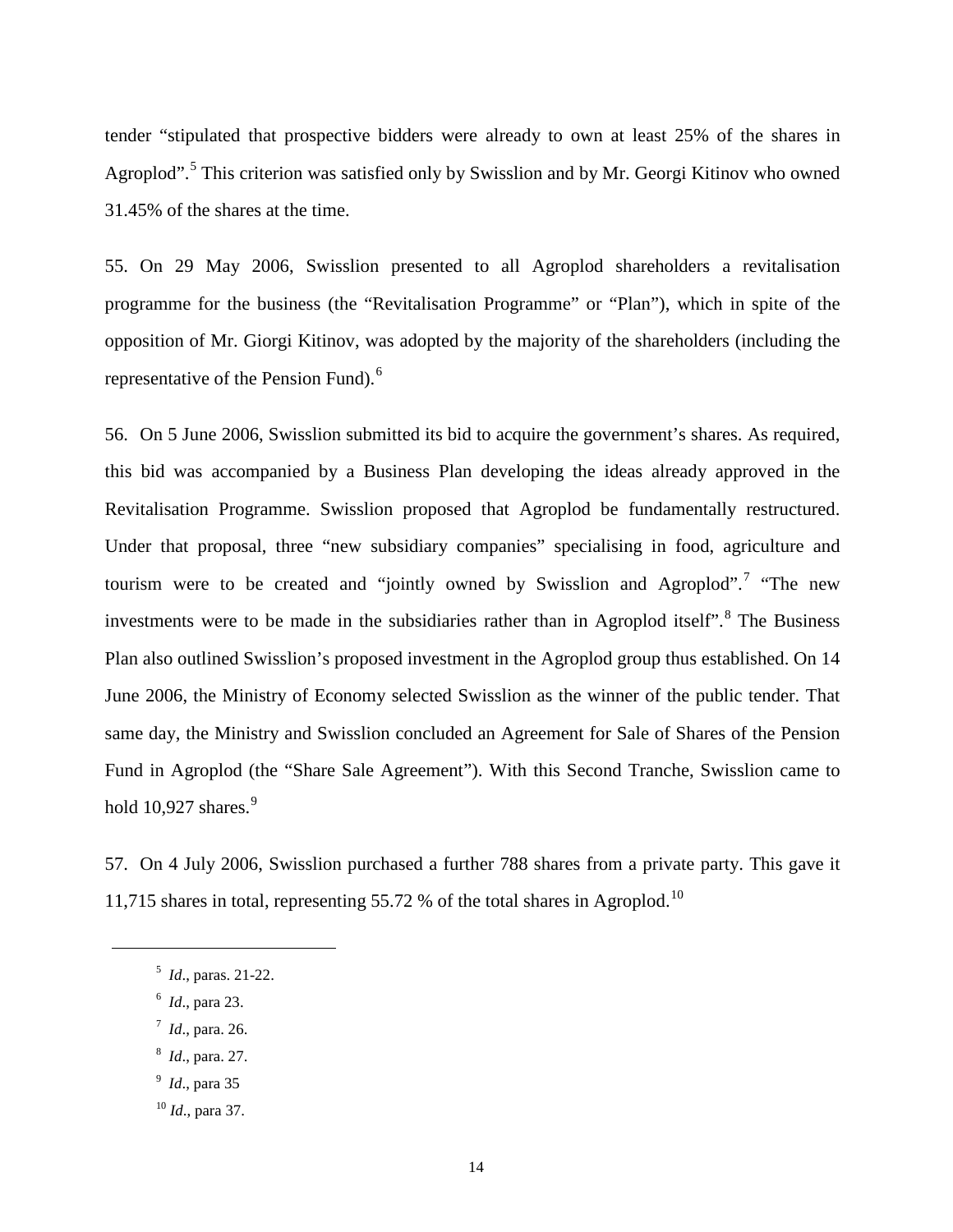58. On 5 July 2006, parliamentary elections in the former Yugoslav Republic of Macedonia brought to power UMRO-DPMNE, the opposition party. According to the Claimant "the oftenhostile Agroplod shareholder Mr. Kitinov had previously warned Swisslion of his ability to use his connections to the new governing party" in order to make sure that Swisslion will be "disgraced by the institutions of State and in the media".<sup>[11](#page-17-0)</sup>

59. "Undeterred by such threats, Swisslion turned to the business of resurrecting Agroplod as agreed with the government in the Share Sale Agreement and accompanying Business Plan<sup>"[12](#page-17-1)</sup>. The three new subsidiary companies were established from April to September 2006. Agroplod concluded cooperation agreements with each of them. The Swisslion Group invested approximately  $\bigoplus$  1 million in those companies, more than what was required by the Agreement and the Business Plan.<sup>[13](#page-17-2)</sup> Most of Agroplod's employees were successfully transferred to the Subsidiaries and retained by them.<sup>[14](#page-17-3)</sup> In 2006 and 2007, the Government approved Swisslion's investment contributions and the financial situation of Agroplod radically improved.<sup>[15](#page-17-4)</sup>

60. However, once Swisslion had returned Agroplod to profitability, the Macedonian government began to take "radical steps" to take back its stake in the company.[16](#page-17-5)

61. It first asked the Second Skopje Basic Court to impose provisional measures blocking Swisslion's enjoyment of the Agroplod shares. On 18 April 2008 this request was rejected by the Court in a decision later upheld by the Appellate Court on 12 June 2008.<sup>[17](#page-17-6)</sup>

- <span id="page-17-3"></span><sup>14</sup> *Id*., paras. 54-55.
- <span id="page-17-4"></span><sup>15</sup> *Id*., paras. 56-62.
- <sup>16</sup> *Id*., para. 64.
- <span id="page-17-6"></span><span id="page-17-5"></span><sup>17</sup> *Id*., paras 64-65.

<span id="page-17-0"></span><sup>11</sup> *Id*., para. 38.

<span id="page-17-1"></span><sup>12</sup> *Id*., para. 39.

<span id="page-17-2"></span><sup>13</sup> *Id*., paras. 42-47.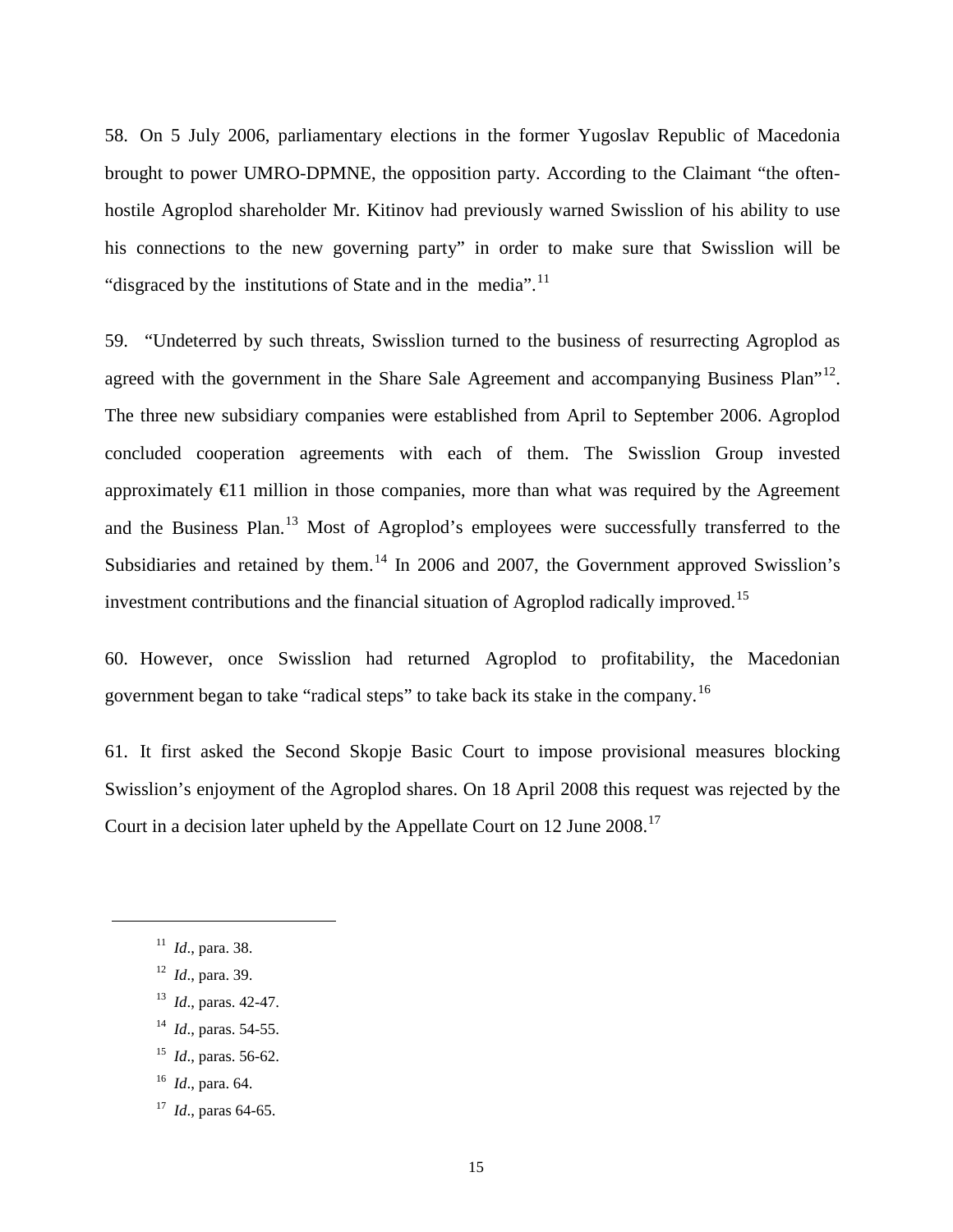62. Just a week after the Basic Court's decision, the State Attorney launched proceedings against Swisslion before the Securities and Exchange Commission (SEC) to freeze the Second Tranche of shares. On 19 May 2008, the SEC "held that Swisslion's acquisition of the Second Tranche was contrary to Macedonian Law on takeovers". It "imposed a ban on the use (including voting), transfer or alienation"[18](#page-18-0) of this Tranche. On 15 October 2008, however, the Macedonian Constitutional Court decided that the "SEC had lacked jurisdiction to grant the Ministry's request for provisional measures".<sup>[19](#page-18-1)</sup>

63. In the meantime, the SEC issued another order dated 9 July 2008 "preventing Swisslion from voting or receiving dividend payments on the basis of 1,356 Agroplod shares, which formed part of the First Tranche".<sup>[20](#page-18-2)</sup> This too was overturned by the Supreme Court on 20 January 2009.

64. The Ministry then returned to the Second Skopje Basic Court and requested the court to terminate the Agreement and to seize the Second Tranche for the State. On 20 January 2009, the court "granted the Ministry's request for provisional measures" and thus restricted "Swisslion's use or transfer of the Second Tranche – relief the court had refused in April 2008".<sup>[21](#page-18-3)</sup> Then, on 15 October 2009, the court terminated the Share Sale Agreement and ordered that the Second Tranche be transferred to the Ministry of Economy, without any compensation. Those two decisions were affirmed on appeal. $^{22}$  $^{22}$  $^{22}$ 

65. The Memorial asserted that as of the time of its filing "Swisslion's appeal to the Supreme Court is pending, but the shares have already been taken".<sup>[23](#page-18-5)</sup> According to the Claimant, Mr.

<span id="page-18-0"></span>18 *Id*., para. 69.

- <span id="page-18-1"></span>19 *Id*., para. 74.
- <span id="page-18-2"></span>20 *Id*., para.75.
- <span id="page-18-3"></span><sup>21</sup> *Id*., para. 78.
- <span id="page-18-4"></span><sup>22</sup> *Id*., para. 82.
- <span id="page-18-5"></span>23 *Id*., para. 84.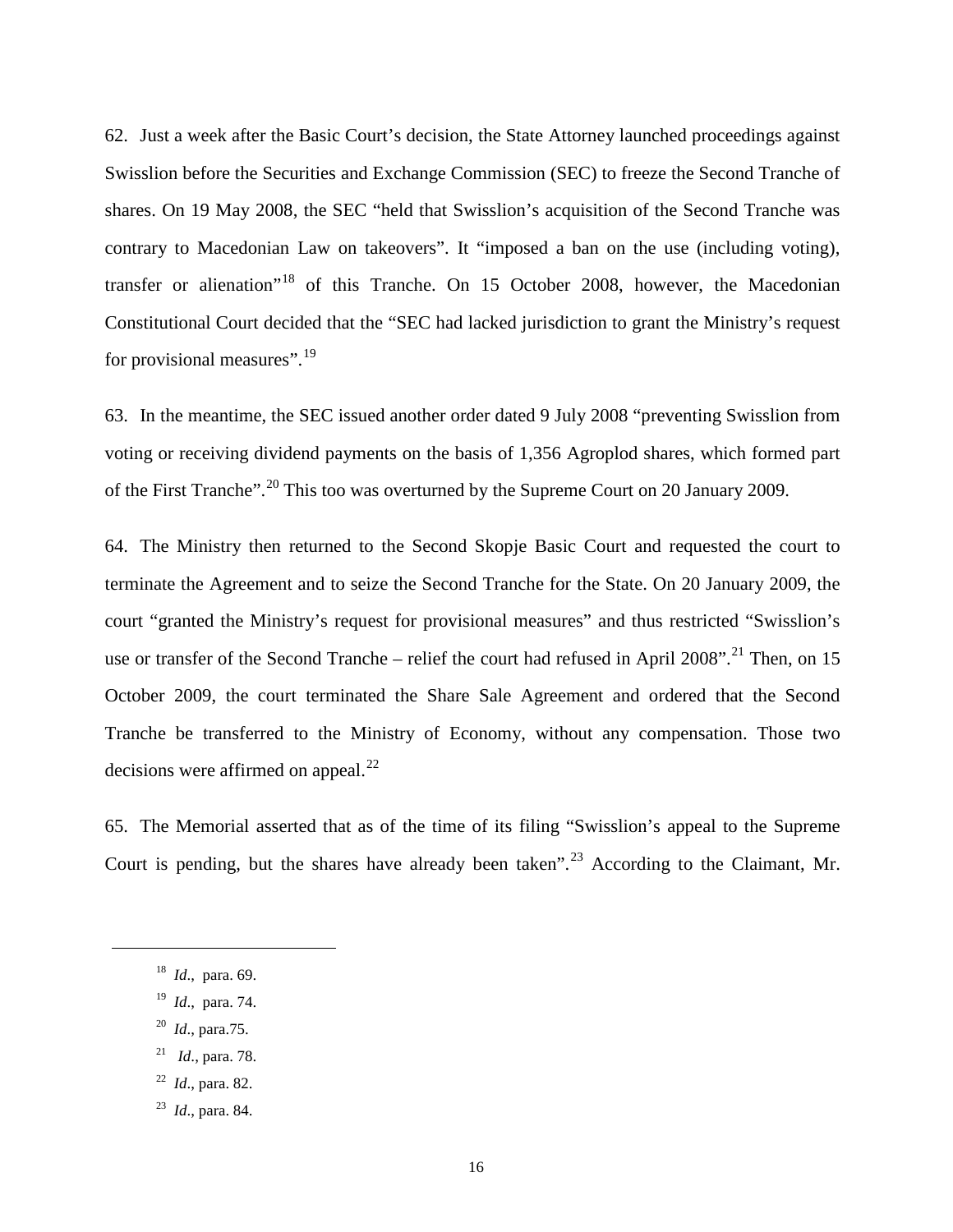Kitinov became the company's controlling shareholder. Then, "Mr. Kitinov and the government, acting together, quickly replaced Agroplod's board of directors and management".<sup>[24](#page-19-0)</sup>

66. The Claimant moreover contends that the Respondent disrupted Swisslion's business activities by obtaining from the Second Skopje Basic Court on 2 April 2009 an order prohibiting Tutunska Banka from foreclosing on a mortgage on the Second Tranche. This order was upheld on appeal.<sup>[25](#page-19-1)</sup>

67. The Claimant further submits that "Macedonia also launched criminal embezzlement proceedings against Swisslion's General Manager, Mr. Meskov, and Mr. Vasko Spirovski, then the Chief Executive Officer of Agroplod (a Swisslion appointee)".<sup>[26](#page-19-2)</sup> The allegations were considered baseless by the public prosecutor. However, the new board of directors of Agroplod, controlled by Mr. Kitinov, then asked the Ministry of Internal Affairs "to bring further criminal charges against Mr. Meskov and the executive officers of the Subsidiaries. Criminal investigations against Mr. Meskov are currently ongoing".<sup>[27](#page-19-3)</sup>

68. The Claimant concludes that as result of "Macedonia's campaign of harassment of Swisslion<sup>"[28](#page-19-4)</sup> and of the judgment rendered by a Macedonian judiciary which "lacks" independence"<sup>[29](#page-19-5)</sup>, Swisslion no longer controls the Agroplod group. It continues to own the First Tranche in Agroplod and its own shares in the subsidiaries. But those subsidiaries are dependent on Agroplod and "Mr. Kitinov, as the new President of the Board of Directors of Agroplod, has threatened to terminate the Cooperation Agreements, by which access to these crucial elements of

<span id="page-19-0"></span>24 *Id*., para. 85.

- <span id="page-19-1"></span><sup>25</sup> *Id*., para. 86.
- 26 *Id*., para. 88.
- <span id="page-19-3"></span><span id="page-19-2"></span>27 *Id*., para. 90.
- <span id="page-19-4"></span>28 *Id*., para. 88.
- <span id="page-19-5"></span>29 *Id*., para 87.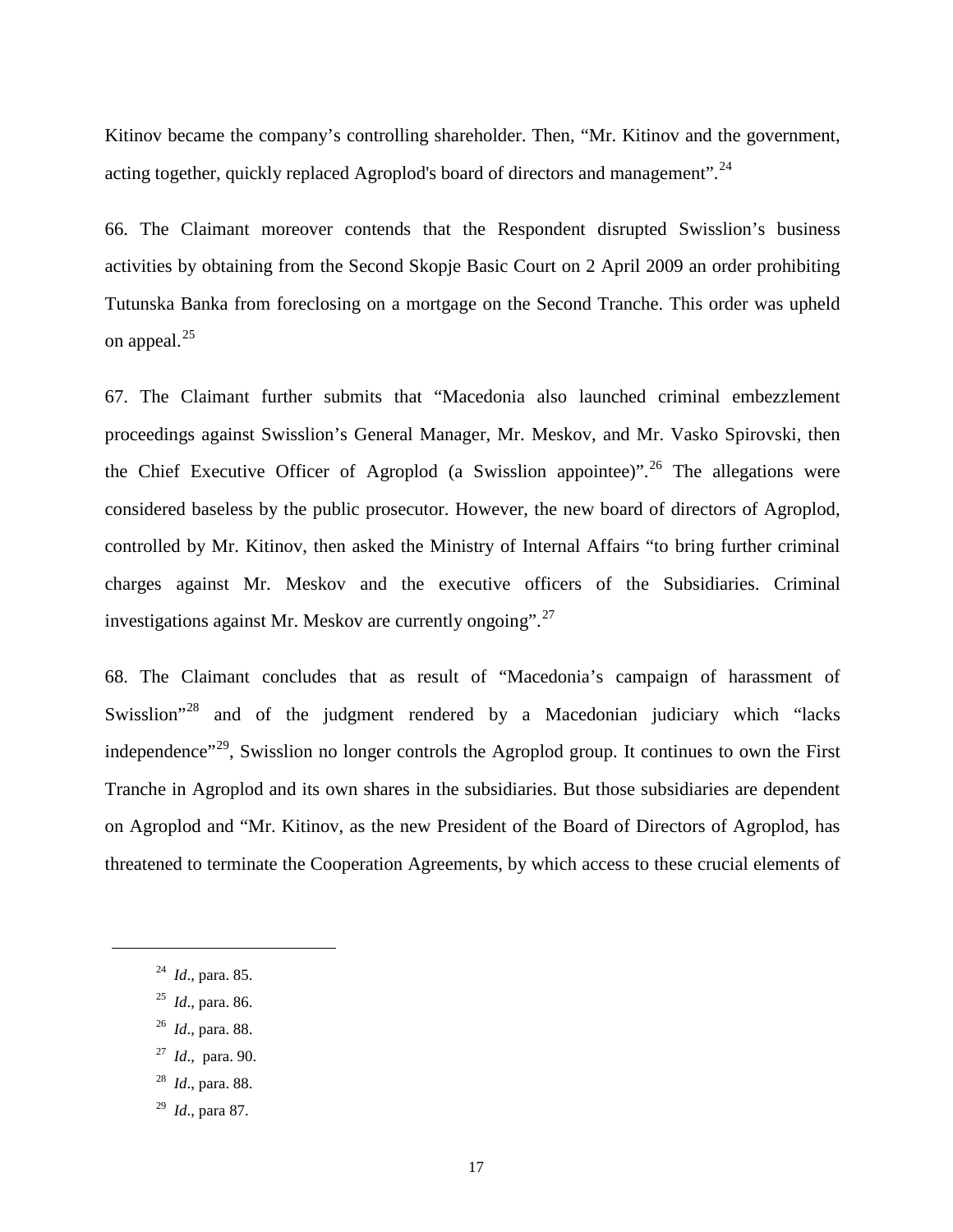the production process is ensured". $30$  Notwithstanding those difficulties, in August 2010, Swisslion Agroplod, the key subsidiary, has formally confirmed to Agroplod it will continue to meet its obligations".<sup>[31](#page-20-2)</sup> Given this precarious situation and the loss of control, "Swisslion has ceased making further investments in the Subsidiaries" because their capacity to continue production is "under serious threat". This significantly affects the value of Swisslion's remaining investments in the Agroplod group".[32](#page-20-3)

#### **2. Jurisdiction of the Tribunal**

<span id="page-20-0"></span>69. The Claimant submits that "the dispute arises under the Agreement between the Swiss Federal Council and the Macedonian government concerning the Promotion and Reciprocal Protection of Investments"<sup>[33](#page-20-4)</sup> which was concluded on 26 September 1996 and entered into force on 6 May 1997.

70. It contends that Swisslion is a protected investor under the Treaty and that the shareholdings and other interests such as "rights given by law" and rights conferred "by contract" are protected investments thereunder. [34](#page-20-5) It adds that the Tribunal has jurisdiction *ratione temporis* and that Article 25 of the ICSID Convention is satisfied.<sup>[35](#page-20-6)</sup> It further notes that, on several occasions, the Claimant attempted to engage the Respondent in consultations concerning the dispute, as provided for in Article 10 of the BIT. "Macedonia having been unresponsive to those efforts, Swisslion commenced this arbitration on 9 July 2009".  $36$ 

- <span id="page-20-4"></span>33 *Id*., para. 95.
- <span id="page-20-5"></span><sup>34</sup> *Id*., paras. 98-104.
- <span id="page-20-6"></span><sup>35</sup> *Id*., para. 105.
- <span id="page-20-7"></span>36 *Id*., para. 112.

<span id="page-20-1"></span><sup>30</sup> *Id*., para. 92.

<span id="page-20-2"></span><sup>31</sup> *Id*., para. 93.

<span id="page-20-3"></span><sup>32</sup> *Id*., para. 94.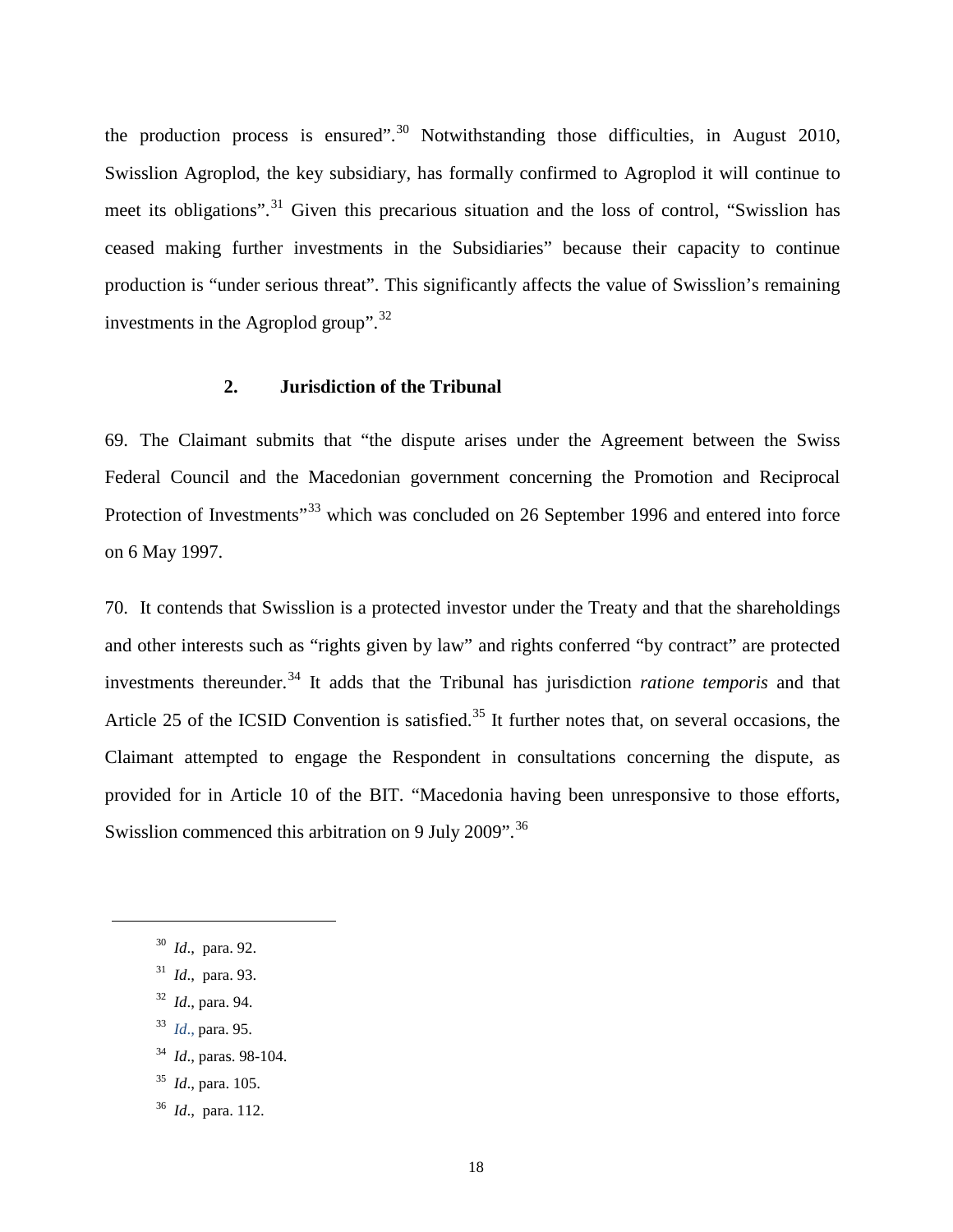#### **3. Alleged Treaty Violations**

<span id="page-21-0"></span>71. The Claimant first submits that "Macedonia has unlawfully expropriated Swisslion's Second Tranche of shares in Agroplod in violation of Article 5 (1) of the Treaty.<sup>[37](#page-21-3)</sup> It further contends that the Respondent has failed to observe its commitments to Swisslion and thus breached Article 12 of the Treaty. It adds that "Macedonia has unreasonably impaired Swisslion's enjoyment" of its investments in violation of Article 4(1) and that "Macedonia has treated Swisslion's investments unfairly and inequitably" contrary to Article  $4(2)$ .<sup>[38](#page-21-4)</sup> The claimed breaches are elaborated at length in the Memorial.

# **4. Compensation**

<span id="page-21-1"></span>72. The Claimant submits that "financial compensation is necessary to make Swisslion whole".<sup>[39](#page-21-5)</sup> It contends that "the appropriate method to determine compensation is a discounted cashflow".<sup>[40](#page-21-6)</sup> Alternatively, it claims "for the value of actual investments plus interest".<sup>[41](#page-21-7)</sup>

#### **5. Submissions**

- <span id="page-21-2"></span>73. For those reasons, Swisslion requests that the Tribunal :
	- (a) DECLARE that the Respondent has expropriated the Second Tranche of shares in Agroplod, in breach of Article 5 of the Treaty;
	- (b) DECLARE that the Respondent has failed to guarantee the observance of its commitments to the Claimant, in breach of Article 12 of the Treaty;

<span id="page-21-3"></span><sup>37</sup> *Id*., para. 114.

<span id="page-21-4"></span><sup>38</sup> *Id.*, para. 114..

<span id="page-21-5"></span><sup>39</sup> *Id.,* paras. 147-150. .

<span id="page-21-6"></span><sup>40</sup> *Id.,* paras. 151-160. .

<span id="page-21-7"></span><sup>41</sup> *Id*., paras. 161-165.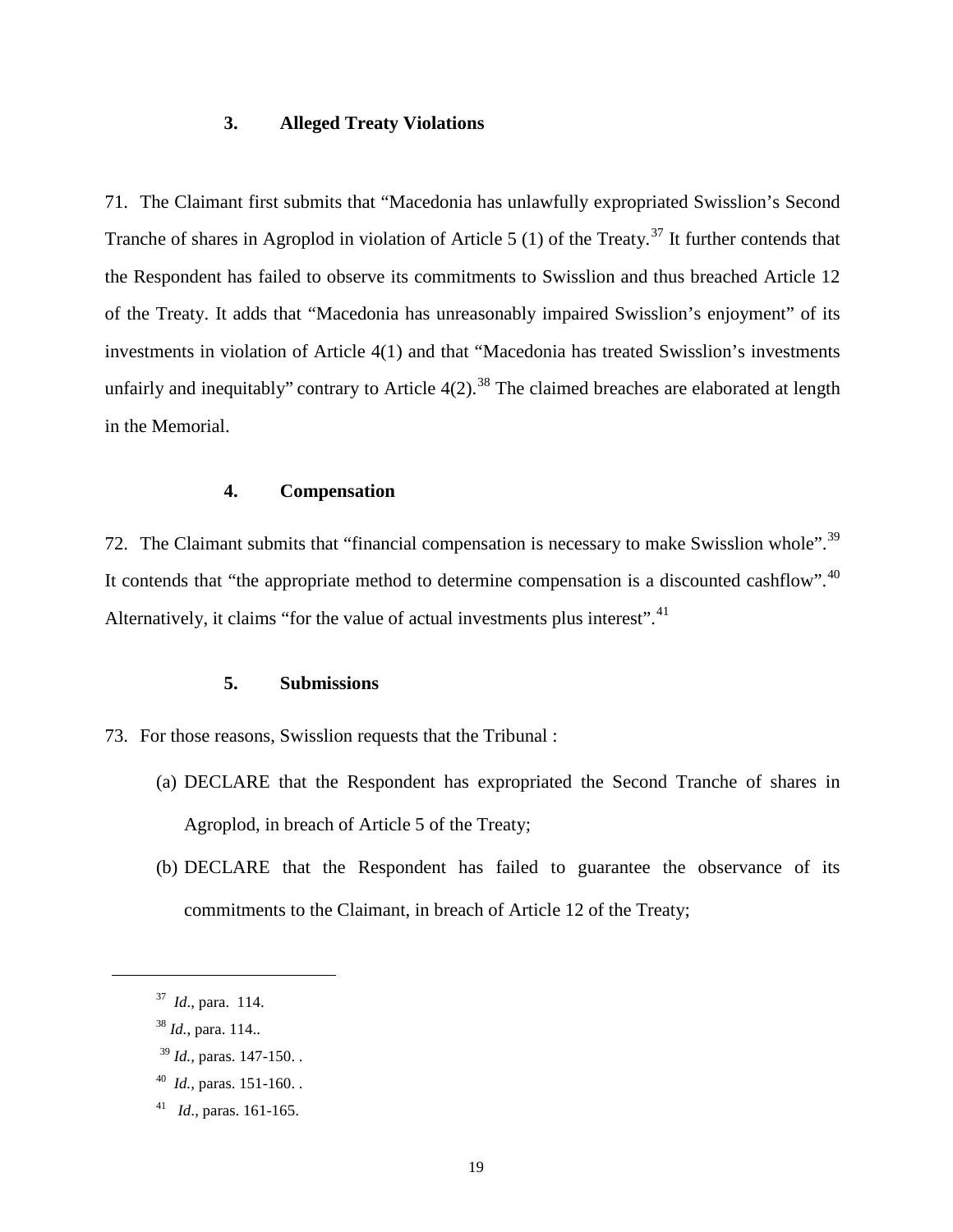- (c) DECLARE that the Respondent has impaired the Claimant's management, use and enjoyment of its investments in breach of Article 4(1) of the treaty;
- (d) DECLARE that the Respondent has treated the Claimant's investments unfairly and inequitably in breach of Article 4(2) of the Treaty;
- (e) ORDER the Respondent to pay to the Claimant compensation of  $\bigoplus$  9,013,000 (nineteen million and thirteen thousand Euros);
- (f) ORDER the Respondent to pay to the Claimant additional prejudgment and postjudgment interest at a rate of 13.3% per annum, accruing on a compounded basis from 2 November 2010 to the date of payment of the Award;
- (g) ORDER the Respondent to pay additional amounts, to be determined subsequently, to recognize the reputational and moral harm suffered by the Claimant due to the Respondent's unfair harassment of and use of criminal procedures against the Claimant and its General Manager;
- (h) ORDER the Respondent to pay all of the costs reasonably incurred by the Claimant in preparing for and prosecuting these proceedings, together with the costs of the Centre and of the Tribunal; and
- (i) ORDER such other relief as the Tribunal may consider appropriate or as the Claimant may subsequently request". $42$

<span id="page-22-0"></span><sup>42</sup> *Id*., para. 166.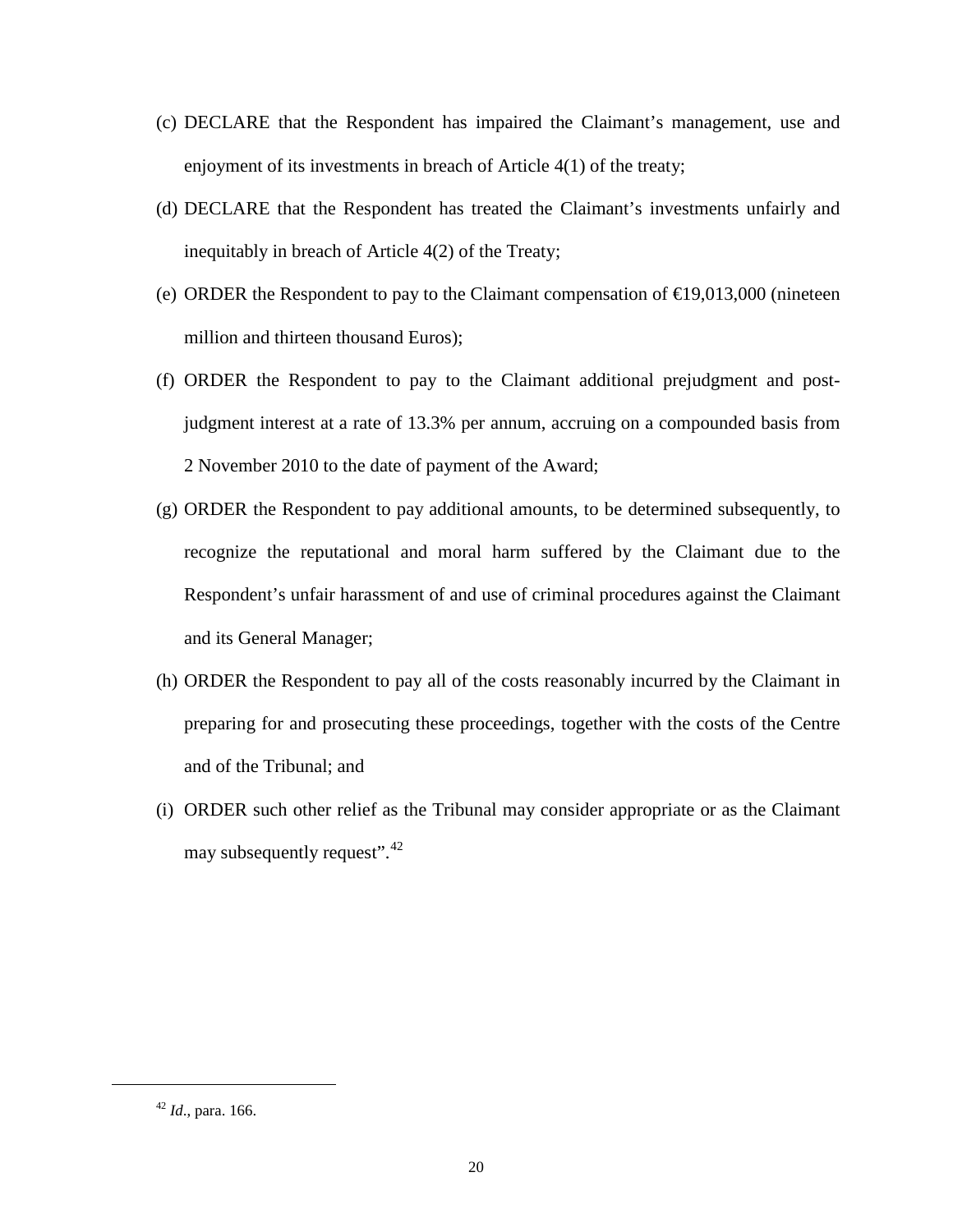#### <span id="page-23-1"></span><span id="page-23-0"></span>B. COUNTER-MEMORIAL

#### **1. Factual Background**

74. In its Counter-Memorial dated 29 April 2011, the Respondent notes that "[t]he Claimant purchased shares in Agroplod in a series of transactions. These included a share sale agreement that the Claimant entered into with the Ministry of Economy on 14 June  $2006$ ".<sup>[43](#page-23-2)</sup> Under Article 8 of that Agreement, the Claimant had "to make a direct investment contribution of  $\epsilon$ 7,806,390 in Agroplod by the end of  $2006$ ".<sup>[44](#page-23-3)</sup> The Business Plan of May  $2006$  added that "the investment" which will be directly invested, mainly through the so much needed working capital, in Agroplod AD-Resen … will result in termination of the long term trend of losses in Agroplod AD-Resen and, even more importantly, in making profit".<sup>[45](#page-23-4)</sup>

75. According to the Respondent, "the Claimant failed to comply with its investment obligations under the Share Sale Agreement (a) by failing to make investments in Agroplod (as opposed to in the Swisslion subsidiaries); (b) by failing to make investments with a value of  $\epsilon$ 7,806,390 by the end of 2006; and (c) since the majority of alleged investments were not made by the Claimant in any event".<sup>[46](#page-23-5)</sup>

76. Referring to Article 10 of the Share Sale Agreement, the Respondent notes that Swisslion was obliged to "retain the existing number of employees in AD Agroplod Resen until the moment of signing of this Agreement, and shall employ an additional 32 employees by the end of 2007".<sup>[47](#page-23-6)</sup> According to the Respondent, the Claimant also failed to comply with that obligation, as "the total number of employees of Agroplod fell from 596 in 2005 to 24 in 2009".<sup>[48](#page-23-7)</sup>

- <sup>45</sup> *Id*., para. 57.
- <span id="page-23-5"></span><span id="page-23-4"></span>46 *Id*., para. 94.
- <span id="page-23-6"></span>47 *Id*., para. 95.

<span id="page-23-2"></span><sup>43</sup> Counter-Memorial para. 4.

<span id="page-23-3"></span><sup>44</sup> *Id*., para. 44.

<span id="page-23-7"></span><sup>48</sup> *Id*., para. 100.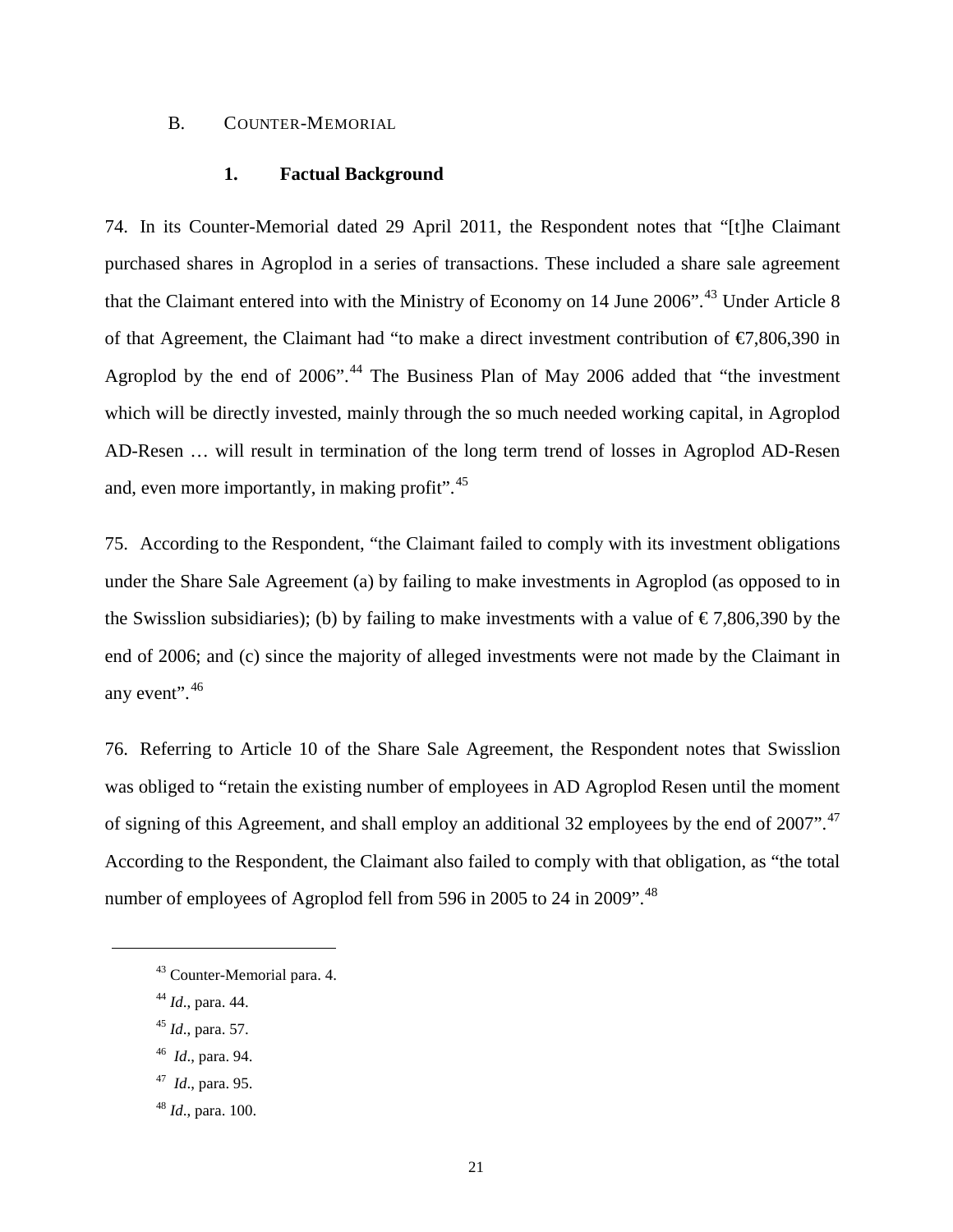77. The Respondent further contends that, under Article 11 of the Share Sale Agreement, Claimant was obliged to "submit monthly reports to Ministry of Economy on the realization of the investment contribution".<sup>[49](#page-24-0)</sup> According to the Respondent, the Claimant sent only two reports (and they were vague, misleading and incomplete) in October and December 2006 and thus failed to comply with its reporting obligations. $50$ 

78. The Respondent further submits that, contrary to Swisslion's allegation, the Ministry of Economy never approved the Claimant's alleged investment as being compliant with the Share Sale Agreement. Contrary to what is alleged by the Claimant, the Respondent did not establish a special Commission of "Government auditors" which "confirmed Swisslion's compliance with the Share Sale Agreement.<sup>[51](#page-24-2)</sup> Indeed, on 1 March 2007, it reacted to the Claimant's reports by requesting further information from it and "following a complaint from minority shareholders in Agroplod, the Ministry of Economy asked the Public Revenue Office on 12 March 2007 to conduct a review of the nature and extent of the Claimant's investments contributions and the employment obligations under the Share Sale Agreement".<sup>[52](#page-24-3)</sup>

79. The Respondent further contends that the Claimant stripped Agroplod of its valuable assets. In this respect it first recalls that "the Claimant's investment" was not made in Agroplod but in the Swisslion subsidiaries".<sup>[53](#page-24-4)</sup> In doing so, Swisslion "acquired ownership and control of assets that formerly belonged to Agroplod's assets not only through its 80% equity holding in the Swisslion Subsidiaries, but also through the agreements for 'business and technical cooperation' and "through registering Agroplod's valuable trademarks … in the name of Swisslion Agroplod".<sup>[54](#page-24-5)</sup> The Claimant transformed Agroplod into a loss-making shell company.

- <span id="page-24-3"></span><sup>52</sup> *Id*., para. 136.
- <span id="page-24-4"></span><sup>53</sup> *Id*., para. 192.
- <span id="page-24-5"></span><sup>54</sup> *Id*., para. 193.

<span id="page-24-0"></span><sup>49</sup> *Id*., para. 108

<span id="page-24-1"></span><sup>50</sup> *Id*., para. 129.

<span id="page-24-2"></span><sup>51</sup> *Id*., paras. 130-135.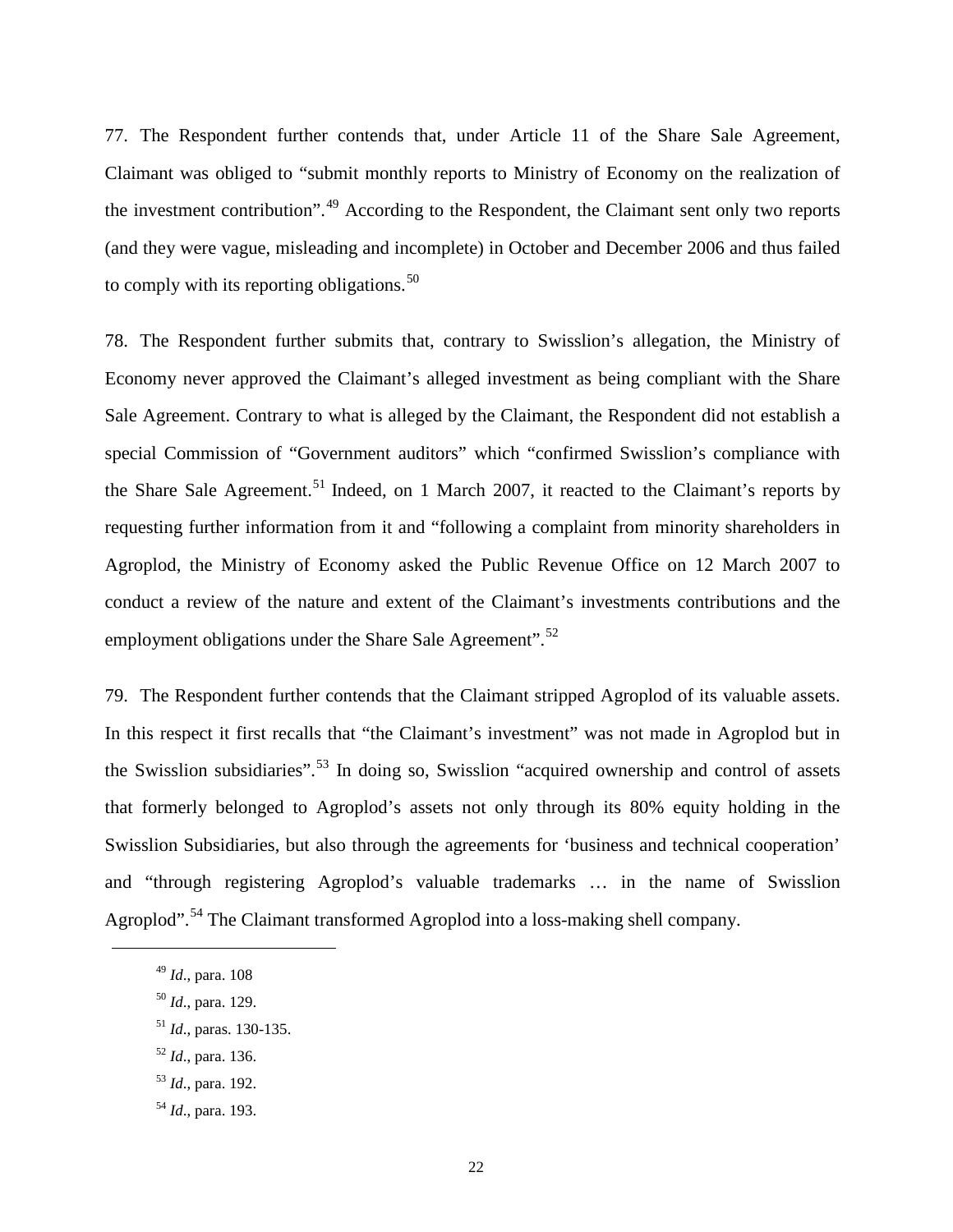80. The Respondent then recalls that on 20 February 2008, based on reports from the competent authorities, the Ministry of Economy asked the State Attorney to commence legal proceedings. The State Attorney did so and in March sought interim measures of protection from the Skopje Basic Court. Such measures were not granted at that time and the Attorney General on 6 May 2008 commenced proceedings before the Court to terminate the Share Sale Agreement. It again asked for interim measures to ensure the integrity of the Second Tranche Shares. On 20 January 2009, the Court first prohibited the Claimant from using, transferring and alienating this Tranche. [55](#page-25-1) Then on 20 March 2009, it prohibited a creditor, Tutunska Bank, from foreclosing on a mortgage on the same tranche.<sup>[56](#page-25-2)</sup> Finally, on 15 October 2009, the Court determined that the Claimant failed to fulfill its obligations under the Share Sale Agreement.

81. The Respondent then analyses the Claimant's arguments respecting the proceedings before the Securities and Exchange Commission (SEC). It recalls that the decisions taken by that Commission were overturned by the Supreme Court, stressing that this was done not on their merits, but for lack of jurisdiction. It adds that the Claimant's allegations of a conflict of interest of the President of the SEC are unfounded, as recognised by the State Commission for Prevention of Corruption.<sup>[57](#page-25-3)</sup> It finally contends that the ongoing criminal investigation against Mr. Meskov and other former officers of Agroplod was initiated at the request of Agroplod's Board and must follow its proper course.<sup>[58](#page-25-4)</sup>

#### **2. Jurisdiction**

<span id="page-25-0"></span>82. The Respondent submits that the Tribunal should decline jurisdiction over this dispute.

<span id="page-25-1"></span><sup>55</sup> *Id*., para. 220.

<span id="page-25-2"></span><sup>56</sup> *Id*., paras. 222-223.

<span id="page-25-3"></span><sup>57</sup> *Id*., paras. 227-244.

<span id="page-25-4"></span><sup>58</sup> *Id*., paras. 245-254.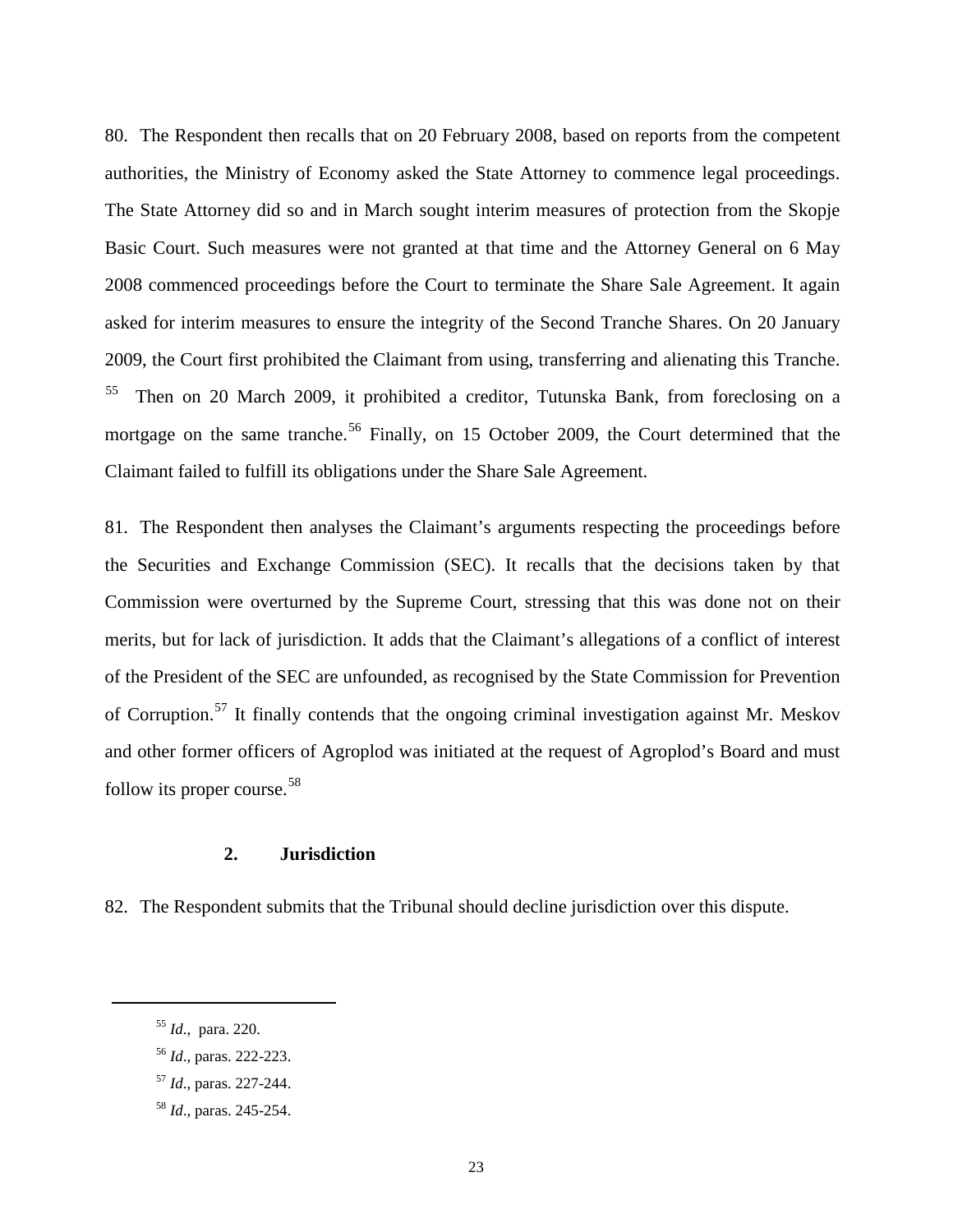83. In this respect, it first contends that "the Claimant made its alleged investment unlawfully and in bad faith and consequently does not qualify for protection under the Treaty or the ICSID Convention".<sup>[59](#page-26-1)</sup>

84. Second, it claims that the Tribunal lacks jurisdiction *ratione personae* both under Article 25 (2) (b) of the ICSID Convention and under Articles 2 (2) (c) (i) and 2 (2) (c) (ii) of the BIT.<sup>[60](#page-26-2)</sup>

85. Third, it submits that the Request for Arbitration was a "considerable expansion on the notification of the dispute letter that the Claimant sent to the Respondent in 2008".<sup>[61](#page-26-3)</sup> It adds that "the Claimant alleges in its Memorial for the first time that Macedonian Court expropriated its investments".<sup>[62](#page-26-4)</sup> According to the Respondent, the Claimant thus introduced a new dispute over which the Tribunal has no jurisdiction.

#### **3. Merits**

<span id="page-26-0"></span>86. The Respondent submits that in any event the Claimant's allegations relating to the violation of the BIT must be rejected.

87. In this respect, it first stresses that "the Claimant's alleged investment was undertaken unlawfully and in bad faith". $63$ .

88. It then contends that the Claimant's noncompliance with the Share Sale Agreement is well established, is *res judicata*, and that the Claimant is estopped from raising this issue in these proceedings: "In line with general principles of law, endorsed in recent investment treaty

<sup>59</sup> *Id*., paras. 260-274.

<span id="page-26-2"></span><span id="page-26-1"></span><sup>60</sup> *Id*., paras. 275-293.

<span id="page-26-3"></span><sup>61</sup> *Id*., para. 297.

<span id="page-26-4"></span><sup>62</sup> *Id*., para. 299.

<span id="page-26-5"></span><sup>63</sup> *Id*., paras. 314-317.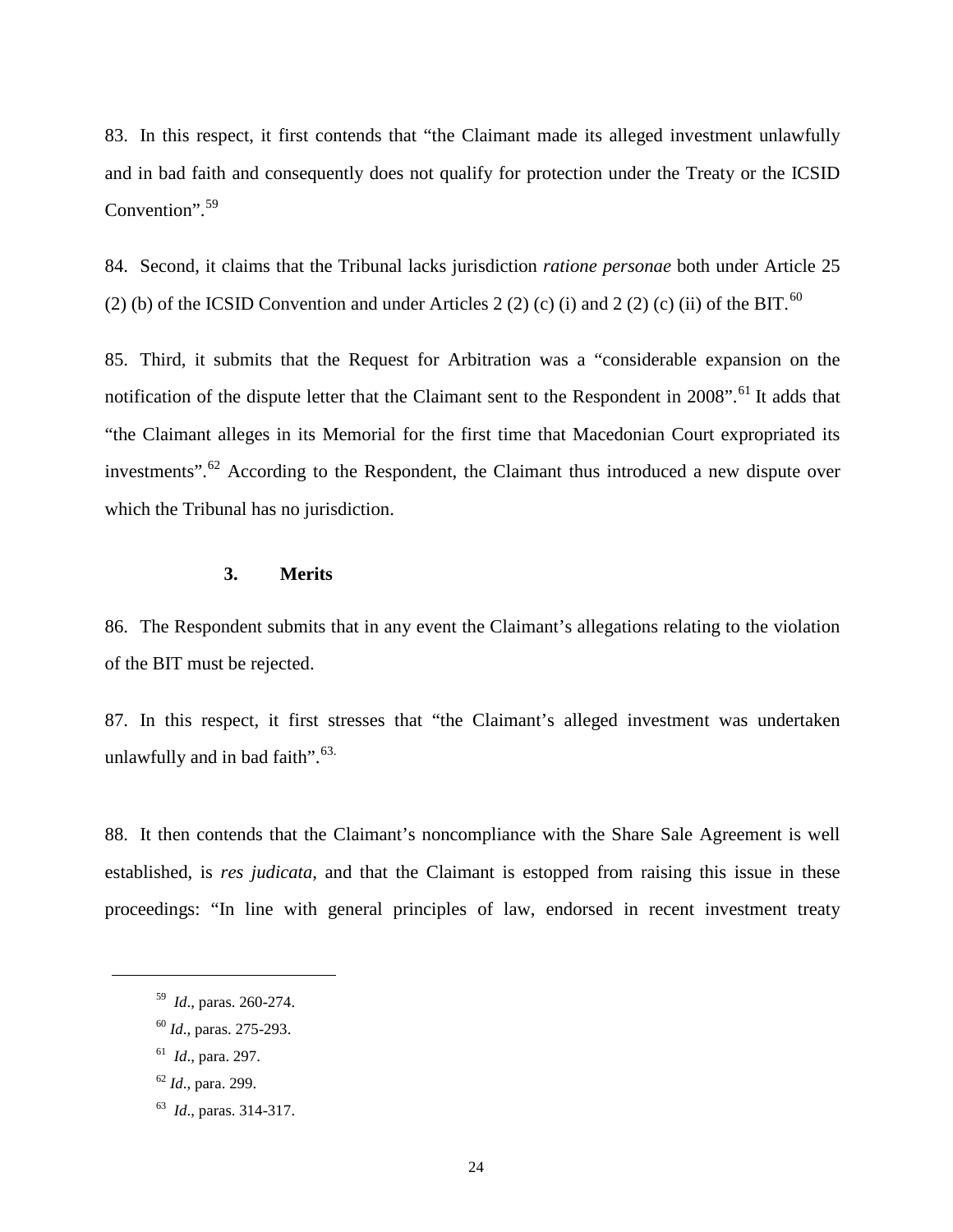jurisprudence, the Claimant is accordingly precluded from attempting to reopen issues that have been finally determined by the Macedonian courts under Macedonian Law".<sup>[64](#page-27-0)</sup>

89. The Respondent adds that "the Claimant's allegations of a conspiracy between the Respondent and Mr. Kitinov are spurious and must be rejected".<sup>[65](#page-27-1)</sup>

90. It submits that "[t]he steps taken by the Ministry of Economy to terminate the Share Sale Agreement were not carried out in the exercise of *puissance publique* and cannot give rise to a violation of the Treaty".<sup>[66](#page-27-2)</sup>

91. The Respondent contends further that "the steps taken by the Ministry of Economy to terminate the Share Sale Agreement were a legitimate exercise of its contractual rights."<sup>[67](#page-27-3)</sup> The matter was then put before the Macedonian courts and the courts ordered the contract's termination. The acts of the judiciary cannot amount to a violation of international law absent exceptional circumstances, notably a denial of justice under international law that the Claimant does not even allege in this case".<sup>[68](#page-27-4)</sup> Accordingly, the steps taken by the Ministry of Economy to terminate the Share Sale Agreement cannot themselves be deemed to constitute an expropriation unless the Macedonian court are themselves disavowed at the international level<sup>[69](#page-27-5)</sup> and the acts of the judiciary do not constitute an expropriation in violation of the Treaty.<sup>[70](#page-27-6)</sup> The Claimant's allegation that the Respondent unlawfully expropriated the Claimant's Second Tranche of Agroplod shares must therefore be rejected.

- <span id="page-27-5"></span><sup>69</sup> *Id.*, para. 361.
- <span id="page-27-6"></span>70 *Id*., paras. 362-371.

<span id="page-27-0"></span><sup>64</sup> *Id*., para. 332.

<span id="page-27-1"></span><sup>65</sup> *Id*., paras. 333-339.

<span id="page-27-2"></span><sup>66</sup> *Id*., paras. 340-348.

<span id="page-27-3"></span><sup>67</sup> *Id*., para. 350.

<span id="page-27-4"></span><sup>68</sup> *Id*., para. 376.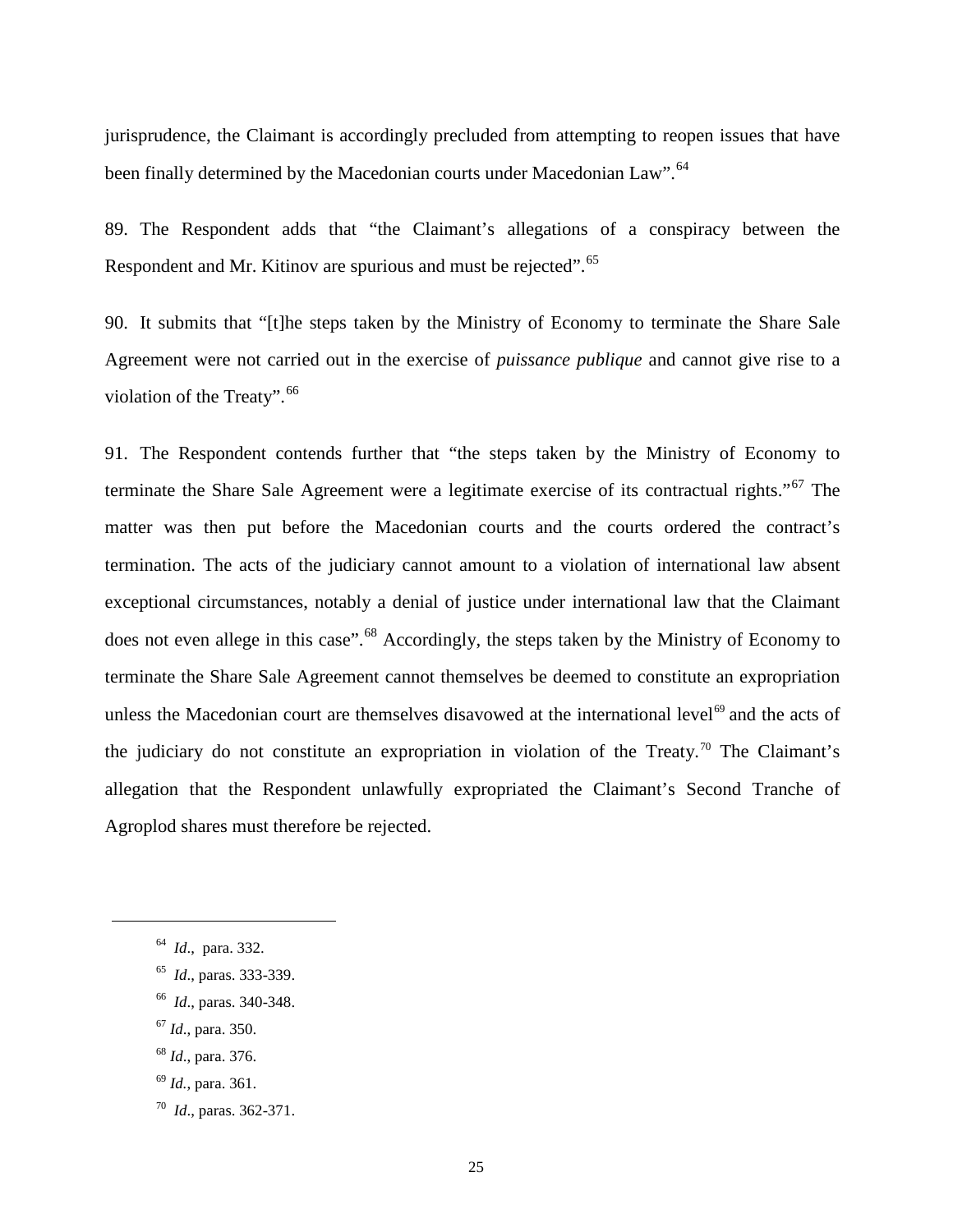92. Turning to the "umbrella clause" claim, in the Respondent's view, this claim must be rejected because, in particular, the Claimant can point to no commitment entered into by the Respondent which it failed to observe".<sup>[71](#page-28-0)</sup> Moreover, "umbrella clauses cannot operate to elevate breaches of ordinary commercial contracts to the status of treaty breach without the involvement of the State acting as a sovereign".<sup>[72](#page-28-1)</sup> In the present case, the Share Sale Agreement did not contain "investment protection provisions contractually agreed by [the Respondent] as sovereign".<sup>[73](#page-28-2)</sup> The allegation that the Respondent violated Article 12 of the Treaty "must be rejected for this reason alone".<sup>[74](#page-28-3)</sup> In any event, the Respondent did not enter into any commitments with respect to the Claimant's alleged investment that it failed to observe.<sup>[75](#page-28-4)</sup>

93. The Respondent then turns to the allegation that it "unreasonably impaired the Claimant's investments so as to breach Article 4 (1) of the Treaty".<sup>[76](#page-28-5)</sup> It contends that "these allegations are misconceived and must be summarily dismissed".[77](#page-28-6)

94. Finally, after reviewing the Claimant's allegations of breach of the fair and equitable treatment standard, the Respondent asserts that "none of the Claimant's allegations that the Respondent breached the fair and equitable standard in the Treaty can be sustained".<sup>[78](#page-28-7)</sup>

- <span id="page-28-2"></span><sup>73</sup> *Id*., para. 385.
- <span id="page-28-3"></span>74 *Id*., para. 385.
- <span id="page-28-4"></span><sup>75</sup> *Id*., paras. 387-400.
- <span id="page-28-5"></span><sup>76</sup> *Id*., para. 401.
- <span id="page-28-6"></span><sup>77</sup> *Id.,* paras. 401-422.
- <span id="page-28-7"></span>78 *Id*., para. 447.

<span id="page-28-0"></span><sup>71</sup> *Id*., para. 377.

<span id="page-28-1"></span><sup>72</sup> *Id*., para. 381.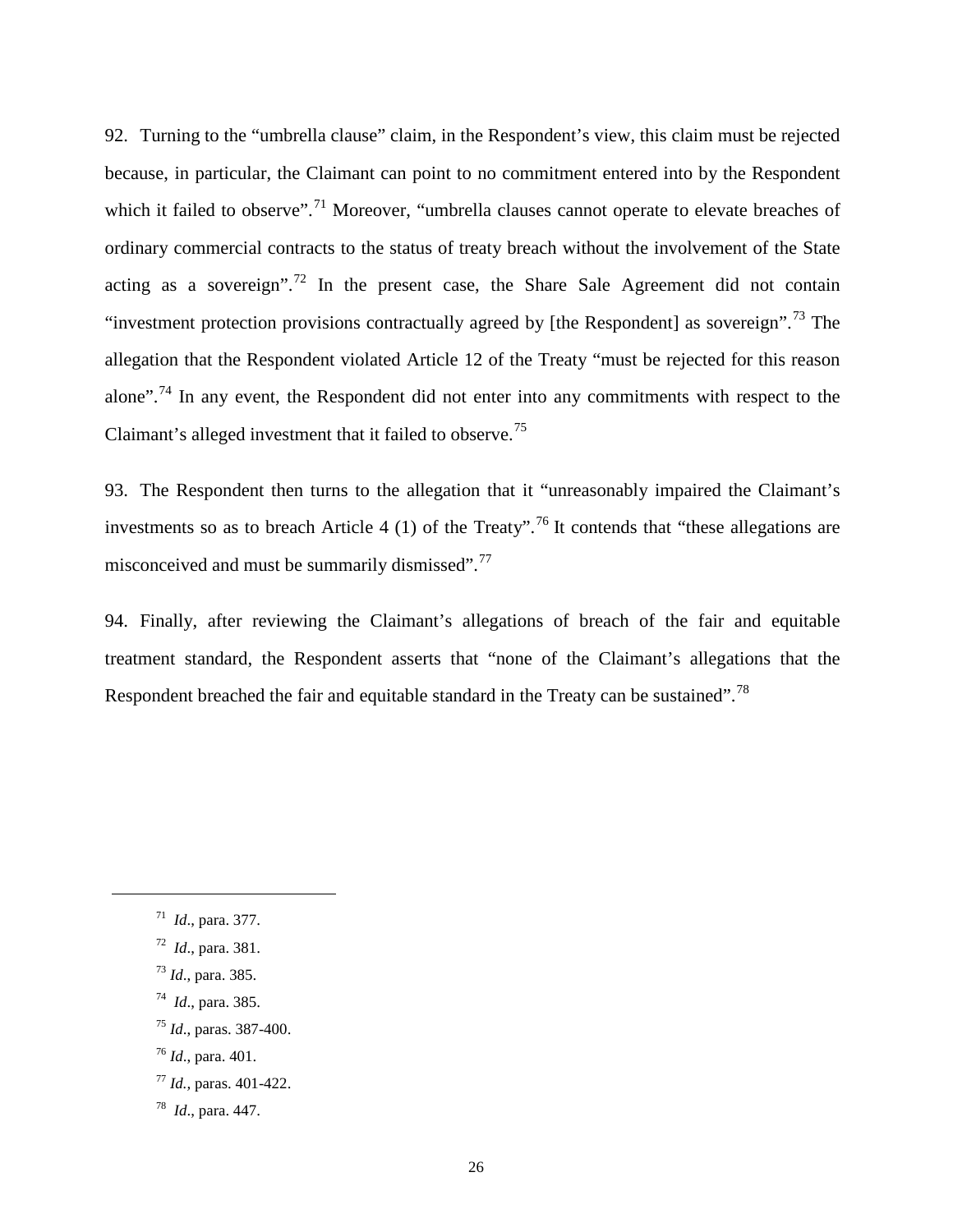#### **4. Compensation**

<span id="page-29-0"></span>95. According to the Respondent, "[i]n the event that, contrary to the Respondent's submission, the Tribunal assumes jurisdiction over this dispute and finds that the Respondent has breached the Treaty, the Tribunal should in any event reject the Claimant's claim for compensation".<sup>[79](#page-29-1)</sup>

96. In this respect it submits that the basis on which the Claimant has claimed compensation is "fundamentally flawed" with the result that the amount claimed is "absurdly exaggerated".<sup>[80](#page-29-2)</sup> It asserts that if (contrary to its submissions), the Tribunal "determines that the Claimant is entitled to any compensation, such compensation should be assessed" not according to customary international law, but "in accordance with Article 5 of the Treaty".<sup>[81](#page-29-3)</sup> In conformity with this Article, it should amount to the market value of the investment expropriated. However, given that "Agroplod no longer has any valuable assets", any compensation payable to the Claimant in respect of the Second Tranche "would be nil".<sup>[82](#page-29-4)</sup>

97. The Respondent further contends that, since Agroplod did not have a proven record of profitability, the use of the discounted cash flow method to calculate the fair market value would be inappropriate in the present case.<sup>[83](#page-29-5)</sup> In any event, the Claimant's application of this method is flawed. First, the Claimant claims for the value of shares in Agroplod, Swisslion Agroplod, Swisslion Agrar and Prespa Trust that it still owns.<sup>[84](#page-29-6)</sup> Second, the valuation date proposed by the Claimant is wrong and it must be 4 May 2010, not 19 May 2008.  $85$  Third, the "Claimant's projection of lost future profits is speculative and indefensible".<sup>[86](#page-29-8)</sup> Fourth, the "Claimant applies

<span id="page-29-1"></span><sup>79</sup> *Id*., para. 448.

<span id="page-29-2"></span><sup>80</sup> *Id*., para. 449.

<span id="page-29-3"></span><sup>81</sup> *Id*., para. 457.

<span id="page-29-4"></span><sup>82</sup> *Id*., para. 458.

<span id="page-29-5"></span><sup>83</sup> *Id*., paras. 459-463.

<span id="page-29-6"></span><sup>84</sup> *Id*., paras. 467-471.

<span id="page-29-7"></span><sup>85</sup> *Id*., paras. 472-478.

<span id="page-29-8"></span><sup>86</sup> *Id*., paras. 479-486.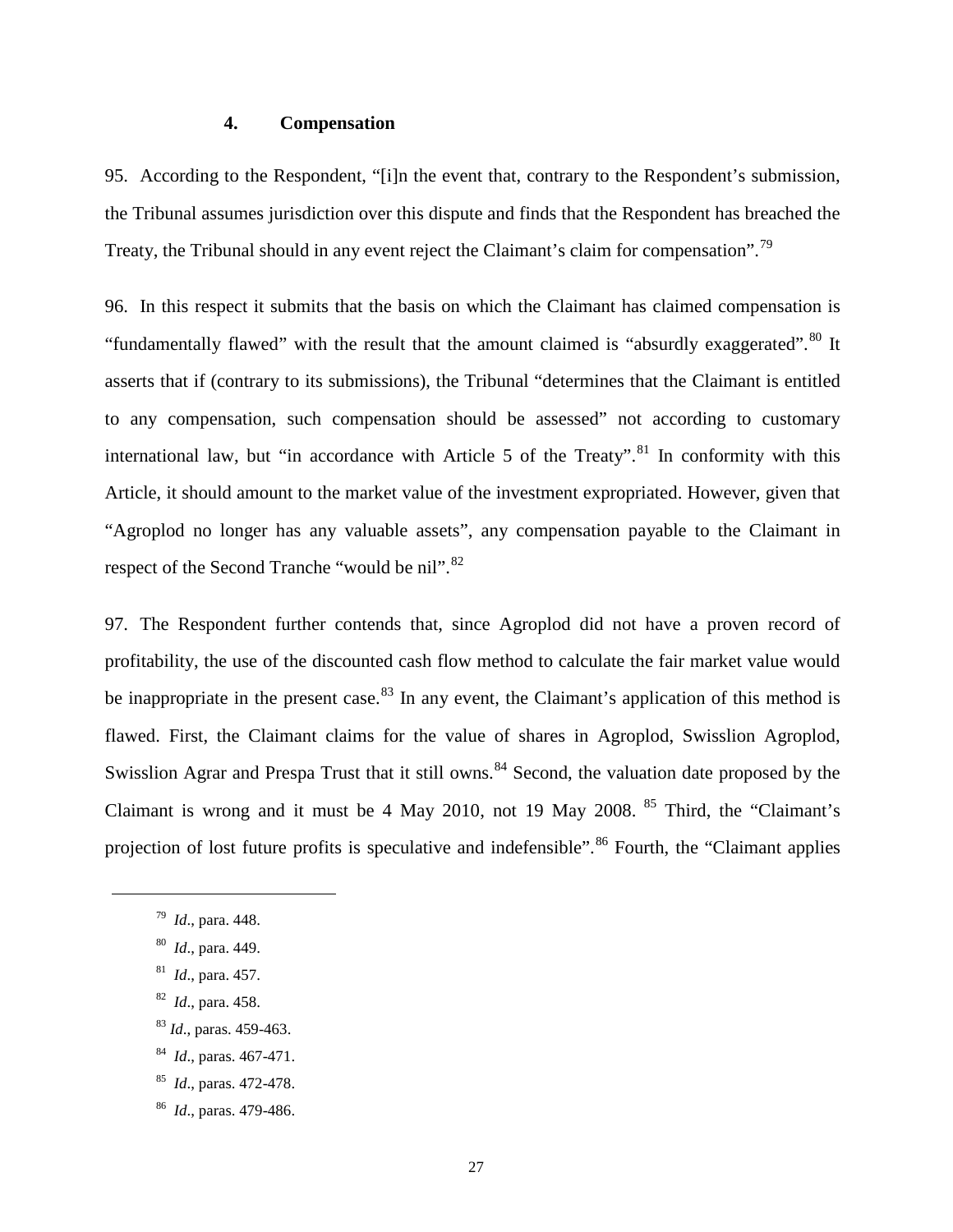an inflated compound interest rate<sup> $87$ </sup>, the WACC, instead of the LIBOR rate provided for in the Treaty.

98. The Respondent recalls that the Claimant, in the alternative, claims compensation based on "the investments that it has actually made in Agroplod and the subsidiaries, plus interest accrued at the WACC rate until payment of an eventual Award".<sup>[88](#page-30-2)</sup> It submits that this alternative claim is also misconceived because the Claimant still owns approximately 80% of the equity in the companies. Moreover, the majority of the investments were made by Swisslion Takovo, not the Claimant, and the Claimant has not substantiated the investments that it claims to have made.<sup>[89](#page-30-3)</sup>

# **5. Request for Relief**

<span id="page-30-0"></span>99. The Respondent finally requests the Tribunal to:

(i) "dismiss all of the Claimant's claims for lack of jurisdiction and/or as inadmissible" in the alternative,

dismiss all of the Claimant's claims as unfounded";

in the alternative,

reject the Claimant's claim for compensation,

(ii) order the Claimant to bear the costs of this arbitration, including all fees and expenses of the Centre and the Tribunal as well as the Respondent's reasonable costs (including but not limited to its reasonable legal fees and expenses), with interest, payable forthwith".<sup>[90](#page-30-4)</sup>

<span id="page-30-1"></span><sup>87</sup> *Id*., paras. 487-490.

<span id="page-30-2"></span><sup>88</sup> *Id*., para. 491.

<span id="page-30-3"></span><sup>89</sup> Id., paras. 496-503.

<span id="page-30-4"></span><sup>90</sup> *Id*., para. 513.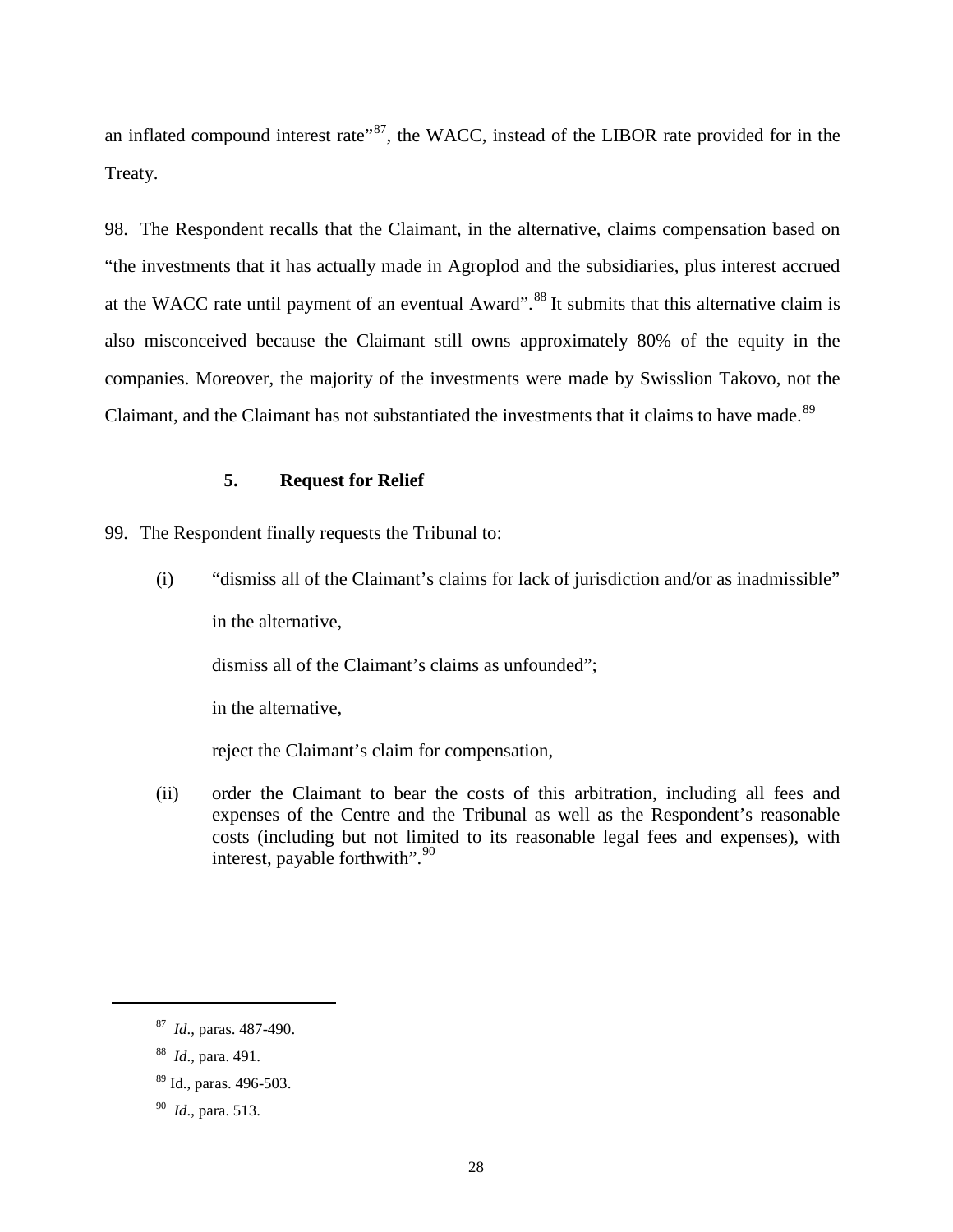#### <span id="page-31-1"></span><span id="page-31-0"></span>C. REPLY

#### **1. Jurisdiction**

100. In its Reply dated 7 July 2011, the Claimant submits that Respondent's jurisdictional objections should be rejected. It contends that the Tribunal has jurisdiction *ratione personae* both under the ICSID Convention and under the Treaty. It stresses that the Tribunal has jurisdiction *ratione materiae* over the entirety of the dispute, and in particular over the alleged breaches which took place after the registration of the Request for Arbitration. It adds that Respondent's allegations of bad faith cannot deprive the Tribunal of jurisdiction.<sup>[91](#page-31-3)</sup>

#### <span id="page-31-2"></span>**2. Merits**

101. The Claimant emphasises that its expropriation claim does not depend upon a finding that the contract was wrongfully terminated (which, it says, in any event was a breach of fair and equitable treatment). Rather, it rests primarily on the fact that the Macedonian courts ordered the transfer of Swisslion's Second Tranche of shares in Agroplod to the Ministry of Economy without any compensation to Agroplod.<sup>[92](#page-31-4)</sup> The uncompensated taking constitutes an unlawful expropriation in breach of Article  $5(1)$  of the Treaty".<sup>[93](#page-31-5)</sup>

102. Turning to Article 4(1) of the Treaty, the Claimant submits that "[t]he Respondent has impaired by unreasonable measures Swisslion's management, use and enjoyment of its investments."[94](#page-31-6) In this respect it recalls that in May 2008 and July 2008, the SEC took two decisions that unlawfully limited Swisslion's rights in complete lack of transparency and in "disregard of due process of law".<sup>[95](#page-31-7)</sup> The Constitutional Court on 15 October 2008 set aside the

<span id="page-31-4"></span><sup>92</sup> *Id*., para. 58.

<span id="page-31-3"></span> $91$  Reply, paras. 10-56.

<span id="page-31-5"></span><sup>93</sup> *Id*., para.75.

<span id="page-31-6"></span><sup>94</sup> *Id*., para.76.

<span id="page-31-7"></span><sup>95</sup> *Id*., paras. 79-84.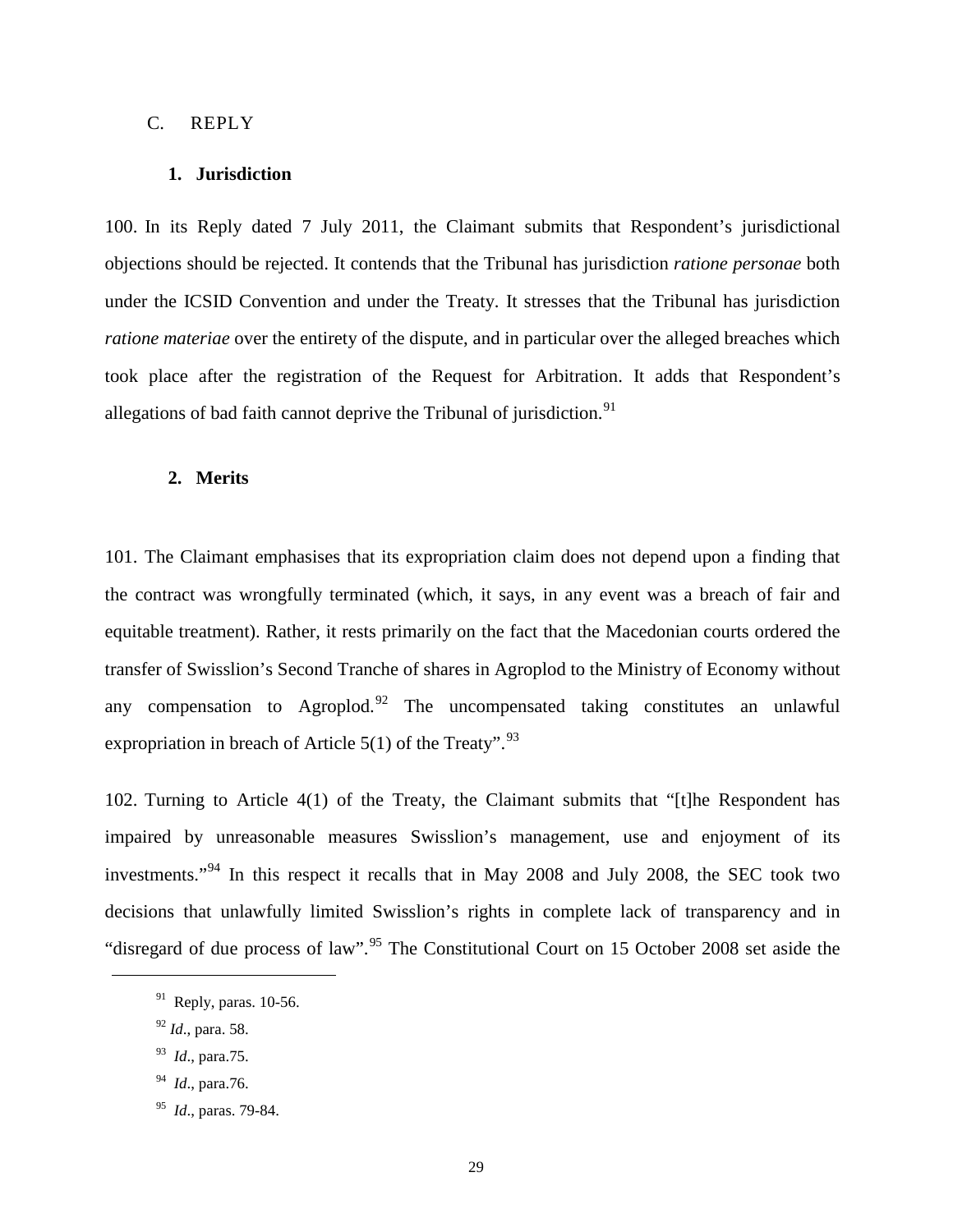first decision for lack of jurisdiction of the SEC and the Supreme Court, on 20 January 2009, upheld Swisslion's appeal concerning the second decision. However, during that period, the SEC's decisions resulted in the suspension of Swisslion's shareholder rights. Moreover, on the same day of the Supreme Court's decision, "the State Attorney applied once again to the Second Skopje Basic Court for a provisional measure" and it was granted immediately. <sup>[96](#page-32-0)</sup> "The Constitutional Court decision in 2009 was ineffective to stop Macedonia's impairment of Swisslion's investment, and did nothing to restore the value lost as a result".<sup>[97](#page-32-1)</sup> "Similarly" ineffective was the decision of the Administrative Court in *March 2011* upholding Swisslion's appeal against the second SEC decision against the merits of the SEC's decision on the Second Tranche of *May 2008*".<sup>[98](#page-32-2)</sup> [Emphasis in original.]. In both cases, no financial compensation was granted.

103. The Claimant adds that the "arbitrary nature of the SEC's impairment of Swisslion's use of shares was compounded by the similarly opaque conduct of the State Commission for the Prevention of Corruption"<sup>[99](#page-32-3)</sup> with respect to Swisslion's complaint concerning a conflict of interest on the part of the President of the SEC. The Commission rejected that complaint by an unreasoned decision notified more than two years after its presentation, just days before the filing of the Memorial. Moreover, in the meantime, it had examined a request on the same subject presented by the President herself and taken a factually inaccurate decision on that request without informing the Claimant. $100$ 

<span id="page-32-0"></span>104. The Claimant then contends that the Respondent has treated Swisslion's investments unfairly and inequitably  $101$  in violation of Article 4(2) of the Treaty. In this connection:

97 *Ibid*.

- <span id="page-32-2"></span><span id="page-32-1"></span>98 *Id*., para. 94.
- <span id="page-32-3"></span>99 *Id*., para. 95.
- <span id="page-32-4"></span><sup>100</sup> *Id*., paras. 96-102.
- <span id="page-32-5"></span>101 *Id*., para. 104.

<sup>96</sup> *Id*., para. 93.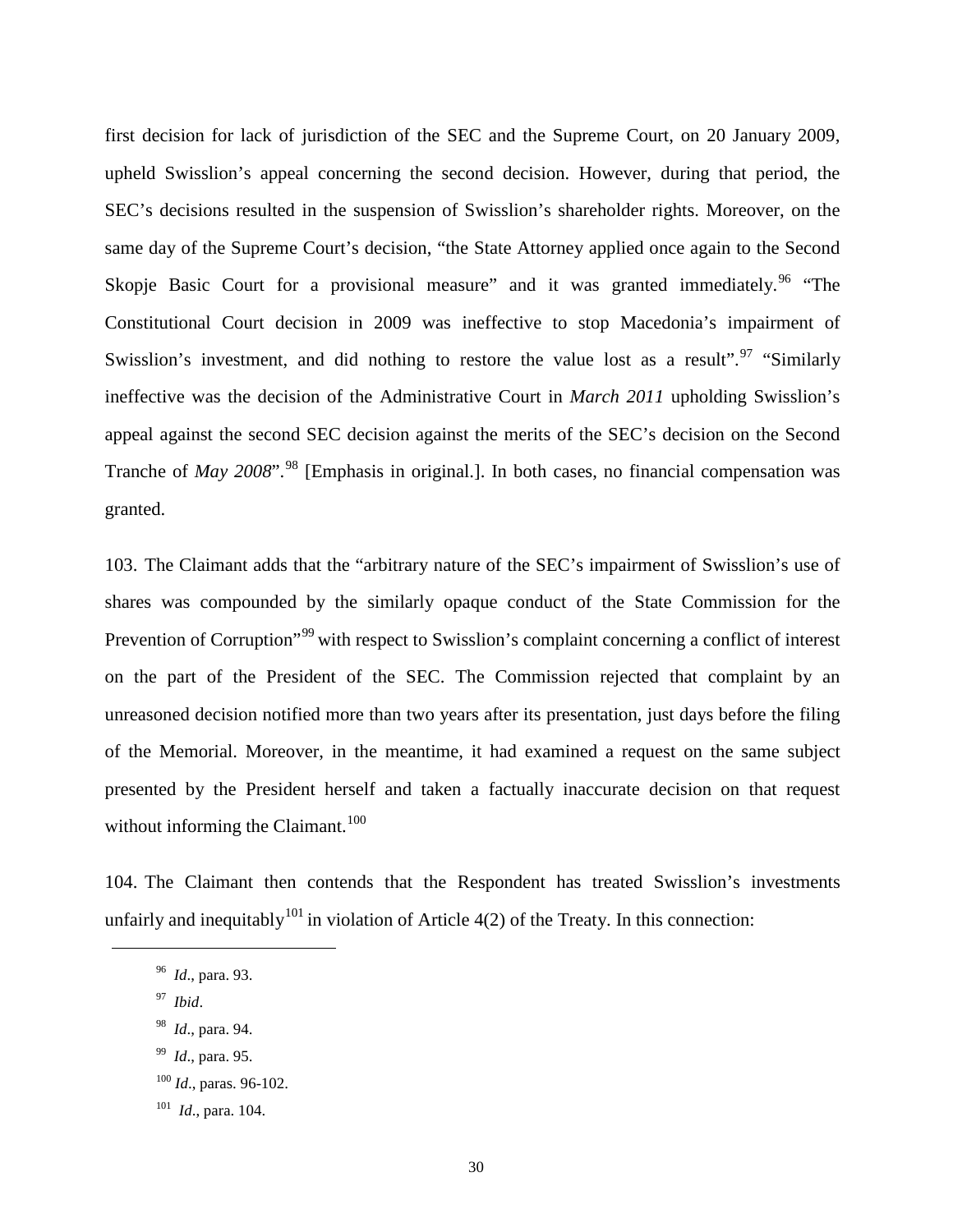- A. It submits that Swisslion had a contractual right to maintain control of Agroplod.
- B. It stresses that it was agreed between the Parties that investments would be made in subsidiaries. It explains that in any case, Swisslion did not have "the percentage of shares in Agroplod that would have been necessary for it to make the investment contributions in Agroplod itself".<sup>[102](#page-33-0)</sup> By contrast, "[m]anagerial control of Agroplod was sufficient for Swisslion and Agroplod to create new subsidiaries together, and to make equity contributions to them<sup> $103$ </sup>, as provided by the Business Plan.
- C. It recalls that "Swisslion made substantial investments in the subsidiaries in reliance on Macedonia's promise of control of Agroplod".<sup>[104](#page-33-2)</sup> It stresses that those subsidiaries cannot be categorised as "Swisslion subsidiaries" or "Agroplod subsidiaries" because Swisslion and Agroplod own equity in them in proportions which have changed over time. Swisslion and Swisslion Takovo contributed approximately **€8.1** million to those subsidiaries before the end of 2006, in particular though intellectual property investments.[105](#page-33-3) "Swisslion complied with its obligations concerning Agroplod's employees"<sup>[106](#page-33-4)</sup> and the Respondent's allegations on that point are both inaccurate and irrelevant. The Claimant takes issue with the Respondent's reliance on the Pelagoniska Audit House report (the Pelagonia Report), asserting that the Respondent "cannot rely on the Pelagonia Report in support of its factual and legal allegations".<sup>[107](#page-33-5)</sup> It requests that

<span id="page-33-2"></span><span id="page-33-1"></span><span id="page-33-0"></span> $\overline{a}$ 

<span id="page-33-3"></span><sup>105</sup> *Id*., para. 126.

<sup>102</sup> *Id*., para. 121.

<sup>103</sup> *Id*., para. 122.

<sup>104</sup> *Id*., paras. 123 *et seq*.

<span id="page-33-4"></span><sup>106</sup> *Id*., paras. 133-136.

<span id="page-33-5"></span><sup>107</sup> *Id*., paras. 137-146.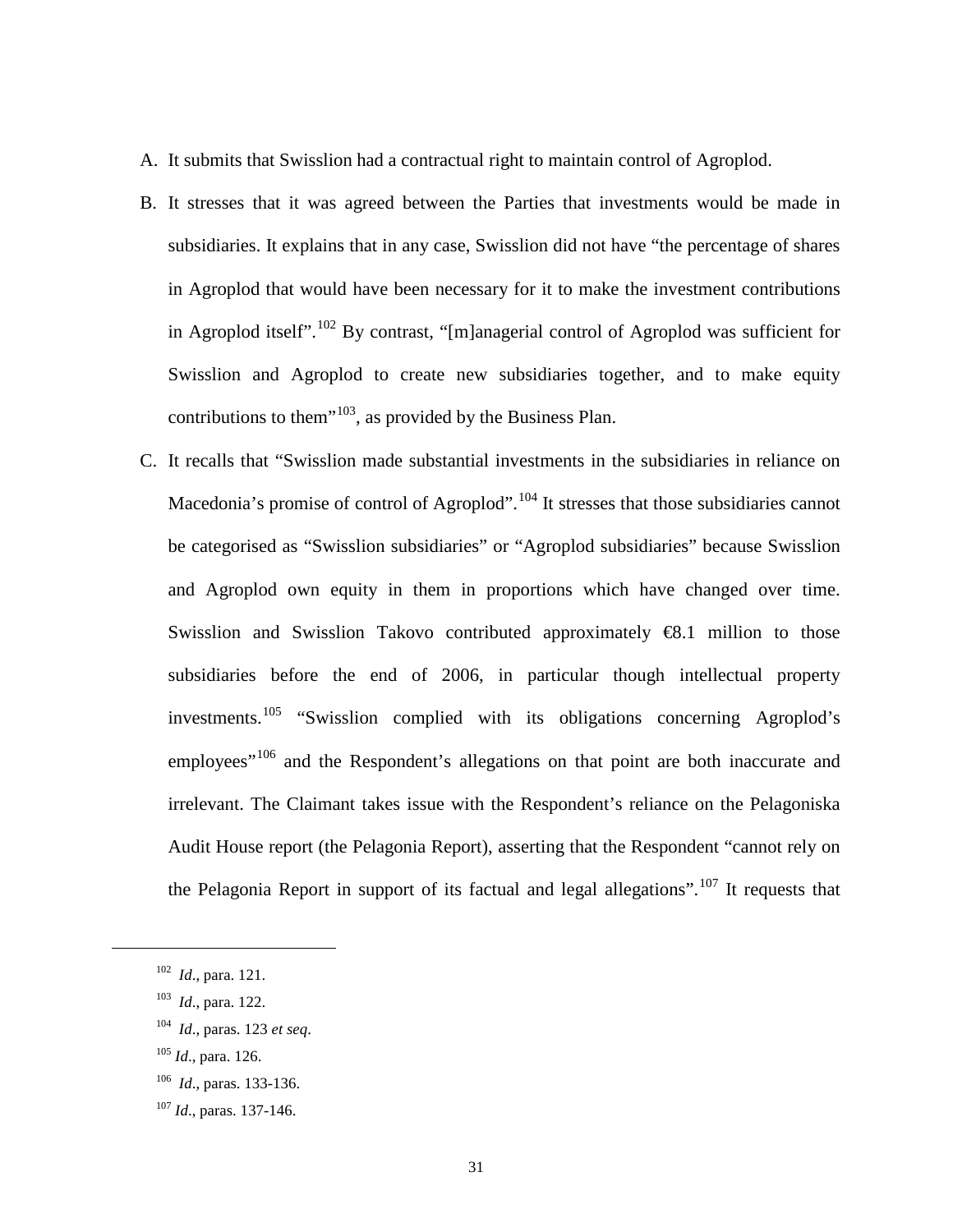that report be "stricken from the record".<sup>[108](#page-34-0)</sup> "Should the Tribunal allow it to remain on the record … Swisslion reserves its right to insist that both of its authors be called for cross-examination". $109$ 

- D. The Claimant contends further that control of Agroplod was essential to the Group structure that Swisslion created. Cooperation agreements between Agroplod and each of the subsidiaries were crucial in this respect and they will expire in August and September  $2011.<sup>110</sup>$  $2011.<sup>110</sup>$  $2011.<sup>110</sup>$
- E. According to the Claimant, the Respondent "caused Swisslion to lose control of its investments in Agroplod and in the Subsidiaries".<sup>[111](#page-34-3)</sup> "The loss of the Second Tranche due to the Respondent's illegal actions has left Swisslion locked in as a minority share holder of Agroplod and as a majority shareholder in Subsidiaries that are essentially worthless without control over Agroplod".<sup>[112](#page-34-4)</sup> In this situation, it is "extremely likely" that the Cooperation Agreements, which are necessary to the functioning of the Subsidiaries, will not be renewed.<sup>[113](#page-34-5)</sup>
- F. Swisslion then turns to the issue of its reports to the Ministry of Economy. It asserts that it regularly reported to the Government on the progress of the investment, in particular in 2006.<sup>[114](#page-34-6)</sup> It recalls that, in this arbitration, it requested the Respondent to produce the documents by which it evaluated Swisslion's compliance with its obligations. The Respondent could not locate a single document. "The Tribunal should draw the obvious

- <span id="page-34-4"></span><sup>112</sup> *Id*., para. 156.
- <span id="page-34-5"></span><sup>113</sup> *Ibid*.

<span id="page-34-0"></span><sup>108</sup> *Id*., para. 146.

<span id="page-34-1"></span><sup>109</sup> *Ibid*.

<span id="page-34-2"></span><sup>110</sup> *Id*., paras. 147-150.

<span id="page-34-3"></span><sup>111</sup> *Id*., paras. 151 *et seq*.

<span id="page-34-6"></span><sup>114</sup> *Id*., para. 157.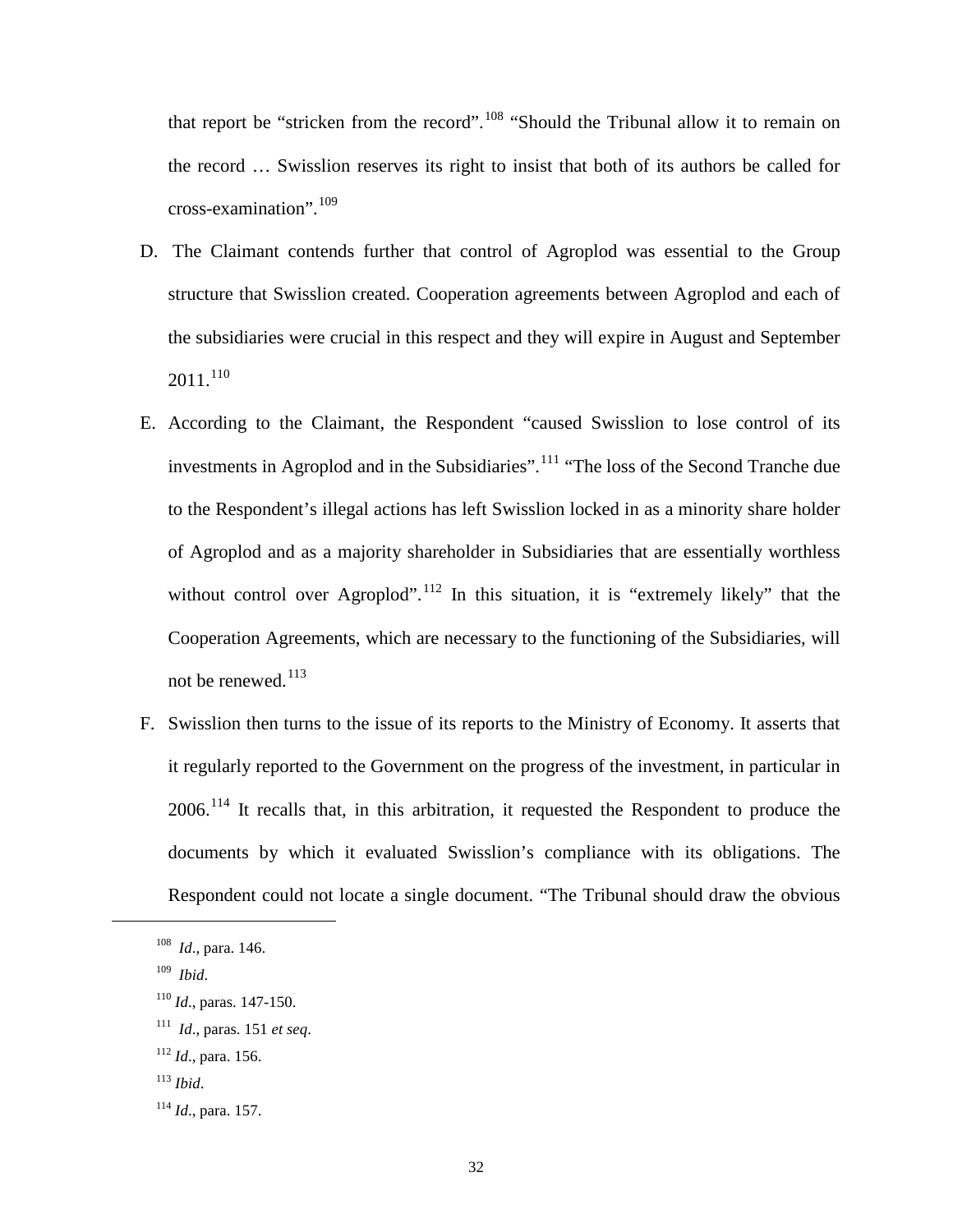inference: the Ministry did create such documents, but they were withheld or destroyed because they confirm Swisslion's compliance with the Share Sale Agreement."<sup>[115](#page-35-0)</sup>

- G. The Claimant asserts further that the Respondent "expressly confirmed that Swisslion had complied with its investment obligations".<sup>[116](#page-35-1)</sup> On the basis of the evidence adduced by the Claimant and absent any probative evidence to the contrary, it "must be accepted as a fact that officials from the Ministry of Economy visited Agroplod in February 2007 and informed Swisslion that it had complied with its investment obligations".<sup>[117](#page-35-2)</sup>
- H. The Claimant then submits that the decision to commence Court proceedings against Swisslion was unfair and inequitable.<sup>[118](#page-35-3)</sup>
- I. It adds that the decisions of the Macedonian Courts were also unfair and inequitable. It notes in this respect that, according to the Respondent, "the court proceedings against Swisslion cannot be in breach of the Treaty unless they amount to denial of justice or were initiated in bad faith".<sup>[119](#page-35-4)</sup> However, according to the Claimant, State responsibility for acts of the judiciary does not exhaust itself in the concept of denial of justice. Moreover, in the present case, there has been such a denial.<sup>[120](#page-35-5)</sup>
- J. Finally it concludes that all the measures taken by the SEC, the Ministry and the Courts "constitutes a government-wide attack on Swisslion".<sup>[121](#page-35-6)</sup> It lists measures taken by the

<span id="page-35-2"></span><span id="page-35-1"></span><span id="page-35-0"></span> $\overline{a}$ 

<span id="page-35-4"></span>119 *Id*., para. 180.

<span id="page-35-6"></span><sup>121</sup> *Id*., para. 197.

<sup>115</sup> *Id*., para. 162.

<sup>116</sup> *Id*., paras. 163 *et seq*.

<sup>117</sup> *Id*. para. 166.

<span id="page-35-3"></span><sup>118</sup> *Id*., para. 167 *et seq*.

<span id="page-35-5"></span><sup>120</sup> *Id*., paras. 181 *et seq*.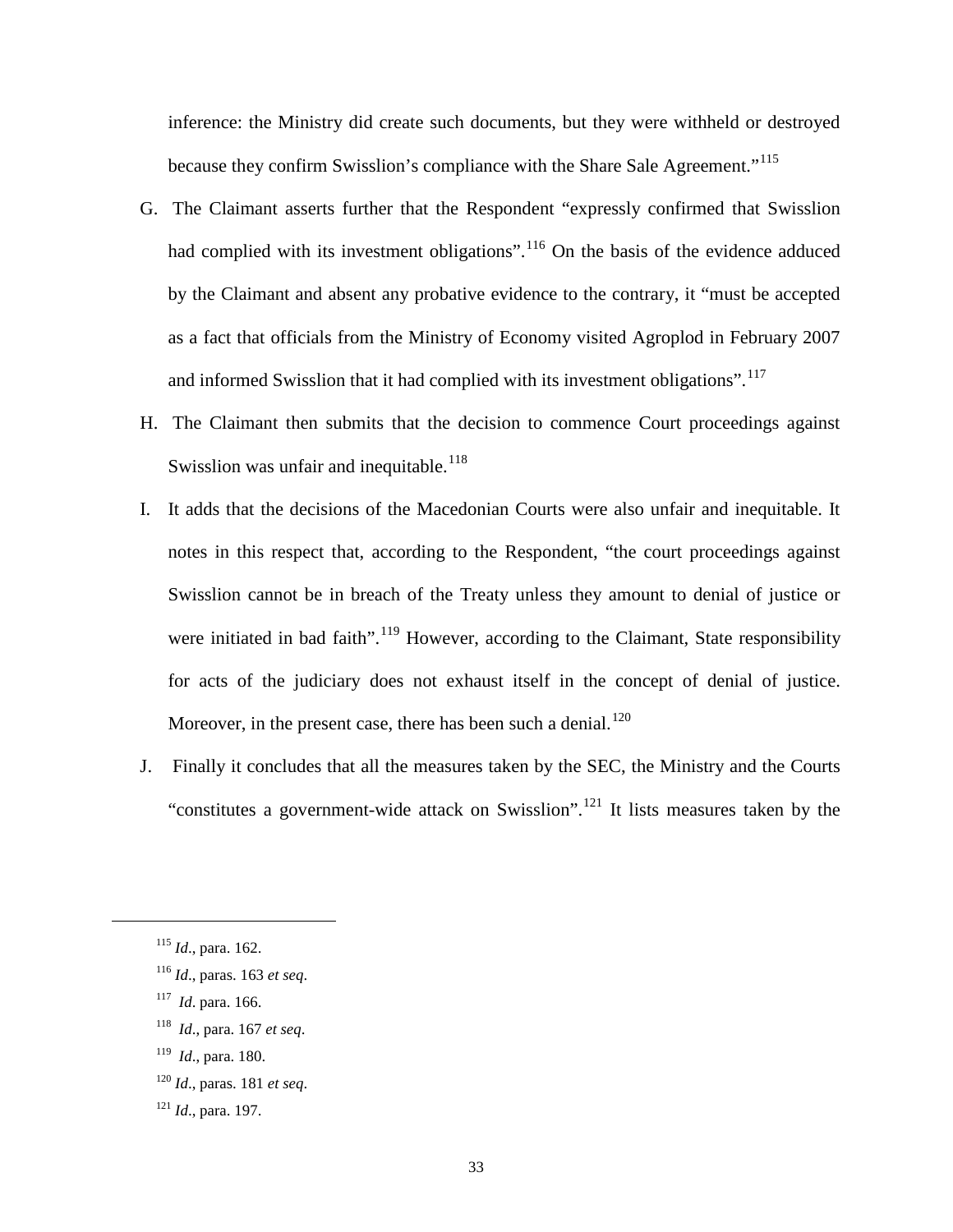Respondent which individually and collectively amount to unfair and inequitable treatment in breach of the Treaty.<sup>[122](#page-36-0)</sup>

105. Turning to Article 12 of the Treaty, the Claimant submits that the Respondent "has breached its commitments to provide Swisslion with the Swisslion shares and to thereby grant it control over Agroplod in contravention of that article.<sup>[123](#page-36-1)</sup> According to the Claimant, "Macedonia appears to accept that a contractual breach constitutes a treaty breach when (a) the contract in question was concluded by the state in its sovereign capacity; or (b) the breach was perpetrated by the state through the use of its sovereign powers. Neither of these putative conditions appears in Article 12 of the Treaty  $\ldots$  However, they are in any event met in the case at hand".<sup>[124](#page-36-2)</sup> The Claimant adds that the arguments drawn by the Respondent from *res judicata* and collateral estoppel must be rejected.[125](#page-36-3)

106. Turning to the issue of compensation, Swisslion maintains that the legal standard for compensation is full restitution. "For all breaches except expropriation, Macedonia suggests no other standard for compensation and Swisslion proceeds on the basis that the application of that standard is common ground for breaches of Articles 4 and 12 of the Treaty".<sup>[126](#page-36-4)</sup> It stresses that "[h]aving carried out an unlawful expropriation, the Respondent cannot insist that it should be permitted to pay compensation at the level established in the Treaty as a prerequisite for lawful expropriation".<sup>[127](#page-36-5)</sup> The Claimant must be put in the position it would have occupied had the wrongful action not been taken and the appropriate valuation method in the present case is a discounted cash flow model  $(DCF)$ .<sup>[128](#page-36-6)</sup> In this respect, "Swisslion does not seek an award to

<span id="page-36-0"></span> $122$  *Ibid.* 

<span id="page-36-1"></span><sup>123</sup> *Id*., paras. 208 *et seq*.

<span id="page-36-2"></span><sup>124</sup> *Id*., para. 215.

<span id="page-36-3"></span><sup>125</sup> *Id*., paras. 221 *et seq*.

<span id="page-36-4"></span><sup>126</sup> *Id*., para. 235.

<span id="page-36-5"></span><sup>127</sup> *Id*., para. 238.

<span id="page-36-6"></span><sup>128</sup> *Id*., paras. 238 *et seq*.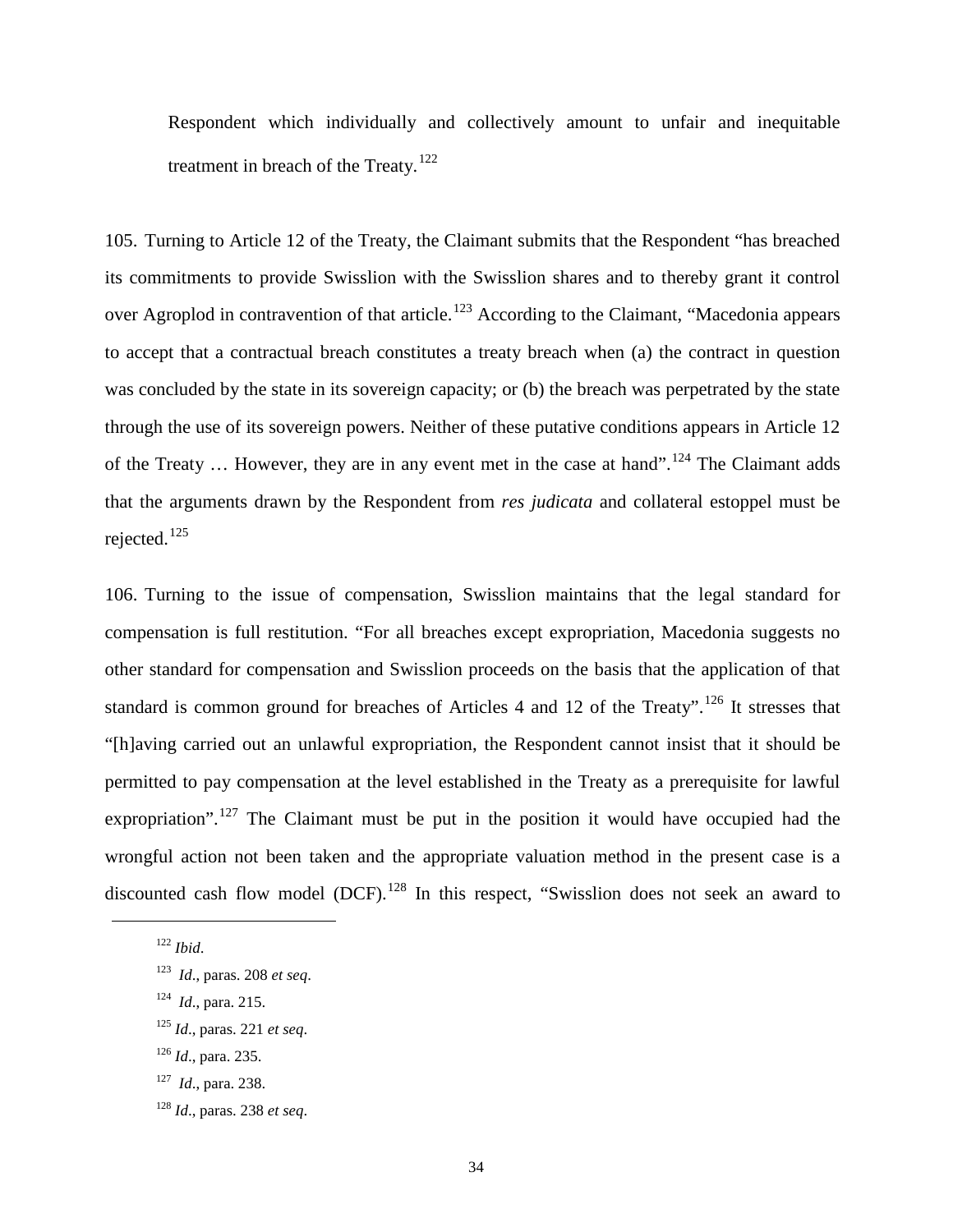compensate its lost profits as such. Swisslion seeks an award to compensate it for the loss in value caused to its business"<sup>129</sup>, i.e. "the loss of management control over Agroplod, and associated reputational harm and lost sales".<sup>[130](#page-37-1)</sup> It contends that the appropriate evaluation date is 19 May 2008.[131](#page-37-2)

107. According to the Claimant, "[i]n this case, the actual investment contribution or 'sunk-costs' approach to damages yields a result broadly similar to the DCF method".<sup>[132](#page-37-3)</sup> If that approach was to be followed by the Tribunal, additional compensation would need to added, to take account of the reputational harm caused and the lost sales resulting from it. $133$ 

108. Irrespective of the valuation method used, compound interest must be granted "at the rate of Swisslion's weighted average cost of capital, calculated from the valuation date until the date of eventual payment of the award".<sup>[134](#page-37-5)</sup>

109. For those reasons, Swisslion requests that the Tribunal:

- (a) "DECLARE that the Respondent has expropriated 5339 shares in Agroplod, in breach of Article 5 of the Treaty;
- (b) DECLARE that the Respondent has impaired the Claimant's management, use and enjoyment of its investments, in breach of Article 4(1) of the Treaty;
- (c) DECLARE that the Respondent has treated the Claimant's investments unfairly and inequitably, including by the unfair use of criminal procedures against the General Manager of Swisslion, in breach of Article 4 (2) of the Treaty;

<span id="page-37-2"></span><span id="page-37-1"></span><span id="page-37-0"></span> $\overline{a}$ 

<span id="page-37-3"></span>132 *Id*., para. 268.

<sup>129</sup> *Id*., para. 254.

<sup>130</sup> *Id*., para. 259.

<sup>131</sup> *Id*., paras. 168 *et seq*.

<span id="page-37-4"></span><sup>133</sup> *Id*., paras. 280-281.

<span id="page-37-5"></span><sup>134</sup> *Id*. para. 285.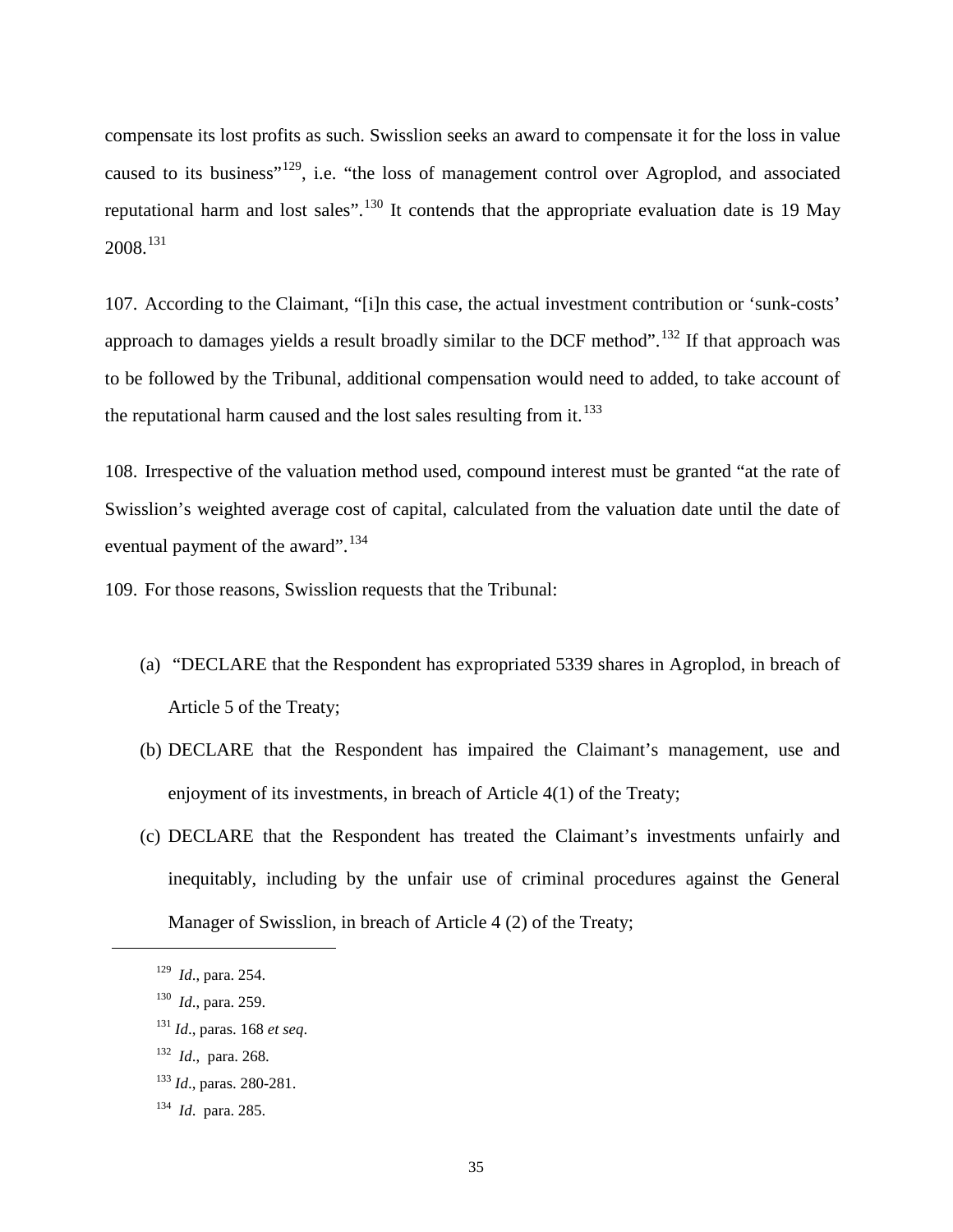- (d) DECLARE that the Respondent has failed to guarantee the observance of its commitments to the Claimant, in breach of Article 12 of the Treaty;
- (e) ORDER the Respondent to pay to the Claimant compensation of not less than  $\epsilon$ 21,012,000 (twenty-one million twelve thousand Euros);
- (f) ORDER the Respondent to pay to the Claimant additional pre-award and post-award interest at a rate of 14.3% per annum, accruing on a compounded monthly basis from 30 June 2011 to the date of payment of the Award;
- (g) ORDER the Respondent to pay all of the costs reasonably incurred by the Claimant in preparing for and prosecuting these proceedings, together with the costs of the Centre and of the Tribunal; and
- (h) ORDER such other relief as the Tribunal may consider appropriate or as the Claimant may subsequently request."<sup>[135](#page-38-0)</sup>

# D. REJOINDER

### **1. Factual Background**

110. In its Rejoinder dated 12 September 2011, the Respondent takes issue with the Claimant's view of the facts and applicable legal principles. It asserts that, contrary to the Claimant's contention, the Ministry of Economy was entitled to sell to the Claimant the Second Tranche initially owned by the Pension and Disability Insurance Fund.<sup>[136](#page-38-1)</sup> It stresses that "Article 8 of the Share Sale Agreement clearly referenced that the investment contribution was to be in Agroplod and neither the Share Sale Agreement nor the Business Plan provided that the Claimant would receive in return for its investment contributions shares of equivalent value".<sup>[137](#page-38-2)</sup> It reaffirms its

<span id="page-38-0"></span><sup>&</sup>lt;sup>135</sup> *Id.*, Section VIII. Request for Relief.

<span id="page-38-1"></span><sup>136</sup> Rejoinder, para. 36 *et seq*.

<span id="page-38-2"></span><sup>137</sup> *Id*., para. 53.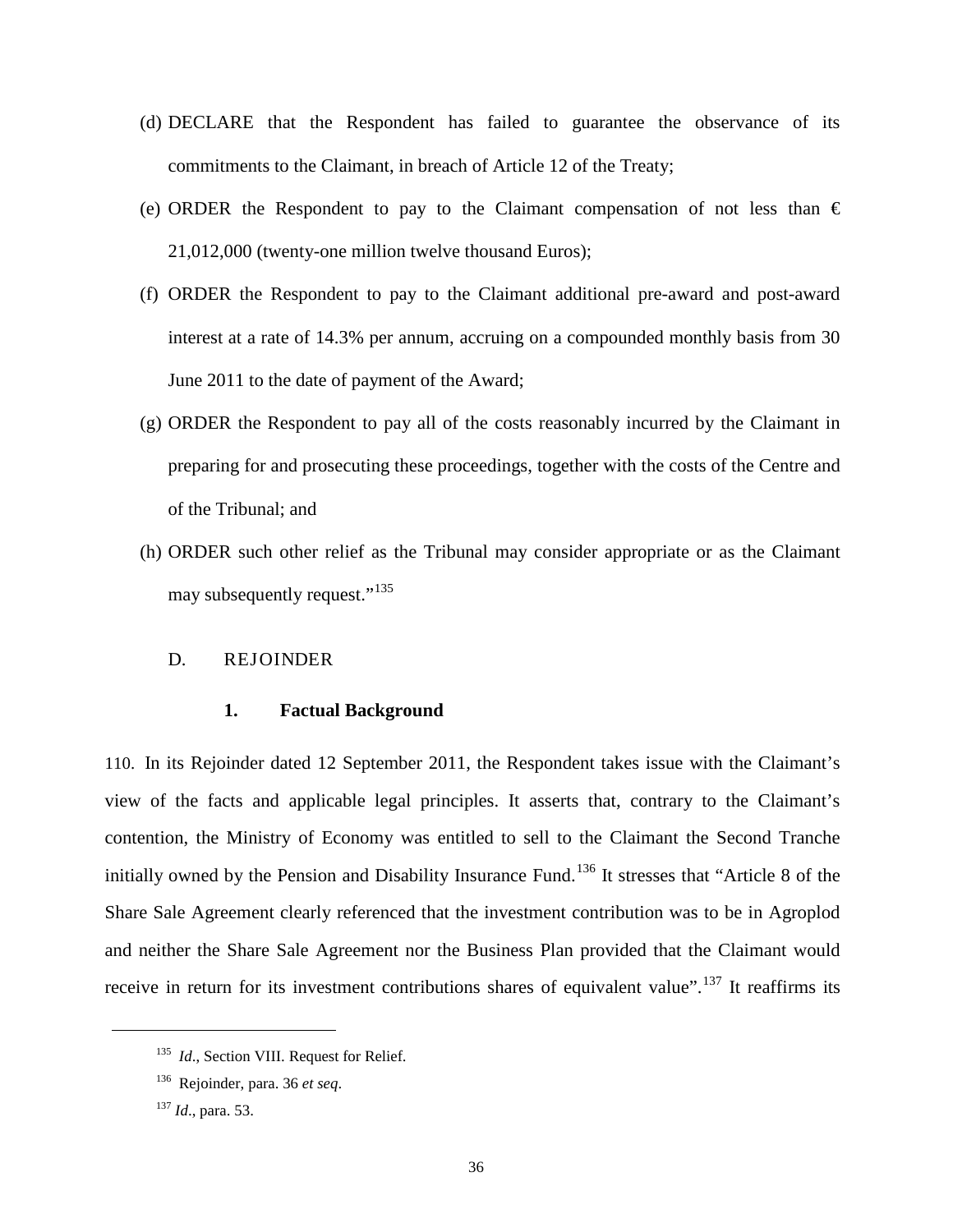position that the Claimant failed to comply with its obligations under the Agreement, as definitively ruled by the Macedonian courts.<sup>[138](#page-39-0)</sup> It reaffirms that it did not approve the Claimant's alleged investment in Agroplod and asserts that, "as a result of Claimant's management of Agroplod and asset-stripping, Agroplod has no value and is on the verge of bankruptcy".<sup>[139](#page-39-1)</sup> It submits that "the Claimant's misguided attempt to strike the Pelagonia Report from the record is revealing of the Claimant's serious misconduct *vis-à-vis* Agroplod"<sup>[140](#page-39-2)</sup> and must be rejected. It contends that the decisions taken by the Ministry of Economy and the Macedonian courts were fully justified. It stresses that the Claimant lost the control of Agroplod only in 2010 and remains in control of Swisslion's subsidiaries. It adds that the judge in charge of the criminal investigations initiated at the request of the Agroplod Board of Directors concluded that there "is a grounded suspicion" that, *inter alia*, Agroplod's former directors "misused [their] authorizations" in order to reduce Agroplod's capital, transfer essential sales and marketing functions to the Claimant, entered into Business and Technical Cooperation Agreements to the detriment of Agroplod and sold "small inventory" to Swisslion Agroplod at an undervalue".<sup>[141](#page-39-3)</sup>

# **2. Jurisdiction**

111. The Respondent maintains and elaborates upon its objections to the jurisdiction of the Tribunal presented in the Counter-Memorial. It submits that the ICSID precedents invoked by the Claimant are not relevant and that, on the contrary, ICSID case law confirms its objections. It analyses the relevant provisions of the ICSID Convention and of the BIT, contends that Swisslion is not under the control of a Swiss investor, and concludes that the Tribunal has no jurisdiction *ratione personae*. It also maintains its objections to the jurisdiction *ratione materiae* of the

<span id="page-39-0"></span><sup>138</sup> *Id*., paras. 55 *et seq.*

<span id="page-39-1"></span><sup>139</sup> *Id*. para. 145 *et seq*.

<span id="page-39-2"></span><sup>140</sup> *Id*., para. 179 *et seq.*

<span id="page-39-3"></span><sup>141</sup> *Id*. para. 261.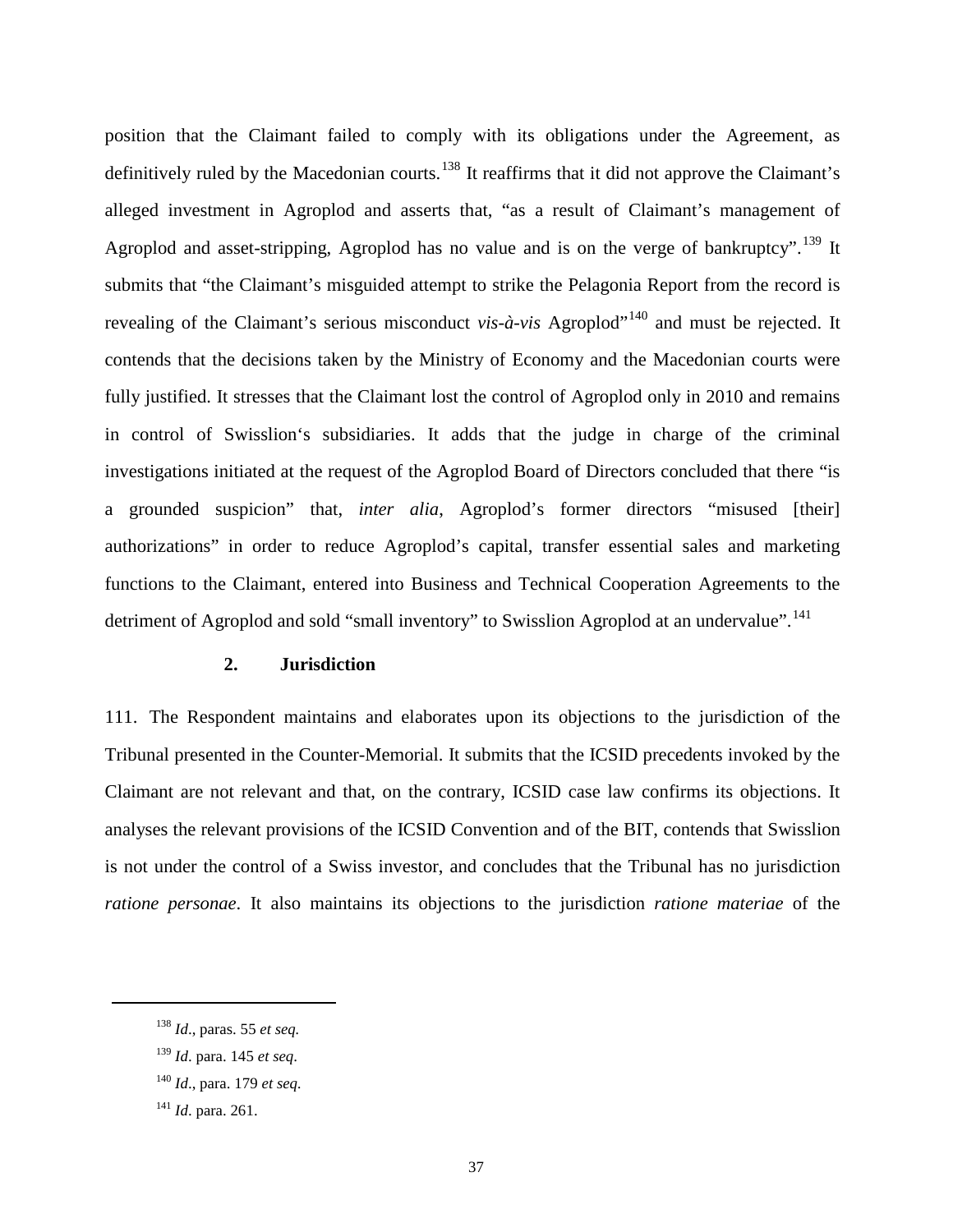Tribunal over the claims not presented in the Request for Arbitration and notes that, contrary to the Claimant's allegations, those claims have never been presented as ancillary claims.<sup>[142](#page-40-0)</sup>

## **3. Merits**

112. According to the Respondent, the Claimant's allegations that the Respondent violated the Treaty must be rejected for the following reasons:

113. First, the "Claimant undertook its investments unlawfully and in bad faith". $143$ 

114. Second, the "Claimant's distorted arguments on *res judicata* and collateral estoppel do not negate those doctrine's effect regarding the Claimant's non-compliance with the Share Sale Agreement".<sup>[144](#page-40-2)</sup>

115. Third, the "Claimant's allegations that the Respondent impaired by unreasonable measures the Claimant's enjoyment of its investments must be rejected".<sup>[145](#page-40-3)</sup> The Claimant's objections to the SEC proceedings lack any substantive merit and the Macedonian Law on Securities in respect of the Claimant's alleged investments does not give rise to a violation of the Treaty. The criticisms of the Anti-Corruption Commission have no basis and the Claimant's investment has not been impaired by the Respondent's actions relating to the Tutunska Bank Credit Facility. Moreover the Claimant has not proved that it suffered any prejudice in those respects.

116. Fourth, the Claimant's allegations that the Respondent treated the Claimant's investment unfairly and inequitably must be rejected.<sup>[146](#page-40-4)</sup> More precisely, "[t]he actions of the Ministry of Economy leading up to its decision to commence legal proceedings do not violate the fair and

<span id="page-40-0"></span><sup>142</sup> *Id*., para. 267 *et seq*.

<span id="page-40-1"></span><sup>143</sup> *Id*. para. 267 *et seq*.

<span id="page-40-2"></span><sup>144</sup> *Id*. para. 323 *et seq*.

<span id="page-40-3"></span><sup>145</sup> *Id*. para. 371 *et seq.*

<span id="page-40-4"></span><sup>146</sup> *Id*. para. 408 *et seq.*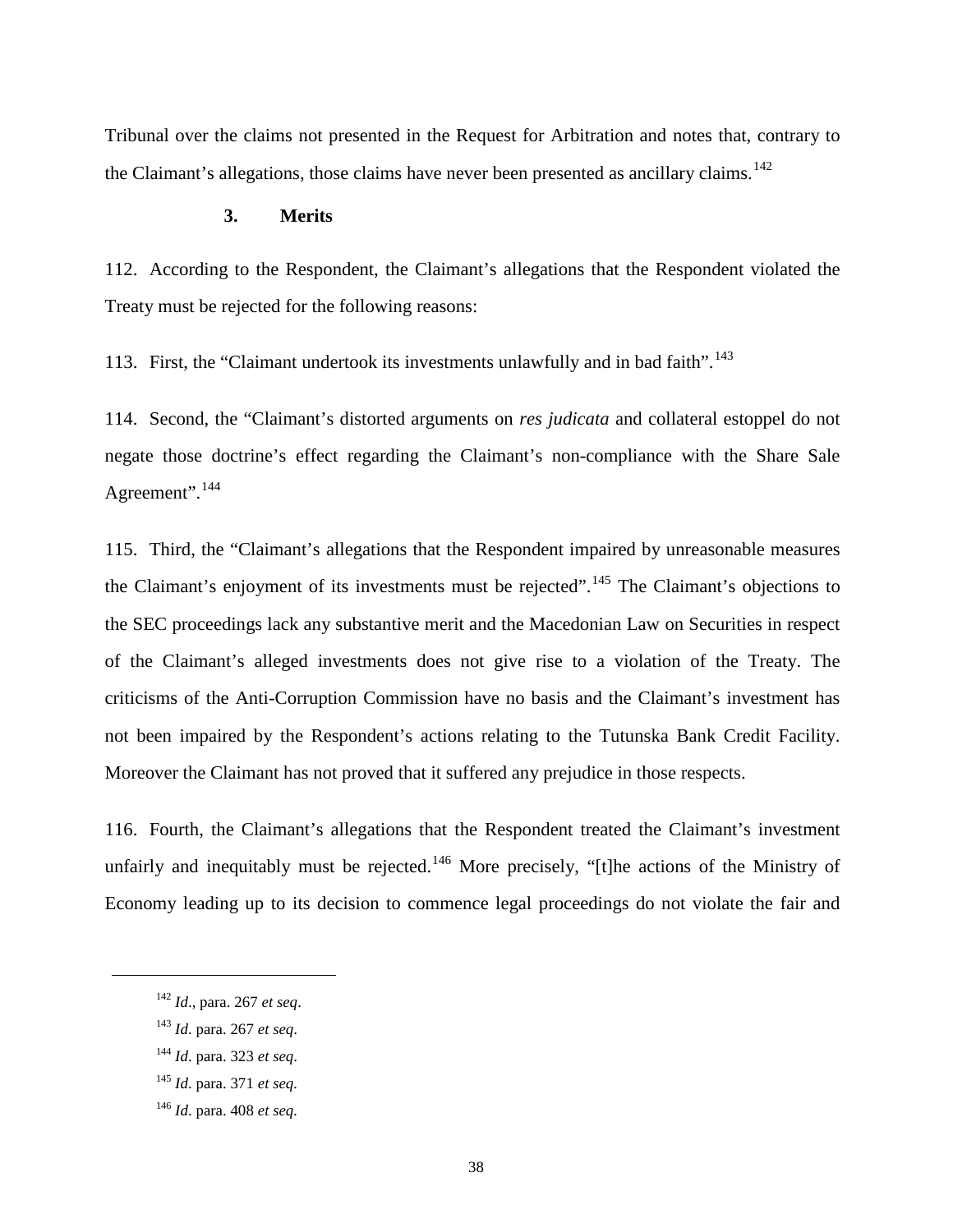equitable treatment standard".<sup>[147](#page-41-0)</sup> "The Claimant was not denied justice before the Macedonian courts"<sup>[148](#page-41-1)</sup> in breach of that standard. Neither the actions of the SEC nor those of the Macedonian authorities regarding the criminal investigations and proceedings constitute a violation of that standard.

117. Fifth, the Respondent submits that the claim that it failed to constantly guarantee the observance of its commitments must be rejected.<sup>[149](#page-41-2)</sup>

## **4. Compensation**

118. The Respondent maintains that, even if the Tribunal were to determine that there has been an expropriation of the Second Tranche, this would constitute a lawful expropriation. It maintains its position that the "use of the discounted cash flow methodology in this case is inappropriate".<sup>[150](#page-41-3)</sup> It further contends that the Claimant's application of that methodology is seriously flawed: the proposed valuation date is wrong, the projection of lost future profits is speculative and indefensible and the Claimant applies an inflated compound interest rate. The relevant standard for purposes of compensation would be that provided in Article 5 of the BIT, "namely the market value of the investment adjusted for interest calculated on the annual LIBOR basis".<sup>[151](#page-41-4)</sup>

119. The Respondent asserts further that "the Claimant's alternative claim for the value of its alleged investments must be rejected".<sup>[152](#page-41-5)</sup> It does not approximate the situation that the Claimant would have been in had it never invested in Agroplod and contains numerous flaws.

<span id="page-41-0"></span>120. For the reasons thus set out in the Counter-Memorial and the Rejoinder, the Respondent finally requests the Tribunal to grant the relief already requested in the Counter-Memorial.<sup>[153](#page-41-2)</sup>

- <span id="page-41-3"></span><sup>150</sup> *Id*. para. 497.
- <span id="page-41-4"></span><sup>151</sup> *Id*. para. 503.
- <span id="page-41-5"></span><sup>152</sup> *Id*. para. 553 *et seq*.

<sup>147</sup> *Id*. para. 416.

<span id="page-41-1"></span><sup>148</sup> *Id*. para. 442 *et seq.*

<span id="page-41-2"></span><sup>149</sup> *Id*. para. 478 *et seq*.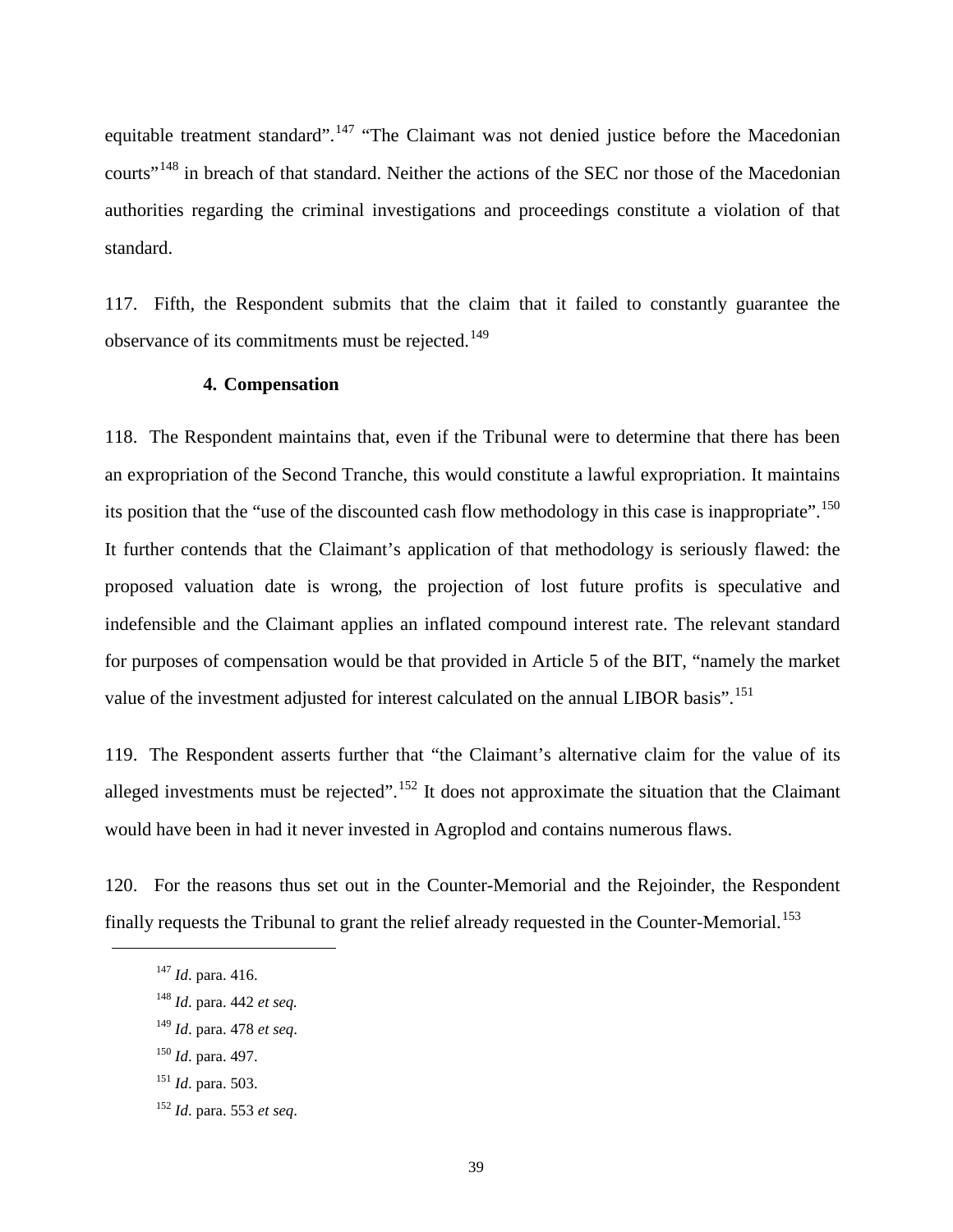#### E. HEARING

121. At the hearing, held from 14 to 18 November 2011, the Tribunal heard, as witnesses, Mr. Klime Meskov, Mr. Naume Petkovski, Mr. Ismael Ebipi, Mr. Slobodan Sajnoski, Professor Dr. Blagoja Aceski, Mr. Pesko Risteski, and Professor Dr. Branko Trajnovski as witnesses and Professor Dr. Milan Nedkov, Mr. Anthony Charlton, and Mr. Christopher Glover as experts. During the hearing, the Claimant and the Respondent confirmed and developed their submissions and arguments.

#### III. THE DECISION OF THE TRIBUNAL

### A. JURISDICTION

122. The Respondent presents three objections to the Tribunal's jurisdiction.

123. It first contends that, in the Business Plan which Swisslion submitted with its bid to acquire the Second Tranche of shares in Agroplod in June 2006, the company committed itself to expand and enhance production in Agroplod and to retain hundreds of Agroplod employees. According to the Respondent, the Claimant intended to do neither and did neither.<sup>[154](#page-42-0)</sup> Thus the alleged investment was made unlawfully and in bad faith.<sup>[155](#page-42-1)</sup> As a consequence, it does not qualify for protection under the BIT and the Tribunal lacks jurisdiction.

124. The Claimant contends that the Respondent's allegations of illegality and bad faith cannot deprive the Tribunal of jurisdiction.<sup>[156](#page-42-2)</sup> It adds that under the Business Plan it was allowed to make investments not only in Agroplod, but also in its other Macedonian subsidiaries. The Macedonian authorities were aware that Swisslion did not have a two-thirds majority in Agroplod and that

<sup>153</sup> *Id*., para. 584.

<span id="page-42-0"></span><sup>154</sup> Transcript, Day 1, 198: 2-7.

<span id="page-42-1"></span><sup>155</sup> Transcript, Day 1, 197:17-22.

<span id="page-42-2"></span><sup>156</sup> Transcript, Day 1, 79:1-24.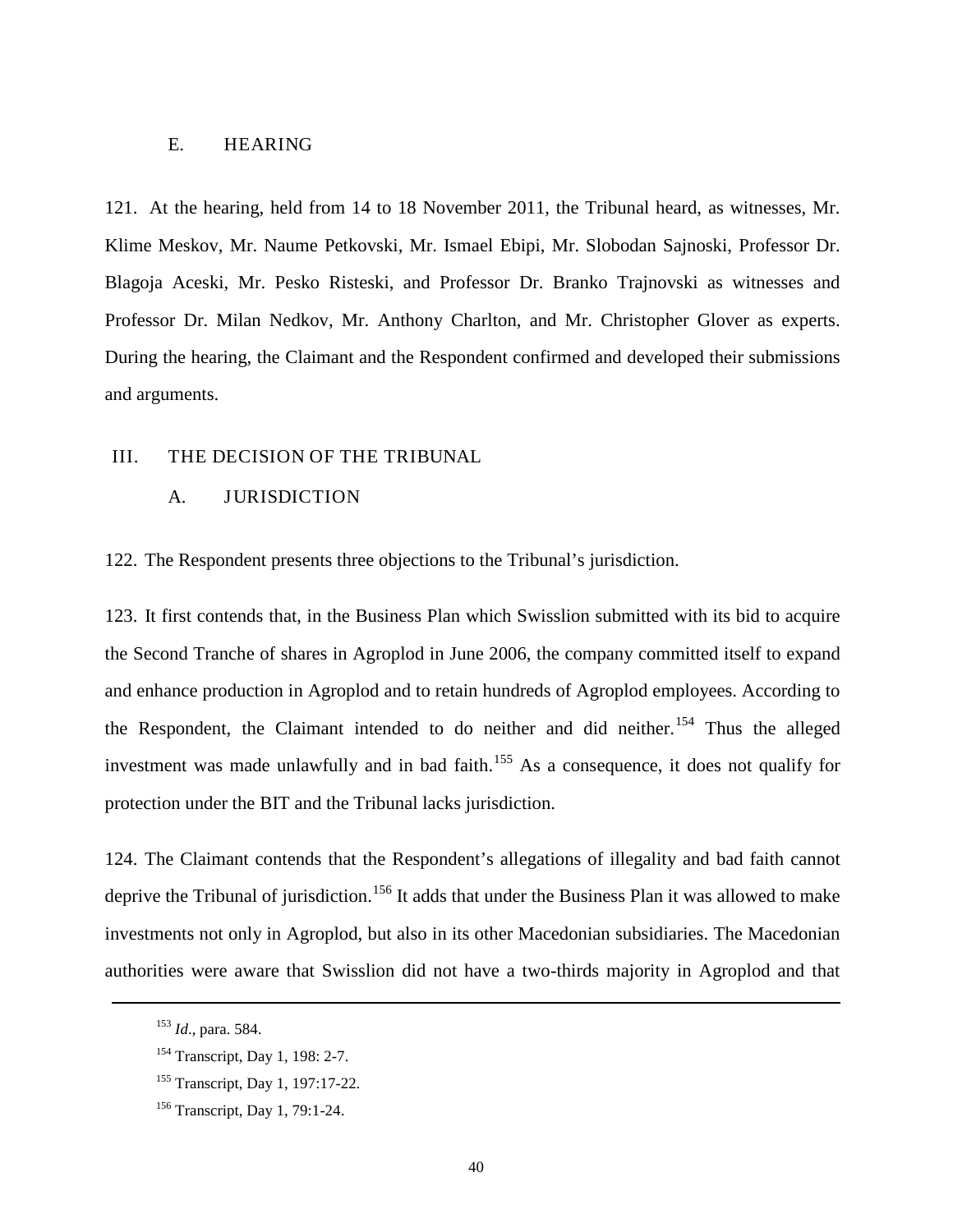consequently it could be necessary for it to make the bulk of its investments in the subsidiaries, which would employ the great majority of the personnel. The Claimant adds that it made those investments with the Respondent's consent. Thus, the investment was made and implemented legally and in good faith. In any event, the Tribunal has jurisdiction.

125. The Tribunal observes that, in most cases, ICSID tribunals have examined arguments that investments were made illegally or in bad faith only at the merits stage. It is only in exceptional circumstances that, for reason of judicial economy, ICSID tribunals have considered the question in a decision on jurisdiction.<sup>[157](#page-43-0)</sup>

126. The Tribunal need not take position on the validity of the latter approach. It only observes that a complex debate opposes the Parties with respect to the interpretation and the application of the Share Sale Agreement and the Business Plan and it will enter into that debate when coming to the merits. At the present stage, it is enough for the Tribunal to note that illegality and bad faith are not *a priori* established. Thus, and in any event, the first objection to jurisdiction cannot be upheld.

127. The Respondent also stresses that the Claimant is under the control of a Serbian national, Mr. Draskovic, and not under the control of a Swiss entity. As a consequence, the Respondent submitted that the Tribunal lacks jurisdiction *ratione personae* to consider the case under the ICSID Convention and the BIT.

<span id="page-43-0"></span><sup>157</sup> See for instance *Phoenix Action Ltd v. Czech Republic*, ICSID Case No ARB/06/5, Award, 15 April 2009, paras. 106-107. In *Gustav F W Hamester GmbH & Co KG v. Republic of Ghana*, ICSID Case no ARB/06/5, Award, para. 127, the tribunal noted that: "…a distinction has to be drawn between (1) legality as at the *initiation* of the investment ("made") and (2) legality *during the performance* of the investment. Article 10 legislates for the scope of application of the BIT, but conditions this only by reference to legality at the initiation of the investment. Hence, only this issue bears upon this Tribunal's jurisdiction. Legality in the subsequent life or performance of the investment is not addressed in Article 10." [Emphasis added.]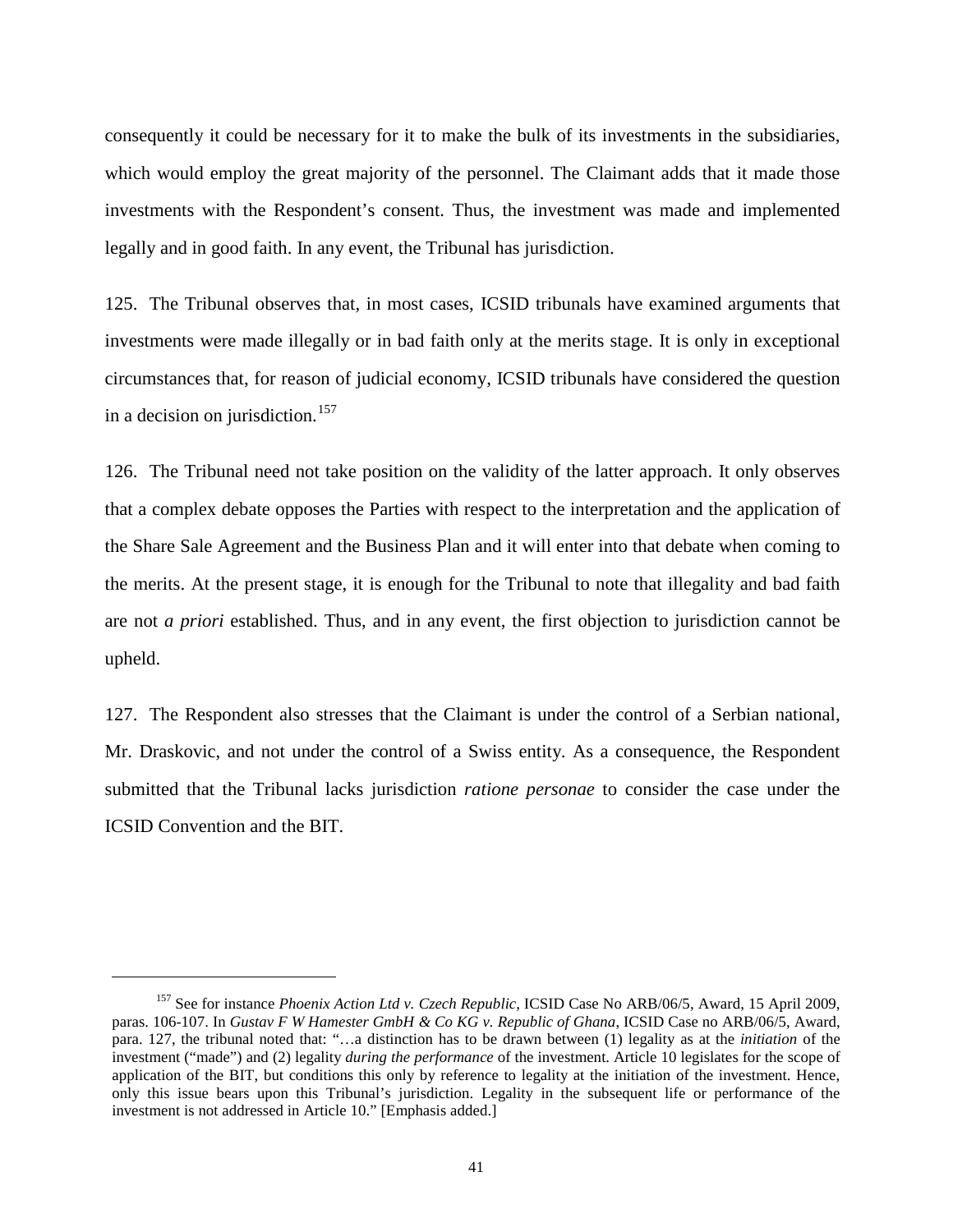128. The Claimant submits that Swisslion is a Macedonian company owned by a Swiss company. Whatever may be the nationality of the owner of the Swiss company, the Tribunal has jurisdiction *ratione personae* under the Treaty*.*

129. The Tribunal notes that under Article 25 of the ICSID Convention:

*(1)* The jurisdiction of the Centre shall extend to any legal dispute arising directly out of an investment, between a Contracting State … and a national of another Contracting State, which the parties to the dispute consent in writing to submit to the Centre…

*(2)* "National of another Contracting State" means:

 (b) any juridical person which had the nationality of a Contracting State other than the State party to the dispute on the date on which the parties consented to submit such dispute to conciliation or arbitration and any juridical person which had the nationality of the Contracting State party to the dispute on that date and, which, because of foreign control, the parties have agreed should be treated as a national of another Contracting State for the purposes of this Convention"

130. Further to such provisions, Article 10 (5) of the bilateral Treaty provides:

"A company which has been incorporated or constituted according to the laws in force in the territory of one Contracting Party and which before a dispute arises was under the control of investors of the other Contracting Party shall, in accordance with Article 25 (2) (b) of the Convention, be treated as a company of the other Contracting Party."

131. Article 2 of the Treaty adds that:

"For the purpose of the Agreement…

(2) The term "investor" shall refer with regard to either Contracting Party to…(c) juridical persons not established under the law of that Contracting Party:

> (i) in which more than 50 per cent of the equity interest is beneficially owned by persons of that Contracting Party; or

> (ii) in relation to which persons of that Contracting Party have the power to name a majority of its directors or otherwise legally direct its actions."

132. The Tribunal observes that Swisslion is a Macedonian company. It is not disputed that more than 50% of its equity interest is beneficially owned by a Swiss company, DRD Swisslion, which has the power to legally direct Swisslion's action. The Claimant meets both conditions alternatively fixed by subparagraphs (i) and (ii) of Article 2 (2) (c) of the BIT and it is a Swiss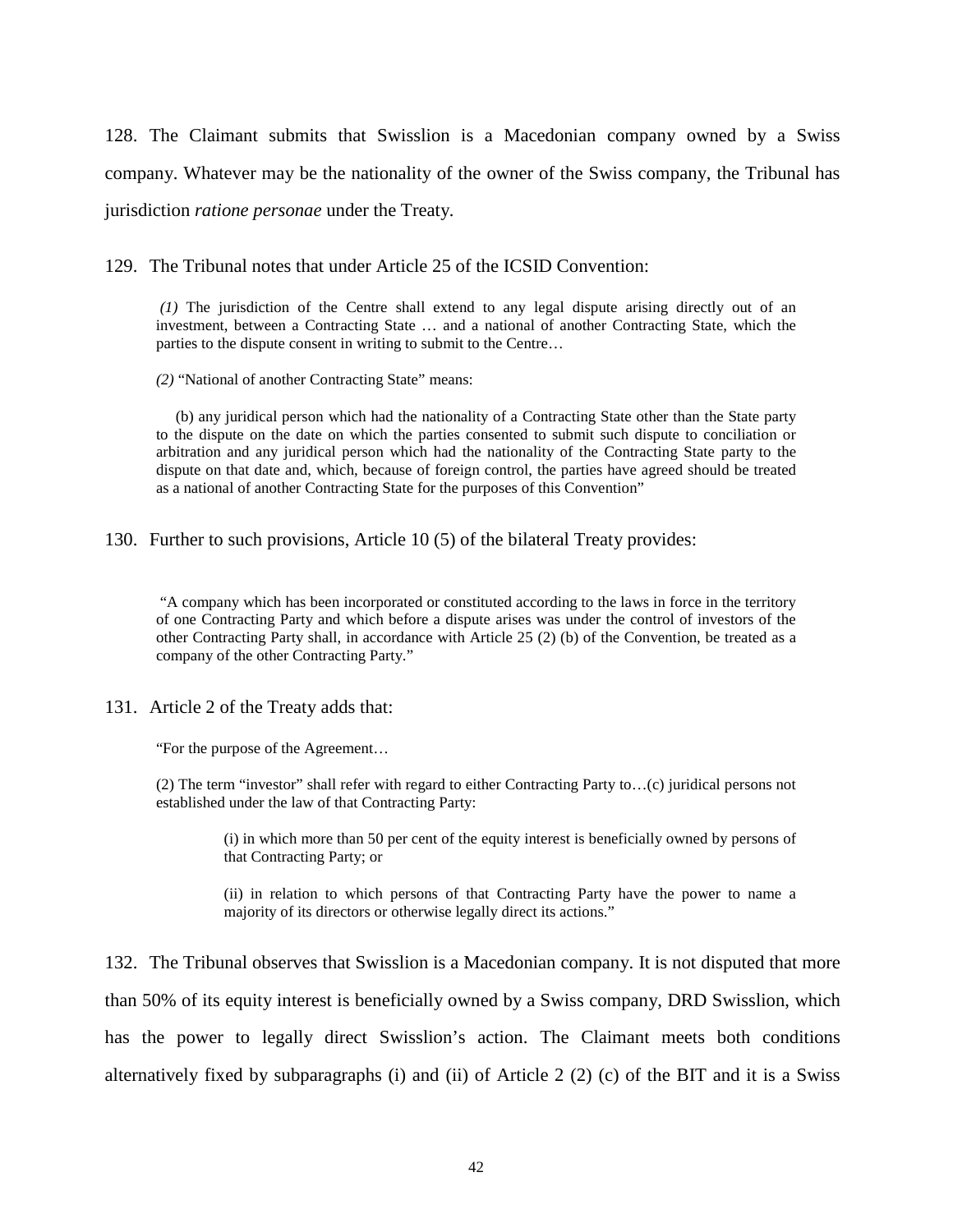investor in Macedonia, whatever the nationality of the ultimate owner of DRD Swisslion may be. The Tribunal has jurisdiction *ratione personae.*

133. The Respondent recalls further that in its Request for Arbitration the Claimant complained of the decisions taken by the Securities and Exchange Commission on 19 May 2008 and of the initiation of proceedings by the Ministry of Economy for the termination of the Share Sale Agreement. It stresses that Swisslion alleged for the first time in its Memorial that the Macedonian courts expropriated its investment. In its submission, the Claimant may not "attempt unilaterally to expand the Tribunal's jurisdiction to extend to a new dispute which was not raised in the Request for Arbitration"<sup>[158](#page-45-0)</sup> without previous consultations with the Respondent as provided for by Article 10 of the BIT. In the Respondent's view, the Tribunal should decline its jurisdiction over this new dispute.

134. The Claimant submits that "… not only do Swisslion's claims in relation to the Second Tranche of shares arise out of the same subject matter as the claims described in the Request for Arbitration, they follow directly from them. Accordingly, these claims are part of the same dispute", [159](#page-45-1) and no further consultation was required. The Tribunal has jurisdiction *ratione materiae* over the entirety of the dispute, according to the Claimant.

135. The Tribunal recalls that, under Article 36 of the ICSID Convention, the request for arbitration "*shall contain information concerning the issues in dispute*". The Rules of Procedure for the Institution of Conciliation and Arbitration Proceedings (the "Institution Rules") of ICSID specify in their Article 2(1) (e) that the request shall "*contain information concerning the issues in dispute indicating that there is, between the parties, a legal dispute arising directly out of an investment".*

<span id="page-45-0"></span><sup>158</sup> Counter-Memorial, para. 300.

<span id="page-45-1"></span> $159$  Reply, para. 43.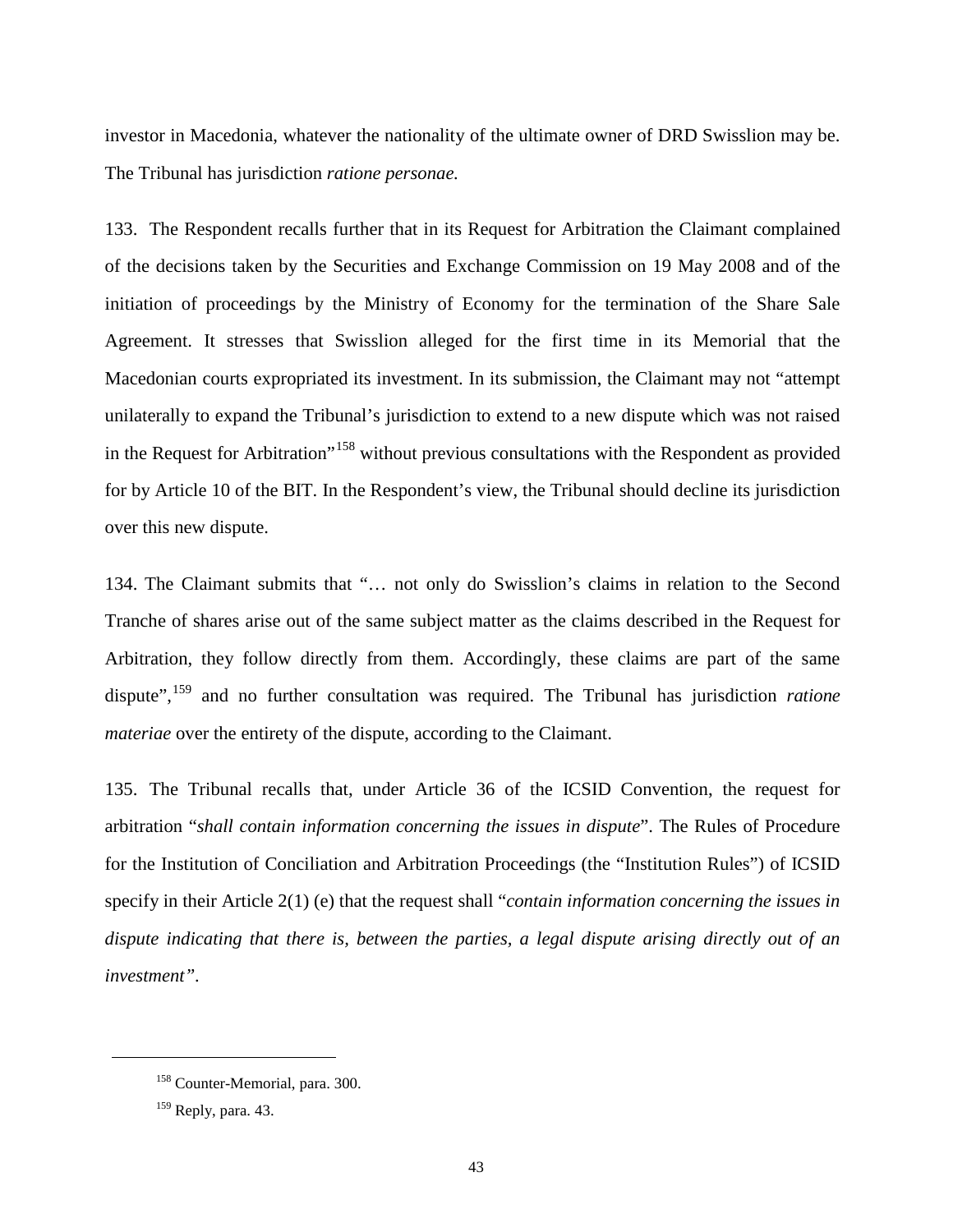136. The ICSID Convention adds in its Article 46 that: "*Except as the parties otherwise agree, the Tribunal shall, if requested by a party, determine any incidental or additional claims or counterclaims arising directly out of the subject-matter of the dispute provided that they are*  within the scope of the consent of the parties and are otherwise within the jurisdiction of the *Centre".* The procedure to be followed in this respect is specified in Rule 40 of the Arbitration Rules.

- 137. The Tribunal notes that under those texts a distinction must be drawn between:
	- (a) the issues in dispute as presented in the Request for Arbitration; and
	- (b) the incidental or ancillary claims.

138. In the present case, in its Request for Arbitration, the Claimant complained of various breaches of the BIT due to acts and omissions "*undertaken by the Respondent and its entities, mainly SEC, but also the Basic and Appellate courts in Skopje"* and submitted that, as a result of those acts or omissions, it had suffered a *de facto* expropriation.<sup>[160](#page-46-0)</sup> [Emphasis added.] It now also complains of decisions or judgments rendered since that time by the same bodies or courts which, according to Swisslion, violated the BIT, in particular its provisions relating to expropriation. Those claims are part of the issues presented in the Request for Arbitration, or, to take the words of the French and Spanish version of Article  $36^{161}$ , enter within the subject matter of the original claim and are admissible as such<sup>[162](#page-46-2)</sup> and may be presented without requiring further consultations between the Parties.

<sup>&</sup>lt;sup>160</sup> Request for Arbitration, para. 80.

<span id="page-46-1"></span><span id="page-46-0"></span><sup>161</sup> The French version, both in Article 36 and in Article 46, uses the words *"objet du différend"". (subject matter of the dispute).* The Spanish version uses the same expression "*objeto de la diferencia"* in Article 36. The same formulas appear in Article 2(1) (e) of the Institution Rules.

<span id="page-46-2"></span><sup>162</sup>The same kind of distinction has been made by the International Court of Justice (*Phosphate Lands in Nauru*, 26 June 1992, ICJ Rep., 1992, p.167), in ICSID case law (*CMS Gas Transmission v. Argentina,* ICSID Case No ARB/O1/8, 17 July 2003 para. 107) and in other arbitral awards (*Pope and Talbot Inc. v. Canada*, NAFTA/ UNCITRAL, 7 August 2000, paras. 24-25)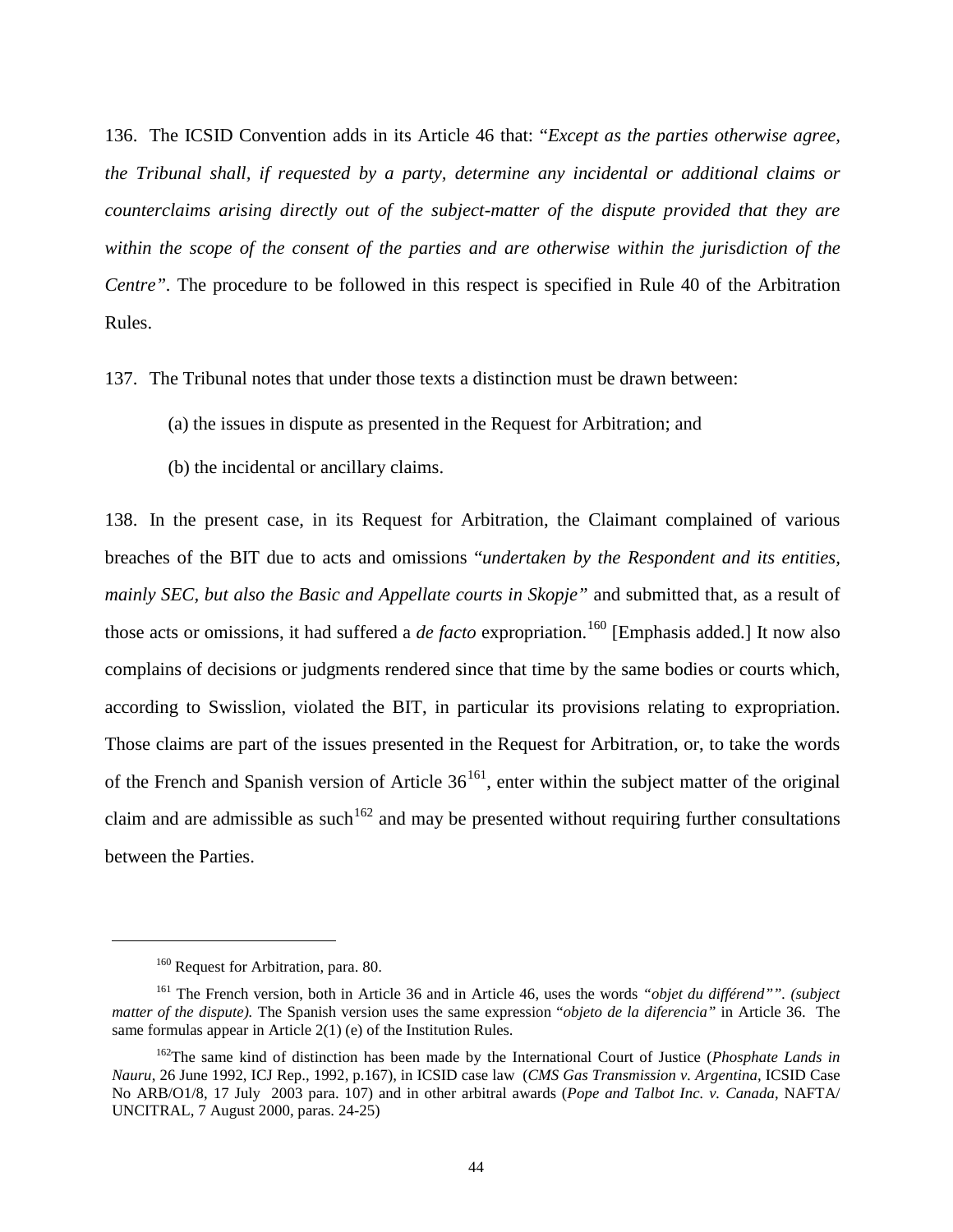139. The objections raised by the Respondent to the jurisdiction of the Tribunal and the admissibility of the claims therefore cannot be upheld.

## B. THE MERITS

140. Before addressing the claims, the Tribunal will set out its view of the key facts. It will not record every allegation made by the disputing Parties, but rather it will recount what the Tribunal finds to be the key facts for the purposes of making its determinations.<sup>[163](#page-47-0)</sup>

#### **1. The Facts**

141. The Tribunal begins by taking note of the circumstances under which the investment at issue was made.

142. At the hearing, Mr. Klime Meskov, Swisslion's General Manager, testified that the decision to acquire a 25% shareholding in Agroplod was made by Swisslion DRO's controlling shareholder, Mr. Draskovic, at a meeting with the Mayor of Resen and some businessmen in April 2006. At the meeting, the Mayor explained Agroplod's importance to the local economy of Resen and the company's perilous condition. Mr. Meskov recalled the Mayor informing them that "the company is in very bad shape, its days are numbered, it is to stop, maybe it will work for another 10 days or maybe not even that  $long.^{164}$  $long.^{164}$  $long.^{164}$ 

143. The Mayor further informed the Swisslion representatives that the government was planning to sell its 25% shareholding interest in Agroplod to a strategic investor who could then revitalise the company and he asked Mr. Draskovic to rescue the company. Mr. Meskov testified in this regard:

<span id="page-47-1"></span><span id="page-47-0"></span><sup>&</sup>lt;sup>163</sup> Prior to the hearing, at the Tribunal's request, the Parties collaborated on the preparation of an Agreed Chronology. The Tribunal is grateful to the Parties for their collaboration which has assisted it in the review of the essential facts.

<sup>164</sup> Transcript, Day 2, 19: 6-8.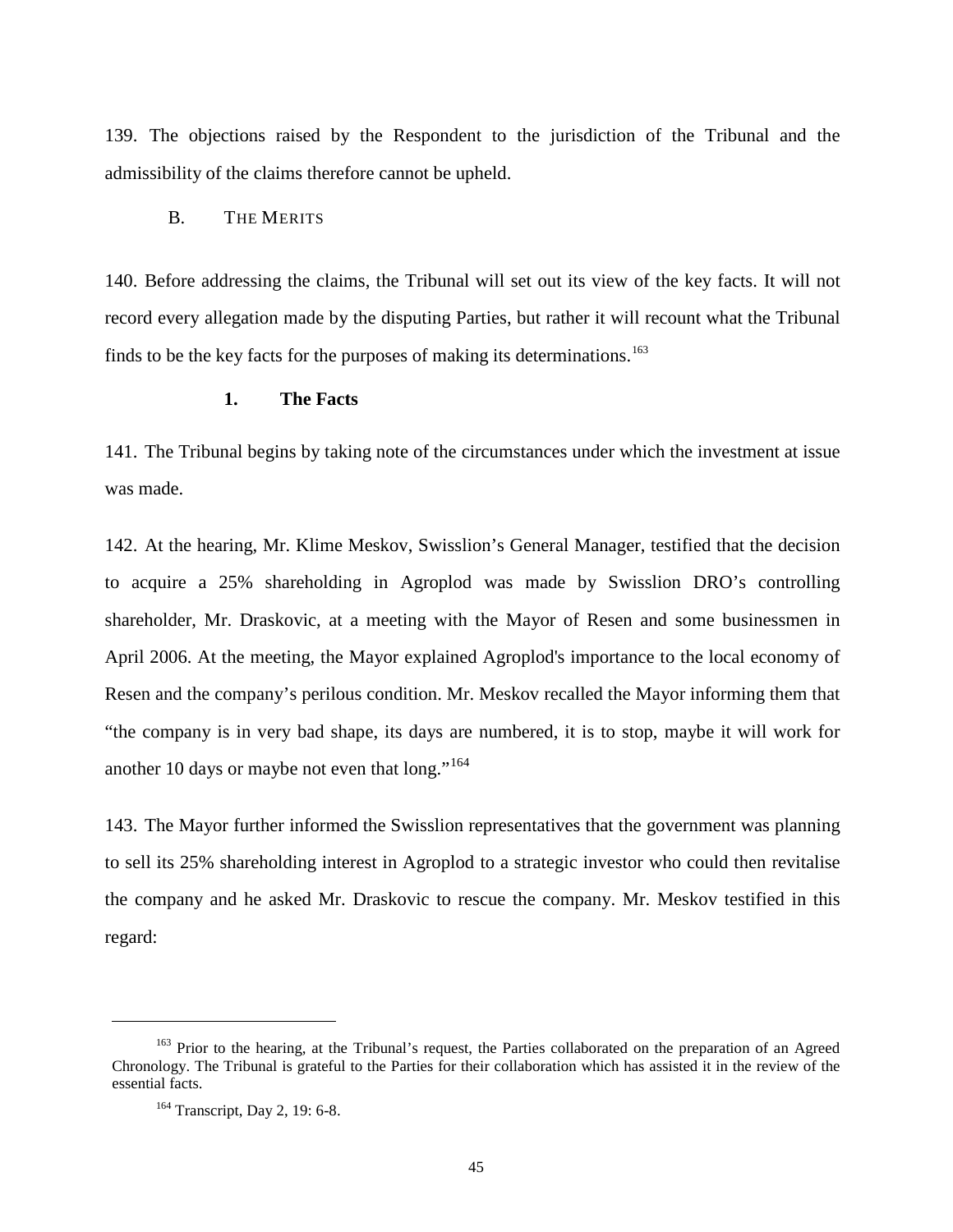*Mr Draskovic asked whether we could secure a controlling share, percentage of shares. He was told that there were shares in the hands of the employees who were willing to sell, and the state adopted a decision to declare Swisslion as the strategic investor and that it would publish a tender.*

*Then Mr Draskovic said "agreed". Mr Draskovic wanted to say that he was omnipotent, that he could go into this investment without seeing anything and save this company, and he then gave me this responsibility.[165](#page-48-0)*

144. On 16 March 2006, the government deemed Agroplod to be "a corporation of significance for the economy of the Republic of Macedonia".<sup>[166](#page-48-1)</sup>

145. Swisslion then acquired its initial shareholding interest in Agroplod, purchasing the First Tranche of 4,180 shares on 30 March 2006 (and acquiring an additional 820 shares on 13 April 2006).

146. Mr. Meskov acknowledged that the investor did not even visit Agroplod before buying the shares, noting that "business logic shows something entirely different from what we had done".<sup>[167](#page-48-2)</sup> It was only after the decision to acquire a 25% stake in Agroplod was taken that Mr. Meskov looked at the company's productive assets and the conditions of its operations. He testified that despite having been "warned of Agroplod's dire condition, and knowing that Agroplod was continuously running at a loss, when we inspected it I was still shocked by its condition".<sup>[168](#page-48-3)</sup> Agroplod was in a far more serious state of disrepair and dysfunction than had been anticipated. However, it was considered to be "impossible" to withdraw, because "Draskovic had already given his word in front of so many businessmen in Skopje".<sup>[169](#page-48-4)</sup>

147. Notwithstanding the circumstances in which it had placed itself when it acquired the First Tranche, Swisslion set about to make the best of its investment by seeking to put Agroplod on a

<sup>165</sup> Transcript, Day 2, 19: 13-22.

 $166$  Exhibit R-1.

<span id="page-48-4"></span><span id="page-48-3"></span><span id="page-48-2"></span><span id="page-48-1"></span><span id="page-48-0"></span><sup>&</sup>lt;sup>167</sup> Transcript, Day 2, 18: 11-13. During the hearing, Mr Meskov expressed the belief that no one else would win the tender and obtain management control of the company, "[b]ecause I saw Agroplod, I know what were Agroplod's performances and I know nobody else would be crazy enough to enter such craziness." The interpreter later corrected the word "craziness" to read "foolishness". Transcript, Day 2, 34: 14-18.

<sup>&</sup>lt;sup>168</sup> Meskov first witness statement, para. 11.

<sup>&</sup>lt;sup>169</sup> Transcript, Day 2, 20: 9-11.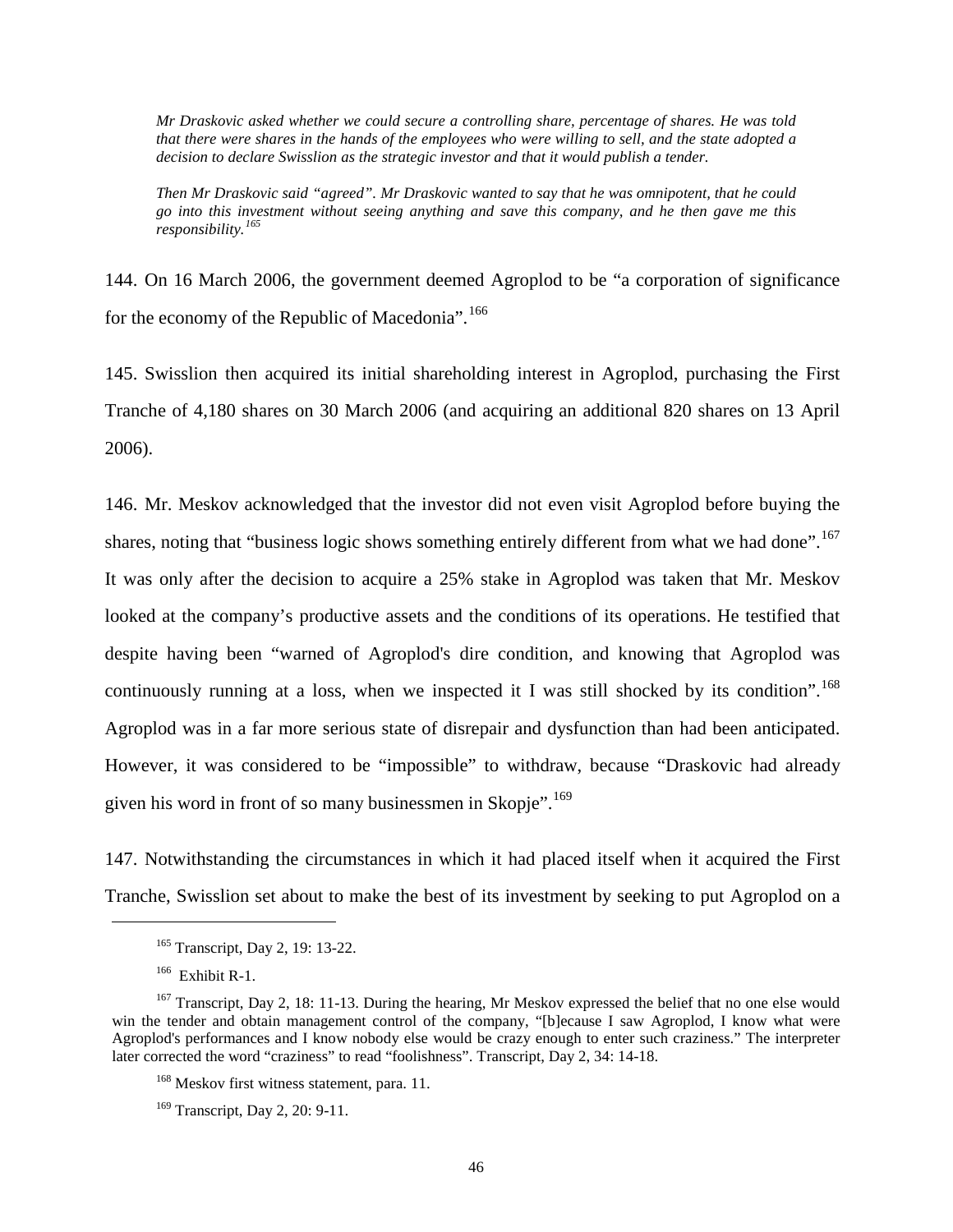better footing with its creditors, to reduce the very difficult financial constraints under which the company was operating, as well as to devise a plan for the company's revitalisation.<sup>[170](#page-49-0)</sup> On 20 April 2006, approximately one month prior to the 29 May 2006 meeting at which the Revitalisation Plan was approved, a new company, Swisslion Agroplod, was incorporated with Agroplod holding an approximately 80% shareholding interest.<sup>[171](#page-49-1)</sup>

148. On 3 May 2006, as anticipated, the Government issued a decision to offer for sale 5,339 shares in Agroplod (the Second Tranche). This decision was followed by the Ministry of Economy's submission to the Macedonian Government of an "Initiative" for the share sale and two days later by the public announcement of the call for bids.<sup>[172](#page-49-2)</sup>

149. On 7 May 2006, Swisslion acquired a further 788 shares in Agroplod as a result of the exercise of a lien. This acquisition put Swisslion's existing shareholding (prior to its bidding for the Second Tranche) at over 25%.

150. It became clear as Swisslion became more involved with Agroplod, and before it opted to acquire control, that one major shareholder, Mr. Giorgi Kitinov, opposed the acquisition. Mr. Kitinov's opposition was manifested virtually from the outset. Mr. Meskov testified that notwithstanding his attempts to reason or negotiate with Mr. Kitinov, it was evident before the

<span id="page-49-0"></span><sup>&</sup>lt;sup>170</sup> Transcript, Day 2, 3: 11-18: "I was greatly disappointed by what I saw, because we had started an investment of which we were not particularly informed, but the situation was as it was. We had a meeting with the executive directors. We presented our reviews and directions during the meeting. We said that since we already bought the shares, we were interested in Agroplod, so we would make maximum effort to improve the situation in Agroplod."

<span id="page-49-1"></span><sup>&</sup>lt;sup>171</sup> On 31 May 2006, two days after the approval of the revitalisation platform, the Central Registry of the government of Macedonia recorded a non-monetary investment in Swisslion Agroplod by Agroplod of MKD 128,212,400 (€200,000). At this time, it appears that the share capital of Swisslion Agroplod was owned by Swisslion (8.01%), Swisslion Takovo (8.01%), and Agroplod (83.98%). The parties disputed the precise amount of equity held by the three shareholders. In any event, this was the high water-mark of Agroplod's equity interest in Swisslion-Agroplod. As monetary and non-monetary contributions were subsequently made by the Swisslion companies, Agroplod's interest was diluted.

<span id="page-49-2"></span><sup>&</sup>lt;sup>172</sup> Exhibit R-38.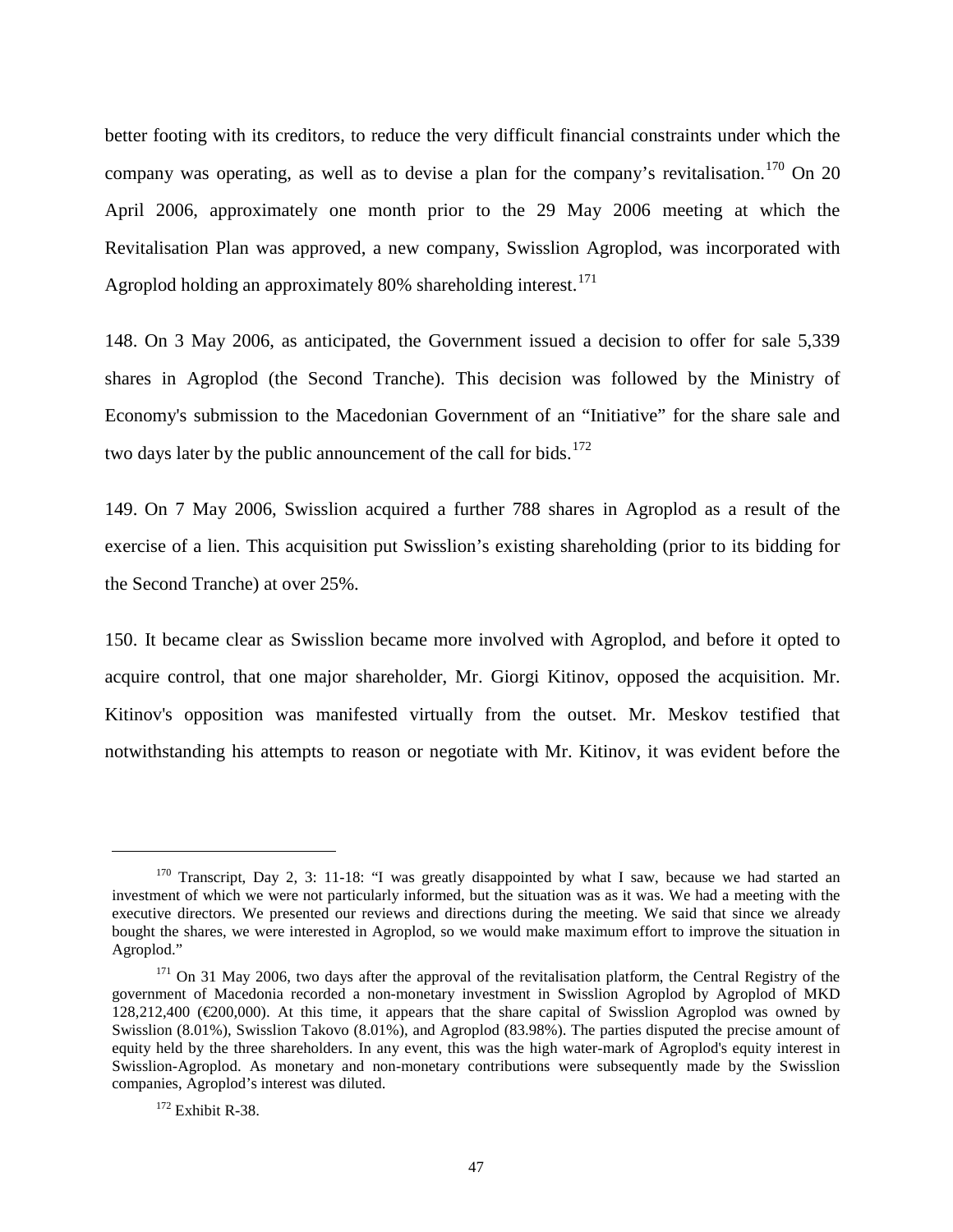Second Tranche was acquired that he was opposed to Swisslion's acquiring control of the company.

151. On 29 May 2006, Swisslion made a presentation to Agroplod's Shareholder Assembly. Mr. Draskovic's plan proposed an economic revitalisation and organisational restructuring of Agroplod on the principle of "specialisation of the activity and creating profitable centres while respecting the principles of the contemporary economic practice and science." The plan went further to note that Agroplod should be divided into three legal entities or enterprises: one concerned with the food industry, the second with agricultural production, and the third with tourism. $173$ 

152. This meeting is noteworthy, not only for the fact that the plan was considered and approved by the shareholders, but also for the fact that Mr. Kitinov opposed the plan. He left the meeting after stating his opposition to the agenda. The Assembly then discussed and approved the Revitalisation Plan.[174](#page-50-1)

153. Mr. Meskov testified that the Claimant was aware at least by the Shareholder Assembly of 29 May 2006 that Mr. Kitinov would block any capital increase in Agroplod:

*Yes, yes, he blocked. He actually left it [the Shareholder Assembly]. He did not vote for the programme, for the revitalisation plan. The revitalisation plan was adopted by a simple majority and under this programme you could not do any changes to everything that would require two thirds majority, so you could not introduce status changes. This was a programme adopted by a simple majority and this is why we were limited in implementing the programme. That very limitation made us establish the daughter companies. That was a forced decision.[175](#page-50-2)*

154. Having concluded after this meeting that it would not be possible to invest directly in Agroplod, Swisslion resolved to make investments in Swisslion Agroplod, and as events

<span id="page-50-0"></span> $173$  Exhibit C-15.

<span id="page-50-1"></span> $174$  Exhibit C-14.

<span id="page-50-2"></span><sup>&</sup>lt;sup>175</sup>Transcript, Day 2, 26: 20-25; 27, 1-4.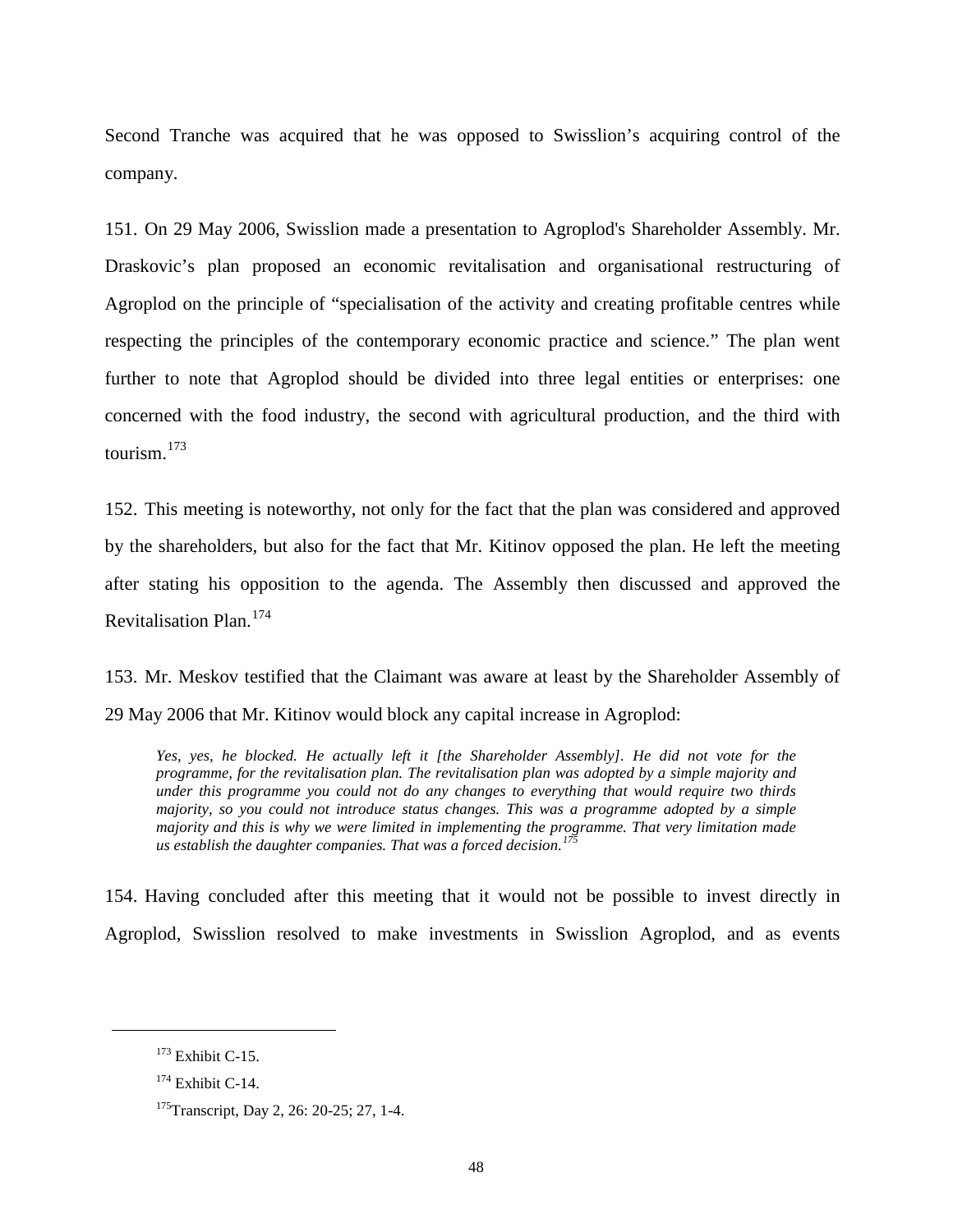transpired, in two other as yet unincorporated companies in which Swisslion would ultimately hold a substantial majority interest (namely, Swisslion Agrar and Prespa Turist).

155. Mr. Kitinov's opposition assumes importance in this case because it puts in question precisely how Swisslion would invest capital in Agroplod if it could not secure the required twothirds majority of votes needed under Macedonian law to make a fundamental change to the capital structure of the company.<sup>[176](#page-51-0)</sup> Mr. Meskov testified that Mr. Draskovic was unaware of this requirement of Macedonian law when he presented the Revitalisation Plan to the Shareholder Assembly.<sup>[177](#page-51-1)</sup>

156. The evidence shows that Mr. Kitinov maintained a vociferous and active opposition to any reorganisation of Agroplod that involved an increase in the company's share capital, presumably because he did not want his shareholding to be diluted by new capital investment by Swisslion. From the outset, therefore, Swisslion faced significant shareholder opposition, and, as events transpired, Mr. Kitinov repeatedly complained about the Claimant's actions and petitioned the Government to take action against it.

157. Thus, in addition to buying a controlling interest in an important and well-known, but neglected and run-down, food processing company, Swisslion exposed itself to a corporate governance situation that can only be characterised as dysfunctional, with no guarantee that Swisslion could fundamentally change Agroplod's capital structure.

158. On 31 May 2006, two days after the Revitalisation Plan's approval, the Central Registry of the Government recorded a non-monetary investment in Swisslion Agroplod by Agroplod of MKD 128,212,400 ( $\in \{200,000\}$ ). At this time, the share capital of Swisslion Agroplod was

 $176$  Exhibit C-107, Article 421(4) of the Company Law of the Republic of Macedonia.

<span id="page-51-1"></span><span id="page-51-0"></span><sup>&</sup>lt;sup>177</sup> Transcript, Day 2, pages 28: 24-25, 29: 1-5: "Mr Draskovic was not aware of our legislation. When he wrote this, he had in mind a situation where we would have two thirds majority. That was the kind of decision he had in mind. We did not receive that two thirds majority, so we had limitations regarding completion of capitalisation. And before that, we knew that Mr Kitinov would not allow such decision to be made."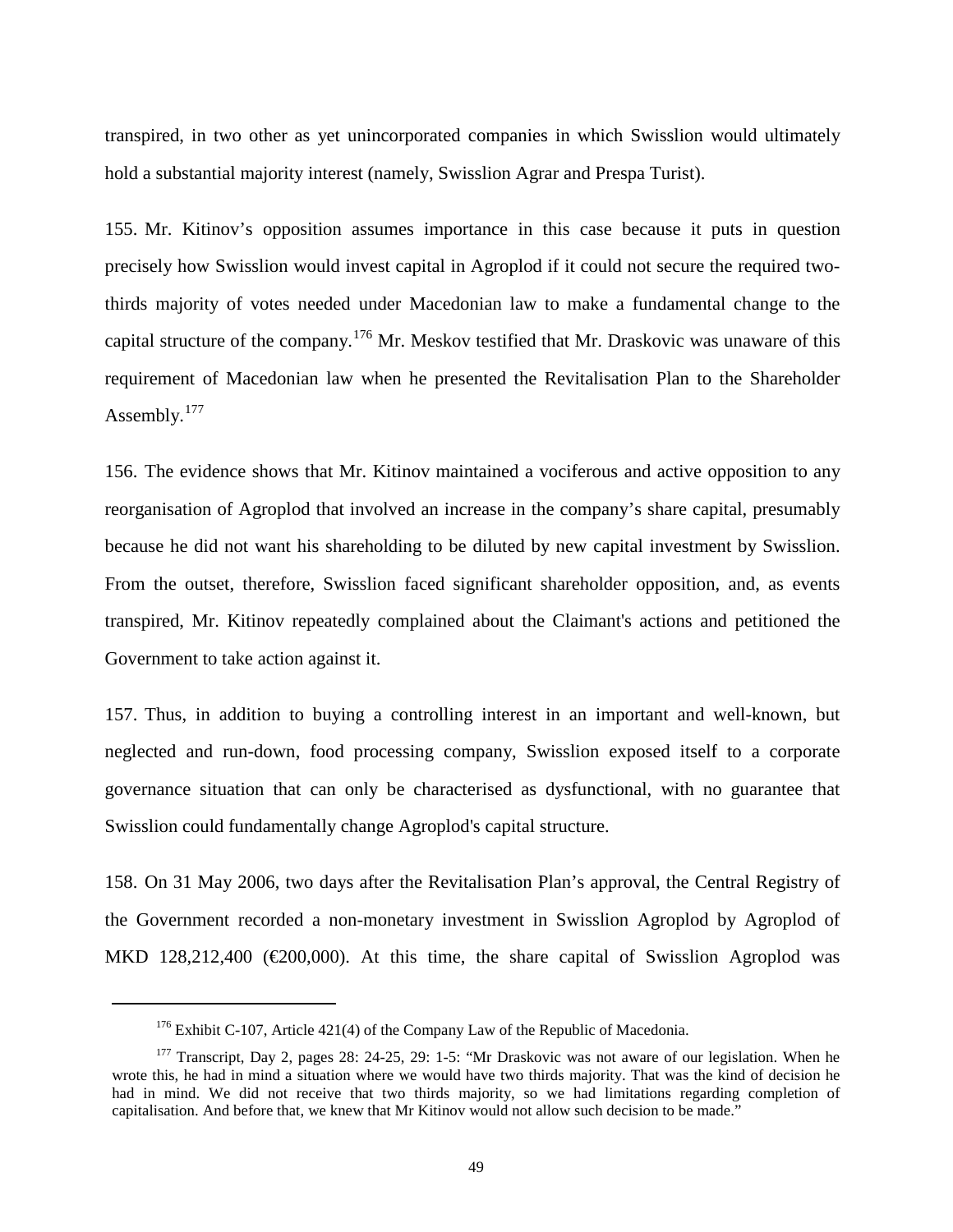approximately as follows: Swisslion (8.01%), Swisslion Takovo, a Serbian subsidiary of the Claimant's parent company  $(8.01\%)$ , and Agroplod  $(83.98\%)$ .<sup>[178](#page-52-0)</sup>

159. The sale of the Pension Fund's 25% shareholding in Agroplod followed swiftly thereafter. On 1 June 2006 the Ministry of Economy appointed a Commission to consider bids for the Second Tranche. Four days later, Swisslion submitted its bid together with the Business Plan that would later form an integral part of the Share Sale Agreement.

160. Mr. Meskov testified that on 5 June 2006, after Swisslion had submitted its bid, a public meeting of the Tender Committee was held to open the bids. Only two bidders were eligible because they had to be already in possession of at least 25% of Agroplod shares. Mr. Meskov testified further that:

*When the Tender Committee came to the envelope that Mr Kitinov had submitted, Mr Kitinov told the Committee that it was not to be opened by anyone other than the Minister. The Tender Committee stated that if the envelope was not opened at the public meeting, then it would not be a valid bid. Mr Kitinov took the envelope that he had submitted and left the meeting, stating that he was going to deliver it to the Minister himself. A government official was taking minutes of this meeting...*<sup>1</sup>

161. Two days later, on 7 June 2006, the Commission issued a favourable opinion on Swisslion's bid (in the end, it was the only bid received by the Commission).

162. While this process was underway, Mr. Kitinov sought to thwart it. He apparently wished to prevent Swisslion from acquiring the bloc of shares that he had been unable to hold, and he and DOO Likom (a company that he controlled) filed an application in the First Skopje Basic Court to annul the Government's call for bids for the Second Tranche. The application was refused on 9 June 2006 when the Basic Court ruled that it lacked jurisdiction to hear the claim.<sup>[180](#page-52-2)</sup> This ruling cleared the way for the completion of the share sale.

<span id="page-52-2"></span><span id="page-52-1"></span><span id="page-52-0"></span><sup>&</sup>lt;sup>178</sup> The Parties disagree as to whether the value of the invested assets was correctly stated, but the approximate respective values are satisfactory for present purposes.

 $179$  Meskov first witness statement, para. 19.

<sup>&</sup>lt;sup>180</sup> Exhibit C-112.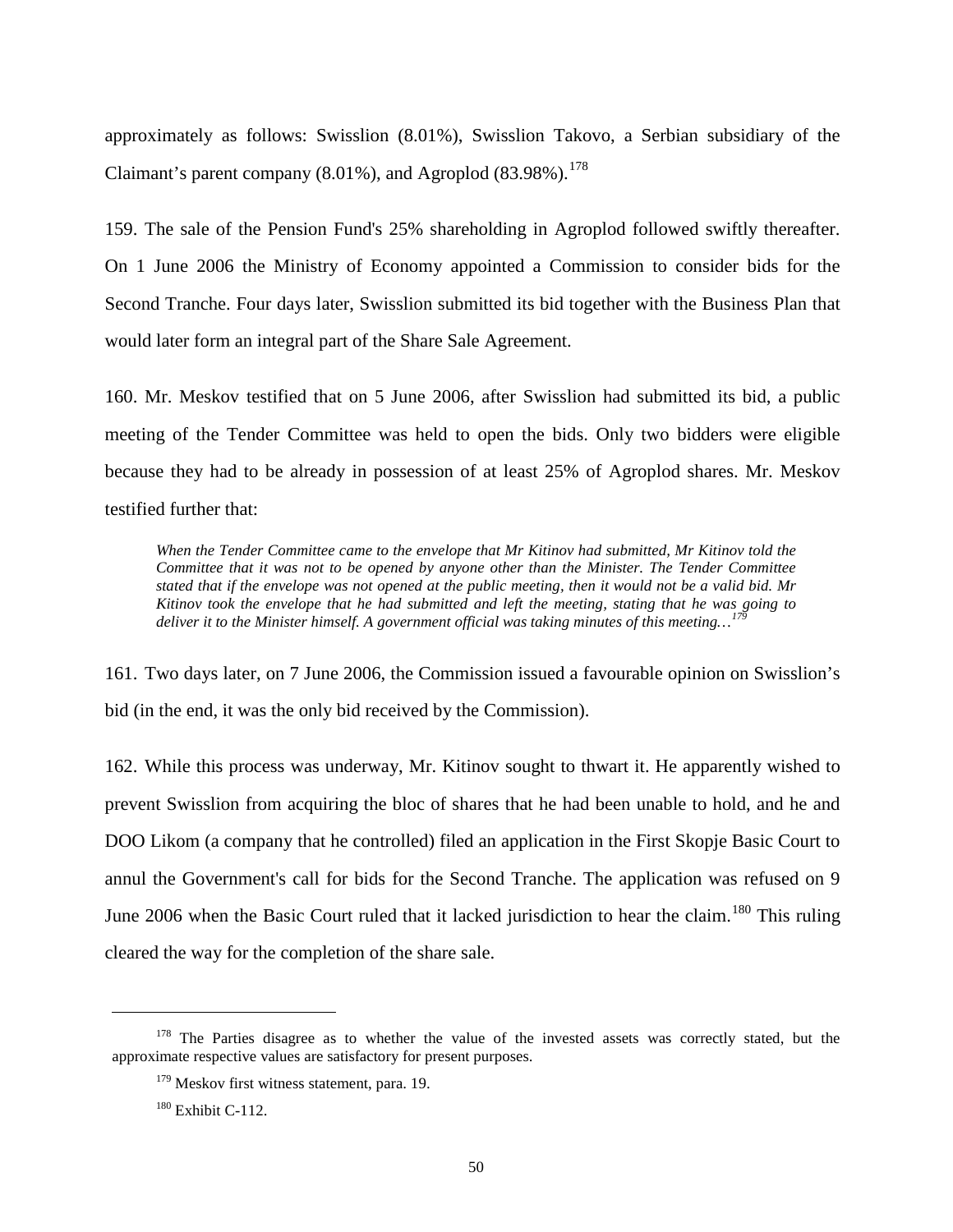163. According to Mr. Meskov, Mr. Kitinov threatened that if Swisslion were to continue with the revitalisation programme, then once the political party to which he belonged, the Internal Macedonian Revolutionary Organisation, had won the elections, and the political party to which his son belonged, the New Social Democratic Party, had become a member of the ruling coalition, he would make sure that Swisslion was "disgraced" by the institutions of the State and in the media.<sup>[181](#page-53-0)</sup> According to Mr. Meskov, Mr. Kitinov boasted of his ability to manipulate the government with a colourful metaphor: "He said, '[I]f you threw a pillow of feathers from the highest building in Skopje, can you collect these feathers?' And he said, 'I can do that with a thousand lies, and with a million truths, you will not be able to prove me wrong.' And I realised that this was the case, so the government fell for the lies of Mr. Kitinov."<sup>[182](#page-53-1)</sup>

164. Mr. Kitinov is neither a Party to this proceeding nor a witness, and therefore he has had no opportunity to respond to allegations made against him. While this does not lead the Tribunal to doubt Mr. Meskov's description of his understanding of Mr. Kitinov's motivations, the fact is that the Tribunal has heard only one side of the shareholders' dispute, and this point is to be borne in mind in this proceeding.

165. On 14 June 2006, the Ministry of Economy accepted Swisslion's bid for the Second Tranche and the parties immediately signed a rather skeletal Share Sale Agreement drafted by the Government. The agreement was registered by the Ministry of Economy on 23 June 2006, the same date on which the Agroplod shares were paid for by and transferred to Swisslion.<sup>[183](#page-53-2)</sup>

166. Having acquired managerial control over Agroplod, Swisslion then began to restructure the company's operations. As is evident from the Parties' pleadings, the way in which Swisslion restructured Agroplod's operations is a matter of contention between the Parties.

<span id="page-53-0"></span><sup>&</sup>lt;sup>181</sup> Meskov first witness statement, para. 18.

<span id="page-53-1"></span><sup>&</sup>lt;sup>182</sup> Transcript, Day 2, 70: 12-18.

<span id="page-53-2"></span><sup>&</sup>lt;sup>183</sup> Exhibit C-18.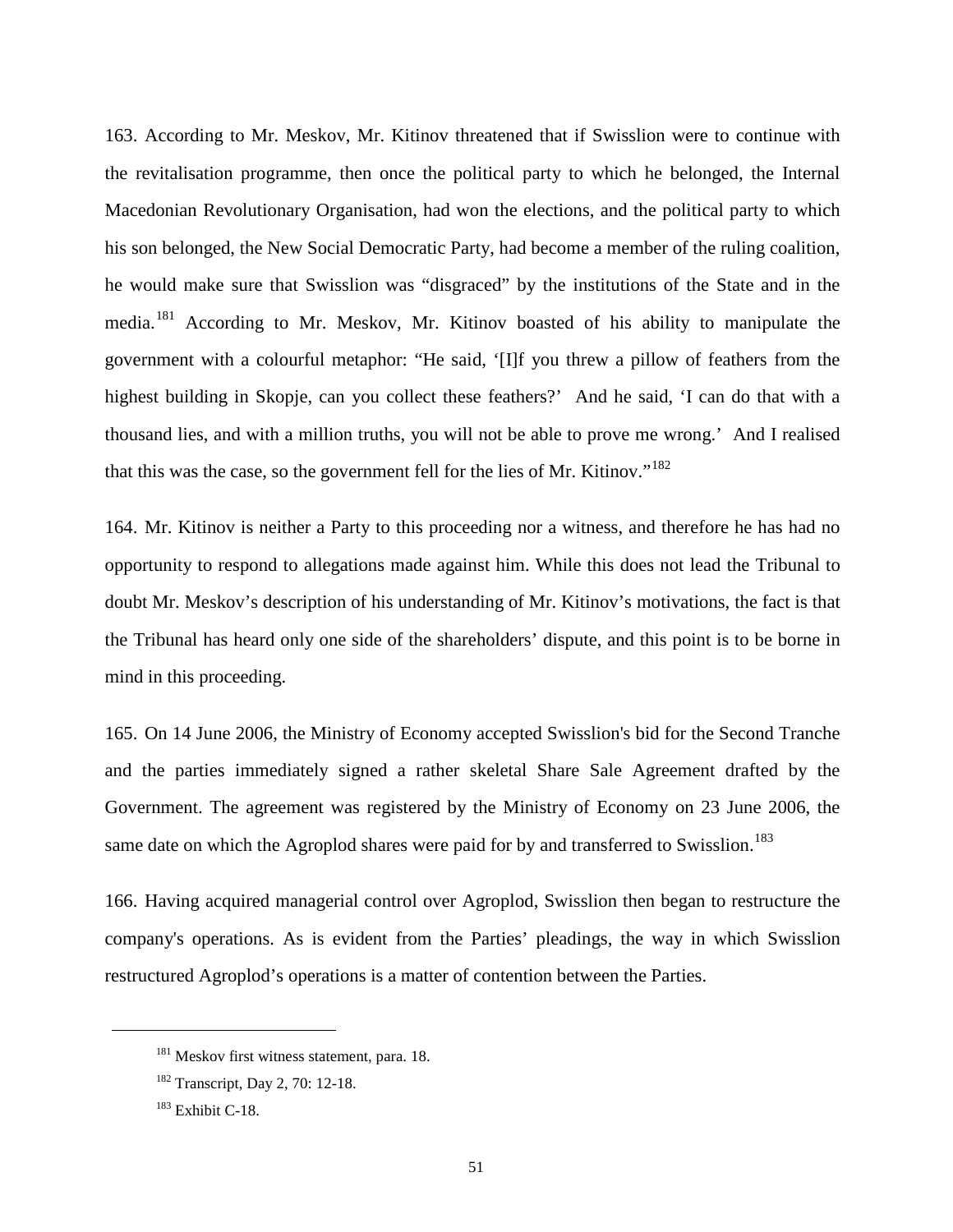167. For its part, the Claimant noted that the Business Plan expressly referred to Swisslion Agroplod and this company was part of the organisational restructuring and the revitalisation of the production process of Agroplod "through realisation of the principle of creating profit centres from technological units". In furtherance of that, the Plan contemplated that "*a major part of the new investment was planned to be invested in Swisslion Agroplod*" [emphasis added] and that the investment in this company would enable the company-founder Agroplod "to realise big financial profit from the profit of its company".<sup>[184](#page-54-0)</sup>

168. In the present proceeding, the Claimant asserted that it restructured Agroplod in accordance with the Business Plan and the Revitalisation Plan, that it made all of the promised investments, and that the government approved its investment contributions.<sup>[185](#page-54-1)</sup> With respect to the last assertion, Swisslion adverted to its written reports to the Ministry of Economy, to which the Ministry did not object, as well as a visit of a governmental Commission to Resen on 15 February 2007, during which a detailed presentation was made, after which the Commission's members "acknowledged orally that Swisslion had done more than envisaged in the business plan, and told Swisslion management that all of the obligations under the share purchase agreement had been met".<sup>[186](#page-54-2)</sup> The Tribunal will revert to this meeting below.

169. The Respondent had a very different view, pointing out that the first page of the Business Plan referred to "... investments which will be directly invested, mainly through the so muchneeded working capital, *in Agroplod* AD-Resen...", and that under Article 8 of the Share Sale Agreement, the buyer was obliged to invest *in Agroplod* by the end of 2006 and further that according to Article 10, the buyer was obliged to retain the existing number of employees *in* 

<span id="page-54-0"></span> $184$  Exhibit C-16.

<span id="page-54-1"></span> $185$  Memorial, paras, 40-60.

<span id="page-54-2"></span><sup>&</sup>lt;sup>186</sup> Memorial, para. 59.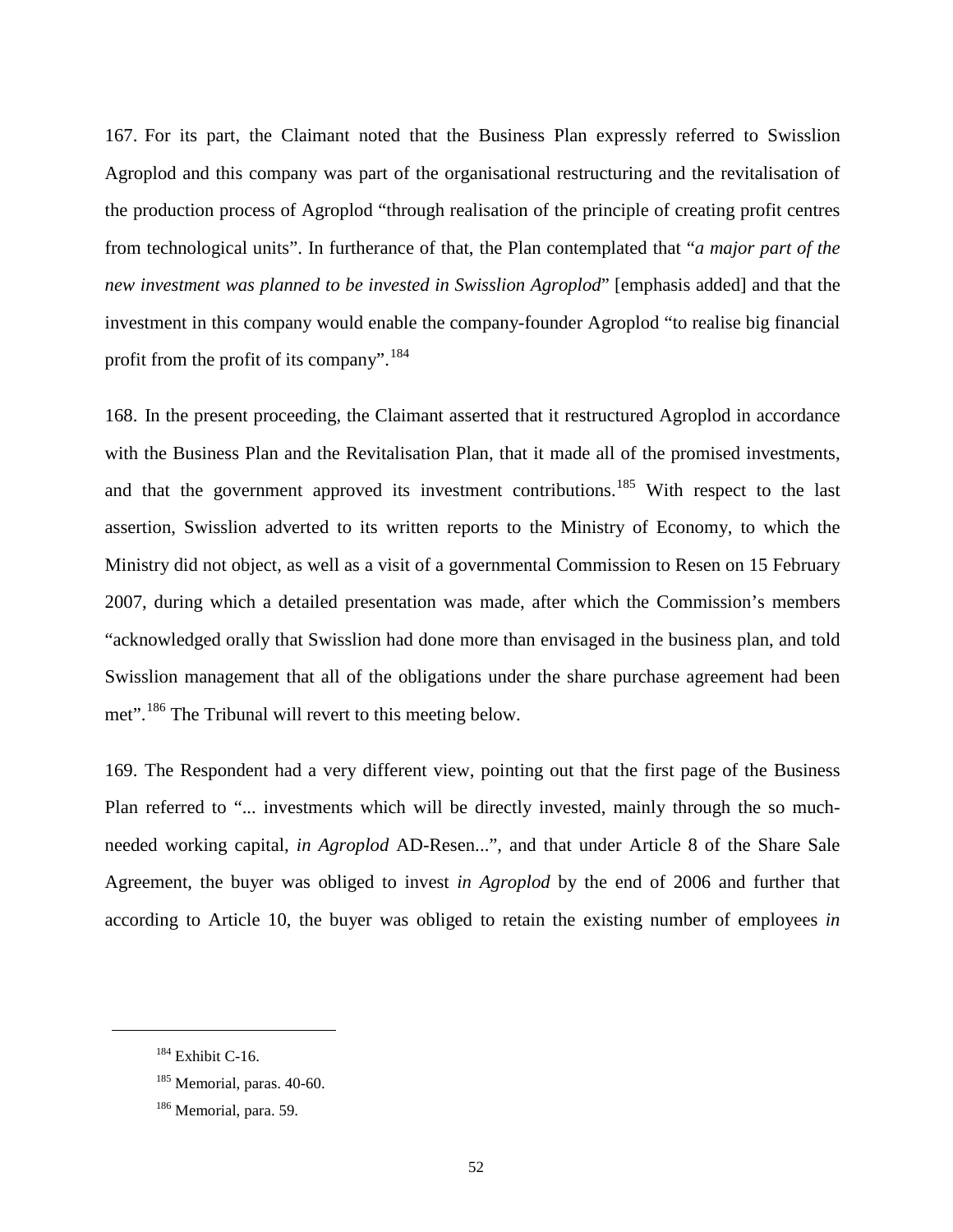*Agroplod* at the time of the signing of the agreement and further to employ an additional 32 employees by the end of 2007.<sup>[187](#page-55-0)</sup> [Emphasis added in each instance.]

170. The Respondent emphasised that this issue had been put before the Skopje Basic Court and the court had resolved that Swisslion did not make the promised investments in Agroplod as required by Article 8 of the Share Sale Agreement or in accordance with the timeframe stipulated in the Agreement.<sup>[188](#page-55-1)</sup>

171. The Respondent also emphasised the alacrity with which Swisslion moved to implement its plan to invest in Swisslion Agroplod and two other subsidiaries (which did not exist at the time of the execution of the Share Sale Agreement but which appeared to be contemplated in the Business Plan<sup>[189](#page-55-2)</sup>) rather than "in Agroplod" itself.

172. In this respect, the Respondent referred to two documents that indicated that the day after the execution of the Share Sale Agreement, Agroplod wrote to its Skopje branch office informing it of its closure and the "taking over [by Swisslion Agroplod] of the entire production activity from Agroplod" and that "Agroplod AD Resen, as of 01.08.2006 will no longer have employees and wages".<sup>190</sup> The Respondent considered these documents to be inconsistent with the Claimant's representation in the Business Plan that "250 [employees] will be retained in AGROPLOD AD-Resen".<sup>[191](#page-55-4)</sup> It also noted that Swisslion Agrar was incorporated on 14 July 2006 and that Prespa

<sup>&</sup>lt;sup>187</sup> Exhibit C-18. Counter-Memorial, paras. 53-94.

<sup>188</sup> Counter-Memorial, para. 79 *et seq.*

<span id="page-55-2"></span><span id="page-55-1"></span><span id="page-55-0"></span><sup>&</sup>lt;sup>189</sup> Exhibit C-16, the Business Plan, at pp. 16-17, referred to the organisational restructuring phase in Agroplod as having already started and refers to "separate legal entities started to be realised...", the implication being that additional legal entities would be created.

 $190$  Exhibits R-2 and R-3. Counter-Memorial, paras. 95-106.

<span id="page-55-4"></span><span id="page-55-3"></span><sup>&</sup>lt;sup>191</sup> Exhibit C-16, page 3 of the English translation. A report prepared by the Military of Labour and Social Policy, dated 16 November 2007, recorded that the number of employees in Agroplod itself and by the end of 2007 fallen to 25. Exhibit C-36, p. 1 of the English translation.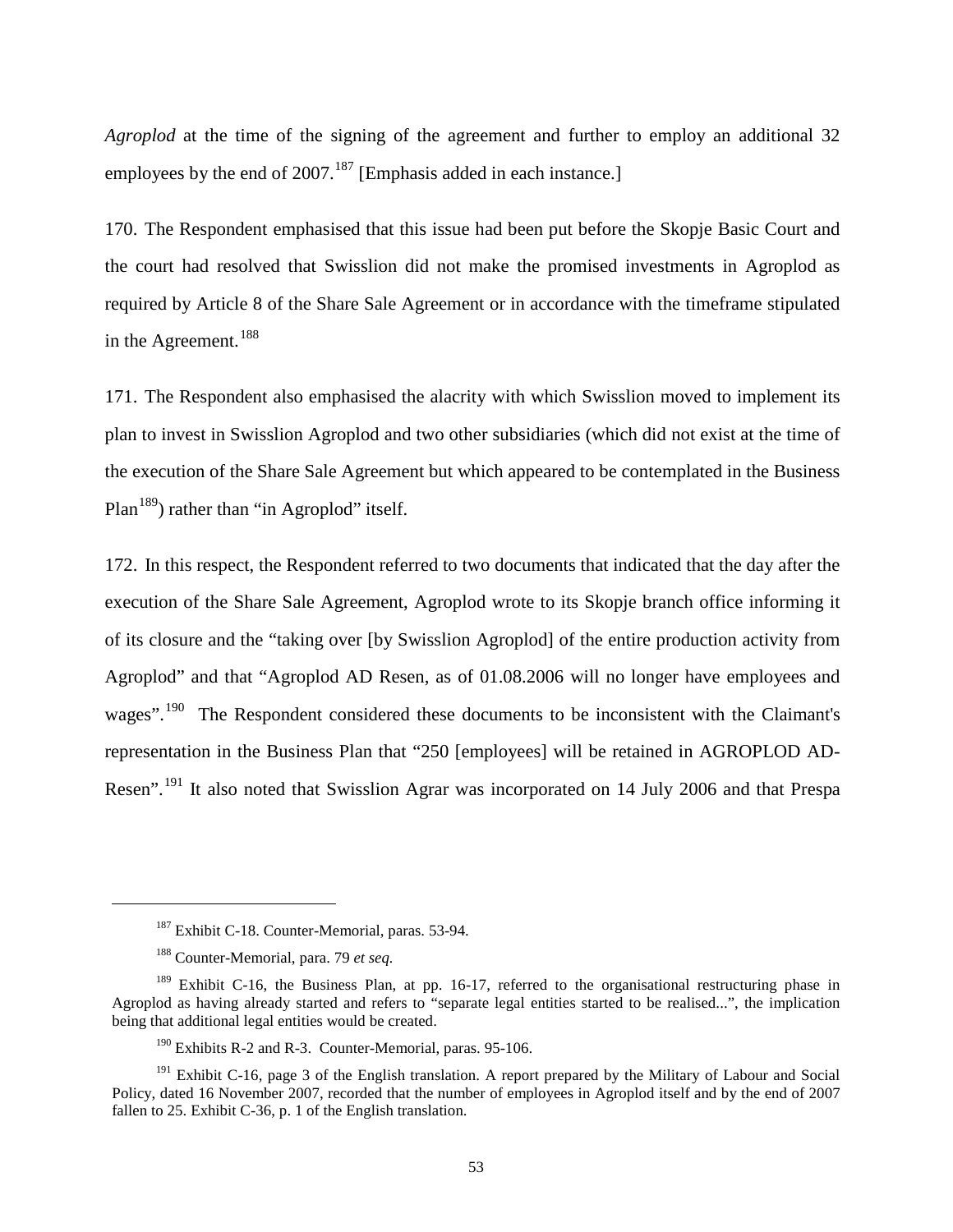Turist's incorporation followed on 20 July 2006.<sup>[192](#page-56-0)</sup> Agroplod employees and assets were thus transferred to the three subsidiaries.<sup>[193](#page-56-1)</sup>

173. The Respondent noted that the transfer of employees out of Agroplod was also later addressed by the Skopje Basic Court and was found not to have been consistent with Swisslion's contractual obligations.<sup>[194](#page-56-2)</sup>

174. The Respondent asserted further that Swisslion also used its control of Agroplod to cause the company to transfer assets out of Agroplod and into the subsidiaries in which Swisslion then invested. The three subsidiaries were given further access to other Agroplod assets by means of three "Business and Technical Cooperation Agreements". Such agreements were entered into on 15 August 2006 (between Agroplod and Swisslion Agroplod and Agroplod and Prespa Turist<sup>[195](#page-56-3)</sup>) and on 27 September 2006 (for Agroplod and Swisslion Agrar<sup>196</sup>) and the Respondent alleged that the agreements operated to the advantage of Swisslion, but not to Agroplod.<sup>[197](#page-56-5)</sup>

175. The Respondent also asserted that the cash investments claimed to have been made by the Claimant and Swisslion Takovo in Swisslion Agrar and Prespa Turist in 2006 could not be regarded as investments in Agroplod or in the so-called "Agroplod group".<sup>[198](#page-56-6)</sup> It pointed to what it considered to be a temporal impediment to the argument that Swisslion made a particular investment in Swisslion Agroplod, noting that the Claimant had alleged that its investment contribution obligation under the Share Sale Agreement was satisfied by the provision of

 $192$  Exhibits C-86 and C-85, respectively.

<span id="page-56-2"></span><span id="page-56-1"></span><span id="page-56-0"></span><sup>&</sup>lt;sup>193</sup> The decisions to move employees out of Agroplod at the execution of the Share Sale Agreement were not addressed by the Claimant's Reply, but at the hearing, Mr Petkovski disavowed the legal effect of one of the two documents on which the Respondent relied because it was an unsigned document; the other document to which the Respondent was not seriously contested. Transcript, Day 2, 110: 16-25, 111: 1-20.

<sup>&</sup>lt;sup>194</sup> Counter-Memorial, paras. 104-105.

<span id="page-56-3"></span><sup>&</sup>lt;sup>195</sup> Exhibits C-21 and C-22, respectively.

<span id="page-56-4"></span> $196$  Exhibit C-25.

<span id="page-56-5"></span><sup>&</sup>lt;sup>197</sup> Counter-Memorial, paras. 139-146.

<span id="page-56-6"></span><sup>&</sup>lt;sup>198</sup> Rejoinder, para. 84.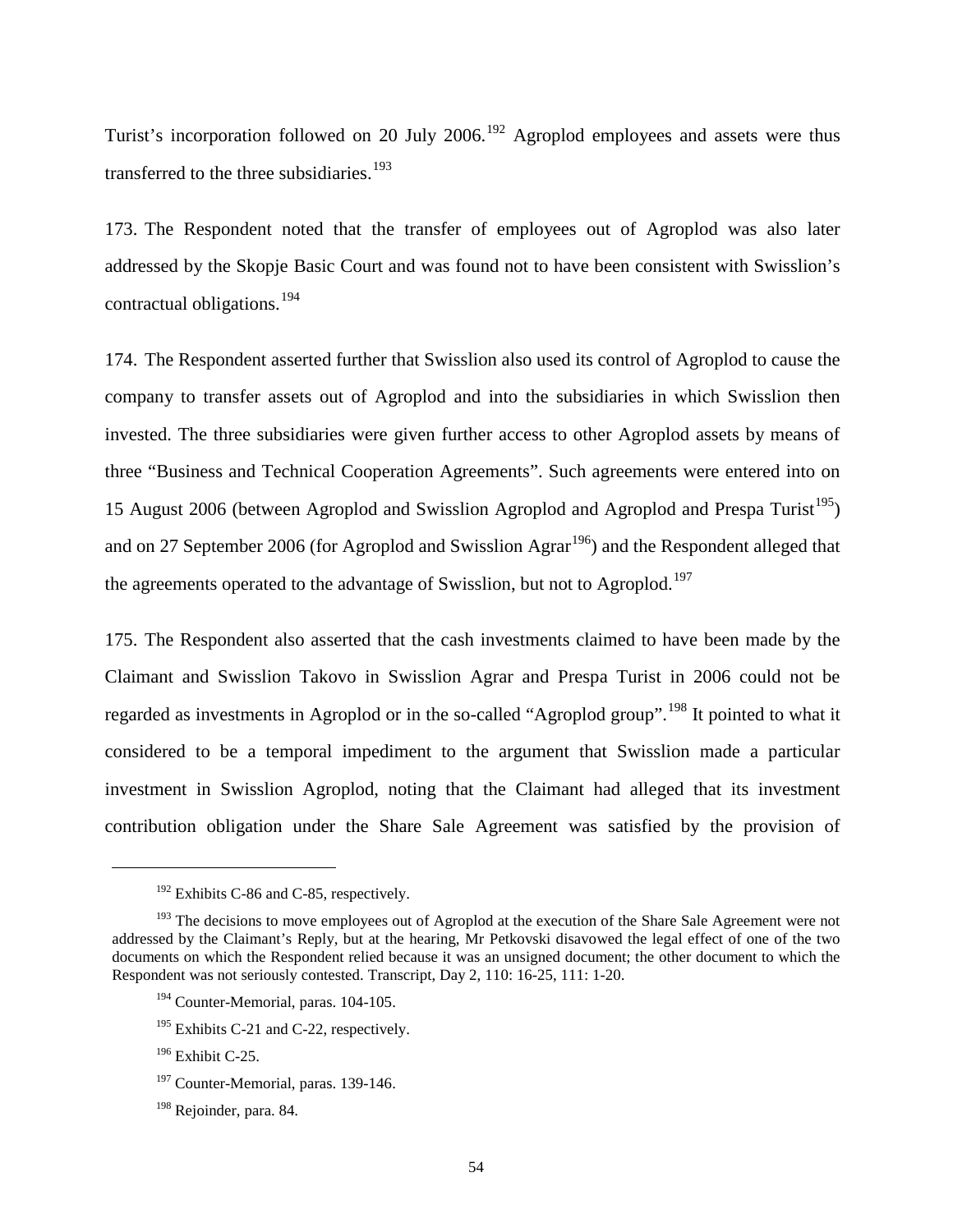€400,000 as a capital contribution to Swisslion Agroplod in return for shares in May 2006. However, this contribution was made before the Share Sale Agreement was even entered into and could not therefore constitute performance of that agreement.<sup>[199](#page-57-0)</sup>

176. These and other actions formed the basis for the Respondent's view that Swisslion had engaged in "asset-stripping" and thus had made an investment in bad faith.<sup>[200](#page-57-1)</sup>

177. As already noted in the Tribunal's discussion of the Respondent's jurisdictional objections, a debate arose between the Parties with respect to the interpretation and the application of the Share Sale Agreement and the Business Plan. The precise meaning of the Business Plan, which formed an integral part of the Share Sale Agreement, was the central issue in subsequent national court proceedings as well as before the Tribunal.

178. There is little dispute that Swisslion did apply itself to revitalising the business which had previously been operated by Agroplod and that it did in fact make a series of monetary and nonmonetary investments during the balance of 2006 and into 2007. Nor does it appear to be disputed that Mr. Meskov and his team devoted themselves to restructuring and modernizing the business. Rather, the dispute concerned the destination of those investments, in that they were made in the three subsidiaries rather than in Agroplod itself. As a result of the valuation of the shareholders' respective contributions to the three companies, Swisslion ended up with a substantial majority of shares in each (roughly 80% of the equity in each). In addition, as noted, employees were moved out of Agroplod to the various companies such that by 2007, Agroplod had essentially become a holding company – in the Respondent's view, a "shell". The Claimant rejected any allegation that it had engaged in asset-stripping, arguing that in investing in subsidiaries in a way that maintained Agroplod's value through its shareholding therein, albeit in a minority position, Swisslion acted consistently with the Business Plan and the contract of which it formed an integral part.

<span id="page-57-0"></span><sup>&</sup>lt;sup>199</sup> Rejoinder, para. 85.

<span id="page-57-1"></span><sup>&</sup>lt;sup>200</sup> Counter-Memorial, para. 146.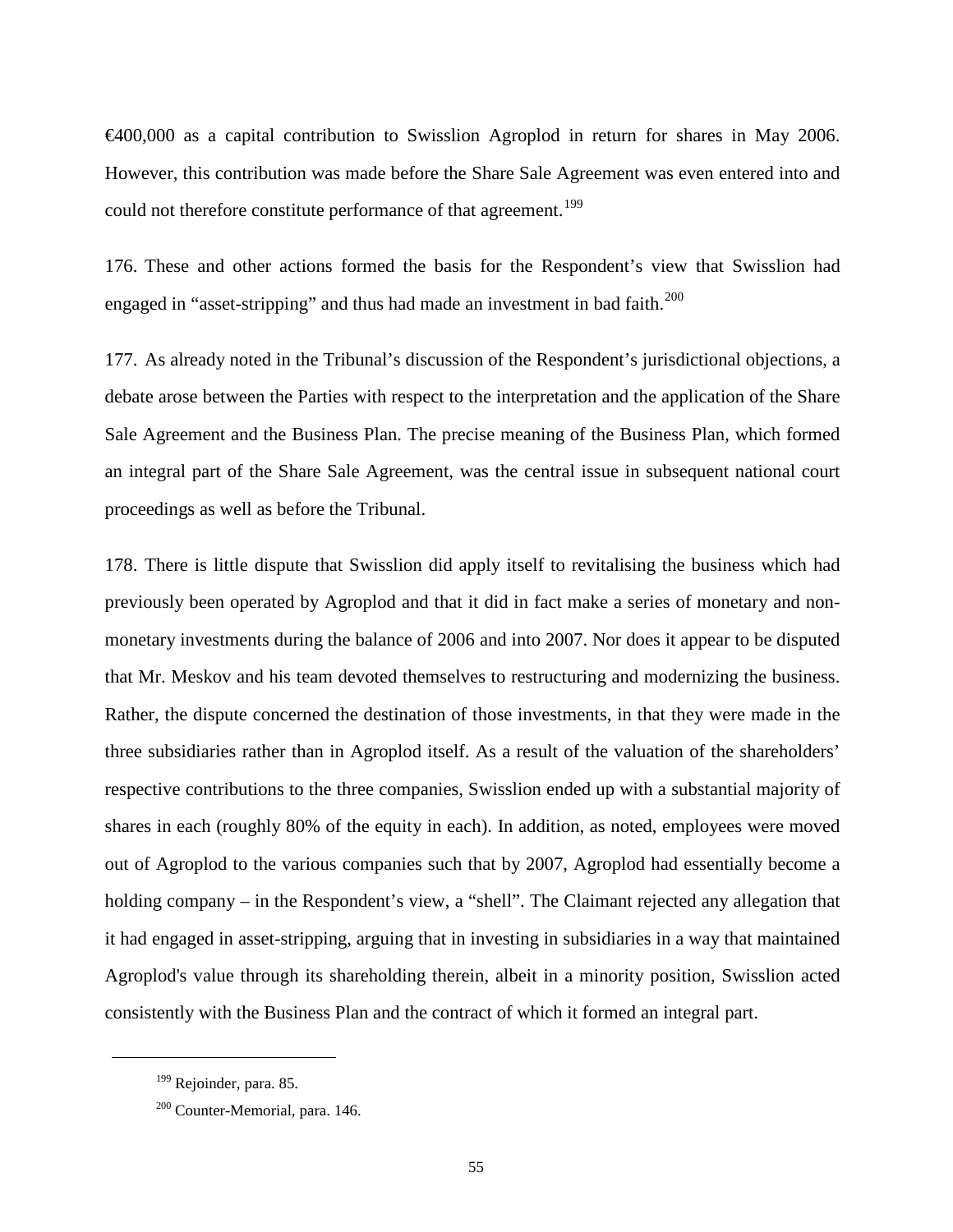179. This difference in perspective was reflected in the lexicon of the Parties' pleadings, with the Claimant and its damages expert referring to the three subsidiaries as "Agroplod subsidiaries" and the Respondent, for its part, consistently referring to the same companies as the "Swisslion subsidiaries". Irrespective of the terminology employed, the fact is that after Swisslion caused investments to be made into the three companies, Agroplod's shareholding in each was approximately 20 to 22% during the relevant period.

180. Having regard to the terms of the Business Plan and the Share Sale Agreement, the Tribunal considers that there were ambiguities that could give rise to differing good faith interpretations. The Business Plan did contemplate dividing Agroplod's business into different legal entities. At the same time, the Share Sale Agreement spoke of investments and the retention (indeed an increase) of employees "in Agroplod". It is not difficult to conceive that, faced with Mr. Kitinov's resistance to fundamental change to Agroplod, Swisslion would seek to implement the Revitalisation Plan in another way. The Respondent appeared to insist that an investment directly into Agroplod was required even without any increase in the capital stock or adjustment of the shareholdings. When pressed on this point, counsel suggested that Claimant's investment be considered and recorded as a "gift."<sup>[201](#page-58-0)</sup> The Tribunal did not find the suggestion that a significant capital investment be made in Agroplod in the form of a gift to be compelling – particularly where a large minority shareholder opposed Swisslion's involvement in the company. This would require Swisslion to enrich the very shareholder who opposed the investment. Yet the solution employed by Swisslion, which was apparently successful in rejuvenating the business formerly conducted by Agroplod, also raised questions about its consistency with the Share Sale Agreement.

181. The Tribunal therefore considers that it was possible for each contracting party to form a view as to what was permissible under the terms of their agreement, and further, that such views

<span id="page-58-0"></span><sup>&</sup>lt;sup>201</sup> Transcript, Day 1, pp. 191-192.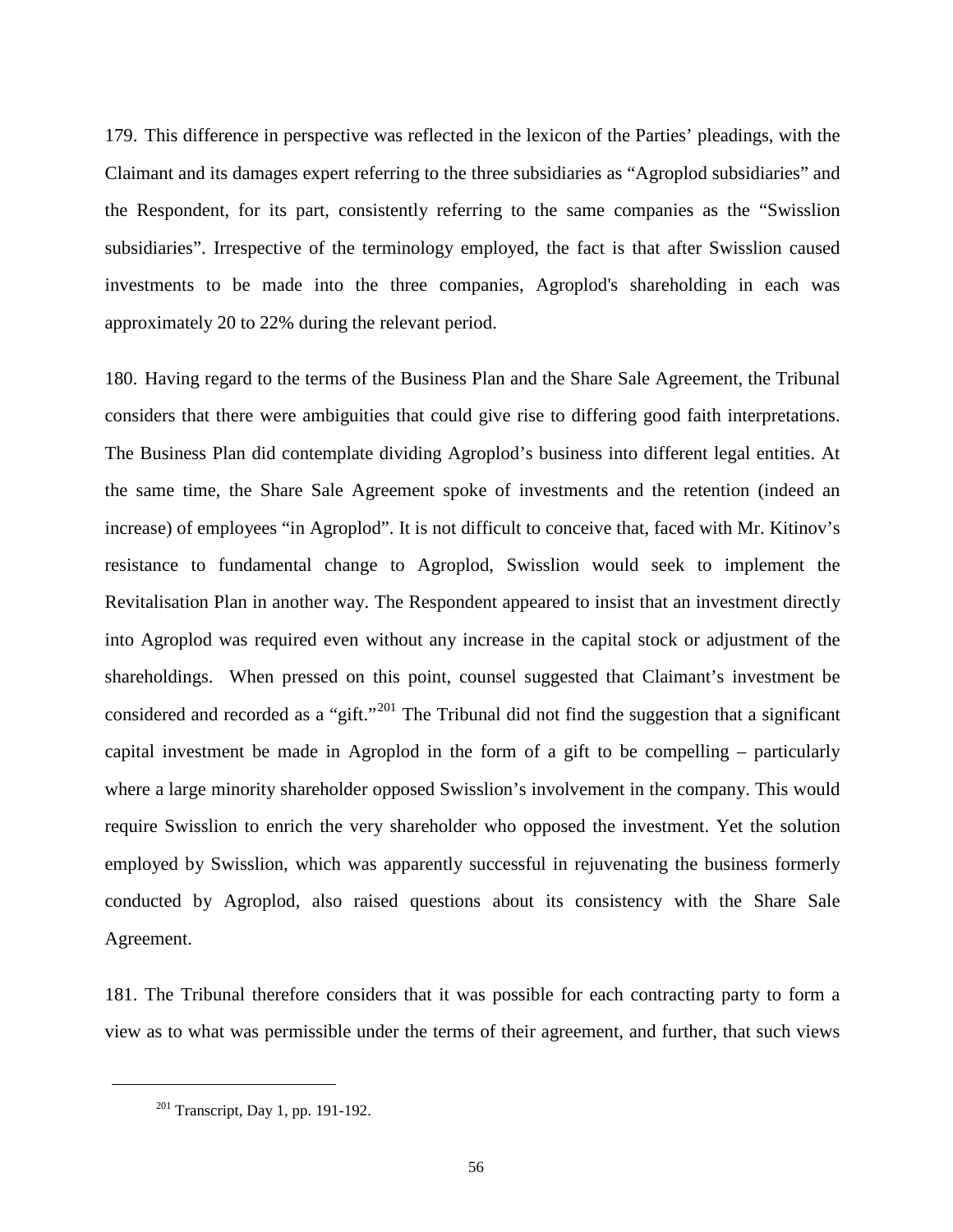could, in good faith, differ. This finding is of significance both for the Claimant's assertions that there was no lawful basis for the Ministry of Economy's decision to seek termination of the contract and for the Respondent's assertions that the investment was made in bad faith and tainted by illegality.

182. Article 11 of the Share Sale Agreement required Swisslion to make monthly reports to the Ministry of Economy as to its investment activities in Agroplod during the balance of 2006.<sup>[202](#page-59-0)</sup> In addition, such investments were to be realised by 31 December 2006. With respect to the issue of monthly reports, the Parties agree that only two reports were prepared, one dated 6 October 2006 and the other 22 December 2006.<sup>[203](#page-59-1)</sup> The failure to file monthly reports was later found to be in breach of the Share Sale Agreement.<sup>[204](#page-59-2)</sup> The Parties also agree that certain investments were registered in early 2007 rather than by 31 December 2006.<sup>[205](#page-59-3)</sup> Mr. Meskov testified that although certain investments were not recorded until February 2007, the Board decision to make such investments had been taken in August 2006 and that was the effective date of such investment contributions.<sup>[206](#page-59-4)</sup>

183. Putting aside the failure to file monthly reports, on the substance of what was reported, the 6 October 2006 shows that Swisslion did advert to its difficulties with Mr. Kitinov when explaining why it was not investing at the level of Agroplod. Indeed, it appears that the report was prompted by Mr. Kitinov's complaints to the Ministry of Economy. Mr. Meskov testified in this regard that:

<span id="page-59-0"></span> $202$  Exhibit C-18. Article 11 provides: "The control over the realisation and the complete investment contributions shall be performed by the Ministry of Economy. The buyer shall submit monthly reports to the Ministry of Economy on the realisation of the investment contribution."

<span id="page-59-1"></span> $203$  The Reply sought to excuse this on the basis that the Ministry of Economy "never requested more frequent written reports." Reply, para. 157.

<sup>204</sup> Exhibit C-74, page 12, Counter-Memorial, para. 215.

<span id="page-59-4"></span><span id="page-59-3"></span><span id="page-59-2"></span><sup>&</sup>lt;sup>205</sup> The Respondent saw this as a breach of the obligation to make all investments by 31 December 2006. At the hearing Mr Meskov testified that although certain investments in Swisslion Agrar and Prespa Turist were not formally registered until 25 February 3002, the Board decision to make them had been taken in August 2006 and the decision took effect as of that date.

<sup>206</sup> Transcript, Day 2, 13:7-25; 14: 1-4.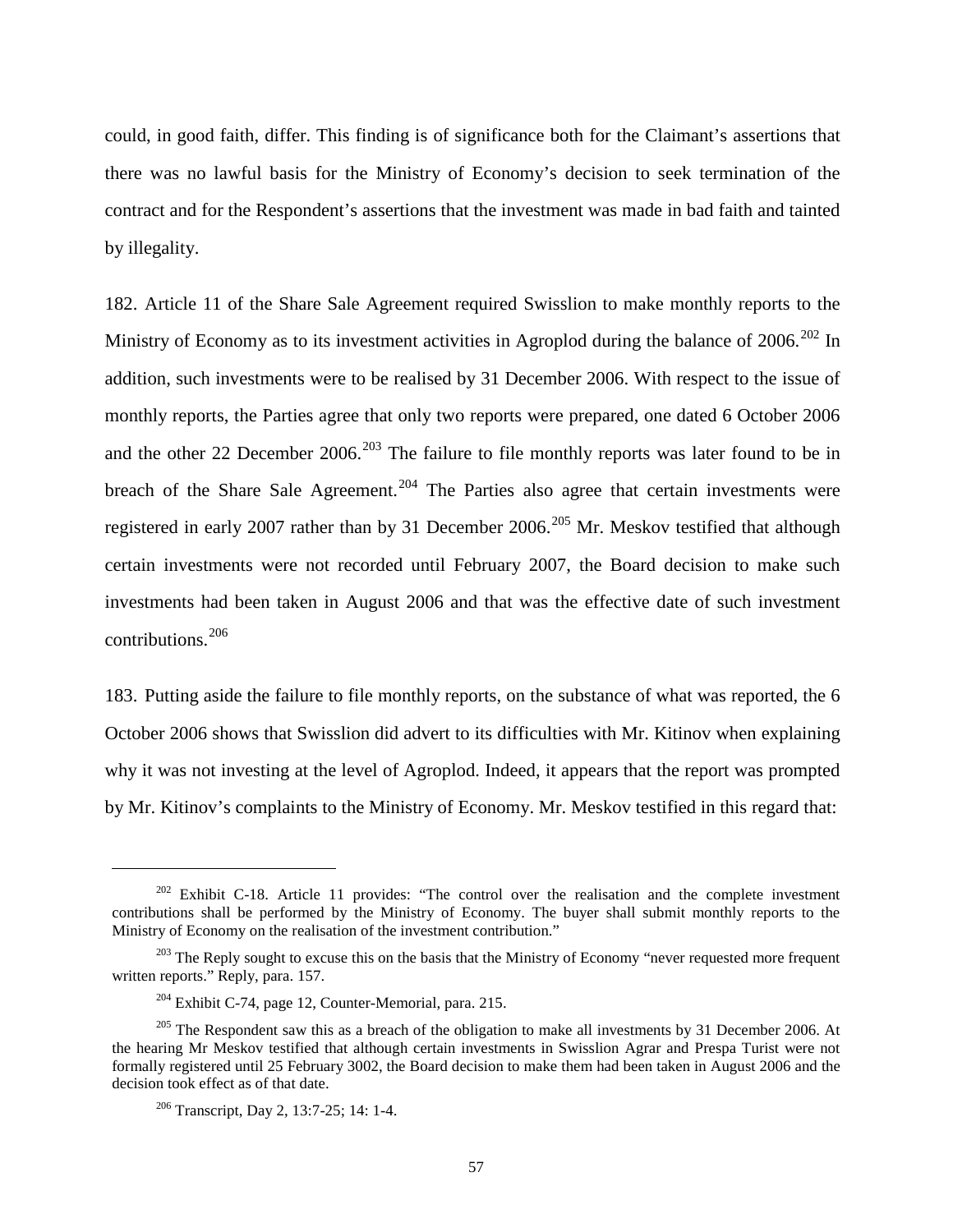*What my report says, it was forced by the letter from Kitinov to the minister of economy where he claimed that we are not investing, that we invest in our own companies that we invest with old equipment, supposedly. We were representing an old Agroplod equipment as our own investments. This was again the letter to the Ministry of Economy. That is why on 6 October I did this, I had no reason to send the letter --[207](#page-60-0)*

184. Mr. Meskov's report noted that:

*Because of the obstruction from a share holder of possessing over 33% from the shares of Agroplod, the committee of shareholders has not been able to reach a decision for realisation of investment provided with the business plan. Because of that we were forced to realise the above mentioned investment to the capital and contract related companies of Agroplod.[208](#page-60-1)*

185. His second report likewise adverted to difficulties of "obstruction from a shareholder possessing over 33%" of the company's capital.<sup>[209](#page-60-2)</sup>

186. The reports' discussions of employees in Agroplod were capable of being misunderstood. The October report asserted that "the investments are within the facilities (objects) of Agroplod in which the existing employees have been employed"<sup>[210](#page-60-3)</sup> (which appears to mean that the employees were working in the facilities previously operated by Agroplod, but they were no longer Agroplod employees). The December report was, in the Tribunal's view, not accurate in that it attached schedules listing investments that were said to have been made "in Agroplod", when they were in fact made in the other three companies.<sup>[211](#page-60-4)</sup> The December report also represented that the "total of employees rises from  $578 + 72 = 650^{3212}$  $578 + 72 = 650^{3212}$  $578 + 72 = 650^{3212}$ , but this did not specifically address how many were Agroplod employees.

187. At the hearing, Mr. Meskov was pressed on the investments' destinations and the number of employees and he conceded in cross-examination that labelling the investments as having been

<span id="page-60-1"></span><span id="page-60-0"></span> $\overline{a}$ 

<sup>212</sup> Exhibit C-27.

<sup>&</sup>lt;sup>207</sup> Transcript, Day 2, 46: 9-16.

 $208$  Exhibit C-26.

 $209$  Exhibit C-27.

 $210$  Exhibit C-26.

<span id="page-60-5"></span><span id="page-60-4"></span><span id="page-60-3"></span><span id="page-60-2"></span><sup>&</sup>lt;sup>211</sup> Likewise, Swisslion's 15 March 2007 response to the Ministry's request for further documentation contained tables that are described "invested monetary and non-monetary funds into Agroplod AD-Resen".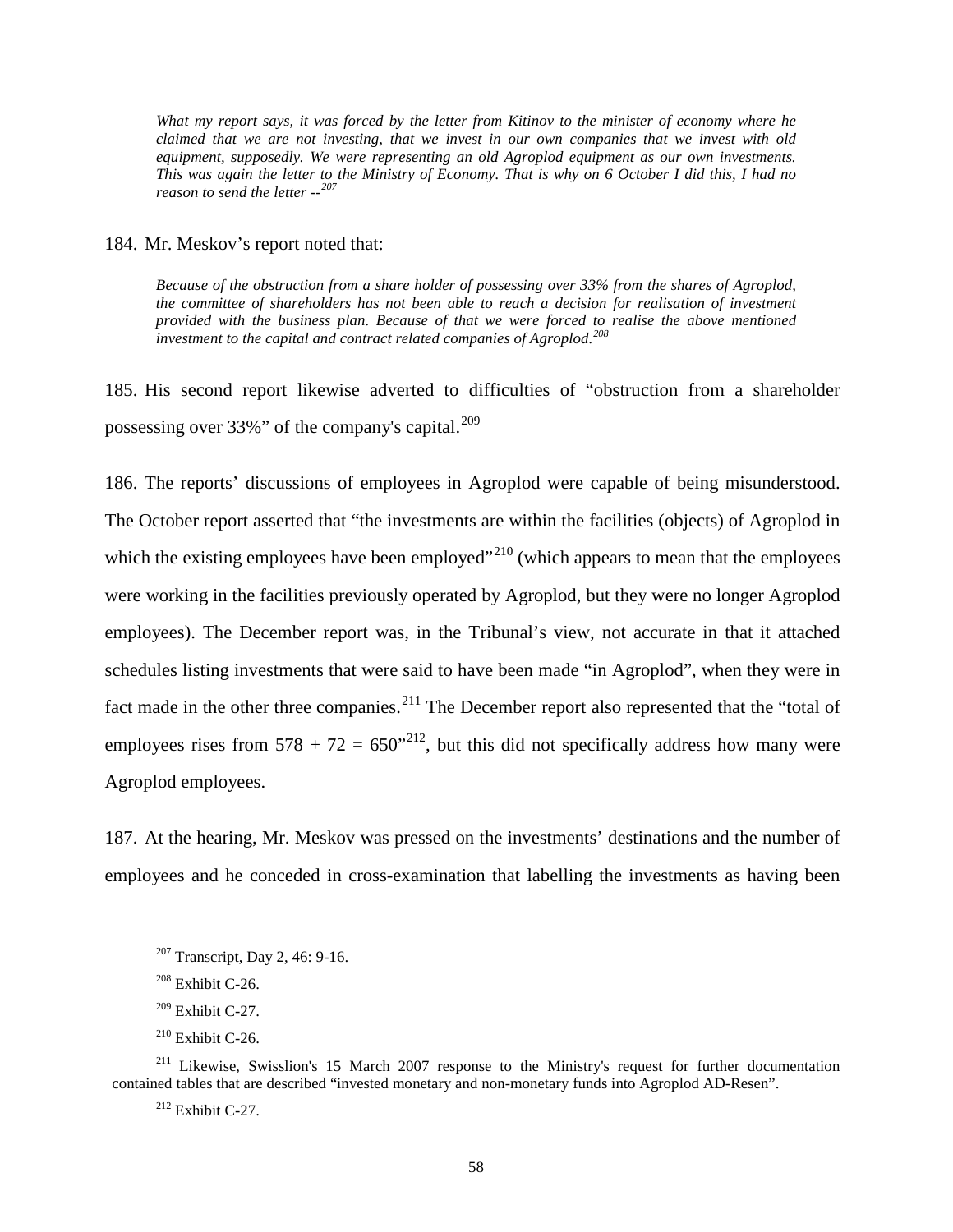made at the level of Agroplod was a "mistake".<sup>[213](#page-61-0)</sup> He testified further that he and his team "considered everything to be Agroplod" and they "never mentioned the subsidiaries … we spoke only about Agroplod. That is probably why I put it down like this."<sup>[214](#page-61-1)</sup>

188. In the Respondent's view, the report was more than a mere mistake; it was positively misleading<sup>215</sup>, given that the Ministry's formal request for proof of the investments and employee numbers specifically sought documentation "at the level of Agroplod", a point which Mr. Meskov testified he did not appreciate at the time. $216$ 

189. However, the Tribunal cannot fully judge what impact, if any, the descriptions of the destination of the investments and the transfers of employees may have had on the Ministry of Economy because no witness with direct knowledge of the Ministry's consideration of the reports was produced by the Respondent.<sup>[217](#page-61-4)</sup> The paucity of documentary and testimonial evidence pertaining to the Ministry's deliberations was a source of concern for the Tribunal at the hearing.

190. During the written phase of the proceeding, as well as at the hearing, evidence was tendered in respect of a meeting held in Resen on 15 February 2007. On that day, three government officials, Vencislav Arsov, Slobodan Sajnoski, and a third, unidentified official, travelled from Skopje to Resen for a meeting with Swisslion and Agroplod officers and Board members of Agroplod.

<sup>213</sup> Transcript, Day 2, 57: 15-18.

<sup>214</sup> Transcript, Day 2, 58: 21-25, 59: 1.

<span id="page-61-2"></span><span id="page-61-1"></span><span id="page-61-0"></span><sup>&</sup>lt;sup>215</sup> The Respondent took the position that since the Claimant "failed to provide accurate information regarding what the Claimant had actually done … therefore it could not now claim that the Ministry of Economy approved the Claimant's investment and was precluded from subsequently objecting to the Claimant's failure to comply with the agreement." Rejoinder, para. 132. See also the Counter Memorial, paras. 121-131.

<sup>216</sup> Counter-Memorial, paras. 130-131. Transcript, Day 2, 51: 23-25; 52: 1-5.

<span id="page-61-4"></span><span id="page-61-3"></span> $217$  There is evidence that Mr Arsov, the responsible official in the Ministry of Economy, to whom Mr Meskov testifies he reported, is no longer in the employ of the Ministry. A letter from Minister of Economy Valon Sarachini to Mrs. Olivera Kitanova, dated 16 December 2011, referred to Mr Arsov as a former Ministry employee. Exhibit R-109.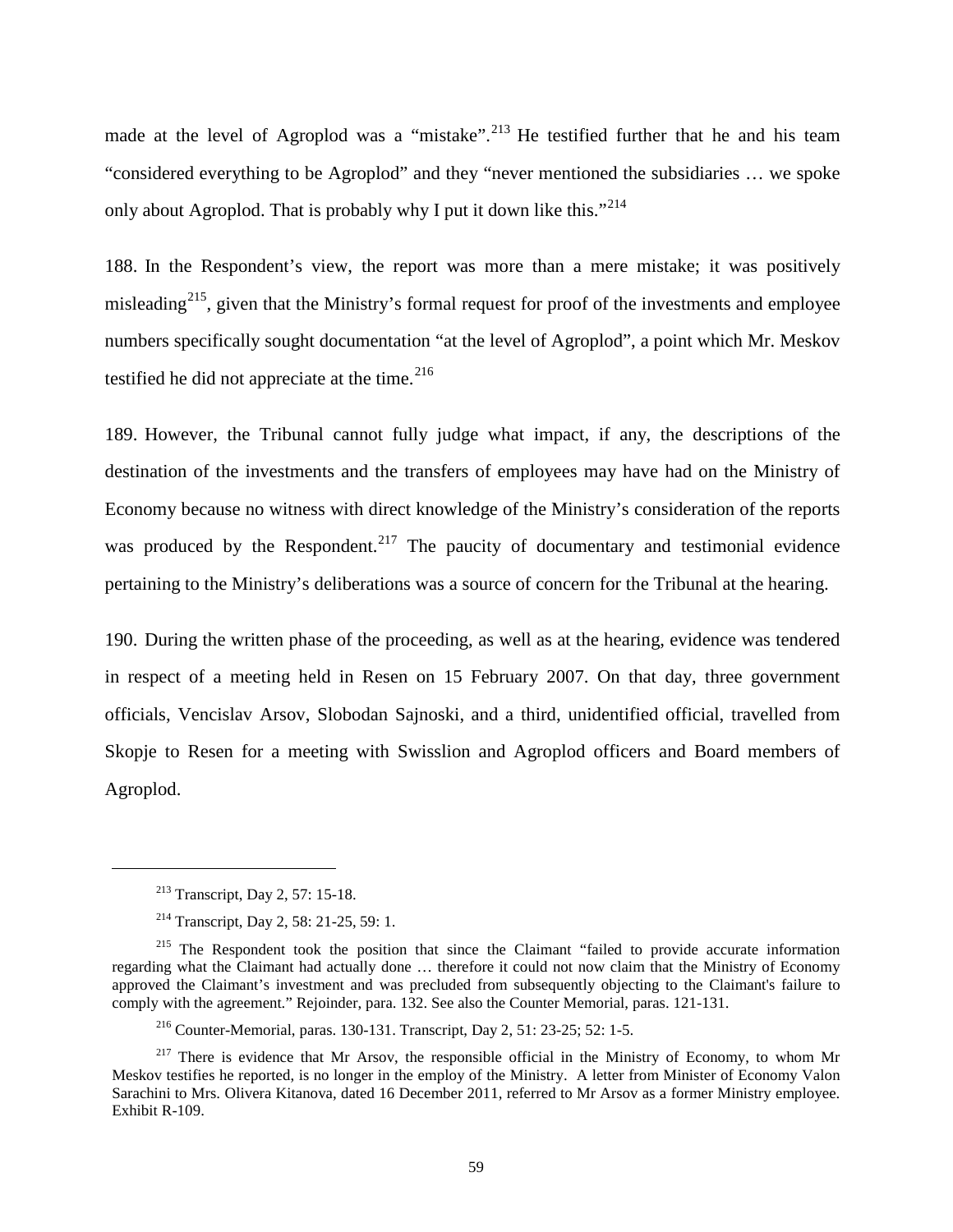191. The Claimant's witnesses characterised this delegation as a "Commission" formally charged with determining Swisslion's compliance with the Share Sale Agreement.<sup>[218](#page-62-0)</sup> Both Mr. Meskov and Mr. Naume Petkovski, the then-Chairman of the Board of Agroplod, testified that after receiving a detailed presentation of Swisslion's investments, including the companies in which the investments were made, the Commission members expressed their satisfaction and accepted that Swisslion had complied with the contract.

192. In his written witness testimony, Mr. Meskov recalled that the officials gave assurances as to the Ministry's satisfaction with Swisslion's investment activities:

*... Mr Sajnoski said that the Ministry considered that all the investments that we had reported were investments in Agroplod in satisfaction of Swisslion's obligations under the agreement. He said that the intentions of the government in proclaiming Agroplod as a company of significant interest had been fulfilled. Mr Sajnoski then said that his Commission would write a report to the ministry confirming that the share purchase agreement had been fulfilled. In addition, Mr Arsov stated that if the agreement had not been fulfilled it would already have been unilaterally terminated, and since it*  had not been terminated, this meant that it had been fulfilled. We never received the report. I *telephoned Mr Sajnoski to request a written record of Swisslion's compliance with the share purchase agreement. I visited Mr Sajnoski and Mr Arsov at the Ministry to repeat my request. On every occasion I was told that Swisslion had complied with its obligations, that the agreement did not envisage such a document, and that there was no need for one. No one from the government ever suggested, orally or in writing, that Swisslion had not complied with its investment contribution obligations, until court proceedings were commenced in March 2008... [219](#page-62-1)*

193. Mr. Meskov also asserted in his written testimony that there was contemporaneous documentary evidence of what the Ministry officials said because minutes of the meeting had been taken and filed in Agroplod's corporate archive:

*Minutes of the inspection of 15 February 2007 were taken by Mr Tomce Petkovski, an employee of Agroplod. I am no longer able to access these minutes, which I know were written and filed by Mr Petkovski, because I no longer have access to Agroplod's document archive. [220](#page-62-2)*

194. In its Counter-Memorial, the Respondent did not present a statement from any witness with direct knowledge of the meeting. It did submit a witness statement from an official of the Ministry of Economy, Mr. Ismail Ebipi, who testified that it is standard practice for a Commission to be

<span id="page-62-0"></span><sup>218</sup> Memorial, para. 59, Meskov first witness statement, para. 45.

<span id="page-62-1"></span> $219$  Meskov first witness statement, para. 46.

<span id="page-62-2"></span><sup>220</sup> Meskov first witness statement, para. 47.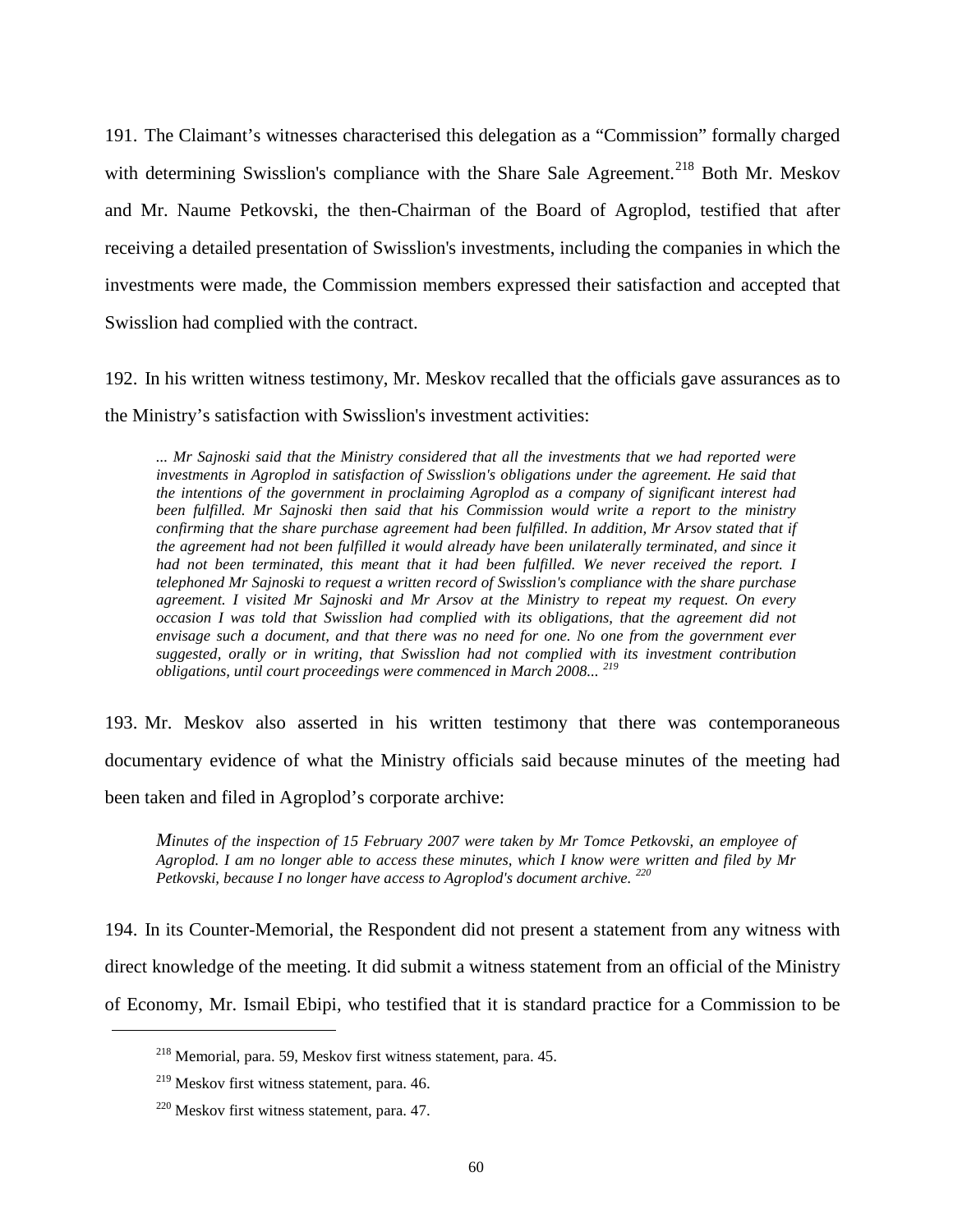established by a "Decision" of the Minister. Mr. Ebipi stated further that he had caused a search to be performed of the Ministry's records and had been unable to find any such Decision to establish a Commission to determine the Claimant's compliance with the Share Sale Agreement.<sup>[221](#page-63-0)</sup> He testified further that he had been unable to locate any report or official record of the alleged meeting and concluded therefore that no such official meeting occurred. He did not rule out the possibility that Mr. Sajnoski and Mr. Arsov may have visited Agroplod in February 2007, but given that he had been unable to locate any official report of the visit, he did not believe that such visit was an "official inspection to verify Swisslion's investments under the Share Sale Agreement".<sup>[222](#page-63-1)</sup>

195. Messrs. Meskov and Naume Petkovski<sup>[223](#page-63-2)</sup> then filed Reply witness statements affirming the former's prior testimony. In addition to generally comporting with Mr. Meskov's recollection about what was said and done at the meeting, Mr. Petkovski also recalled that an "Agroplod employee was also taking minutes of the meeting" and these were "stored in Agroplod's archives."[224](#page-63-3)

196. The Respondent then filed a Rejoinder witness statement by Mr. Slobodan Sajnoski, one of the Ministry officials who did travel to Resen to meet with Swisslion and Agroplod officials. Mr. Sajnoski resigned from the Ministry of Economy in 2007 and is no longer employed by the Government.<sup>[225](#page-63-4)</sup> His statement took issue with Mr. Meskov and Mr. Petkovski's recollection that contractual compliance was discussed in detail. Calling their testimony "simply incorrect", he denied that any formal Commission had been established to verify Swisslion's compliance with

<span id="page-63-0"></span> $^{221}$  Ebipi first witness statement, paras. 10-11

<span id="page-63-1"></span> $222$  Ebipi first witness statement, para. 14.

<span id="page-63-2"></span> $223$  Petkovski witness statement, paras. 11-15.

<span id="page-63-3"></span><sup>224</sup> Petkovski witness statement, para. 14.

<span id="page-63-4"></span> $225$  It also appears that Mr Arsov is also no longer in the Government's employ.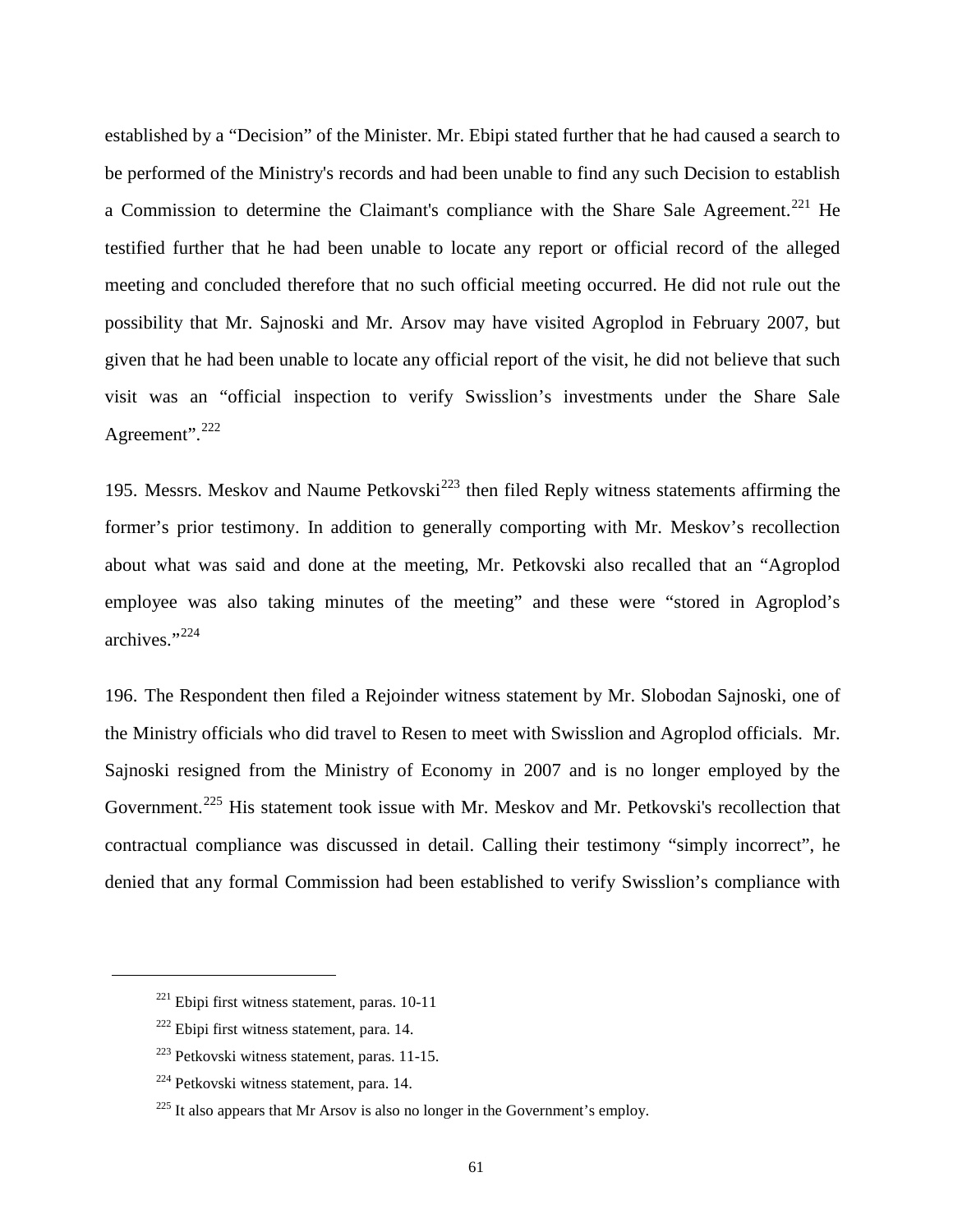the contract or that any assurances had been given as to the Ministry's satisfaction with Swisslion's contractual performance.<sup>[226](#page-64-0)</sup>

197. Mr. Sajnoski noted further that he and Mr. Arsov had both been members of the Tender Committee that had approved the bid, and under Ministry policy and practice members of a tender committee cannot serve on a commission that determines whether the winning tenderer had complied with its obligations.<sup>[227](#page-64-1)</sup> He also stated his belief that no formal commission was established.<sup>[228](#page-64-2)</sup>

198. According to Mr. Sajnoski, he and his colleagues arrived in the late morning and had a meeting with several people with whom they drank tea and coffee. He did not recall any presentation or reviewing any documents at the meeting. He said that after the introductory meeting, they toured the biscuit production floor and apple orchard, during which management described the production activities. There was no discussion as to the destination of investments. After the plant and orchard visits, there was a lunch and thereafter they returned to Skopje.<sup>[229](#page-64-3)</sup> In respect of the claims that confirmation of contractual compliance had been given and the promise of a written report was made, he said these were "untrue".<sup>[230](#page-64-4)</sup>

199. At the hearing, Mr. Petkovski recalled that "the people had arrived at 9:00 AM", following which a detailed and lengthy meeting of three to four hours "at the least" was held, followed by a visit to the production facilities and a lengthy lunch.<sup>[231](#page-64-5)</sup> He recalled that the Ministry officials

<span id="page-64-0"></span><sup>226</sup> Sajnoski witness statement, para. 8.

 $227$  Sajnoski witness statement, para. 11.

<sup>&</sup>lt;sup>228</sup> Sainoski witness statement, para. 12.

<sup>229</sup> Sajnoski witness statement, paras. 13-14.

<sup>230</sup> Sajnoski witness statement, paras. 15-18.

<span id="page-64-5"></span><span id="page-64-4"></span><span id="page-64-3"></span><span id="page-64-2"></span><span id="page-64-1"></span><sup>&</sup>lt;sup>231</sup> Transcript, Day 2, 115: 24-25; 116: 1-2. This was consistent with his written testimony that the "inspection held by the Ministry of Economy lasted almost a whole day."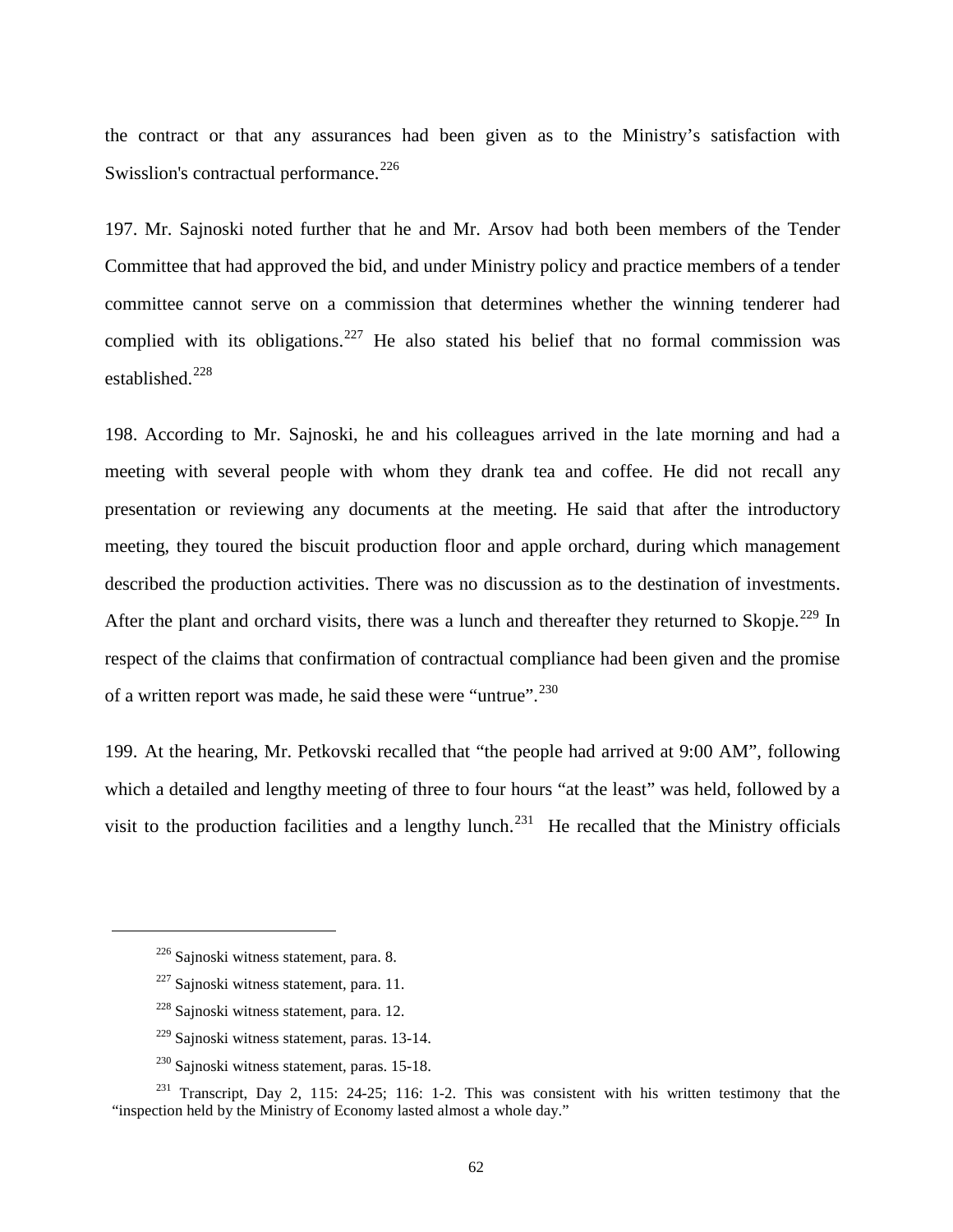inadvertently left the documents given to them in Resen. As a result, the following day he instructed his driver to convey them to the Ministry's offices in Skopje.<sup>[232](#page-65-0)</sup>

200. Mr. Meskov's oral testimony, although consistent with Mr. Petkovski's recollection of having a detailed discussion of contractual compliance with the government officials, suggested a somewhat more summary meeting. In particular, whereas Mr. Petkovski recalled Mr. Meskov making a "complete presentation", with "questions coming from managers" and the "managers also presented their reports on the implementation",  $^{233}$  $^{233}$  $^{233}$  at the hearing, Mr. Meskov recalled that the government officials were not interested in looking at the documents and requested that they be presented to the Ministry of Economy in tabular form.<sup>[234](#page-65-2)</sup> Mr. Meskov adhered to his position, previously expressed in his witness statements, however, that assurances were given. Mr. Petkovski likewise adhered to his prior testimony.<sup>[235](#page-65-3)</sup>

201. Mr. Sajnoski's oral testimony stood in marked contrast to that of the Claimant's witnesses. He denied having given the oral assurances the Claimant's witnesses said he gave<sup>[236](#page-65-4)</sup> or that he personally confirmed that Swisslion had satisfied the obligations under the contract and the Business Plan<sup>237</sup>. He also stated that they did not "directly" discuss Swisslion's compliance with the Share Sale Agreement.<sup>[238](#page-65-6)</sup>

<sup>&</sup>lt;sup>232</sup> Transcript, Day 2, 87: 7-11.

<sup>233</sup> Transcript, Day 2, 86: 8-15; 115:7-20.

<span id="page-65-3"></span><span id="page-65-2"></span><span id="page-65-1"></span><span id="page-65-0"></span><sup>&</sup>lt;sup>234</sup> Transcript, Day 2, 51: 7-22. He noted in particular: "We had prepared several folders of proofs for all investments, both regular and extraordinary. When the committee came, they said that did not want to look at those documents, but they will look at those materials in the Ministry. They asked us, since we are talking about a large volume of paperwork, they asked us to provide tabulated presentation of the investment and provide them with a chart that is easier to read..."

<sup>&</sup>lt;sup>235</sup> Transcript, Day 2, 55: 24-25, 56: 1-6; Day 2, 86: 16-25.

<span id="page-65-4"></span><sup>236</sup> Transcript, Day 2, 129:7-17.

<span id="page-65-5"></span><sup>237</sup> Transcript, Day 2, 130: 2-9.

<span id="page-65-6"></span><sup>238</sup> Transcript, Day 2, 155:17-24.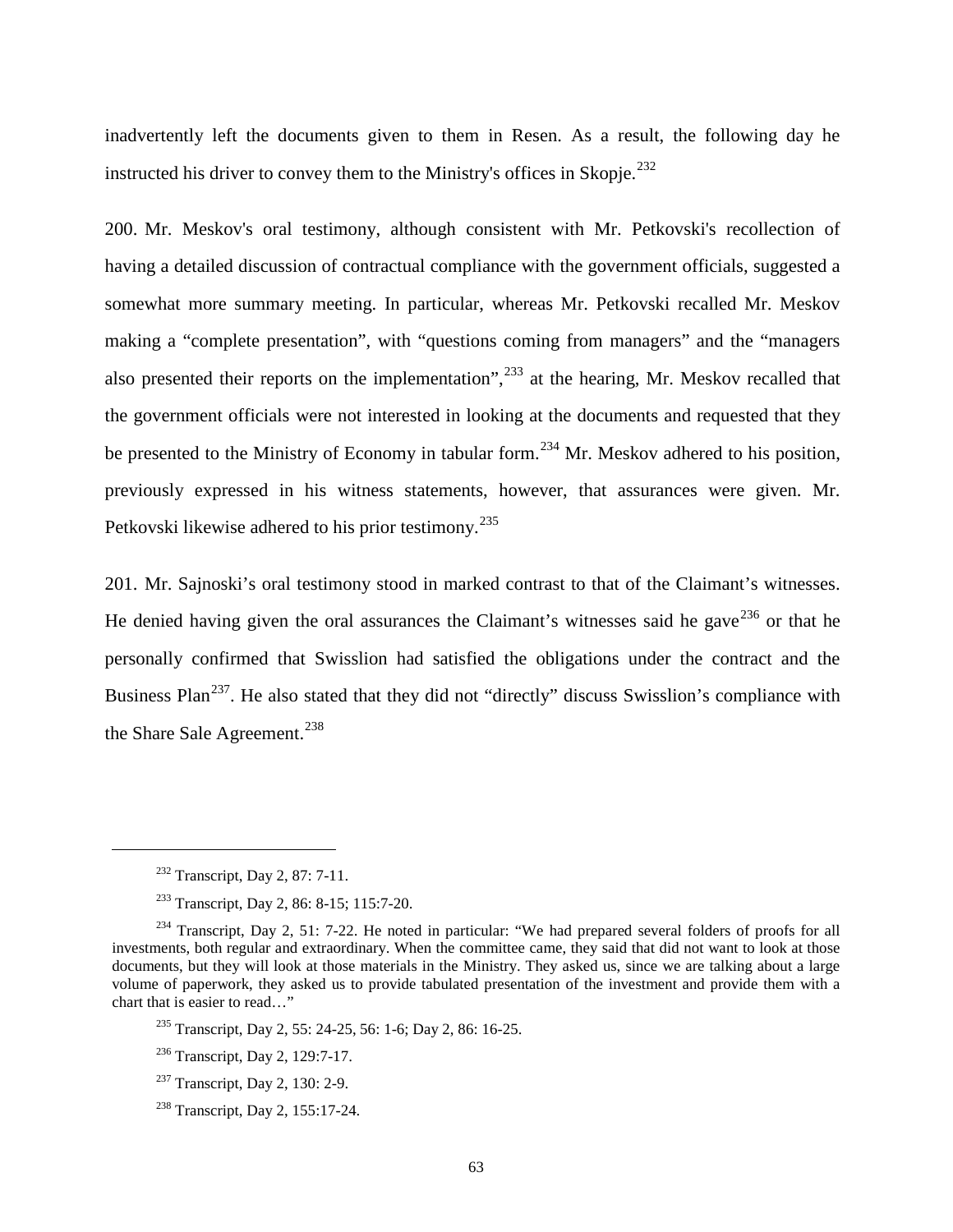202. His testimony suggested a rather prosaic meeting lasting about "half an hour to an hour"<sup>[239](#page-66-0)</sup>, that it was "a usual visit that the ministry is making within its efforts to help companies in transition"<sup>240</sup>, and what he could "remember with certainty was that we discussed the obstacles that the company had in management terms" and this was mostly "regarding M.r Kitinov, as a minority shareholder".<sup>[241](#page-66-2)</sup> He agreed with the Claimant's witnesses that they did visit the production plants and orchards, but "I wouldn't call it an inspection, it was just a walkthrough".  $242$ 

203. Faced with the witnesses' conflicting recollections of the meeting, at the hearing's conclusion, the Tribunal requested both Parties to provide further documentary evidence, if such was available, with respect to the meeting.<sup>[243](#page-66-4)</sup>

204. For its part, with respect to the minutes of the meeting to which both Mr. Meskov and Mr. Petkovski referred, the Claimant was asked whether (i) it ever communicated a copy of the meeting's minutes to the Ministry of Economy; and (ii) whether it submitted a copy of such minutes to the court(s) or referred to them in its pleadings before the courts. If any such communication or submission existed, the Claimant was asked to provide a copy to the Tribunal.

205. As for the Respondent, it was requested to cause a search to be conducted of Agroplod's archives for any such minutes and any other contemporaneous documents that might relate or refer to that meeting and, if any such minutes or documents were located, to produce them. The Respondent was also requested to conduct another search of its archives for any records of any type that referred or related to the visit of 15 February 2007 and, if it found any such records, to produce them.

<span id="page-66-0"></span> $239$  Transcript, Day 2, 155: 9.

<span id="page-66-1"></span><sup>240</sup> Transcript, Day 2, 147: 12-13.

<span id="page-66-2"></span><sup>241</sup> Transcript, Day 2, 156: 6-9.

<span id="page-66-3"></span><sup>&</sup>lt;sup>242</sup> Transcript, Day 2, 157: 24-25.

<span id="page-66-4"></span><sup>&</sup>lt;sup>243</sup> Tribunal Order, dated 17 November 2011.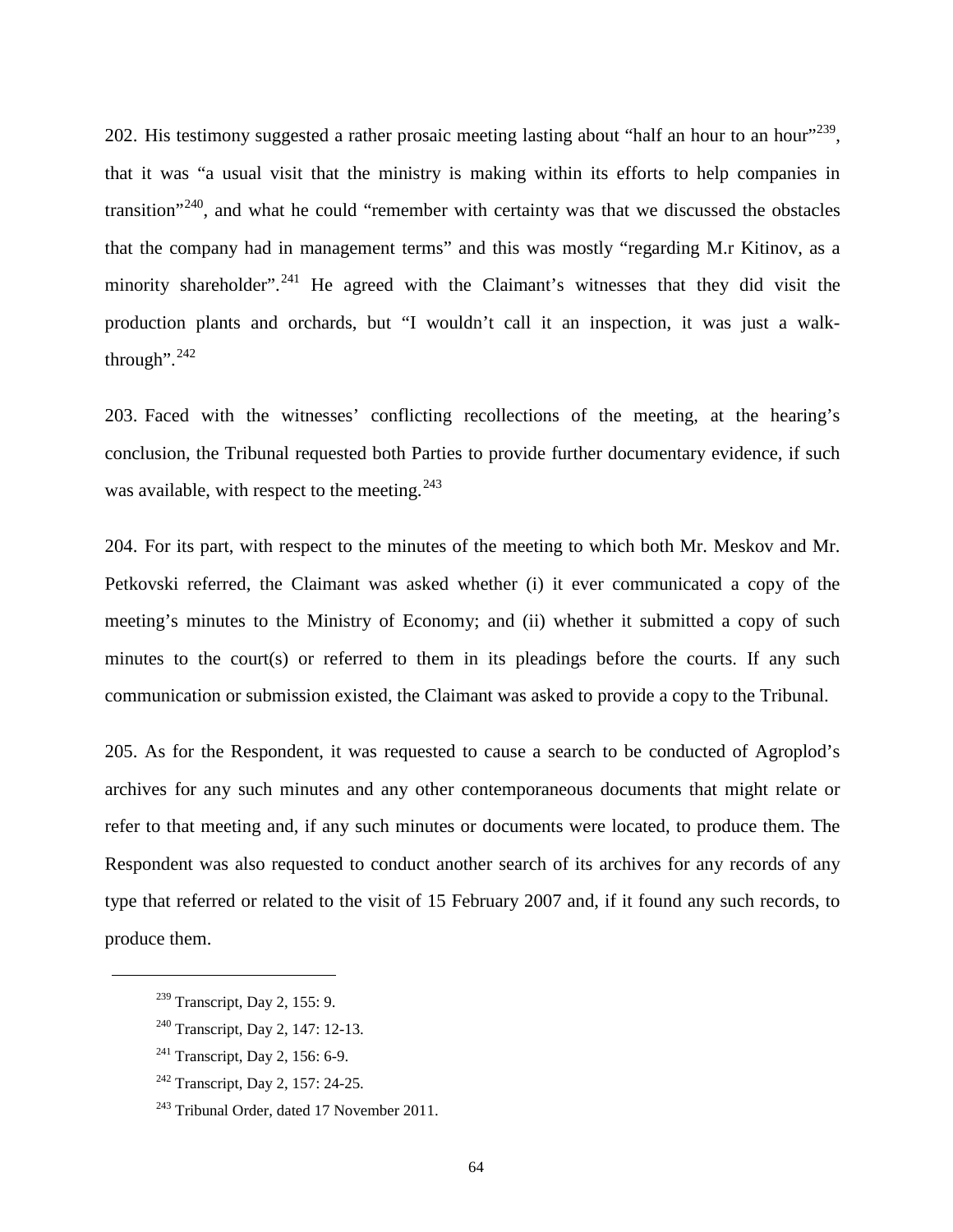206. Under Article 43 of the ICSID Convention and Rule 34 of the ICSID Arbitration Rules, the Tribunal "may, if it deems necessary at any stage of the proceedings" call upon the Parties to produce documents or other evidence. Such a power must be used with care when the parties have already produced what they consider to be the relevant documents and have submitted witness testimony and pleadings. However, the seminal importance attributed to the 15 February 2008 meeting by both Parties during the hearing led the Tribunal to exercise its powers under Article 43. It did so mindful of the need to ensure that if documents were located and produced by one Party, the other must be given an opportunity to review and comment on them.

207. After the hearing, in response to the Tribunal's question posed to it, Swisslion confirmed that it did not submit a copy of the minutes to the Ministry of Economy, nor did it submit copy of the minutes to the court(s) or refer to them in its pleadings before the courts.<sup>[244](#page-67-0)</sup>

208. The Respondent was able to locate some additional documents as well as obtain a reporting letter from Agroplod, together with attachments, on matters relating to the archival search, as follows.

209. First, the Respondent located and produced the travel authorizations for the use of a government car and driver on which Mr. Sajnoski had been cross-examined.<sup>[245](#page-67-1)</sup>

210. The requisition order mentions visits to Agroplod in Resen and another company called Eurkompozit in Prilep. The travel log records a "start date" of 8:30 AM on the morning of  $15<sup>th</sup>$ February with the officials destined for Resen and Prilep.<sup>[246](#page-67-2)</sup> (It does not say in which order.) Assuming the officials went directly to Resen, it takes some three hours to travel from Skopje to

 $244$  Letter dated 14 December 2011 to the Tribunal from Claimant's counsel.

<sup>245</sup> Transcript, Day 2, 131: 22-25, 132: 1-23.

<span id="page-67-2"></span><span id="page-67-1"></span><span id="page-67-0"></span> $246$  Exhibit R-109. The first document in this exhibit is a "travel order" for the driver of the government car located at the Department of Common and Joint Works. The second is a travel order for Mr Arsov to travel to Resen and Prilep.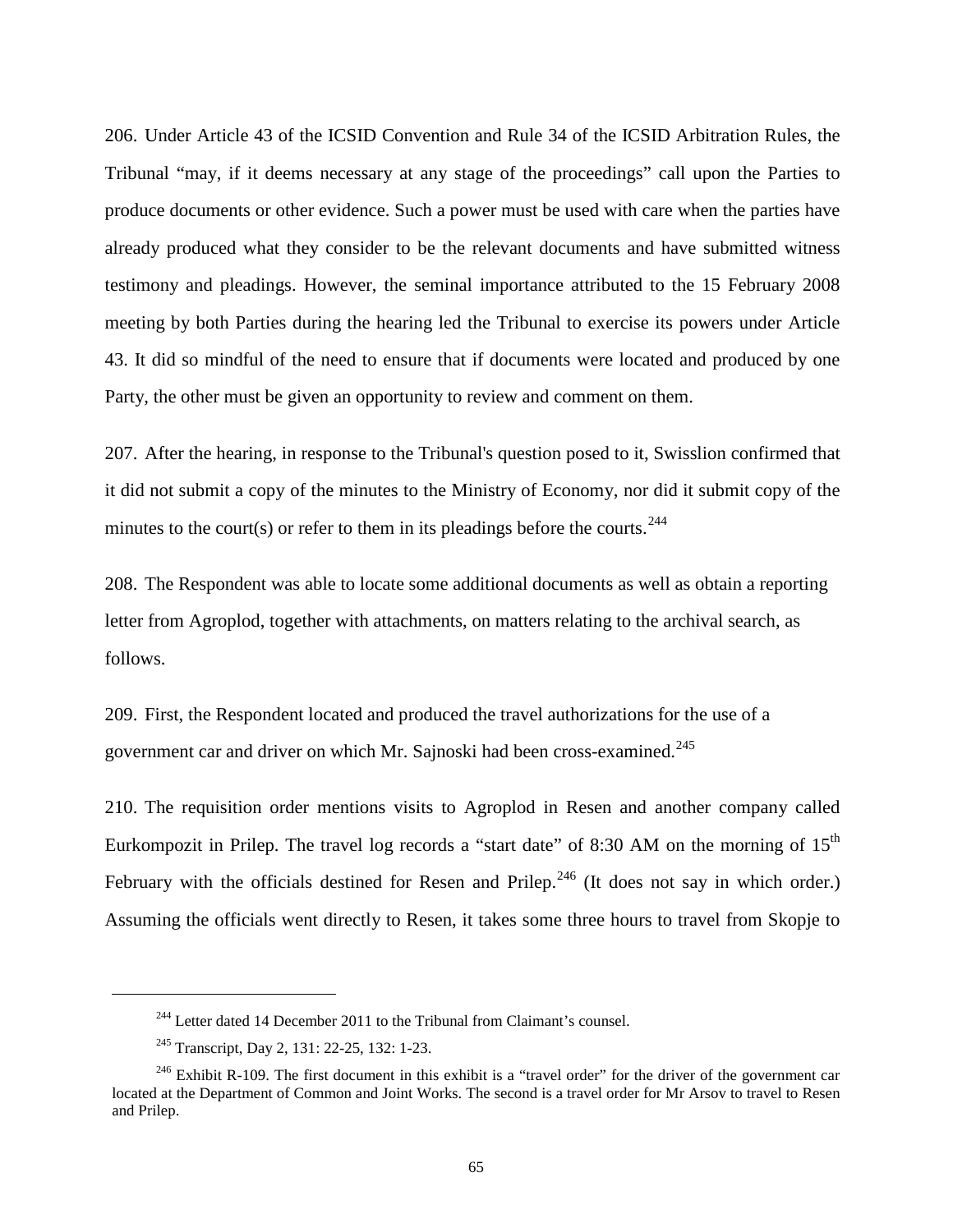Resen.<sup>247</sup> That would put the officials' arrival at some time after 11:00 AM, if they had driven directly to Resen. This arrival time was consistent with Mr. Sajnoski's written and oral testimony, in response to a question from the President of the Tribunal, that the meeting likely began no earlier than 11 AM and perhaps later.<sup>[248](#page-68-1)</sup> The Tribunal thus considers that Mr. Petkovski's recollection of a virtually all day meeting in which the officials arrived at 9 AM, at which point a three to four hour business meeting was held<sup>[249](#page-68-2)</sup> (prior to inspecting the plants and then proceeding to lunch) was in error.

211. The Respondent also located a summary record of what the officials did on 15 February 2007. Under cross-examination, Mr. Sajnoski had testified that he supposed that "in travel orders, there are notes about what we did there."<sup>[250](#page-68-3)</sup> One of the documents contained in Exhibit R-109 is a one-page travel authorisation signed by the then-Minister of Economy authorising Mr. Arsov to "travel from Skopje to Resen and Prilep" with the aim of the travel stated to be: "Visiting the companies with difficulties".<sup>[251](#page-68-4)</sup> Another document, signed by Mr. Arsov after the trip, states in summary terms:

Agroplod Resen and Eurokompozit Prilep were visited. It was discussed with the management teams about the problems in the production.<sup>[252](#page-68-5)</sup>

212. There was no mention of a stop in Prilep to visit Eurokompozit in the oral or written testimony, so the Tribunal is unable to determine whether the visit took place prior to or after the

- <sup>249</sup> Transcript, Day 2, 115: 24-25, 116: 1-2.
- <sup>250</sup> Transcript, Day 3, 148: 9-10.
- $251$  Exhibit R-109, p. 3.

<span id="page-68-0"></span><sup>&</sup>lt;sup>247</sup> Transcript, Day, 146: 16-22.

<sup>248</sup> Transcript, Day 3, 158: 5-10.

<span id="page-68-5"></span><span id="page-68-4"></span><span id="page-68-3"></span><span id="page-68-2"></span><span id="page-68-1"></span> $252$  Exhibit R-109, p. 4. This is followed by a one-page receipt for paid travel and accommodation costs signed by the Chief Accountant.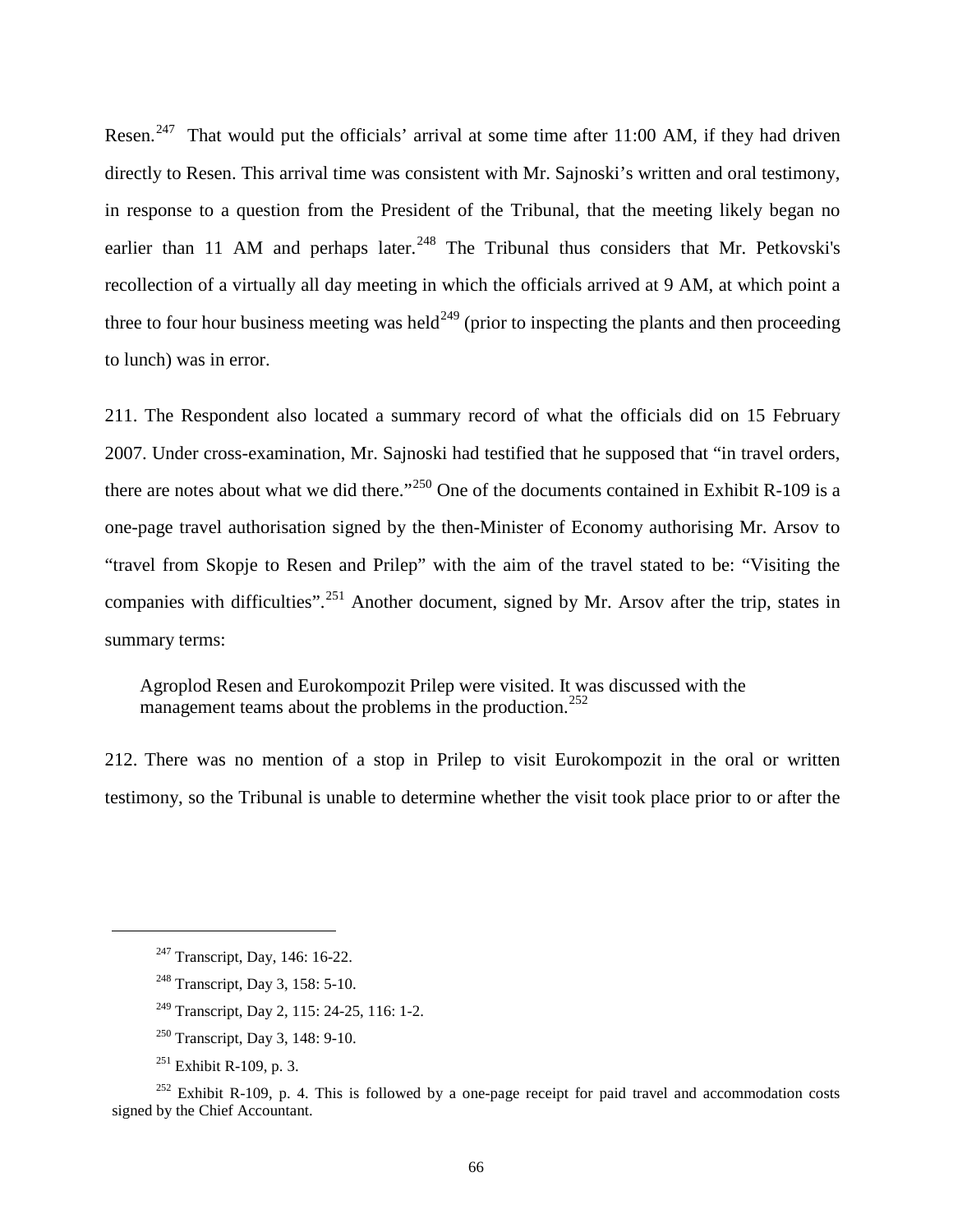visit to Resen.<sup>[253](#page-69-0)</sup> The Minister's authorisation and the two sentence report just quoted obviously provide little insight as to what was said and done at Agroplod, but they refer neither to a Commission nor to an official inspection of Agroplod to determine Swisslion's compliance with the Share Sale Agreement. Cryptic though they may be, they nevertheless are contemporaneous documents not made in contemplation of legal proceedings and are consistent with Mr. Sajnoski's testimony that the visit was "a usual visit that the ministry is making within its efforts to help companies in transition".<sup>[254](#page-69-1)</sup>

213. The Respondent also forwarded the response to the Tribunal's request for documents from Agroplod in which the company stated that no minutes of the 15 February 2006 meeting had been filed in its archive. It enclosed with its response a copy of the extract of the archival entries for 14-16 February 2007.<sup>[255](#page-69-2)</sup> Agroplod also took the opportunity to advise that the individual whom Mr. Meskov recalled took minutes, Mr. Tomce Petkovski<sup>[256](#page-69-3)</sup>, was Mr. Naume Petkovski's son, and was not an Agroplod employee at the time. According to the letter and to documents enclosed therewith, Mr. Tomce Petkovski left Agroplod's employment to join Swisslion in the summer of 2006. Employment records in support of this contention were attached. Agroplod noted further that as a shareholder in Agroplod, Swisslion is entitled to have access to the company's archives. Examples of various Swisslion requests for documents from Agroplod's archives during the period after Swisslion lost control of Agroplod were provided in support of this point.<sup>[257](#page-69-4)</sup>

<span id="page-69-0"></span> $253$  Since this document was produced after the hearing, there was no opportunity to put questions to Mr Sajnoski about the visit to Prilep. On other matters pertaining to the actual visit itself, the Tribunal is satisfied that the Claimant was able to cross-examine Mr Sajnoski fully and to provide detailed comments on the Respondent's post-hearing production of documents that touched on the matters raised at the hearing.

<sup>254</sup> Transcript, Day 2, 147:12-14.

 $255$  R-109, letter dated 25 November 2011 from Agroplod to the State Attorney.

<sup>256</sup> Also spelled as "Tomche Petkovski".

<span id="page-69-4"></span><span id="page-69-3"></span><span id="page-69-2"></span><span id="page-69-1"></span> $257$  R-109, letter dated 25 November 2011, with attachments, from Agroplod to the State Attorney. Once again, since these documents were produced after the hearing, there was no opportunity to put them to the witnesses.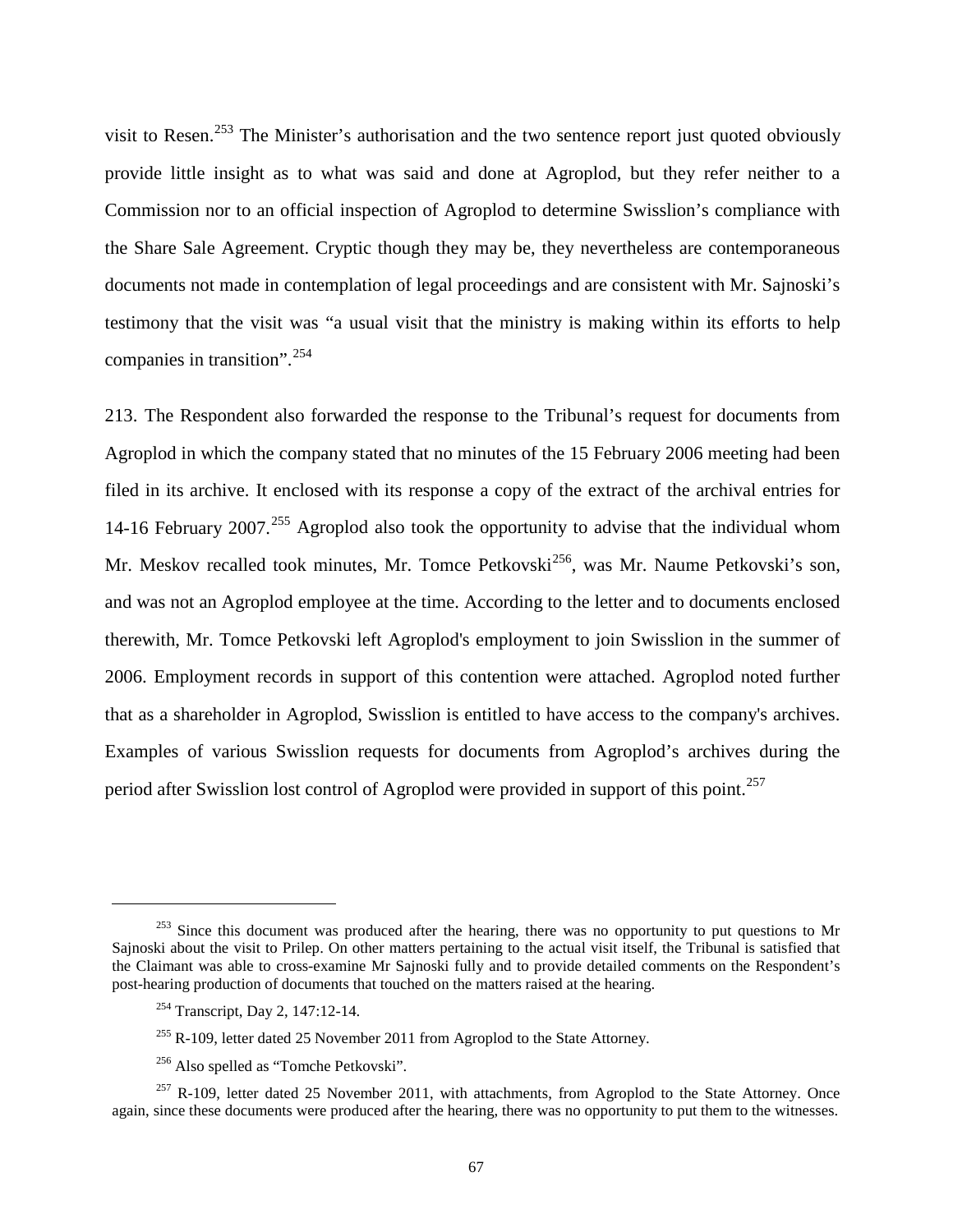214. This evidence casts some doubt on the claim that Mr. Tomce Petkovski, said to have been an Agroplod employee at the time, took minutes which were subsequently filed in Agroplod's archives.

215. If the only documents produced after the hearing originated from Agroplod, the Tribunal would hesitate to place much reliance on Agroplod's response, given the poor relations between Agroplod's current management and Swisslion.<sup>[258](#page-70-0)</sup> However, the Agroplod documents, taken together with the travel requisition and report, and equally importantly, having regard to the fact that Swisslion never referred to, nor sought to make use of minutes said to have recorded such concrete assurances of contractual compliance, raise doubts about the minutes' existence.

216. The Tribunal was struck by the following point arising from Swisslion's confirmation that it never referred to the minutes in its subsequent dealings with the Ministry or in the court proceedings that resulted in the termination of the Share Sale Agreement. Given Mr. Kitinov's insistent and regular complaints to the Ministry about Swisslion's alleged abuses of its control of Agroplod and asset-stripping, if assurances of such fundamental importance had been given by Ministry officials and recorded contemporaneously, i.e., to the effect that Swisslion had fully complied with the contract, it would be logical and to be expected that Swisslion would have relied upon contemporaneous records of the alleged assurances in its subsequent dealings with the Ministry and in the courts.

217. It is true that Mr. Meskov unsuccessfully attempted to require the attendance of Mr. Sajnoski and Mr. Arsov before the Basic Court as well as before the Appellate Court.<sup>[259](#page-70-1)</sup> He testified that he believed that they would support his account of the meeting.<sup>[260](#page-70-2)</sup> However, the fact

<span id="page-70-0"></span><sup>&</sup>lt;sup>258</sup> The Claimant's submission on the Respondent's post-hearing document production did not comment on the minutes or Mr Tomce Petkovski's employment status (i.e. his apparent movement from being an employee of Agroplod to being an employee of Swisslion).

<span id="page-70-2"></span><span id="page-70-1"></span><sup>&</sup>lt;sup>259</sup> Exhibit C-126, Minutes No 657/08 of an Oral Hearing before the Second Skopje Basic Court, 30 September 2009, pages 5-6.

<sup>260</sup> Transcript, Day 2, 55: 23-25, 56: 1-6.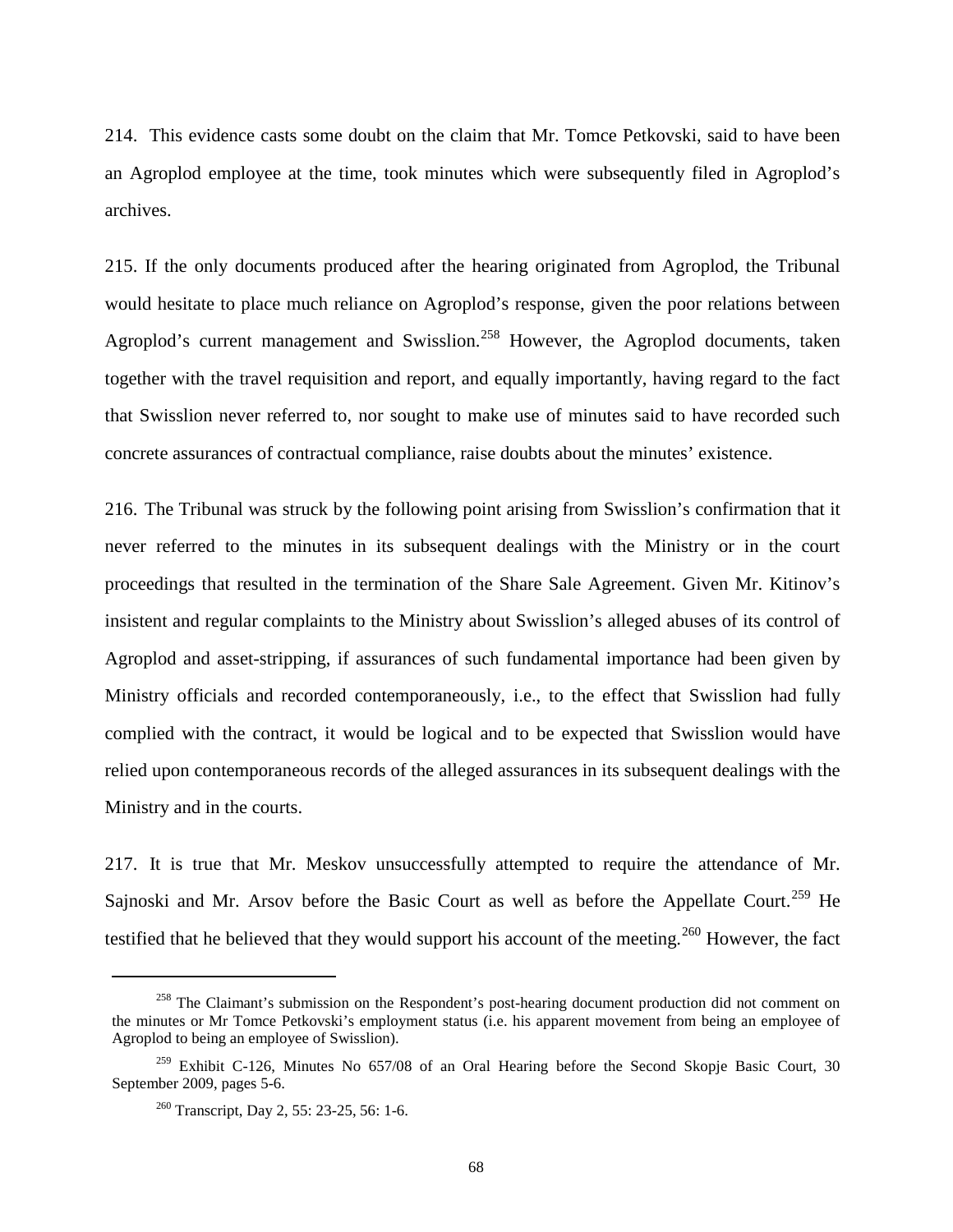is that no minutes have been produced by either Party, nor is there any record evidence of any reference to any such minutes in any contemporaneous document created by either Party.

218. It is impossible to reconcile the conflicting testimony and the Tribunal hesitates to make findings on credibility because it found the witnesses to be credible, although the Respondent's witnesses suffered from a comparative lack of direct knowledge as to some of the events to which they testified. Although the detailed recollection of the meeting given by Messrs. Meskov and Petkovski was impressive and Mr. Sajnoski seemed to have less commanding recollection of what occurred, what was subsequently produced or not produced, as the case may be, was consistent with Mr. Sajnoski's testimony about the timing of the meeting and what occurred. Faced with the conflict in the testimony, the Tribunal considers that this militates in favour of applying common sense and reliance on the contemporaneous documents when considering whether the Claimant has discharged the burden of proving that detailed assurances were given on 15 February 2007.

219. Having regard to the evidence, the Tribunal makes the following findings.

220. First, the Tribunal accepts that no formal "Commission" was established by the Ministry. There is no record evidence of any Decision establishing a Commission nor any letter advising Agroplod that a formal inspection would take place (nor for that matter is there any document emanating from the Ministry that referred to such a Commission). Indeed, Mr. Petkovski's evidence was that it was only the day before the visit that he was telephoned by Agroplod staff and informed that there would be a meeting the next day. $^{261}$  $^{261}$  $^{261}$ 

221. Second, although no Commission was established, the Tribunal can readily appreciate that from Swisslion and Agroplod's perspective, the officials' visit to Resen could be seen to be a visit of a Commission. Indeed, there is one piece of contemporaneous evidence, namely Mr. Kitinov's 2 March 2007 letter to the Ministry of Economy, discussed below, which indicates that he had

<span id="page-71-0"></span><sup>261</sup> Transcript, Day 2, 85: 20-25.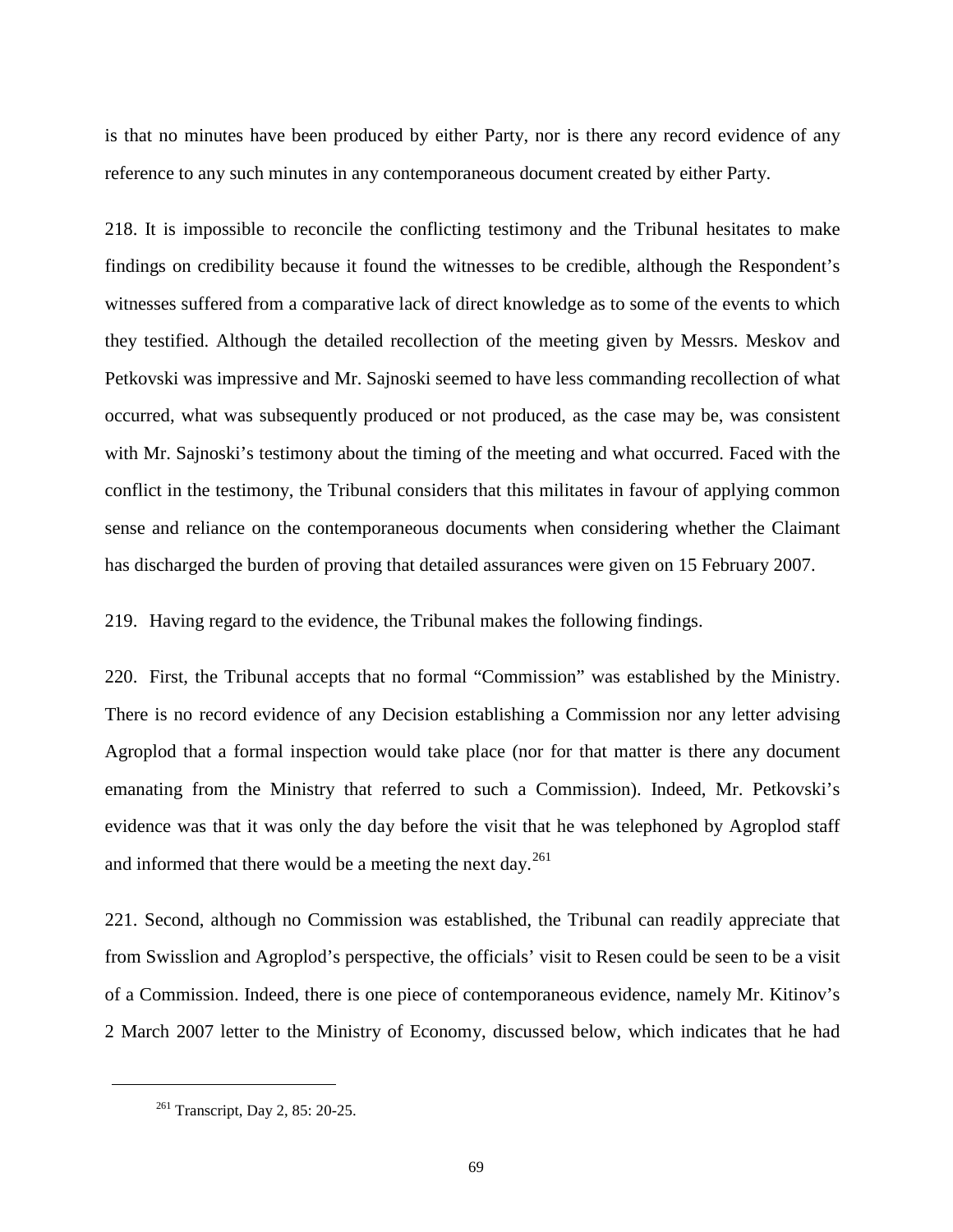been given to understand that a Commission had visited. But the letter also complains about the Ministry's failure to respond to his earlier communications<sup>[262](#page-72-0)</sup> and it appears that he gleaned this information from sources other than the Ministry and may have thereby adopted the term used by such persons.<sup>[263](#page-72-1)</sup>

222. Third, in the Tribunal's view the evidence shows that Swisslion sought to present its implementation of the Business Plan and that Swisslion's ongoing problems with Mr. Kitinov were discussed. It accords with common sense that having just completed the period within which the investment programme was to be implemented and in particular having regard to its fraught relationship with Mr. Kitinov, Swisslion would want to show Ministry officials that it had carried out the terms of the contract in full, even if, from its perspective, it had turned out to be impossible to make the investments in, and retain employees at the level of, Agroplod. It also accords with common sense that Mr. Kitinov's disenchantment with Swisslion would also be discussed and Mr. Sajnoski testified that this indeed was a topic of discussion. The Tribunal also accepts that Swisslion prepared folios of materials for presentation to the officials but, as Mr. Meskov acknowledged, the officials were not interested in looking at the documents, a point that accords with Mr. Sajnoski's recollection of the meeting.<sup>[264](#page-72-2)</sup>

223. Mr. Meskov's oral testimony about the visit is telling. He noted that after the December 2006 report was filed:

*… I don't know how many times I phoned the ministry and insisted on having a committee or a commission with an on-site assessment, so that we could start our normal operations and the development cycle. This meeting was postponed all the time. [265](#page-72-3)*

<sup>&</sup>lt;sup>262</sup> The letter refers to a series of prior complaints to which the Ministry had not responded.

<span id="page-72-3"></span><span id="page-72-2"></span><span id="page-72-1"></span><span id="page-72-0"></span><sup>&</sup>lt;sup>263</sup> Mr Sajnoski testified that if this is what Mr Kitinov thought had occurred, he "misunderstood". Transcript, Day 2, 153: 9-25, 154:1-8.

<sup>&</sup>lt;sup>264</sup> Transcript, Day 2, 69: 10-22.

<sup>&</sup>lt;sup>265</sup> Transcript, Day 2, 68: 23-25; 69: 1-3.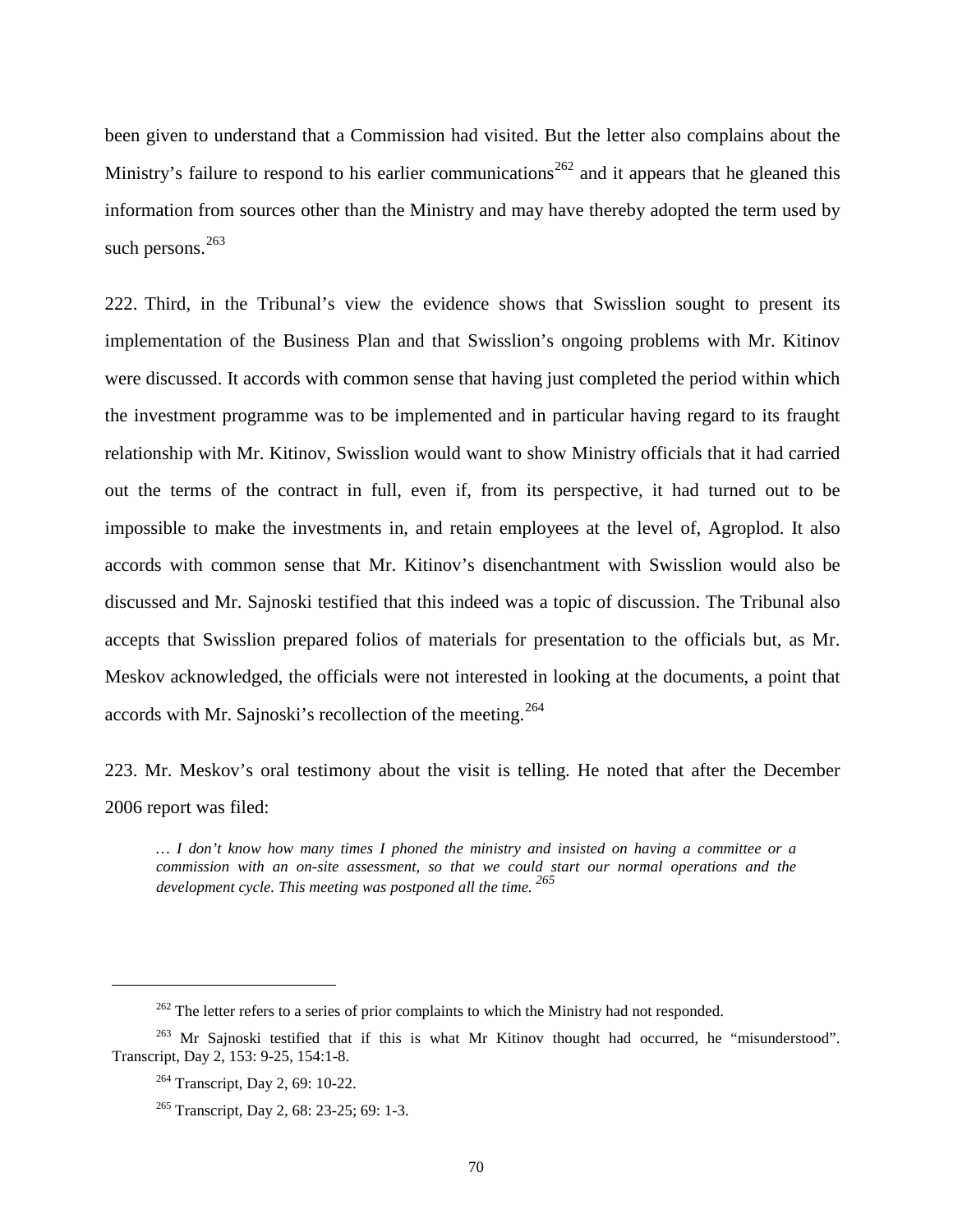224. He went on to note that when he heard that a visit was scheduled, he left Skopje early in the morning of the 15th, arriving at 9 AM, and that "piles of documents" were prepared by the people at Agroplod and his own documents from Skopje. We "all expected a visit from the Ministry of Economy to assess the investments."<sup>[266](#page-73-0)</sup> At one point he testified that while Swisslion and Agroplod were "prepared to do an inspection control" and "had prepared several folders of proofs for all investments, both regular and extraordinary", when "the committee came, they said that they do not want to look at those documents, but they will look at those materials in the ministry".<sup>[267](#page-73-1)</sup>

225. He later elaborated upon this aspect of the meeting:

*The visit was announced for the 15th. Specially, I traveled from Skopje very early and arrived at 9 o'clock of this visit. The people from Agroplod were ready. They had piles of documents. I brought documents with me, and we all expected a visit from the Ministry of Economy to assess the investments.*

*What happened next? Why they changed their mind? Well, we talked about the investments, the fulfillment of our obligations to invest. We visited the plants. We – afterwards we discussed all that was – all that had been done. They mentioned that I should give them a tabular breakdown. Then we went to lunch in Agroplod's hotel...[268](#page-73-2) [Emphasis added.]*

226. This oral testimony thus suggests a less detailed and less formal presentation than had been described in the written testimony.

227. Fourth, insofar as the issue of assurances is concerned, the evidence suggests that the visit was a positive one and a convivial lunch ensued. It would be unsurprising if, during the meeting, the production facility and orchard visit and/or during the ensuing lunch, favourable comments were made by the officials as to the new atmosphere in Resen, the positive impact of the investments that had been made, irrespective of their destinations, and so on and that these could

<span id="page-73-0"></span><sup>266</sup> Transcript, Day 2, 69: 4-9.

<span id="page-73-1"></span><sup>267</sup> Transcript, Day 2, 51: 6-13.

<span id="page-73-2"></span><sup>268</sup> Transcript, Day 2, 69: 4-16.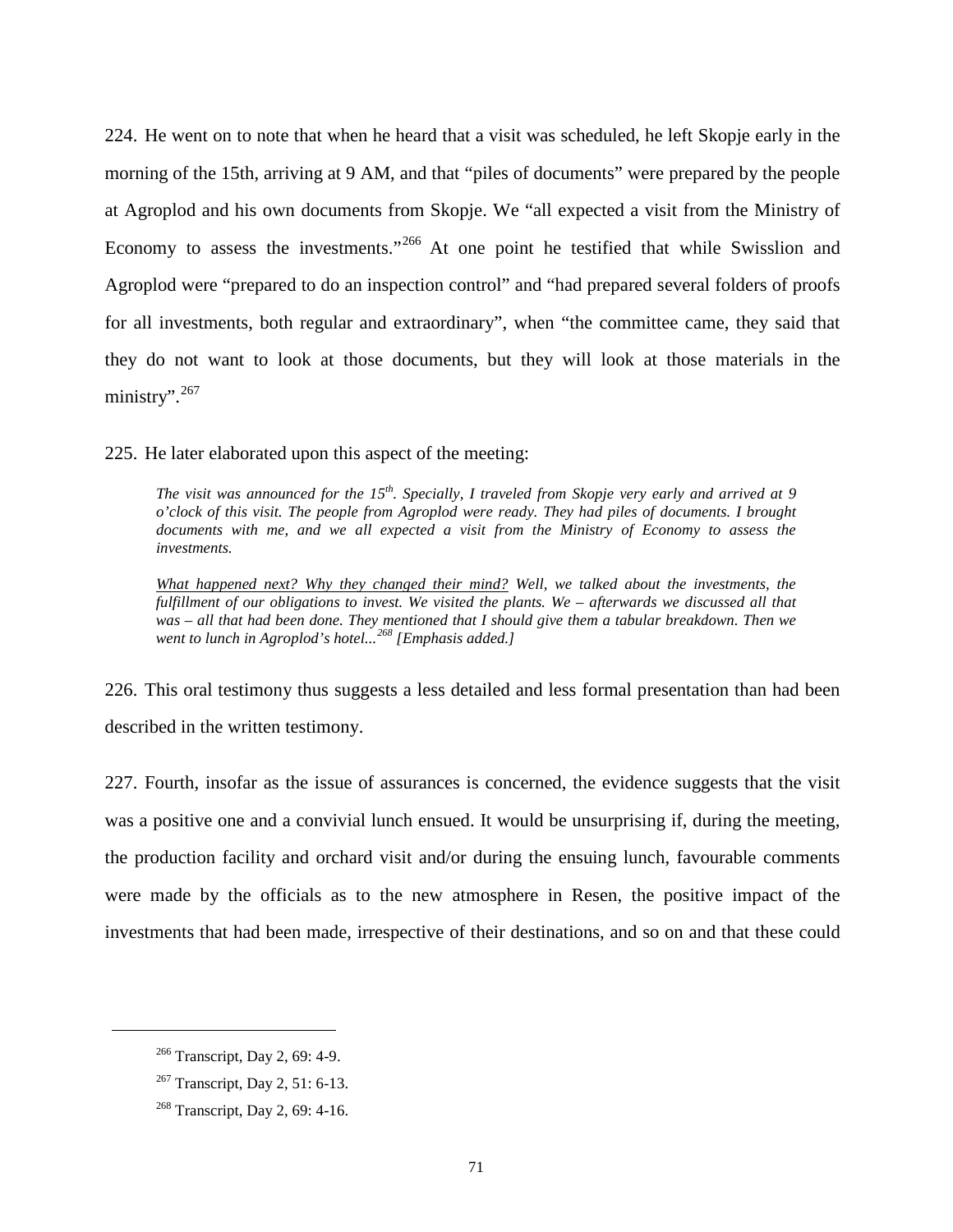be taken by Swisslion and Agroplod representatives as approval of what Swisslion had done under the contract.

228. At the same time, having regard to: (i) the emphasis placed in the Respondent's system of governance on documents<sup>[269](#page-74-0)</sup>; (ii) Agroplod's status as a "corporation of significance for the economy of Macedonia"; (iii) Mr. Kitinov's vocal and seemingly relentless opposition; (iv) Mr. Meskov's acknowledgement that the officials did not want to look at the documents that had been assembled; (v) Mr. Sajnoski's evidence that he did not recall looking at any documents; (vi) the contemporaneous explanations of the timing and purpose of the officials' travel to Resen and Prilep; (vii) the absence of *any* documentary support for the claim that minutes recording the assurances were taken and filed in Agroplod's archives; (viii) the Ministry's request (noted below) two weeks after the meeting for further documentation pertaining to Swisslion's compliance with the contract; and (ix) the testimony that members of a Tender Committee (Messrs. Arsov and Sajnoski were such members for the purposes of the Agroplod tender) cannot thereafter serve on any commission that determines whether the tender was complied with  $-$  a point that seems eminently reasonable, the Tribunal is of the view that the Ministry officials would have been inclined towards caution in giving Swisslion oral assurances that all was in order, without further review of the documents.

229. To summarise, the Tribunal finds that: (i) a formal Commission did not attend the 15 February meeting; (ii) however, the three officials who did attend were briefed at least in general terms as to Swisslion's view that it had complied with the contract as well as its problems with Mr. Kitinov; and (iii) while favourable comments may have been made, no concrete assurances of contractual compliance were made.

<span id="page-74-0"></span>230. Reverting to the chronology of the facts, approximately two weeks after the meeting, on 1 March 2007, the Ministry of Economy wrote to Swisslion requesting it to:

<sup>269</sup> Transcript, Day 3, 30: 7-9.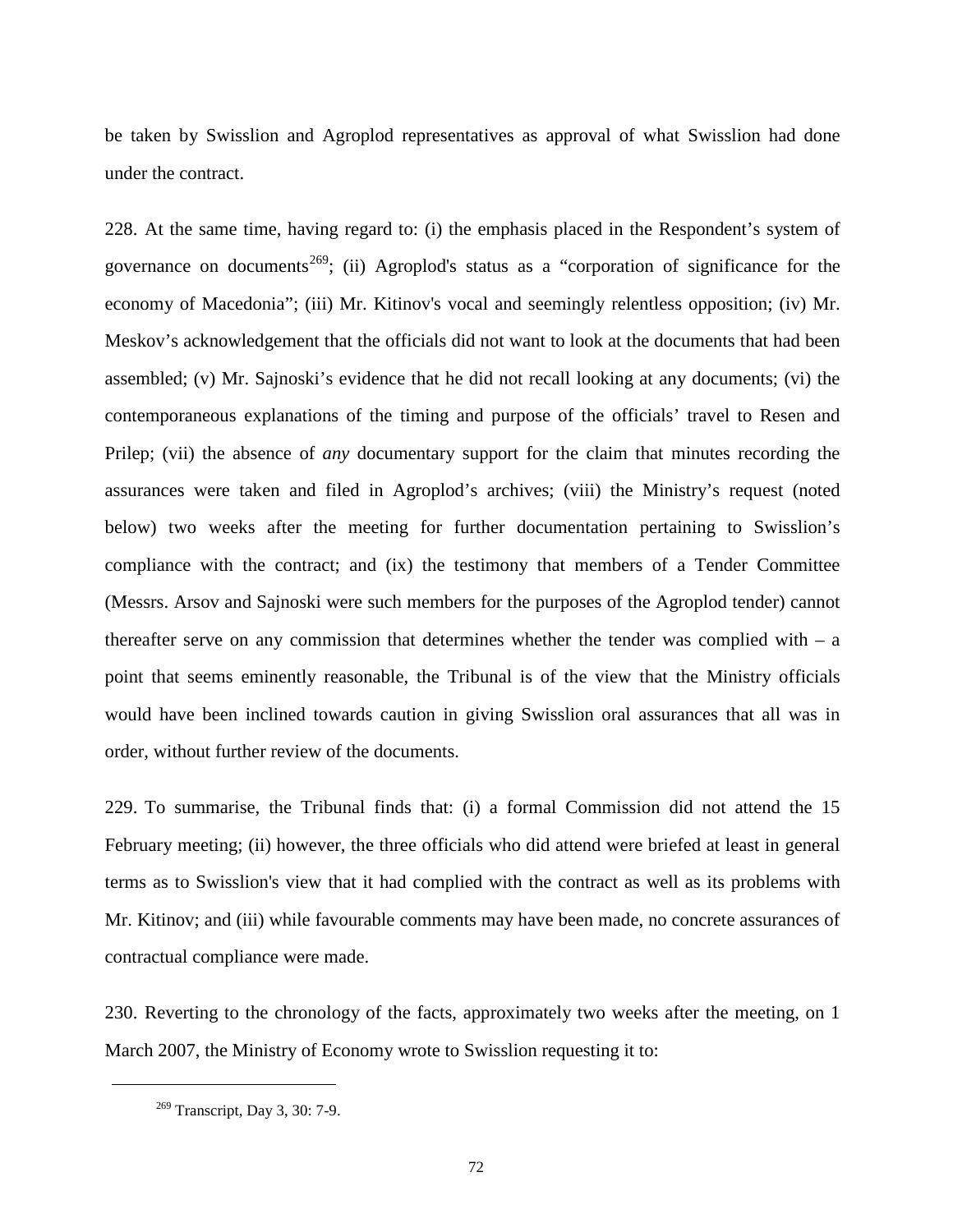*... please submit documented information to the Ministry of Economy of the Republic of Macedonia regarding the application of Article 8 of the Agreement at the level of 'Agroplod' JSC - Resen. It is also necessary to submit similar documentation regarding the application of Article 10 of the Agreement, again, at the level of 'Agroplod' JSC – Resen. [270](#page-75-0) [Emphasis added.]*

231. This letter was sent one day before a letter dated 2 March 2007 was sent to the Ministry of Economy by Mr. Kitinov. This letter was entitled, "Subject: Annulment of the Decision made by the Commission of the Government of the RM for the privatisation of the Public announcement for AGROPLOD AD Resen and the annulment of the Contract no. 07-5142/1 from 23.06.2006 with Swisslion-Skopje".<sup>[271](#page-75-1)</sup> Mr. Kitinov adverted to prior written requests sent to the Minister and the Government to which he had not received any answers, and stated:

*Mr Minister, it has come to our knowledge that there was a certain Commission led by Vencislav Arsov in our company, probably in relation to the above-mentioned Contract, obviously with some kind of purpose, but absolutely inadequate for the insight into the factual condition regarding the fulfilment of the Contract obligations. Namely, in this case, we are talking about "sophisticated" investment and an opinion and expert qualification evaluation by competent persons from an independent audit company is required, i.e. should there happen to be any kind of investment in Agroplod.* 

*We, as the biggest separate shareholders, and the Government of the RM that proclaimed Agroplod to be a company of special interest for the economy of the RM should be informed in details about the partial, i.e. full realisation of the investment. In this case, there is an apparently big space for us to doubt the acts of the Ministry regarding this ground and all our legal requests as well. [272](#page-75-2) [Bolding in original.]*

232. On 12 March 2007, the Ministry of Economy wrote to the Ministry of Finance requesting it to "carry out control over the implementation of the Agreement, especially Articles 4, 8 and 10". The request for control referred to the request of the stockholders in Agroplod through their representative Mr. Kitinov.<sup>[273](#page-75-3)</sup>

<span id="page-75-0"></span><sup>270</sup> Exhibit R-9.

<span id="page-75-1"></span> $271$  Exhibit C-118.

<span id="page-75-2"></span> $272$  Exhibit C-118.

<span id="page-75-3"></span> $273$  Exhibit R-11.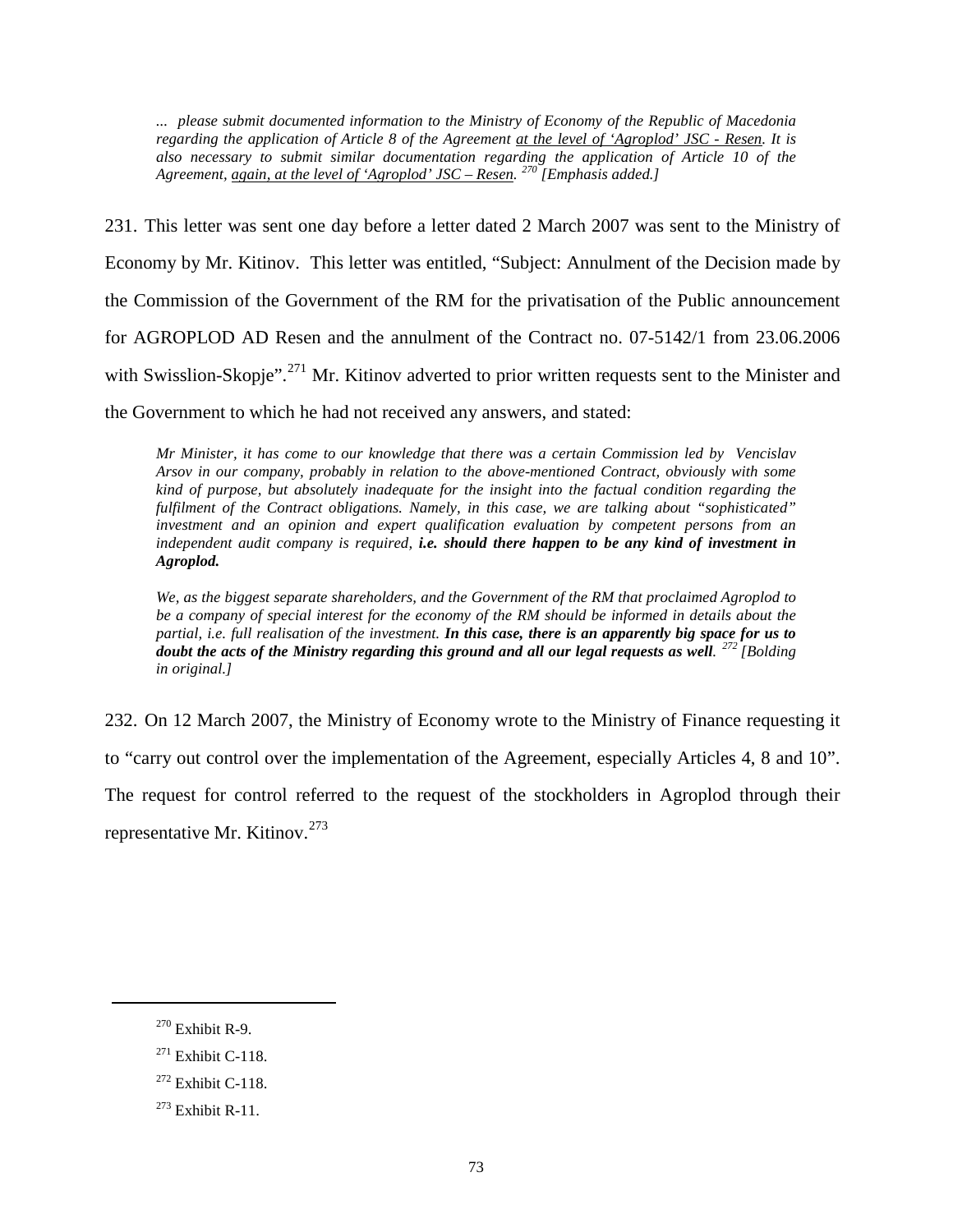233. On 15 March 2007, Swisslion responded to the Ministry of Economy's letter of 1 March 2007 setting out in detail the investments it had made, which it considered were consistent with the terms of the Business Plan and the Share Sale Agreement.<sup>[274](#page-76-0)</sup>

234. There is no contemporaneous documentary evidence on the record to suggest that the Ministry of Economy responded to this explanation or otherwise indicated to Swisslion that there might be a difference of view as to whether it had complied with the Share Sale Agreement. What appears to have occurred is that prior to hearing from Swisslion, the Ministry requested the Ministry of Finance to conduct an assessment of the financial aspects of Swisslion's performance of the contract and to report back to it.<sup>[275](#page-76-1)</sup> Later on in 2007, the Ministry also requested the Ministry of Labour and Social Policy to determine the number of persons employed by Agroplod, to assist in determining whether the number of employees had been retained and increased as contemplated in the contract. In October 2007, the State Attorney also requested the SEC to examine the securities aspects of Swisslion's stake-building in Agroplod.<sup>[276](#page-76-2)</sup>

235. During 2007 Swisslion continued to develop the business of Agroplod as now reorganised in the three subsidiaries and relations between Swisslion and Mr. Kitinov continued to be poor. In addition to his letter of 2 March 2007 to the Ministry, by letter dated 10 April 2007, the law firm Mens Legis Cakmakova, acting on Mr. Kitinov's behalf, wrote to the Ministry of Economy complaining of Swisslion's treatment of Agroplod.<sup>[277](#page-76-3)</sup> On 31 July 2007, Mr. Kitinov wrote to the

 $274$  Exhibit C-30.

<span id="page-76-1"></span><span id="page-76-0"></span> $275$  There appears to have been some consideration of the Agroplod situation by the government around this time. The draft minutes of a session of the government of the Republic of Macedonia held on 11 April 2007, reviewed a letter from the law firm of Mens Legis Cakmakova, sent on behalf of Mr Kitinov. This document, Exhibit R-113, which was produced to the Tribunal after the hearing, was also produced to the Claimant during the documents production phase of the proceeding but was not filed as part of its case. Letter, dated 20 March 2012, from Respondent's counsel to the Tribunal.

<sup>276</sup> Exhibit C-36.

<span id="page-76-3"></span><span id="page-76-2"></span> $277$  Exhibit R-113. This document, produced to the Tribunal after the hearing, was also produced to the Claimant during the documents production phase of the proceeding but was not filed as part of its case. Letter, dated 20 March 2012, from Respondent's counsel to the Tribunal.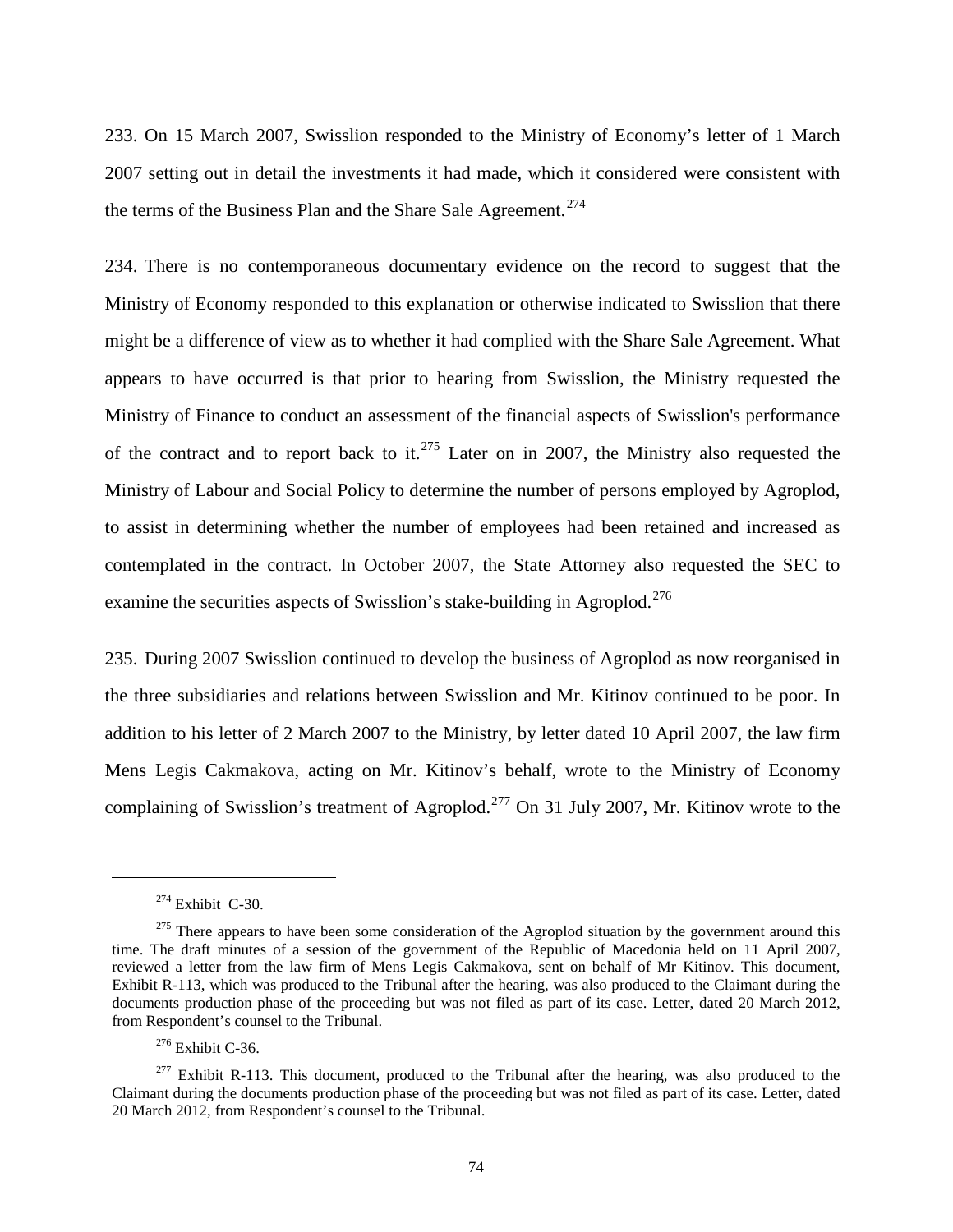Director of Financial Police in incendiary terms complaining about Swisslion's activities and laying blame on the former government of Macedonia.<sup>[278](#page-77-0)</sup>

236. While there is no evidence that the Ministry directly conveyed any concerns to Swisslion during this period, Mr. Meskov seems to have inferred, at least through the visits of government officials to inspect Agroplod's operations, that the Ministry of Economy was considering the Agroplod situation.<sup>[279](#page-77-1)</sup> On 24 August 2007, he sent a further report to the Ministry. The tables in this report differentiated between investments in Prespa Turist, Swisslion Agroplod, Agroplod, and Swisslion Agrar.<sup>[280](#page-77-2)</sup>

237. The Public Revenue Office completed its review of the investment activities on 11 September 2006<sup>[281](#page-77-3)</sup>, and on 19 September 2007, the Public Revenue Office (General Directorate) reported back to the Ministry of Economy on its examination of Swisslion's investments.<sup>[282](#page-77-4)</sup> Reference to the report indicates that it was of a factual nature, listing various investments made by Swisslion and the destinations of such investments. It found that the investments made "have not increased the capital of  $JSC - Agroplod - Resen$ <sup>[283](#page-77-5)</sup> It also examined the accounting records of the companies to determine the numbers of employees.<sup>[284](#page-77-6)</sup>

238. After the hearing, in response to the Tribunal's request for a further search of relevant documents, the Respondent filed additional correspondence between the Ministry of Finance and the Ministry of Economy over the course of the autumn of 2007. It is evident that the Ministry of

<span id="page-77-0"></span> $278$  Exhibit C-120.

<sup>279</sup> Transcript, Day 2, 49: 17-25; 50: 1-24.

<sup>&</sup>lt;sup>280</sup> Exhibit C-33.

 $281$  A copy of the report was shared with Agroplod.

<sup>&</sup>lt;sup>282</sup> Exhibit C-36 and Exhibit R-98.

<span id="page-77-6"></span><span id="page-77-5"></span><span id="page-77-4"></span><span id="page-77-3"></span><span id="page-77-2"></span><span id="page-77-1"></span><sup>&</sup>lt;sup>283</sup> Exhibit R-98. This document, produced to the Tribunal after the hearing, was also produced to the Claimant during the documents production phase of the proceeding but was not filed as part of its case. Letter from Respondent's counsel to the Tribunal dated 20 March 2012

<sup>284</sup> Exhibit C-36.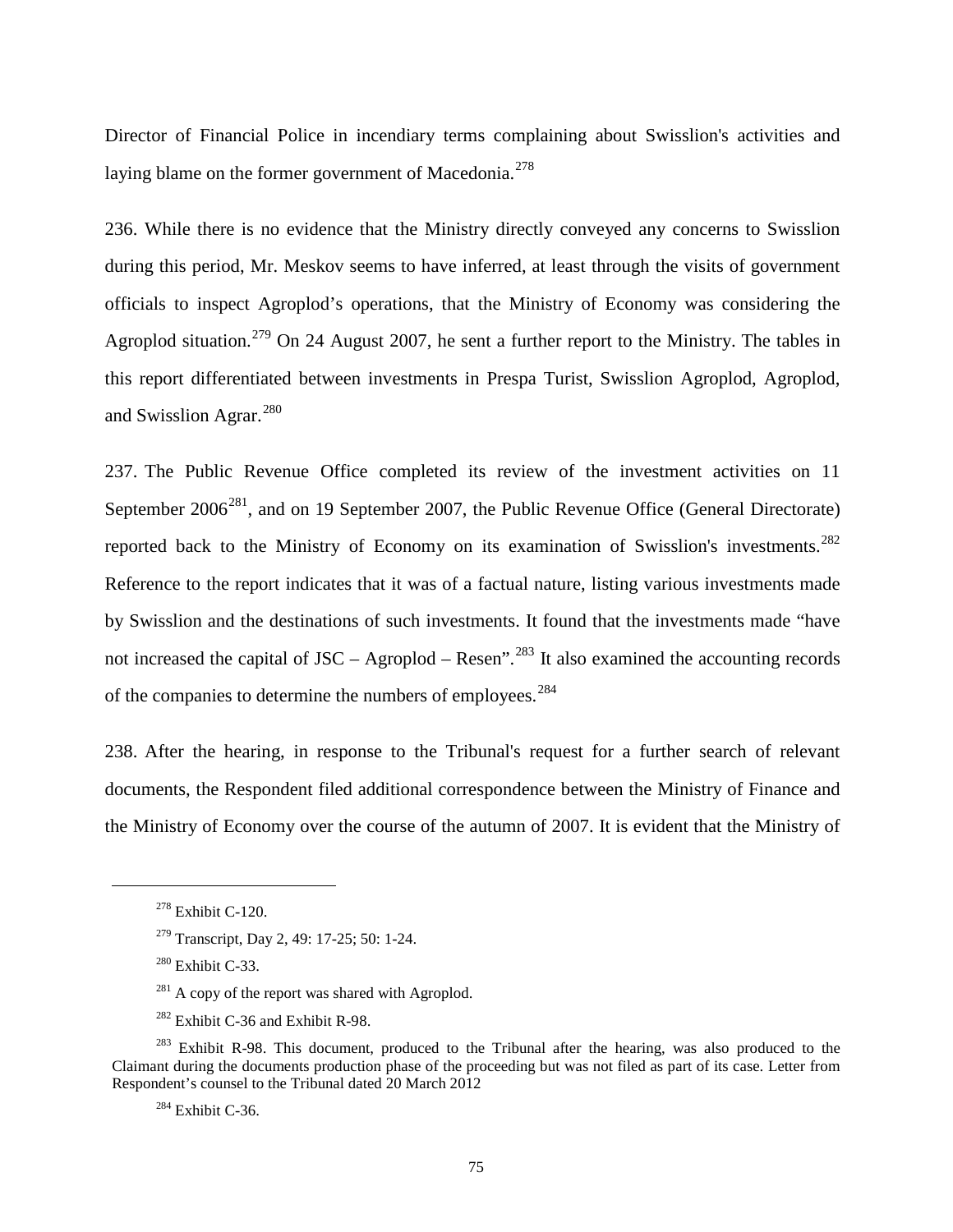Finance did not purport to arrive at any kind of legal conclusion as to whether or not there had been compliance with the investment requirements of the contract. By letter dated 18 October 2007, the State Attorney referred to the Ministry's previous report and indicated that "we need to have a final opinion with regard to the implementation of the afore mentioned (sic) contract by the buyer".<sup>[285](#page-78-0)</sup> It therefore appealed to the Ministry to inform the State Attorney "whether the buyer Swisslion LLC Skopje has implemented its obligations foreseen in articles 4 and 8 from the Contract..."[286](#page-78-1) By letter dated 30 October 2007, the Ministry of Finance responded that it had performed the requested external control, but that its Public Revenue Office was "not competent to evaluate if the provisions of the Agreement are fulfilled or not, except the information for the condition found by the external control."<sup>[287](#page-78-2)</sup>

239. By letter dated 5 November 2007, the State Attorney wrote to the Securities and Exchange Commission. The letter noted that on 26 October 2007, the Attorney General's Office had addressed the SEC, requesting it to present evidence on the structure of the equity in Agroplod. Noting that it needed such evidence "for the purpose of gathering evidence material for the case in the Attorney General Office the basis of which is re-examining the procedure for sale of government shares" to Swisslion, the State Attorney requested the SEC to submit data on whether Swisslion, at the moment that the public tender for the sale of shares of Agroplod was published, owned at least 25% of the total number of shares of Agroplod.<sup>[288](#page-78-3)</sup>

240. Approximately one week later, on 30 November 2007, the SEC responded to the State Attorney, indicating that by 26 May 2006 Swisslion owned 24.901% of the voting shares of Agroplod and that on that date, on the basis of a non-trade transfer (exercising its rights under a lien), Swisslion acquired an additional 588 shares which, together with the other shares,

 $285$  Exhibit R-111.

<sup>286</sup> *Ibid*.

<span id="page-78-3"></span><span id="page-78-2"></span><span id="page-78-1"></span><span id="page-78-0"></span><sup>&</sup>lt;sup>287</sup> Exhibit R-110 and repeated at Exhibit R-111, dated 30 October 2007. The English translation of the letter was incorrectly stated to be dated 17 September 2007; the Macedonian original is dated 30 October 2007.

<sup>288</sup> Exhibit R-12.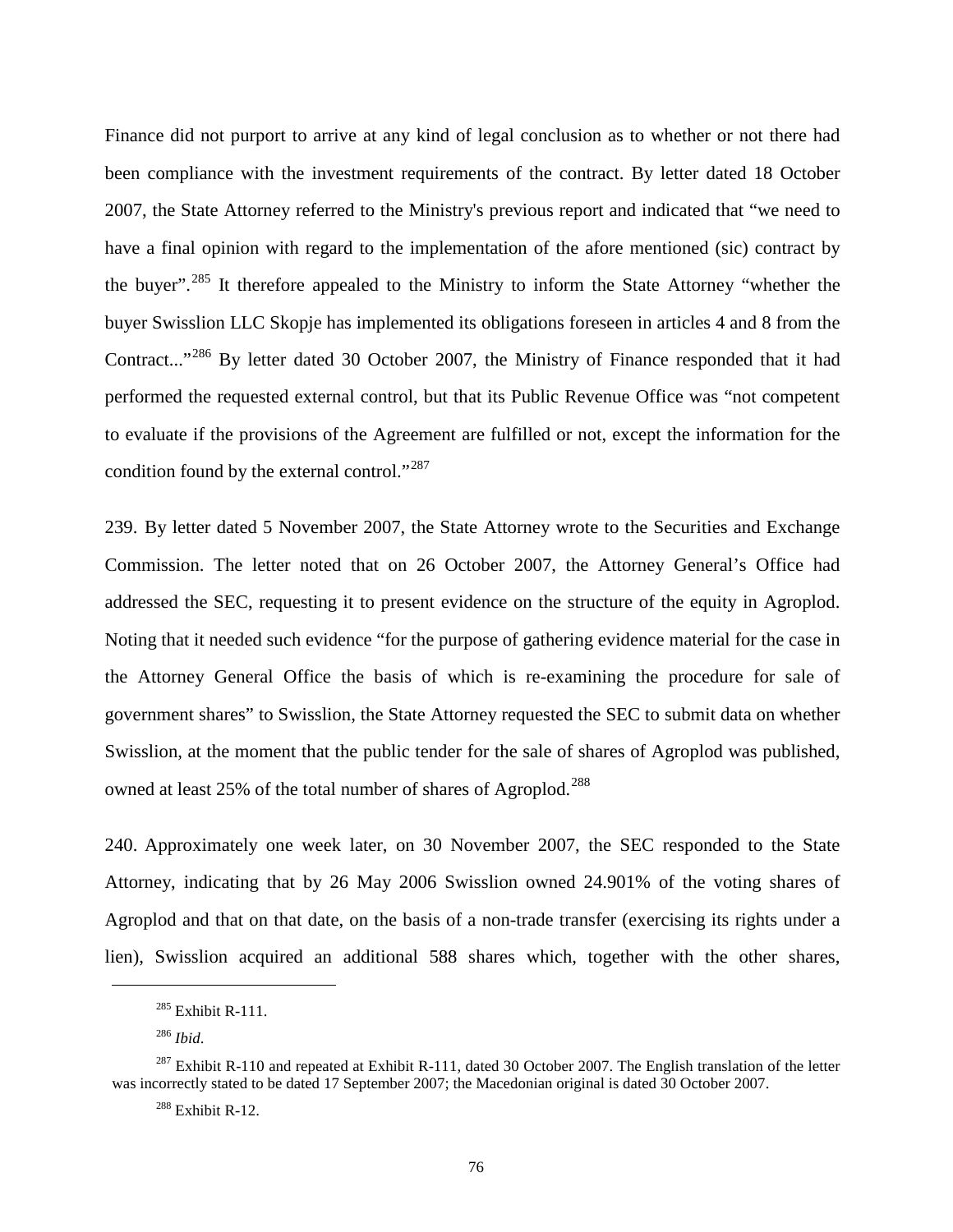accounted for 27.834% of the voting shares of Agroplod. The SEC advised that in its view, when Swisslion acquired at least 25% in the company, it should have also commenced a procedure with the SEC for the taking over of Agroplod.<sup>[289](#page-79-0)</sup> It appears that while the original request for information was simply directed at ascertaining whether Swisslion had owned the required 25% stake when it bid for the Second Tranche, the SEC replied that it had found evidence of an infringement of the securities laws.

241. On 19 November 2007, the Ministry of Labour and Social Policy sent its report on the employment aspects of Swisslion's performance of the contract to the Ministry of Economy.<sup>[290](#page-79-1)</sup>

242. On 20 February 2008, the Deputy Minister of the Ministry of Economy, Mr. Kiro Spadziev, wrote a letter to the State Attorney, with a copy to the Deputy Prime Minister for Economic Affairs, entitled, "Subject: Opinion".<sup>[291](#page-79-2)</sup> The Deputy Minister referred to inspections conducted by different institutions and noted that the investments had been made not only in Agroplod but also in the newly established entities of the buyer "which was not in accordance with the Contract" and that the obligation in relation to the employees had been fulfilled in the same manner, also "neither is in accordance with the stated Contract." The letter concluded:

For those reasons, the Ministry of Economy suggest that the State Attorney's Office of the Republic of *Macedonia, within its jurisdiction, undertake all the activities for juridical protection with respect to the already performed privatisation of 'Agroplod' JSC – Resen. [292](#page-79-3)*

243. The Respondent also produced what appears to be a memorandum of the Ministry of Economy addressed to the Government with the "date of materials" listed as 22 February 2008, describing the situation in Agroplod:

<span id="page-79-0"></span>"1. Government of the Republic of Macedonia to review and adopted (sic) the information on the situation in Agroplod JSC Resen after the privatisation.

- $289$  Exhibit R-13.
- <span id="page-79-2"></span><span id="page-79-1"></span> $290$  Exhibit C-36.
- $^{291}$  Exhibit R-15.
- <span id="page-79-3"></span><sup>292</sup> *Ibid.*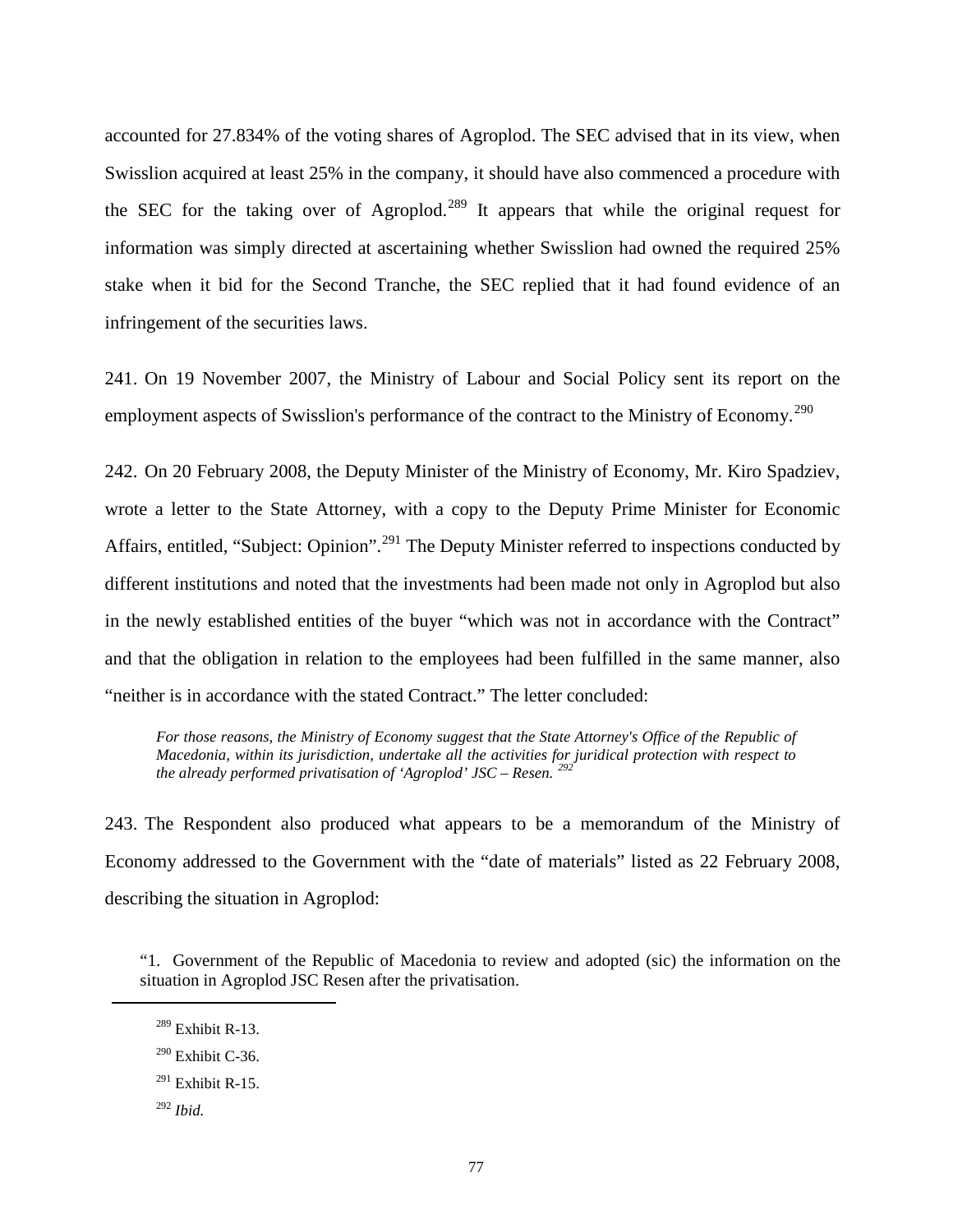2. Government of the Republic of Macedonia to recommend to the State Attorney Office of the Republic of Macedonia within its jurisdiction to take all action for judicial protection in the privatisation process (sic) in Agroplod JSC Resen".<sup>[293](#page-80-0)</sup>

244. Thus, around 20-22 February 2008, the Ministry opined that Swisslion was not in compliance with the Share Sale Agreement and requested the State Attorney to commence legal proceedings.

245. The first step in legal proceedings against Swisslion was an application for provisional measures before the Second Skopje Court.<sup>[294](#page-80-1)</sup> This application was rejected by the court on 18 April  $2008.<sup>295</sup>$  $2008.<sup>295</sup>$  $2008.<sup>295</sup>$ 

246. On 6 May 2008, the State Attorney commenced legal proceedings in the court in relation to the contract. The initial prayer for relief, which requested the contract's annulment, was abandoned on 18 September 2008 in favour of a request for the contract's termination.<sup>[296](#page-80-3)</sup>

247. The following day, on 7 May 2008, the State Attorney wrote to the SEC.<sup>[297](#page-80-4)</sup> The Parties disagreed as to the precise nature of this communication, with the Claimant characterising it as the filing of a claim against Swisslion and the Respondent characterising it as a written communication.<sup>[298](#page-80-5)</sup> In any event, on 19 May 2006, the SEC banned Swisslion from "managing, burdening and alienating" or voting the Second Tranche of shares.<sup>[299](#page-80-6)</sup>

<span id="page-80-1"></span> $294$  Exhibit C-39.

 $\overline{a}$ 

<span id="page-80-2"></span> $295$  Exhibit C-41.

<span id="page-80-0"></span> $^{293}$  Exhibit R-109. The timing of these two documents prompted debate between the Parties with the Claimant questioning how a memorandum to the Government recommending a course of action could be reconciled with an earlier document which had already commenced such action. The Respondent's position was that the memorandum, although submitted on 22 February 2008, i.e. two days after the Deputy Minister of the Ministry of Economy wrote to the State Attorney, was "consistent" with his opinion. The Tribunal does not consider the timing of these documents to be material to its disposition of the claims.

<span id="page-80-3"></span> $296$  Exhibits C-42 and C-53.

<span id="page-80-4"></span><sup>297</sup> Exhibit C-124.

<span id="page-80-5"></span><sup>&</sup>lt;sup>298</sup> This disagreement is reflected in the Agreed Chronology.

<span id="page-80-6"></span> $299$  Exhibit C-43.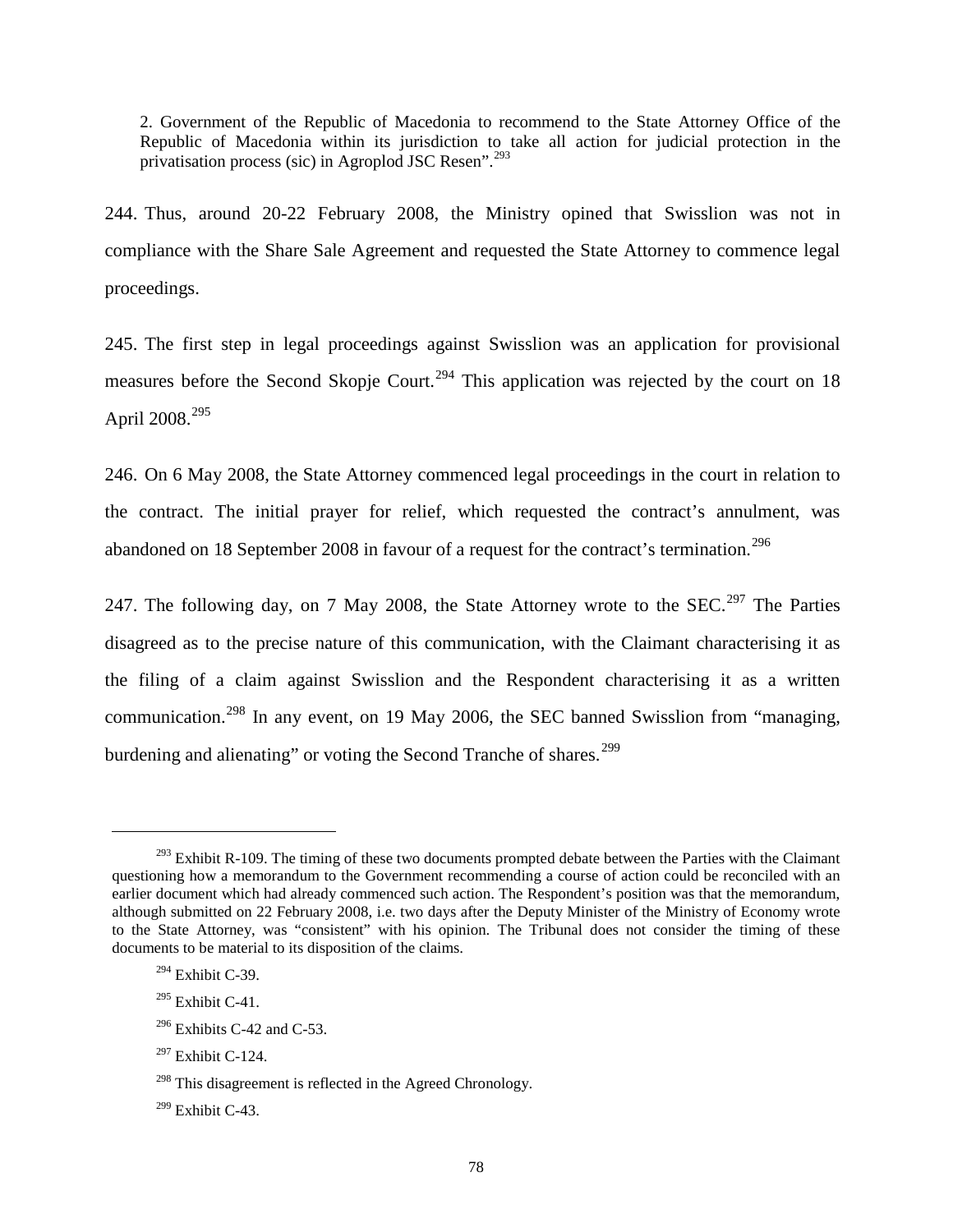248. On 30 May 2008, Swisslion appealed the SEC's decision to the Securities Complaints Commission. It was dismissed on 8 July 2008 and a further challenge before the Administrative Court was likewise dismissed on 16 July 2008. This decision was in turn affirmed by the Supreme Court on 22 August 2008.<sup>[300](#page-81-0)</sup> On 15 October 2008, however, the Constitutional Court ruled that the Second Skopje Basic Court, not the SEC, had jurisdiction relating to the restrictions on the Second Tranche and the SEC's ban was lifted.<sup>[301](#page-81-1)</sup>

249. While proceedings relating to the Second Tranche were ongoing, on 9 July 2008, the SEC took action in relation to some of the shares that had formed part of the First Tranche acquired by Swisslion.<sup>[302](#page-81-2)</sup> In particular, the SEC banned Swisslion from using its voting rights or receiving dividends on 1,356 shares. At the same time, the SEC imposed a ban on Mr. Kitinov which precluded him from using his voting rights or receiving dividends on certain Agroplod shares. The Respondent explained that these measures were taken in relation to the way in which both Swisslion and Mr. Kitinov had built their stakes in Agroplod shares, as both had exceeded the 25% trigger established under Macedonian securities law (i.e. the level of shareholding that requires the acquiring shareholder to make a public offer to acquire all other shares in the market). $303$ 

250. As noted above, the Constitutional Court held that the SEC lacked jurisdiction to issue the restrictions on the Second Tranche of shares. After that decision was rendered, on 5 December 2008, the State Attorney reverted to the Second Skopje Basic Court and applied for provisional

<sup>300</sup> Exhibit C-52.

 $301$  Exhibit C-54.

 $302$  Exhibits C-50 and R-17.

<span id="page-81-3"></span><span id="page-81-2"></span><span id="page-81-1"></span><span id="page-81-0"></span><sup>&</sup>lt;sup>303</sup> As noted previously, for Swisslion, this fact appears to have been identified by the SEC in its letter of 30 November 2007 to the State Attorney. There were complaints made about an alleged conflict of interest on the part of the SEC's President. The tribunal finds it unnecessary to address this issue as it is considered to be of minor significance to the key facts.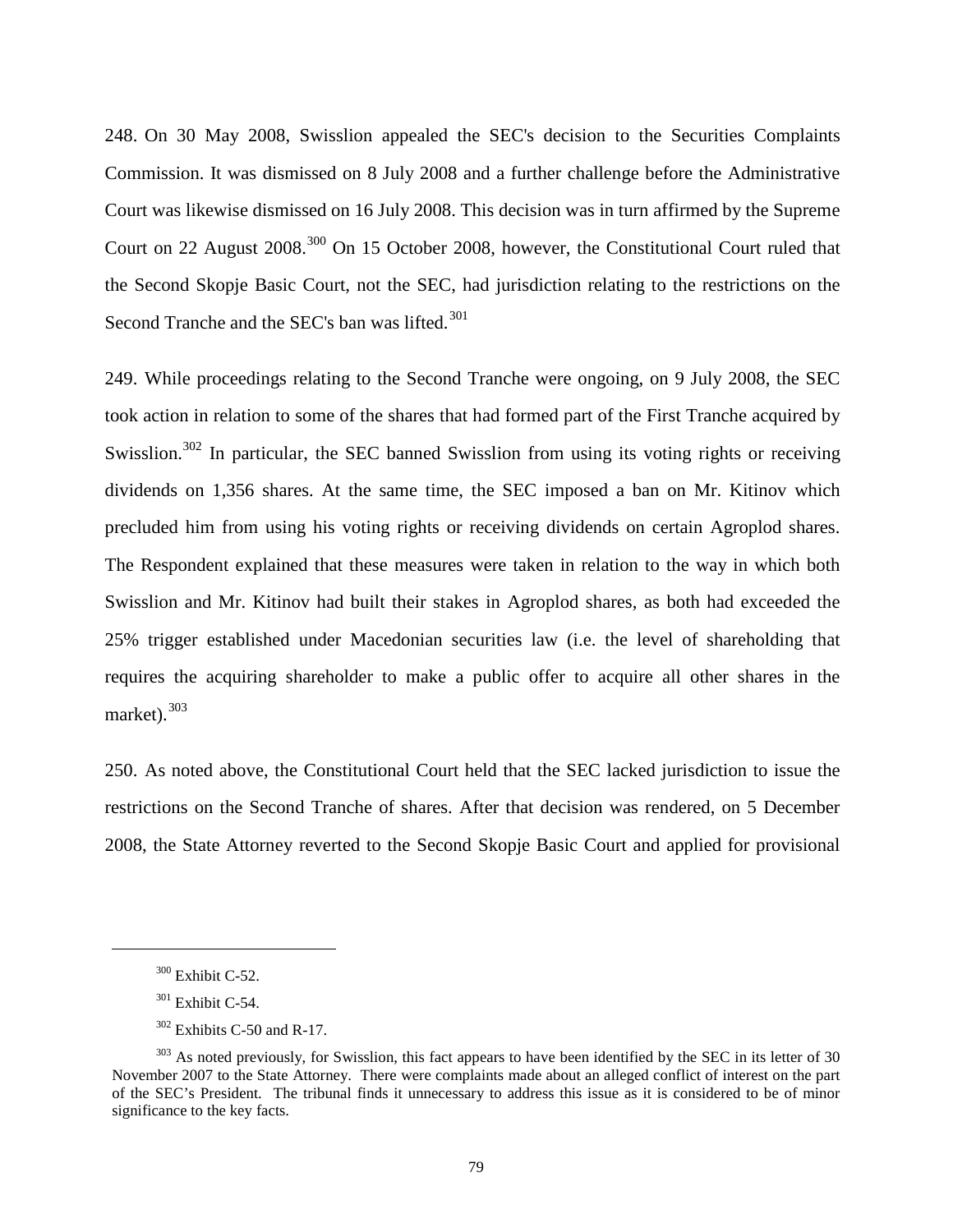measures to prohibit Swisslion from use or transfer of the Second Tranche.<sup>[304](#page-82-0)</sup> This time, the Court granted the request for provisional measures.<sup>[305](#page-82-1)</sup>

251. Whilst the legal proceedings in respect of the contract and the SEC proceedings were unfolding, Mr. Kitinov continued to agitate against Swisslion's stewardship of Agroplod. For example, on 6 June 2008, Mr. Kitinov wrote to Agroplod requesting that the upcoming Shareholders Assembly meeting consider the dismissal of the existing Board of Directors and the appointment of new directors and the selection of an auditing company to prepare "supervision of all operational activities of Agroplod" for the years  $2006-2007$ .<sup>[306](#page-82-2)</sup> His request was not approved and the Board appointed by Swisslion remained in office.

252. The dispute between Swisslion and the government garnered publicity. On 24 December 2008, the newspaper *Dvevnik* published an article entitled *Criminal Charges for Directors of 'Agroplod' and 'Swisslion'* which reported that, according to the Ministry of Internal Affairs, Mr. Meskov and another individual were suspected of having made a false contract for a loan in order to transfer property from one company to the other.<sup>[307](#page-82-3)</sup> Some three months later, on 19 March 2009, the Public Prosecutor for Bitola dismissed the criminal complaint, finding that there was "no consummation of the essential features of the stated criminal offences", nor was there "any features of another criminal act they should be prosecuted for in accordance with the public official duty."<sup>[308](#page-82-4)</sup> The decision not to prosecute was not publicised.

253. For reasons which will become apparent, it is unnecessary for the Tribunal to recount in detail the outcome of the legal proceedings before the Skopje Basic Court. It suffices to note that on 15 October 2009, after reviewing the evidence and the legal submissions of both Parties, the

<sup>305</sup> *Ibid.*

<span id="page-82-2"></span><span id="page-82-1"></span><span id="page-82-0"></span> $\overline{a}$ 

<span id="page-82-3"></span> $307$  Exhibit C-57.

 $304$  Exhibit C-60.

 $306$  Exhibit C-45.

<span id="page-82-4"></span><sup>308</sup> Exhibit C-97.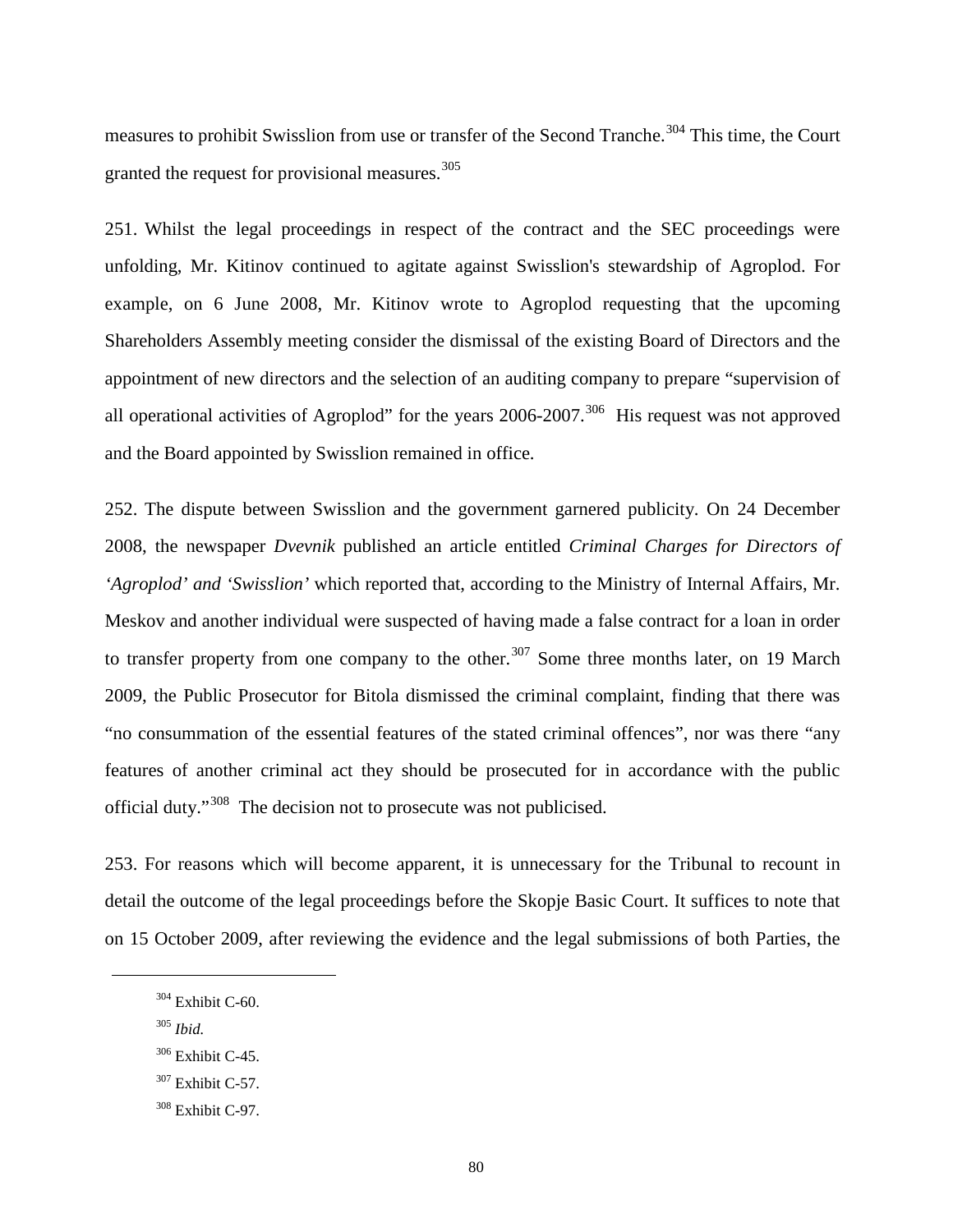court terminated the Share Sale Agreement and ordered the Second Tranche of shares to be transferred to the Ministry of Economy.<sup>[309](#page-83-0)</sup> Swisslion's appeal to the Skopje Appellate Court failed.<sup>[310](#page-83-1)</sup> On the same day as the Appellate Court's decision was officially communicated to Swisslion, that is, 4 May 2010, the Second Tranche of shares was transferred to the Ministry of Economy.<sup>[311](#page-83-2)</sup> A further appeal to the Supreme Court relating to the Share Sale Agreement's termination and the transfer of the Second Tranche failed.<sup>[312](#page-83-3)</sup>

254. With the loss of Swisslion's control over Agroplod, it did not take long for the Shareholder Assembly to replace the Board of Directors. On 19 July 2010, a new slate of directors, including Mr. Kitinov and a representative of the Ministry of Economy, was elected.<sup>[313](#page-83-4)</sup> There ensued a series of actions taken by Agroplod, two of which warrant mention.

255. Within weeks of its election, at Mr. Kitinov's proposal, the new Board retained the Pelagoniska Audit House to conduct an audit of Agroplod's financial situation whilst under Swisslion's control.<sup>[314](#page-83-5)</sup> It is clear that Mr. Kitinov expected the audit report to demonstrate criminal acts on the part of Swisslion personnel because on 7 September 2010, while the audit was still underway, he wrote to both an attorney who he wished to represent Agroplod against Swisslion and to the Ministry of Interior Affairs, expressing the view that Swisslion engaged in criminal conduct and noting that Agroplod would be able to provide proof of such conduct.<sup>[315](#page-83-6)</sup>

256. As Mr. Kitinov anticipated, on 8 October 2010, Pelagoniska Audit House issued a "Final Audit Report" on Agroplod for the period 1 July 2005 to 31 July 2010, which asserted that

<span id="page-83-2"></span><span id="page-83-1"></span><span id="page-83-0"></span> $\overline{a}$ 

<span id="page-83-5"></span> $314$  Exhibit C-131.

<sup>309</sup> Exhibit C-74.

 $310$  Exhibit R-25.

<sup>&</sup>lt;sup>311</sup> Exhibits C-80 and C-81.

<span id="page-83-3"></span><sup>312</sup> Exhibit R-25.

<span id="page-83-4"></span> $313$  Exhibit C-83.

<span id="page-83-6"></span><sup>315</sup> Exhibit C-91.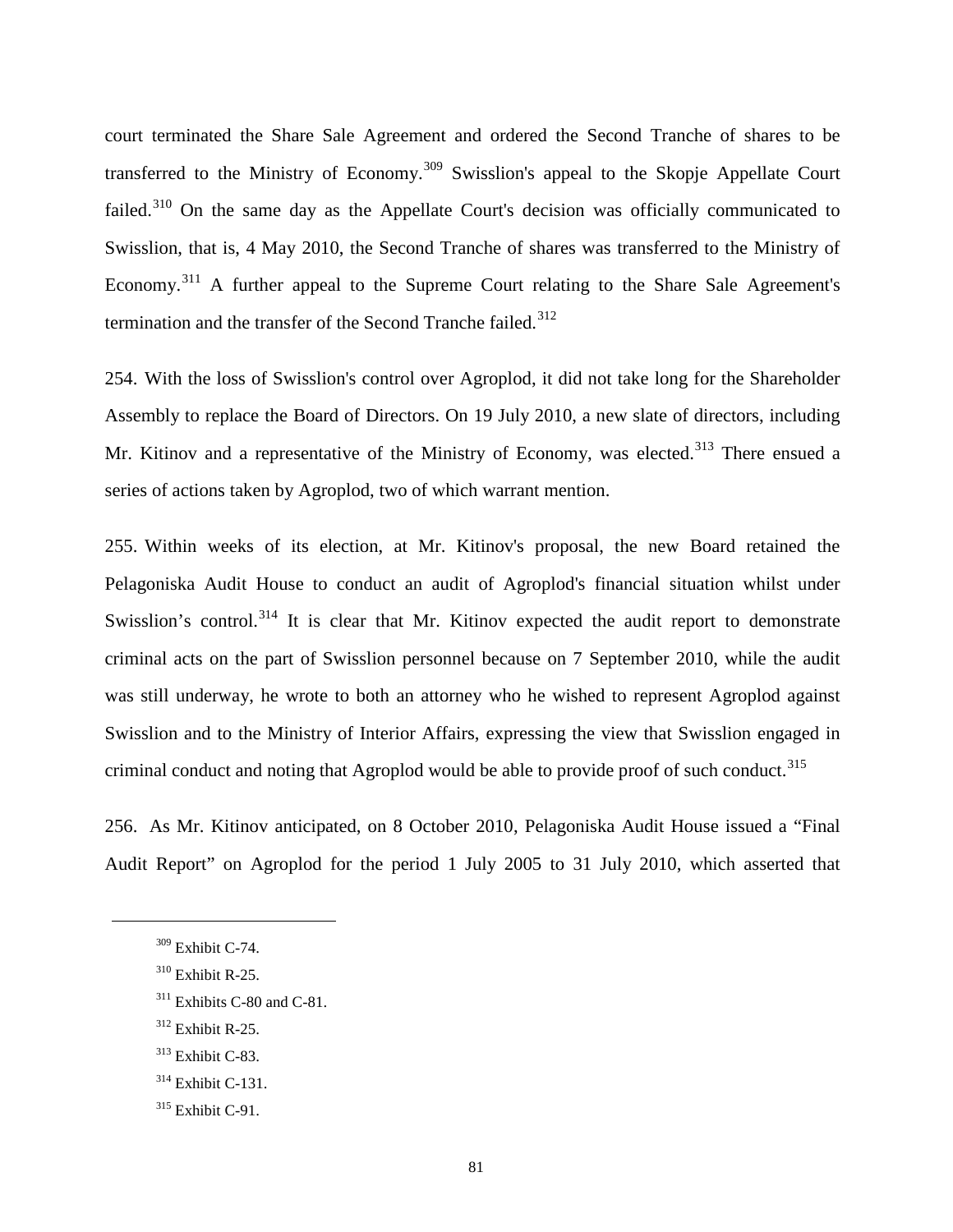Swisslion had not acted consistently with its legal obligations in making investments.<sup>[316](#page-84-0)</sup> Agroplod followed up on this Report with a letter to the Representative of the State Capital, dated 13 October 2010, in which it discussed the audit report, Agroplod's financial condition and the related legal matters.<sup>[317](#page-84-1)</sup> Mr. Kitinov also wrote to the Board on 17 November 2010 reporting on a meeting held on 9 November 2010 with government officials, including the State Attorney, at which the Agroplod-Swisslion matter was discussed. Mr. Kitinov stated that he had raised questions about the processing of criminal charges and reported that he sensed "some stalling" in that regard. He noted further that the State Attorney "added that she promises to talk, noting that she hopes for success, otherwise, we will seek a higher level of intervention." He concluded that it appeared that matters were "obviously out of their hands" and therefore if and "what sort of help we will receive remains for the government to decide".<sup>[318](#page-84-2)</sup> Finally, on 20 December 2010, Mr. Kitinov wrote to the State Attorney urging further action against Swisslion.<sup>[319](#page-84-3)</sup>

257. Criminal proceedings against certain persons involved in Swisslion and Swisslion-Agroplod ensued. On 9 March 2011 the Bitola Basic Court launched a criminal investigation against Mr. Meskov, Mr. Petkovski, and two other persons involved with Agroplod.<sup>[320](#page-84-4)</sup> Mr. Meskov's appeal against this decision of the first instance court was dismissed on 29 March  $2011^{321}$  $2011^{321}$  $2011^{321}$  and the testimony of Mr. Meskov, which was not disputed by the Respondent, was that the criminal proceedings were ongoing at the time of the hearing.<sup>[322](#page-84-6)</sup>

258.The Tribunal now turns to consider the claims.

<span id="page-84-2"></span><span id="page-84-1"></span><span id="page-84-0"></span> $\overline{a}$ 

<span id="page-84-3"></span><sup>319</sup> Exhibit C-137.

<sup>316</sup> Exhibit R-24.

<sup>317</sup> Exhibit C-133.

<sup>318</sup> Exhibit C-35.

<span id="page-84-4"></span><sup>320</sup> Exhibit C-144.

<span id="page-84-5"></span> $321$  Exhibit R-28.

<span id="page-84-6"></span><sup>322</sup> Transcript, Day 2, 125: 12-15.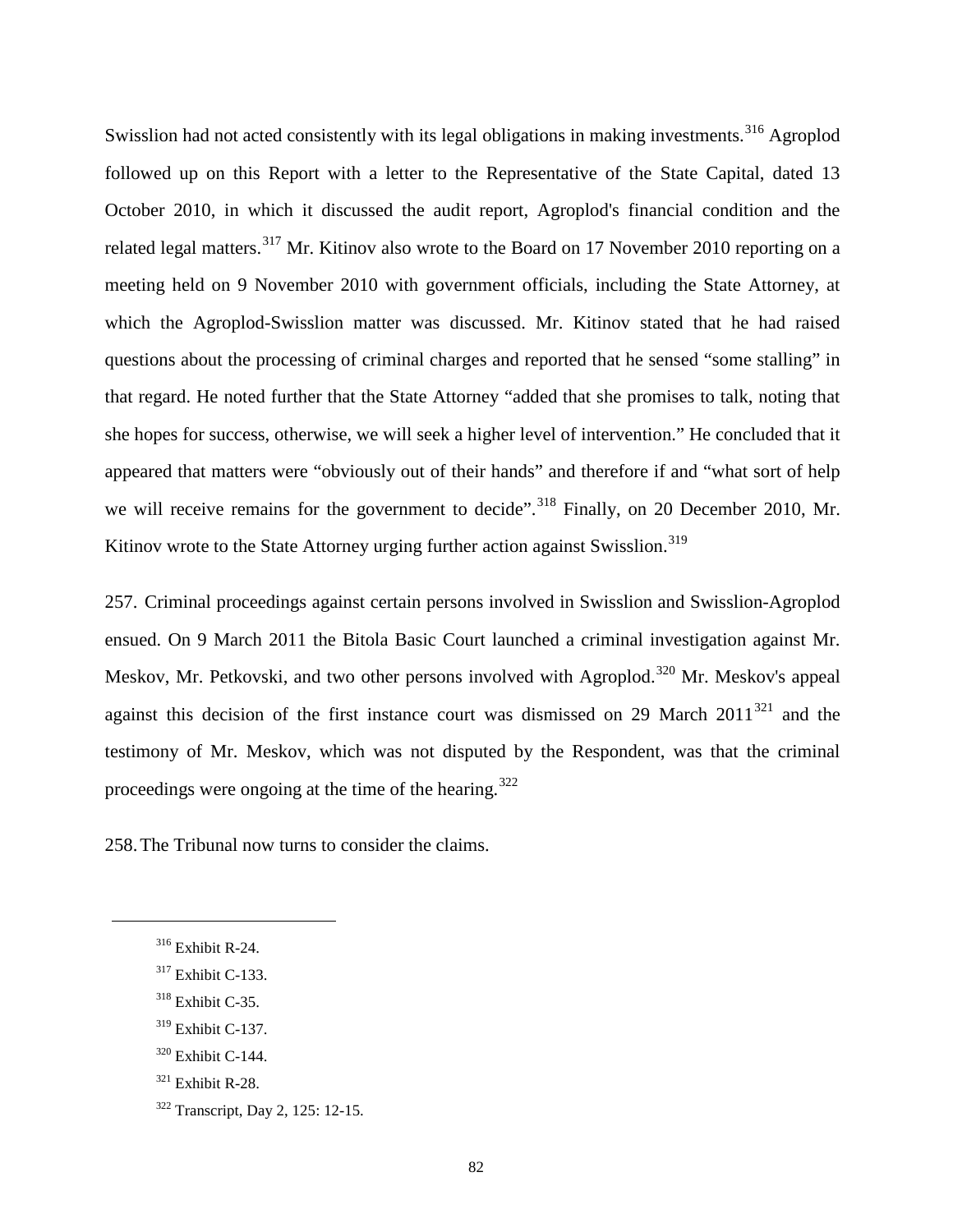#### **2. The Claims**

 $\overline{a}$ 

259. The Claimant has alleged four breaches of the Treaty: (i) unlawful expropriation of Swisslion's Second Tranche of shares in Agroplod in breach of Article 5(1) of the Treaty; (ii) a failure on the part of the Respondent to observe its commitments to Swisslion in breach of Article 12; (iii) the unreasonable impairment of the Claimant's enjoyment of its investments in breach of Article 4(1); and (iv) a failure to accord fair and equitable treatment in breach of Article 4(2). The Tribunal finds it convenient to deal with the fair and equitable treatment claim first and then address the expropriation claim followed by the alleged failure to observe commitments, and finally, the alleged unreasonable impairment of the Claimant's enjoyment of its investments.

260. Before analysing the first claim, the Tribunal wishes to address at the outset an important juridical fact that affects the consideration of the claims generally, namely, the decisions of the Macedonian courts interpreting and applying the contract between Swisslion and the Ministry of Economy.

261. International courts and arbitral tribunals have often had to consider judgments rendered by national courts to determine what consequences they must draw from such judgments. In this respect, the Tribunal first notes that, under customary international law, every wrongful act of a State entails the international responsibility of that State. This covers the conduct of any State organ, including the judiciary.<sup>[323](#page-85-0)</sup> In many cases, the Permanent Court of International Justice<sup>[324](#page-85-1)</sup>,

<span id="page-85-0"></span> $323$  International Law Commission – Articles on Responsibility of States for internationally wrongful acts, annexed to General Assembly Resolution A/56/589 of 12 December 2001, Articles 1 and 6.

<span id="page-85-1"></span><sup>324</sup> Permanent Court of International Justice – See the *Judgment No 9 ( The Lotus case )* stating that an error of a judicial authority "may affect international law in so far as a treaty provision enters into account, or the possibility of a denial of justice" (PCIJ Reports Series A No 9 p.24). Also see the *Advisory Opinion No 15, concerning the competence of the Danzig Courts*, reserving the right of Poland to contest the decision of those Courts, if they "go beyond the limits of their jurisdiction" or if they are "in any other manner... in conflict with the general principles of international law" or the applicable treaties (PCIJ Reports Series B No 15 p. 24).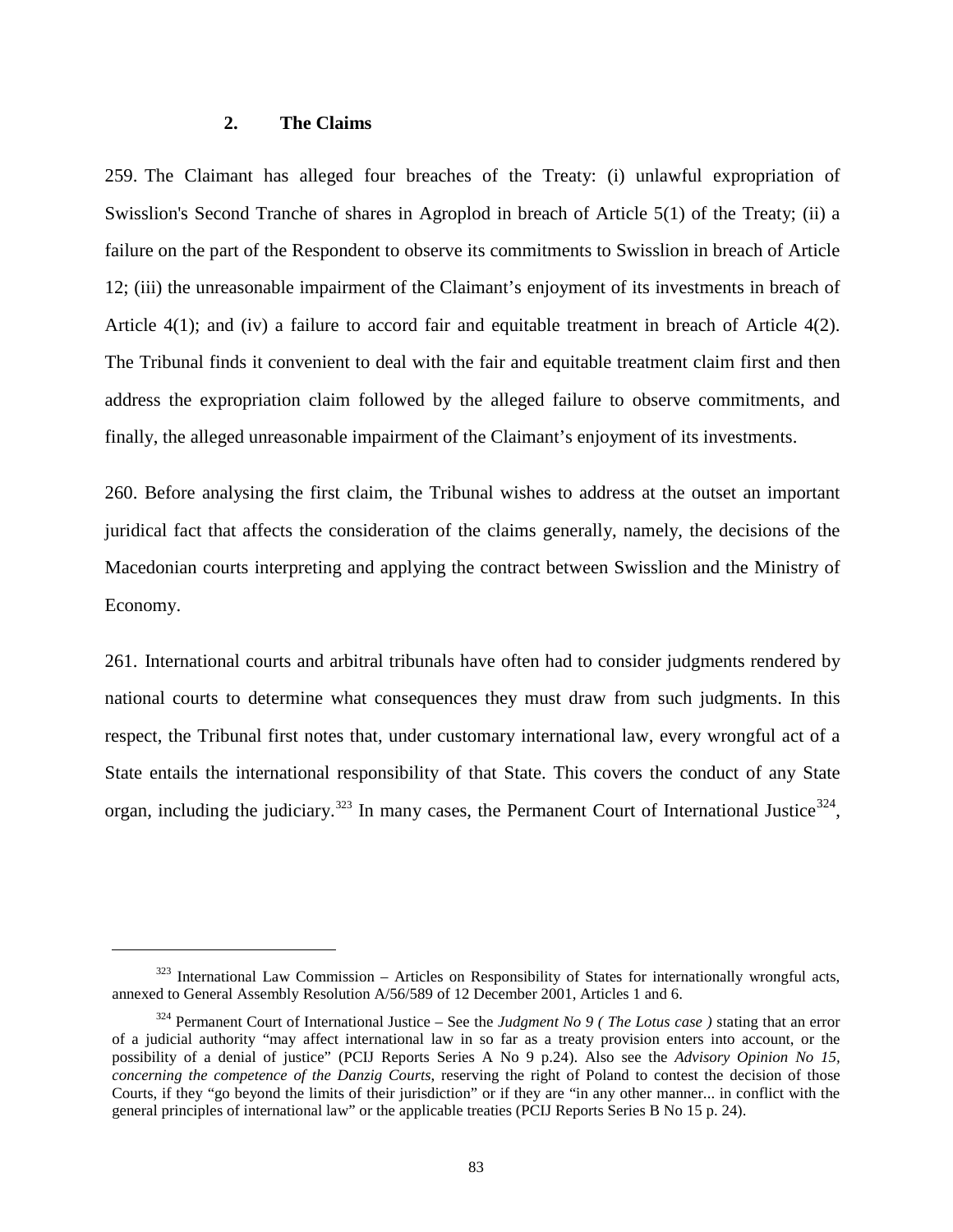the International Court of Justice<sup>[325](#page-86-0)</sup> the Court of Justice of the European Union<sup>[326](#page-86-1)</sup> and international arbitral tribunals $327$  have recalled this rule and have examined the conformity of domestic judgments with international (or European Community) law. As a consequence, they have considered whether or not, through its judiciary, a State acted contrary to its international obligations. In a number of cases they exercised such authority by reference to the applicable treaties or to the principle according to which justice must not be denied.<sup>[328](#page-86-3)</sup>

262. Those rules are applicable in international investment law and have been applied by ICSID arbitral tribunals. Bilateral investment treaties often contain the obligation to provide fair and equitable treatment. Some treaties are more specific and include within that standard the obligation not to deny justice and to respect the principle of due process.<sup>[329](#page-86-4)</sup> But even in cases in which there is no clause of that type, ICSID tribunals have considered that fair and equitable treatment includes the prohibition against denial of justice.<sup>[330](#page-86-5)</sup>

263. Not to deny justice implies at a minimum giving access to the courts. In a larger sense, denial of justice includes inadequate or unjust procedures incompatible with due process of

<span id="page-86-0"></span> $325$  International Court of Justice – see the judgment in the Arrest warrant case finding that an arrest warrant issued by a Belgian judge against a Congolese Minister violated the international legal obligations of Belgium and deciding that that warrant must be cancelled (ICJ records 2002, p. 33). See also the *Advisory opinion on the status of a special rapporteur of the UN Human Rights Commission*, ICJ Reports 1999 p. 87, para. 62.

<span id="page-86-1"></span><sup>&</sup>lt;sup>326</sup> Court of Justice of the European Union, see *Köbler v. Austria*, 30 September 2003 (aff C-224/01, rec. I-10239, paras 32-33); *Commission v. Italy*, 9 December 2003 ( aff. C 129/00, rec. I-14637).

<span id="page-86-2"></span><sup>327</sup> *Décision de la commission de conciliation franco-italienne, n°196 du 7 décembre 1955*, United Nations Reports of International Arbitral Awards, Vol.XIII, p. 438 ; Award in *El Salvador v. United States – Claims of R. Gelbtrunk and Salvador Commercial Company*, 8 May 1902, United Nations Reports of International Arbitral Awards, Vol XV, p. 477.

<span id="page-86-3"></span><sup>328</sup> For an in depth analysis of the concept of denial of justice, see *Mexico / United States General Claims Commission, Chattin*, 23 July 1927, United Nations Reports of international Arbitral Awards, Vol. IV, p. 282. See also Jan Paulsson, Denial of Justice in International Law (Cambridge University Press) 2005, p. 84.

 $329$  See Article 5(2) a of the US Model BIT (2004).

<span id="page-86-5"></span><span id="page-86-4"></span><sup>330</sup> *Rumeli v. Kazakhstan*, ICSID Case No ARB/05/16, Award of 29 July 2008 para. 654; *Jan de Nul NV v. Egypt*, ICSID case ARB No 04/13, Award of 6 November 2008 para. 188.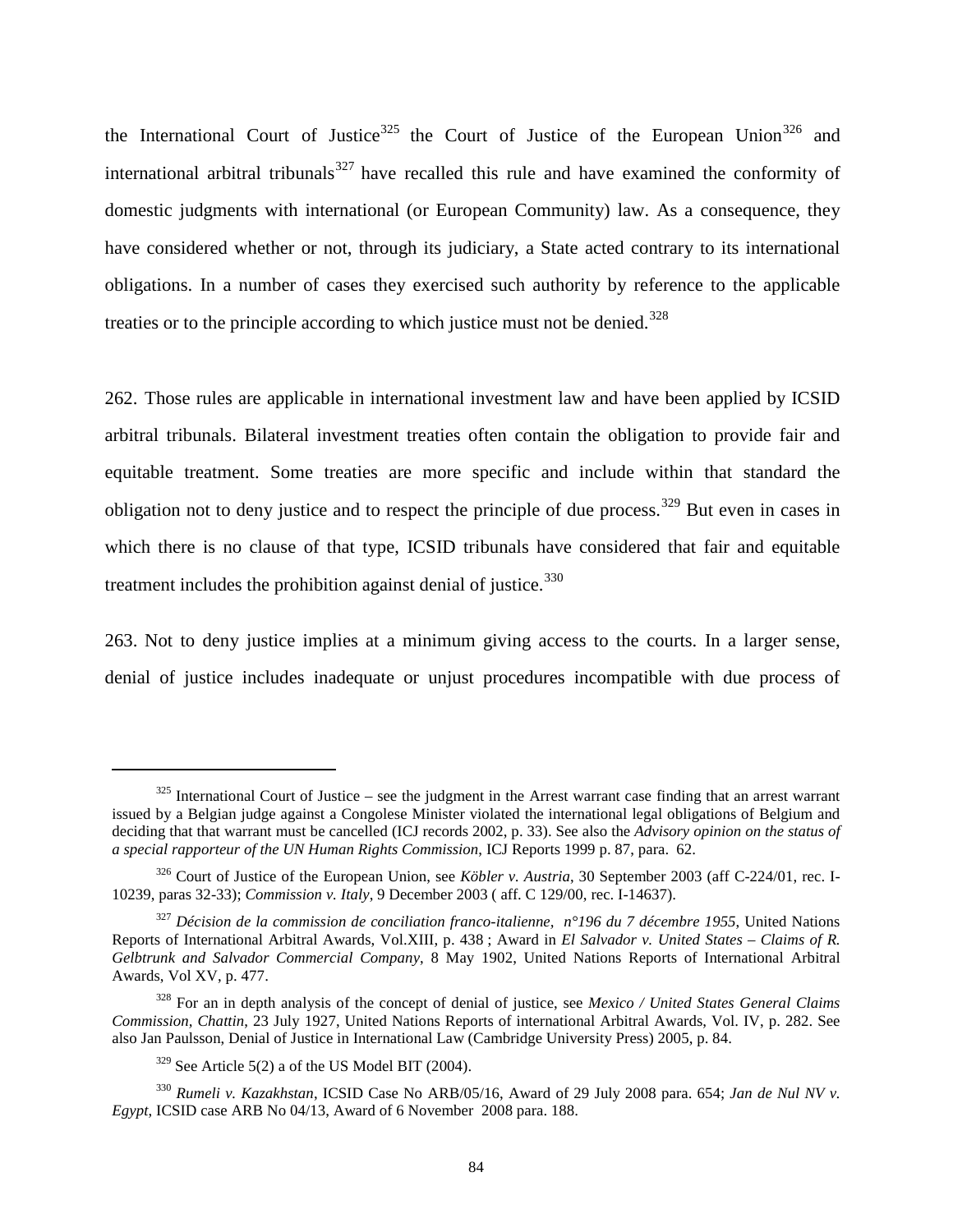law.<sup>[331](#page-87-0)</sup> Some international tribunals have gone even further and have considered that if a judgment is "clearly improper and discreditable"<sup>[332](#page-87-1)</sup>, there is a substantive denial of justice.

264. ICSID tribunals are not directly concerned with the question whether national judgments have been rendered in conformity with the applicable domestic law. They only have to consider whether they constitute a violation of international law, and in particular whether they amount to a denial of justice.

265. The Tribunal does not accept the Claimant's contention that "the courts ... reached decisions that were clearly contrary to the Share Sale Agreement and the Business Plan". This matter was governed by the law of Macedonia, it was submitted to the jurisdiction of its courts and it was finally resolved by them. The question is whether or not in taking their decision the Macedonian courts acted contrary to international law and in particular whether there has been denial of justice in the present case.<sup>[333](#page-87-2)</sup>

266. Before considering that question, the Tribunal observes that, as recounted in the Facts, the Parties had contending views as to Swisslion's performance of the contract and to the interpretation of the Business Plan and the Share Sale Agreement. In the Tribunal's view, the interaction between those two documents was ambiguous and susceptible of different good faith interpretations. There was a basis for the Ministry of Economy to form the view that Swisslion

<span id="page-87-0"></span><sup>331</sup> *Genin v. Estonia*, ICSID Case No ARB99/2, Award of 25 June 2001, para. 371; *Waste Management Inc. v. United Mexican States*, ICSID Case No ARB(AF) 00/3, Award of 30 April 2004, para. 98; *Rumeli v. Kazakhstan*, para. 652.

<span id="page-87-1"></span> $332$  In the context of Article 1105 (1) of the NAFTA and the minimum standard of customary international law, see *Mondev International Ltd v. United States of America*, Award of 11 October 2002 para 127. In the context of a BIT, see *Jan de Nut N.V. v. Egypt*, ICSID Case No ARB/04/13, Award of 6 November 2008, paras. 193-194.

<span id="page-87-2"></span><sup>333</sup> See *ADF Group Inc v. United States of America*, ICSID Case No ARB(AF)/00/1 Award, footnote 182, *Mondev International Ltd. v. United States of America*, para. 126, *Waste Management Inc. v. United Mexican States*, ICSID Case No ARB(AF)98/3, Decision on Hearing of Respondent's Objections to Competence and Jurisdiction, para. 47. The general point made by the tribunal has also been made in such cases as *Helnan International Hotels A/S v. Arab Republic of Egypt*, ICSID Case No ARB/05/19, paras. 106-107, *Rumeli v. Kazakhstan*, para. 641 and *RosInvestCo UK Ltd. v. Russian Federation*, SCC Case No V079/2005, Final Award, paras. 272, 275-276, 280, 446, 454, 489, 497, 518, 524, and 603.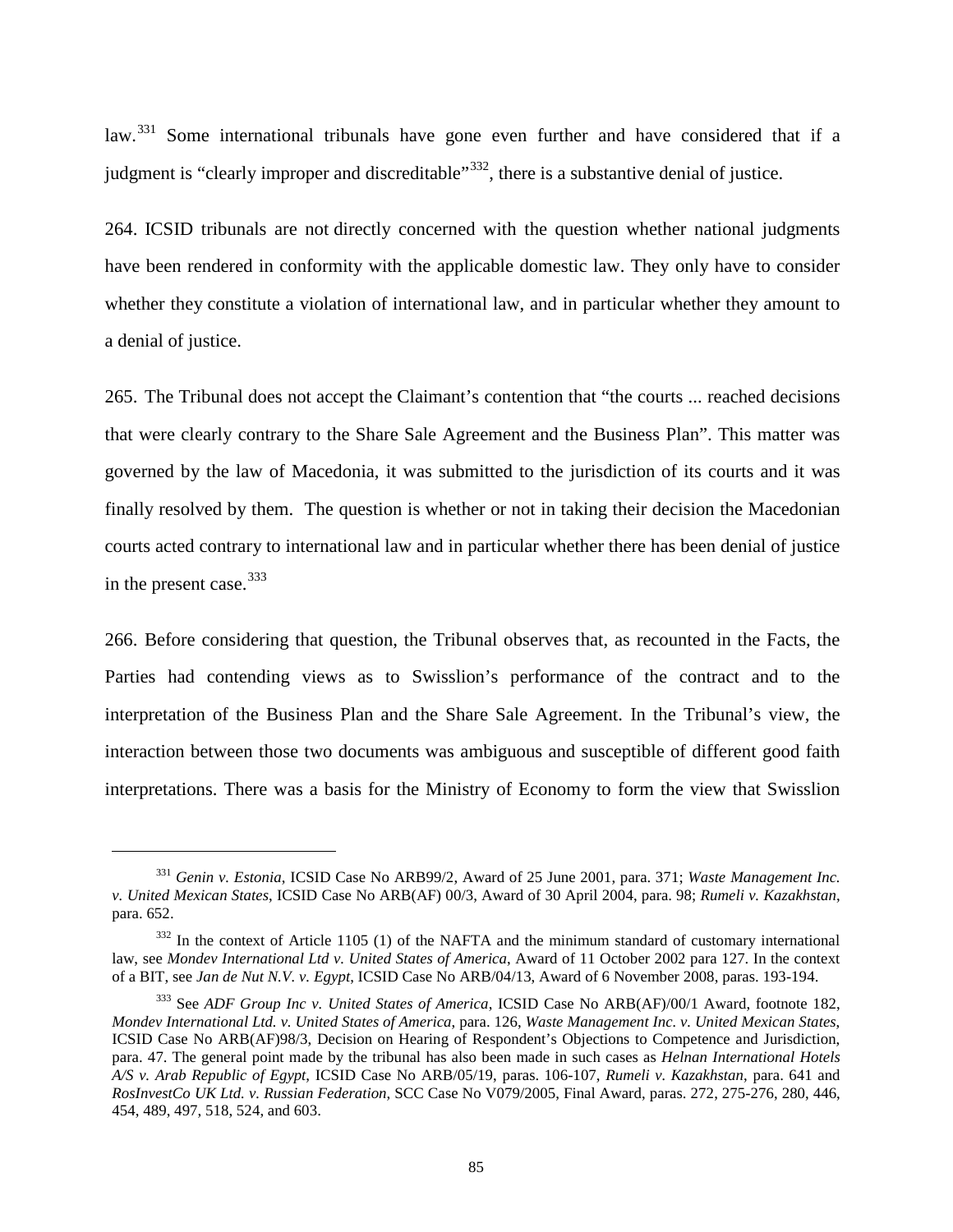had failed to comply with its contractual obligations and to seise the courts of the issue and to finally ask for termination of the contract. But the Tribunal also accepts that Swisslion, in good faith, could have concluded that, having been precluded from effecting fundamental change in Agroplod's share capital, it could effect the investment in other ways so long as it did not reduce Agroplod's overall value to the detriment of other shareholders (*i.e.* so long as the valuations of the shareholders' respective contributions in the three subsidiaries were proper). Accordingly, the Tribunal does not accept the Respondent's contention that, on the merits, the claim should be rejected due to illegality of the investment and bad faith of the investor.

267. It remains for the Tribunal to consider whether Macedonian courts acted contrary to international law.

268. Although in its Reply the Claimant attempted to impugn the court proceedings as a denial of justice<sup>[334](#page-88-0)</sup>, in the Tribunal's view, it failed to discharge its burden of proof to show that the courts failed to meet international law's requirements for the conduct of a civil proceeding. The Claimant was unable to point to any serious procedural unfairness in the conduct of the legal proceedings and, other than general evidence relating to the alleged lack of independence of the Macedonian courts not shown to be related to the facts of the present case, there was no evidence of a lack of judicial independence or other judicial misconduct in the litigation that Swisslion sought to impugn. Indeed, the Macedonian courts found in Swisslion's favour on certain occasions, such as in denying the initial request for provisional measures and finding against the measures taken by the SEC in respect of the First and Second Tranche of shares.

269.The Tribunal did not find the testimony of the Claimant's legal expert, Prof. Nedkov, to be compelling on the alleged defects arising from the courts' conduct of the litigation. At the hearing, Prof. Nedkov, himself a former member of the Constitutional Court, disavowed any suggestion that the members of the judiciary who were involved, at three levels, in the legal

<span id="page-88-0"></span><sup>&</sup>lt;sup>334</sup> Reply, paras. 224-229.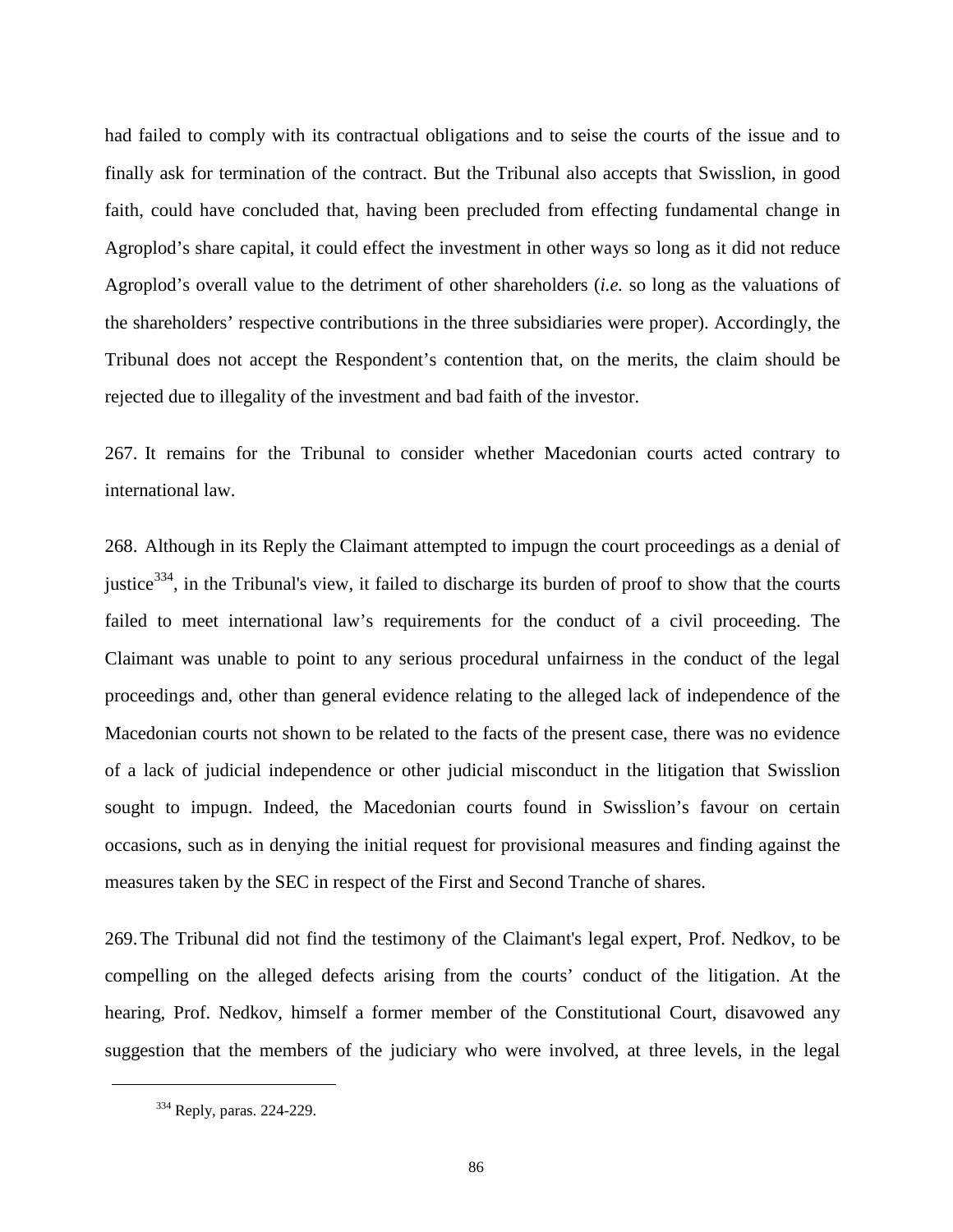proceedings concerning the contract, had acted corruptly: "I don't have such bad opinion of my former students, judges, today".<sup>[335](#page-89-0)</sup> He was also unable to point to any act of the judiciary that would even come close to a denial of justice at international law. In the end, the Tribunal viewed his testimony as essentially taking a different view on the merits of decisions made by the courts, and nothing more.

270. The Tribunal also finds that, contrary to the Claimant's pleading, the Respondent did not breach its Treaty commitments by seising the courts in the first place.<sup>[336](#page-89-1)</sup> This allegation was predicated upon the assumption that the Ministry "confirmed Swisslion's compliance with the Share Sale Agreement in February 2007" and that the commencement of court proceedings amounted to the government's reneging on its prior commitment.<sup>[337](#page-89-2)</sup> As the Tribunal has already found, it does not consider that the Claimant has discharged the burden of proving that detailed assurances of contractual compliance were made at the 15 February 2007 meeting in Resen.

271. It follows from these findings that the Tribunal cannot accept the Claimant's contention that "the courts … reached decisions that were clearly contrary to the Share Sale Agreement and Business Plan..."<sup>338</sup> This conclusion necessarily affects the contours of the international claims.

### *a) Fair and Equitable Treatment*

272. Turning to the balance of the fair and equitable treatment claim, the Treaty states that:

*Each Contracting Party shall ensure fair and equitable treatment within its territory of the investments of the investors of the other Contracting Party...*

<span id="page-89-0"></span>273. The Tribunal deems it unnecessary to engage in an extensive discussion of the fair and equitable treatment standard. However, it does subscribe to the view expressed by certain

<sup>335</sup> Transcript, Day 3, 66: 18-19.

<span id="page-89-1"></span><sup>336</sup> Reply, para. 222.

<span id="page-89-2"></span><sup>337</sup> *Id.*

<span id="page-89-3"></span><sup>338</sup> Reply, para. 222.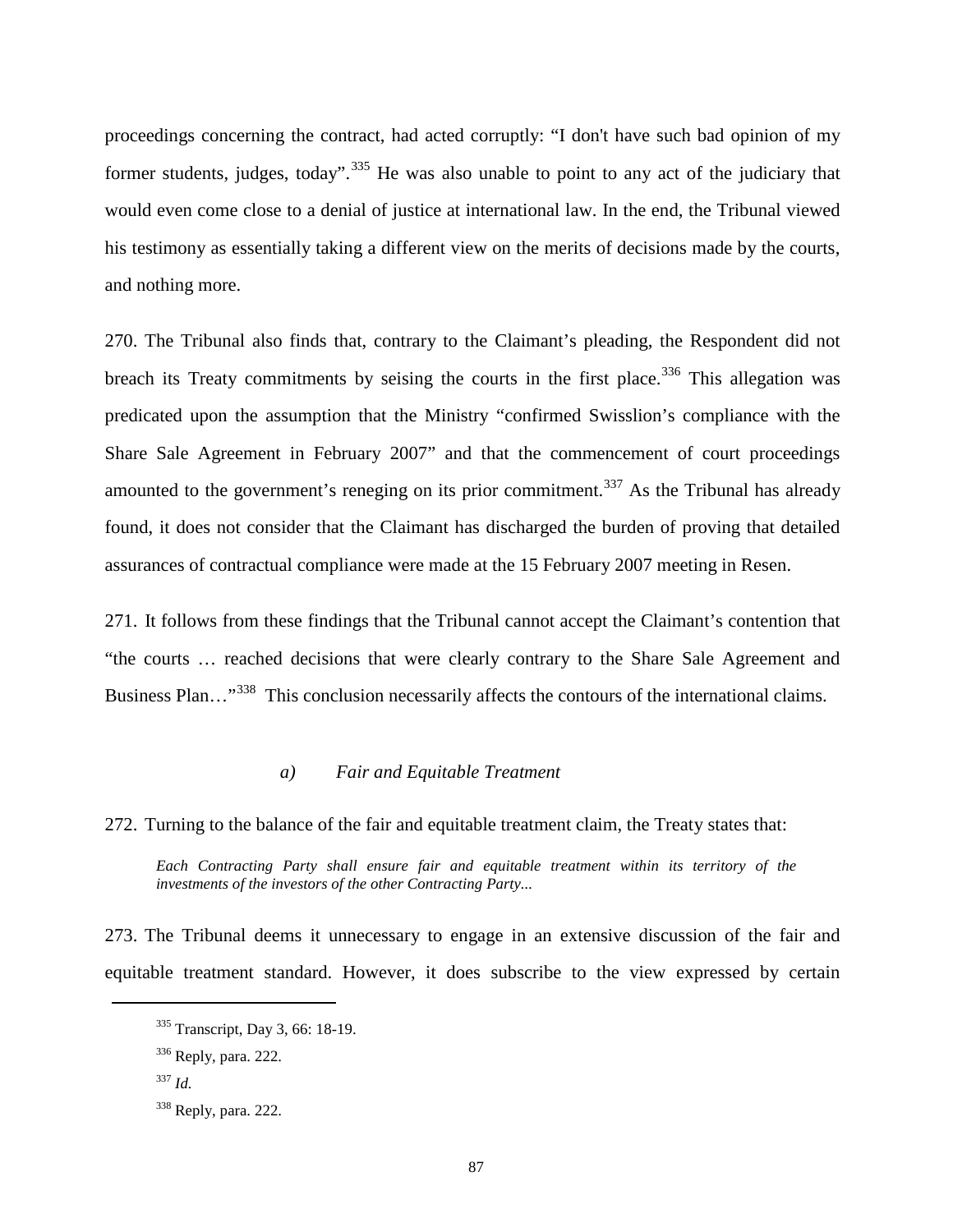tribunals that the standard basically ensures that the foreign investor is not unjustly treated, with due regard to all surrounding circumstances, and that it is a means to guarantee justice to foreign investors.<sup>[339](#page-90-0)</sup>

274. As with other provisions of the Treaty, Article 4 is to be read in light of the Contracting Parties' intentions stated in the Preamble to, *inter alia*, "create and maintain favourable conditions for investments by investors of one Contracting Party in the territory of the other Contracting Party" and recognising "the need to promote and protect foreign investments with the aim to foster the economic prosperity of both States."

275. While the Tribunal accepts that the issue of contractual compliance under Macedonian law has been definitively resolved by the competent judicial body, this is not the end of the matter. The Tribunal's concern lies with acts and omissions taken prior to the courts' determination of contractual non-compliance, in particular, measures taken or not taken by the Ministry of Economy and measures taken by other State organs prior to and during the legal proceedings. In the Tribunal's view, there was a series of measures that collectively amount to a composite act in breach of the fair and equitable treatment standard.<sup>[340](#page-90-1)</sup>

276. In particular, the Tribunal considers that: (i) the Ministry's response, or more precisely, its lack of timely response, to successive requests by Swisslion for confirmation that its investments

<span id="page-90-0"></span><sup>339</sup> *See PSEG Global, The North American Coal Corporation, and Konya Ingin Electrik ve Ticaret Sirketi v. Republic of Turkey*, ICSID Case No. ARB/02/5, Award, 19 January 2007, para. 239: "Because the rule of fair and equitable treatment changes from case to case, it is sometimes not as precise as would be desirable. Yet, it clearly does allow for justice to be done in the absence of more traditional breaches of international standards." This idea was referred to and approved by the tribunal in *El Paso Energy International Company v. The Argentine Republic*, ICSID Case No ARB/03/15, Award of 31 October 2011, para. 373.

<span id="page-90-1"></span><sup>340</sup> As noted in *Société Générale v. The Dominican Republic*, LCIA Case No. UN7927, Award on Preliminary Objections to Jurisdiction, 19 September 2008, para. 91: "While normally acts will take place at a given point in time independently of their continuing effects, and they might at that point be wrongful or not, it is conceivable also that there might be situations in which each act considered in isolation will not result in a breach of a treaty obligation, but if considered as a part of a series of acts leading in the same direction they could result in a breach at the end of the process of aggregation …" This was cited with approval in the recent award in *El Paso Energy International Company v. The Argentine Republic*, ICSID Case No ARB/03/15, Award, 31 October 2011, para. 516.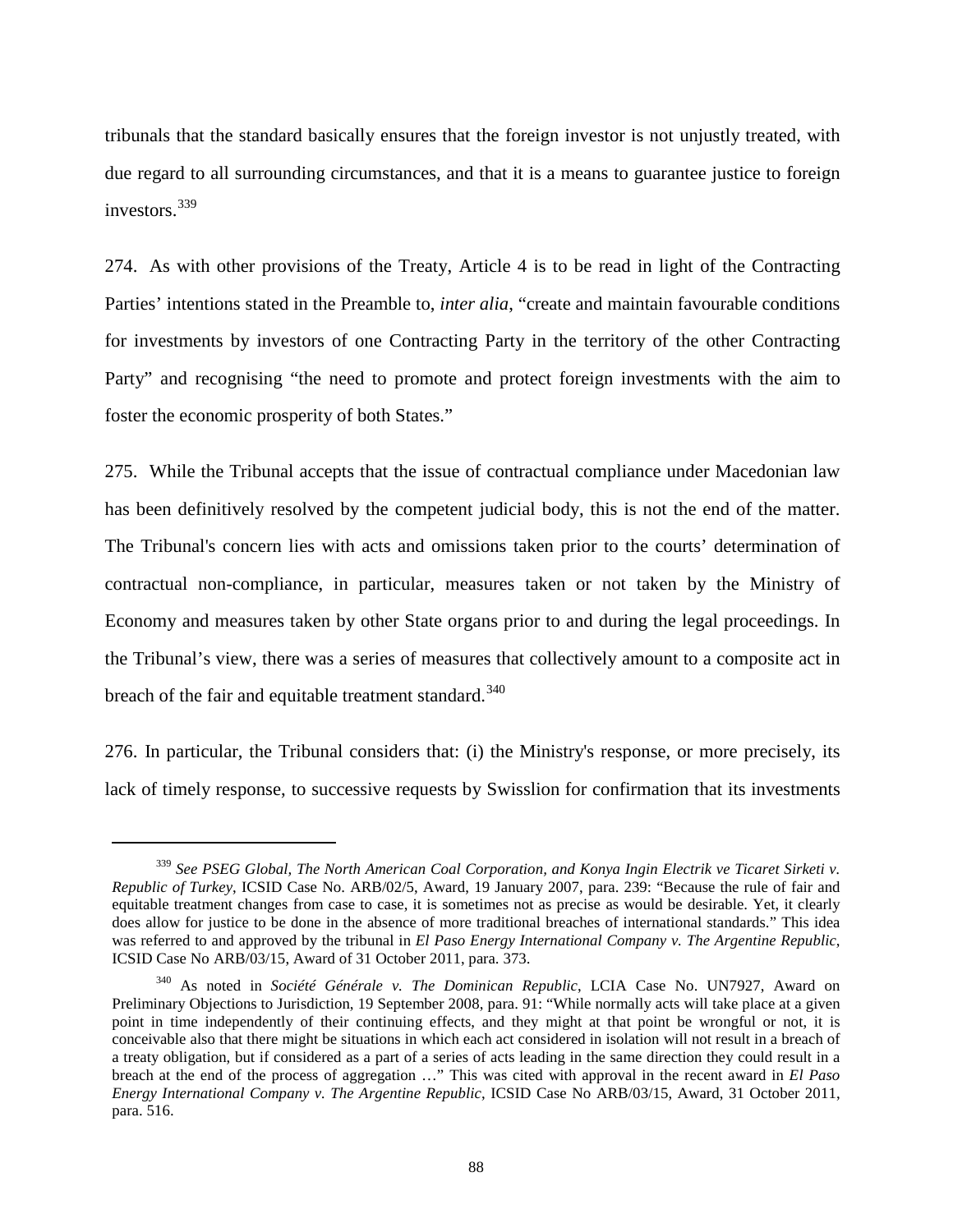were being made or had been made in accordance with the Share Sale Agreement; (ii) the Ministry's approximately one-year long consideration of whether or not there had been contractual compliance, during which time Swisslion continued to operate the business without being formally advised of the Ministry's reservations; (iii) certain actions taken by the SEC; and (iv) the 24 December 2008 publication by the Ministry of the Interior of a criminal investigation initiated against Swisslion with no subsequent publication of the prosecutor's decision not to proceed with the investigation, collectively constitute a breach of the fair and equitable treatment standard.

277. With respect to the first element of the composite act, the record evidence is clear. Mr. Meskov's evidence was that virtually from the outset of its initial shareholding in Agroplod, and particularly after it acquired the Second Tranche, Swisslion applied itself vigourously to revitalising the food-processing business formerly conducted by Agroplod. He testified that in addition to the written reports that were submitted to the Ministry, he was in regular contact with Ministry officials to discuss Swisslion's investment activities.<sup>[341](#page-91-0)</sup> The Respondent did not successfully rebut this aspect of Mr. Meskov's testimony and it is accepted.

278. It is common ground between the Parties that no written report was filed with the Ministry of Economy until 6 October 2006. Be that as it may, for the purposes of the fair and equitable treatment claim, the report assumes importance because it explicitly referred to the minority shareholders' resistance to making any change in the share capital of the company. It further informed the Ministry that Swisslion had therefore found it necessary to make the investments in the subsidiaries.

279. Mr. Meskov's oral testimony was that Swisslion's ownership of a simple majority of shares (as opposed to two-thirds majority) was the "very limitation [that] made us establish the daughter

<span id="page-91-0"></span><sup>&</sup>lt;sup>341</sup> Meskov first witness statement, para. 44.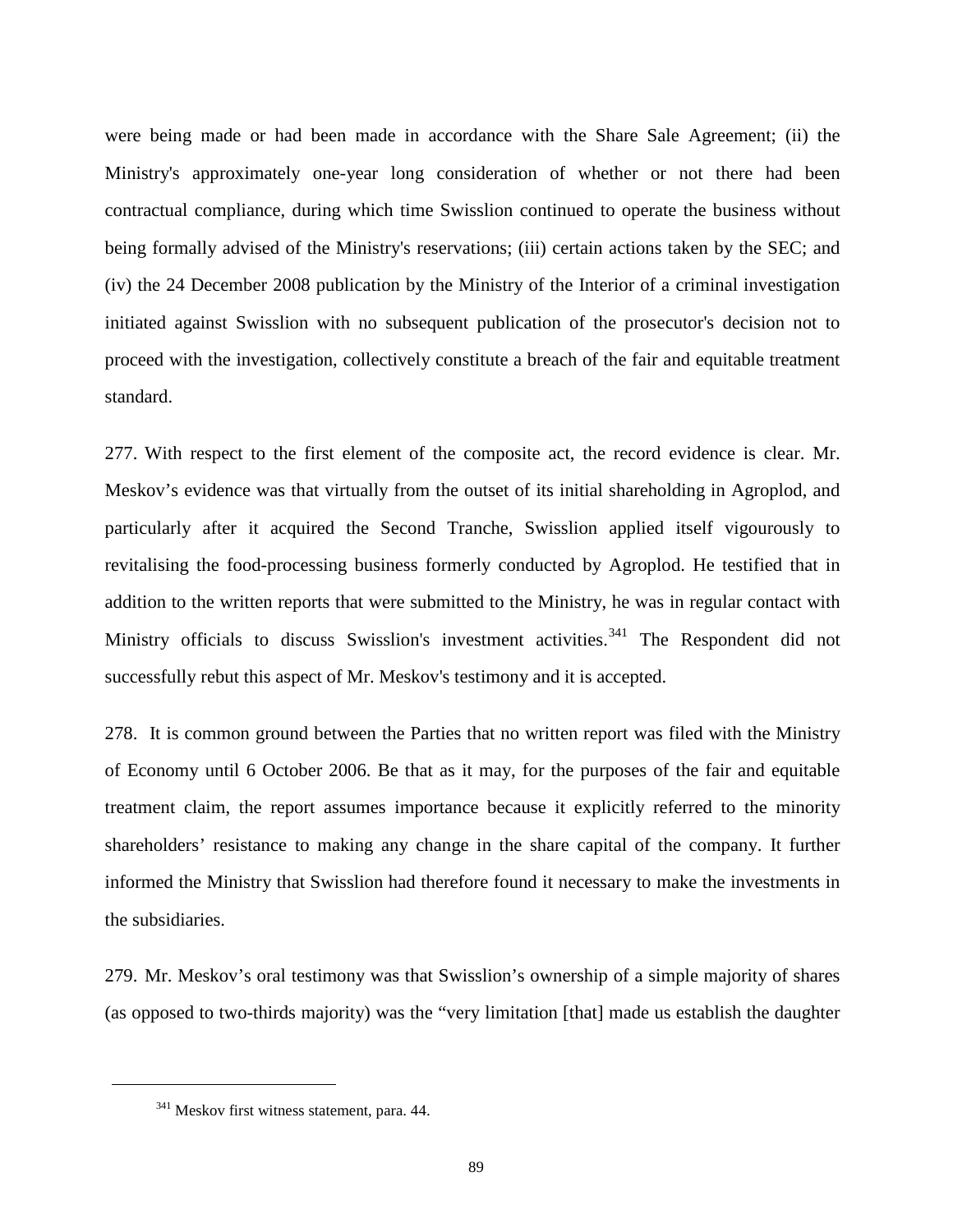companies" and this was a "forced decision".<sup>[342](#page-92-0)</sup> Likewise, the 6 October 2006 report to the Ministry noted that:

*Because of the obstruction from a share holder of possessing over 33% from the shares of Agroplod, the committee of shareholders has not been able to reach a decision for realisation of investment provided with the business plan. Because of that we were forced to realise the above mentioned investment to the capital and contract related companies of Agroplod. [343](#page-92-1) [Emphasis added.]* 

280. Mr. Meskov's evidence and the phrasing of Swisslion's written communications at the time show that in 2006-2007 (and during this proceeding), Swisslion sought to justify a forced deviation from the idea that significant investments would be made at the level of Agroplod. It was found to be necessary to make most of the investments at the level of subsidiaries in which Swisslion (and/or its affiliate) and Agroplod would have a shareholding interest.

281. Considered together with Mr. Meskov's oral communications to Ministry officials, the 6 October 2006 report was, in the Tribunal's view, a clear attempt to explain the difficulties encountered by Swisslion and to justify the steps taken to resolve the impediment to making investments at the level of Agroplod.

282. In making this finding, the Tribunal does not interfere with the Basic Court's finding that Swisslion failed to make monthly reports. There is no doubt that it failed to do so and this was not seriously contested by Swisslion. Nor has the Tribunal lost sight of its earlier finding that the reports filed by Swisslion were not completely accurate and could be taken to be misleading.

283. Rather, the issue for the Tribunal is that the October report and the December report that followed it were sufficiently forthcoming so as to put the Ministry on notice of Swisslion's view that the investments contemplated by the agreement could not be made at the level of Agroplod.

<span id="page-92-0"></span>284. The Tribunal is also mindful of the fact that although during this proceeding the Respondent contested certain of the investments made by Swisslion, for example, the value ascribed to the

<sup>342</sup> Transcript, Day 2, 27: 2-4.

<span id="page-92-1"></span><sup>&</sup>lt;sup>343</sup> Exhibit C-26.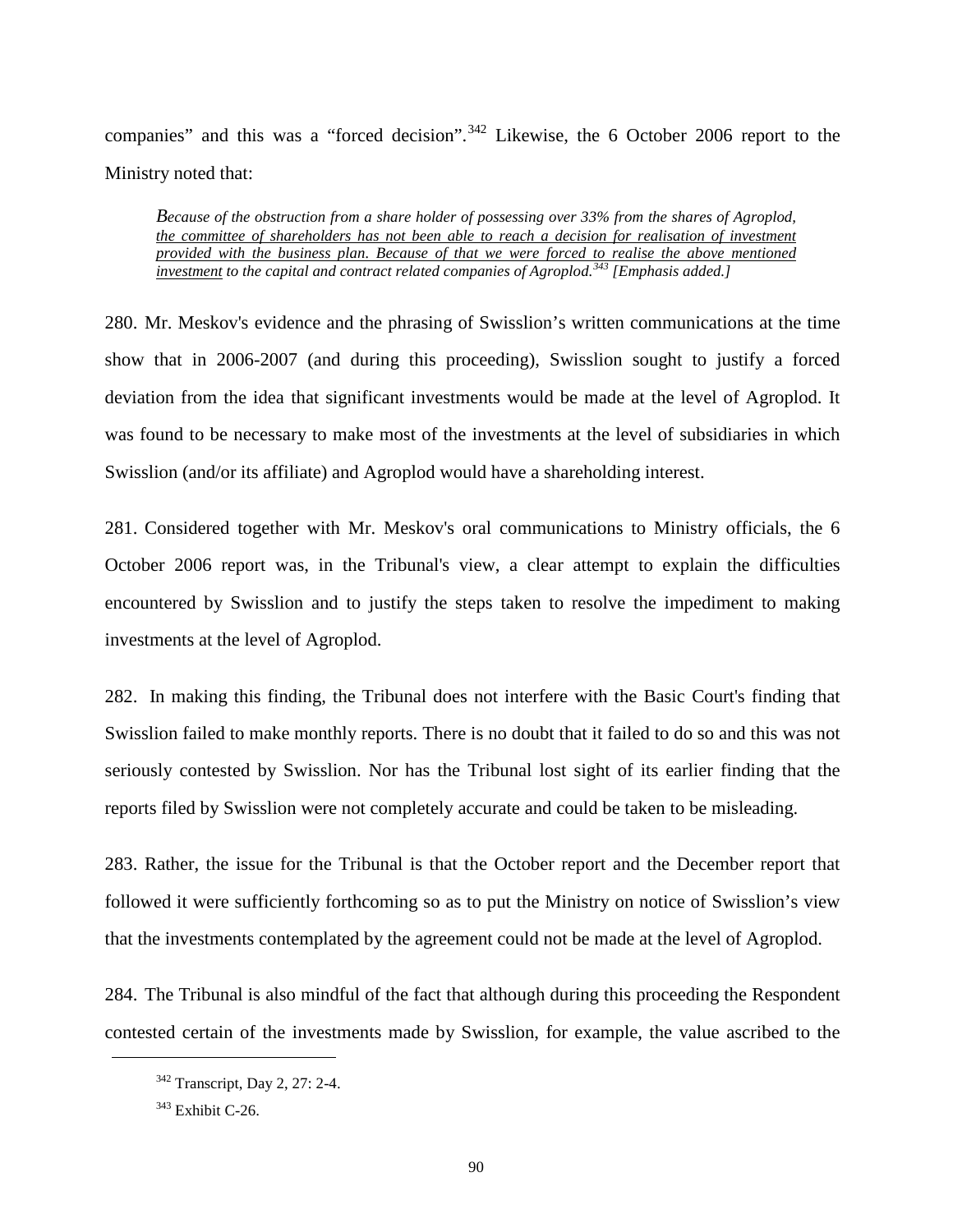intellectual property contributed by it, there is no doubt that substantial monetary and nonmonetary investments were committed to the revitalisation of the food processing businesses that up to July 2006 had been conducted exclusively by Agroplod. Contemporaneous documentary evidence of investments being made consistently (although in some cases recorded belatedly<sup>[344](#page-93-0)</sup>) with the values committed to by Swisslion in the contractual documents was also adduced. While the Respondent challenged certain items of the investments made, such as the fact that used rather than new baking equipment was transferred to Swisslion-Agroplod and there may have been inflation in terms of the value of the intellectual property transferred to Swisslion-Agroplod<sup>[345](#page-93-1)</sup>, the evidence of monetary and non-monetary contributions, which was confirmed in September 2007 by the Ministry of Finance, is also accepted by the Tribunal.

285. Having regard to all of the facts, in the Tribunal's view, the Ministry had a duty to respond to Swisslion's oral and written communications which sought to justify its investment decisions. Although there was no cure provision in the contract, a legal issue had plainly arisen in relation to the investor's claimed inability to make investments in Agroplod, and the issue assumed acute importance for Swisslion given Mr. Kitinov's continued opposition to the Claimant's treatment of the Agroplod businesses. In the circumstances, the Tribunal considers that the Ministry should have responded to Swisslion on a timely basis.

286. This is not to be taken to mean that a State cannot form the view that there has been a failure to comply with the contract between it and a foreign investor and to act accordingly by taking such action as is contemplated by the contract. It is well established that States are entitled to act as contractual counterparties and to insist upon the observance of contractual commitments owed to them. They do not violate their international obligations by exercising such contractual rights

<span id="page-93-1"></span><span id="page-93-0"></span><sup>&</sup>lt;sup>344</sup> Exhibits C-85, C-116 and C-117. Mr Meskov testified that the decision to recapitalise two companies was taken at the 15 August 2006 Board meeting even though the actual valuations were not performed until later. "So according to our law, the day of the decision of the board of directors is the fact of the day of the investment." Transcript, Day 2, 13: 10-25; 14: 1-4.

<sup>345</sup> Exhibit C-34.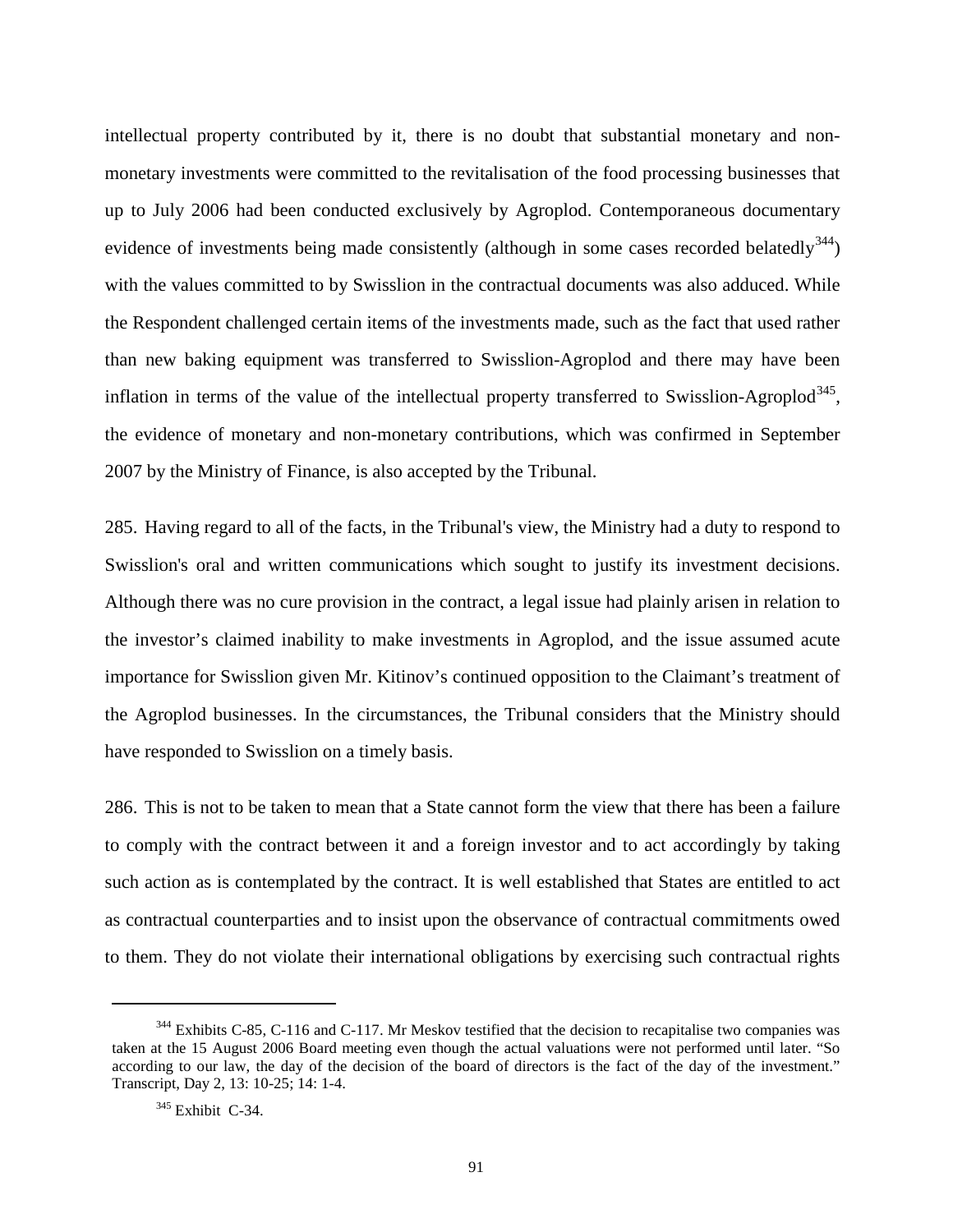as may accrue to them. As other investment treaty tribunals have concluded, the Executive of a State must be in a position to deal with disputable questions of local law without its automatically being deemed to be in breach of the State's international legal obligations.<sup>[346](#page-94-0)</sup>

287. The situation is, however, somewhat different in the instant case. An issue of contractual compliance arose in which the investor sought to explain the basis for its performance of the terms of the contract with a view to persuading its counterparty that this was not a breach and then sought confirmation of its claimed compliance. In such circumstances, the State had a duty to deal fairly with the investor by engaging with it, in particular to advise it of any concerns it may have had that the investment might not be in compliance with the investor's contractual obligations. This was all the more the case where both Parties were aware of the dissident shareholder's allegations that Agroplod was being stripped of its assets to its detriment.

288. It was unfair for the Ministry not to respond to Swisslion, thereby effectively permitting it to continue to operate the business and make further investments while the Ministry caused other agencies of the government to conduct assessments of the Claimant's contractual compliance. Then, one year later, without prior notice, the Ministry commenced legal proceedings to annul the contract (a proceeding in which the prayer for relief was later amended to a request for termination of the contract).

289. The Tribunal therefore finds that, although the Ministry was within its rights to form a view that Swisslion had failed to comply with the terms of the Share Sale Agreement and to submit that dispute to the courts, and further that the courts did not themselves commit a breach of the Treaty in their treatment of the legal proceedings before them, nevertheless there was a failure on the Ministry's part to engage with Swisslion on a timely basis and deal forthrightly with it.

<span id="page-94-0"></span><sup>346</sup> See, for example, *Salini Costruttori S.p.A. and Italstrade S.p.A. v. The Hashemite Kingdom of Jordan*, ICSID Case No ARB/02/13, Decision on Jurisdiction, para. 155.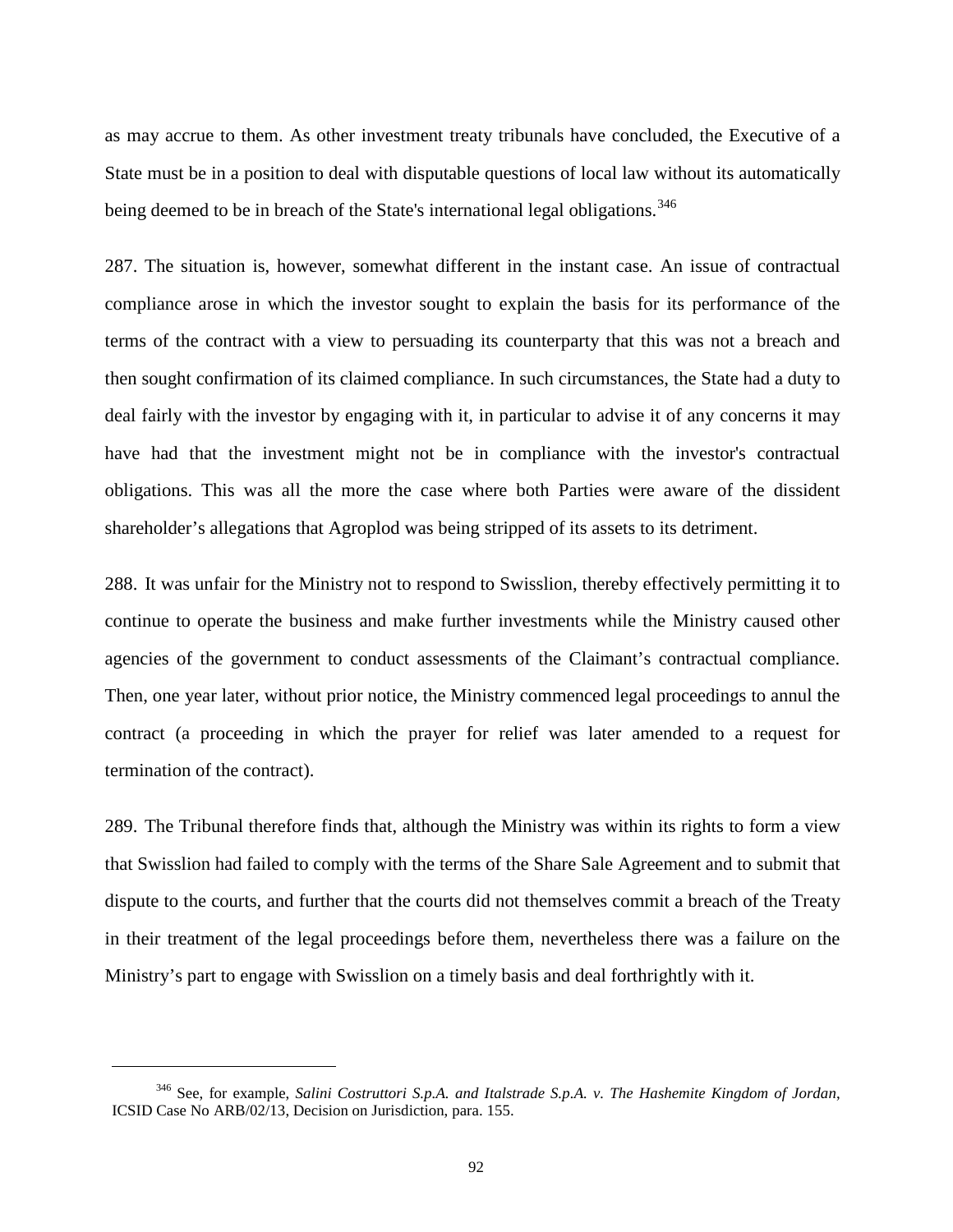290. In view of the Tribunal's finding that Swisslion's reports were not fully accurate, it might be asked whether it is appropriate to make a finding of breach. It could be argued that the misleading aspects of the reports contributed to the Ministry's resolve to seek the contract's termination when it reviewed the finance and labour ministries' assessments. The Tribunal notes, however, that there was little contemporaneous evidence on the record showing what internal analysis was done by the Ministry when it obtained Swisslion's response to its 1 March 2009 request and indeed the other ministries' reports and such evidence as was produced was, it must be said, rather thin in terms of analysis. Nor did the Respondent adduce any witness with direct knowledge of the Ministry's analysis of the documentation. In the end, the Ministry did give a tersely worded "opinion" to the State Attorney on 20 February 2008, but evidently no detailed assessment of Swisslion's compliance with the Share Sale Agreement was prepared. The paucity of detailed analysis by the Ministry of Economy was a source of some concern to the Tribunal.<sup>[347](#page-95-0)</sup>

291. While the Ministry's failure to engage Swisslion on the issue of compliance in and of itself might be insufficient to ground a breach of the fair and equitable treatment standard, when considered together with other measures attributable to the Respondent, the Tribunal is satisfied that a breach occurred.

292. The second element contributing to the finding of breach concerns the SEC proceedings. As noted in the Facts, on 15 March 2008, the State Attorney applied for provisional measures against Swisslion before the Second Skopje Basic Court. The measures sought were intended to prevent

<span id="page-95-0"></span> $347$  With the exception of Mr Sajnoski, the Respondent did not tender anyone with direct knowledge of the events at issue and even Mr Sajnoski was able to testify only as the events of 15 February 2007. There was no witness with direct knowledge of the internal evaluations of the contract's performance. This was one of the reasons why the Tribunal called upon the Respondent to renew its efforts to locate certain documents (and the Claimant to likewise produce minutes of the meeting of 15 February 2007 to which its witnesses had referred). The Respondent produced some documents that had been produced to the Claimant previously but not put on the record and located some additional documents (as well as various explanations relating thereto). For obvious reasons, the Claimant sought an opportunity to comment on the Respondent's post-hearing production and the Tribunal granted it such opportunity while also permitting the Respondent to comment on the Claimant's submissions. In the end, the Tribunal found a few of the documents and the parties' comments thereon to be of assistance, but they did not materially change its initial view of the facts arrived at after the hearing, having regard to the prior oral and written evidence.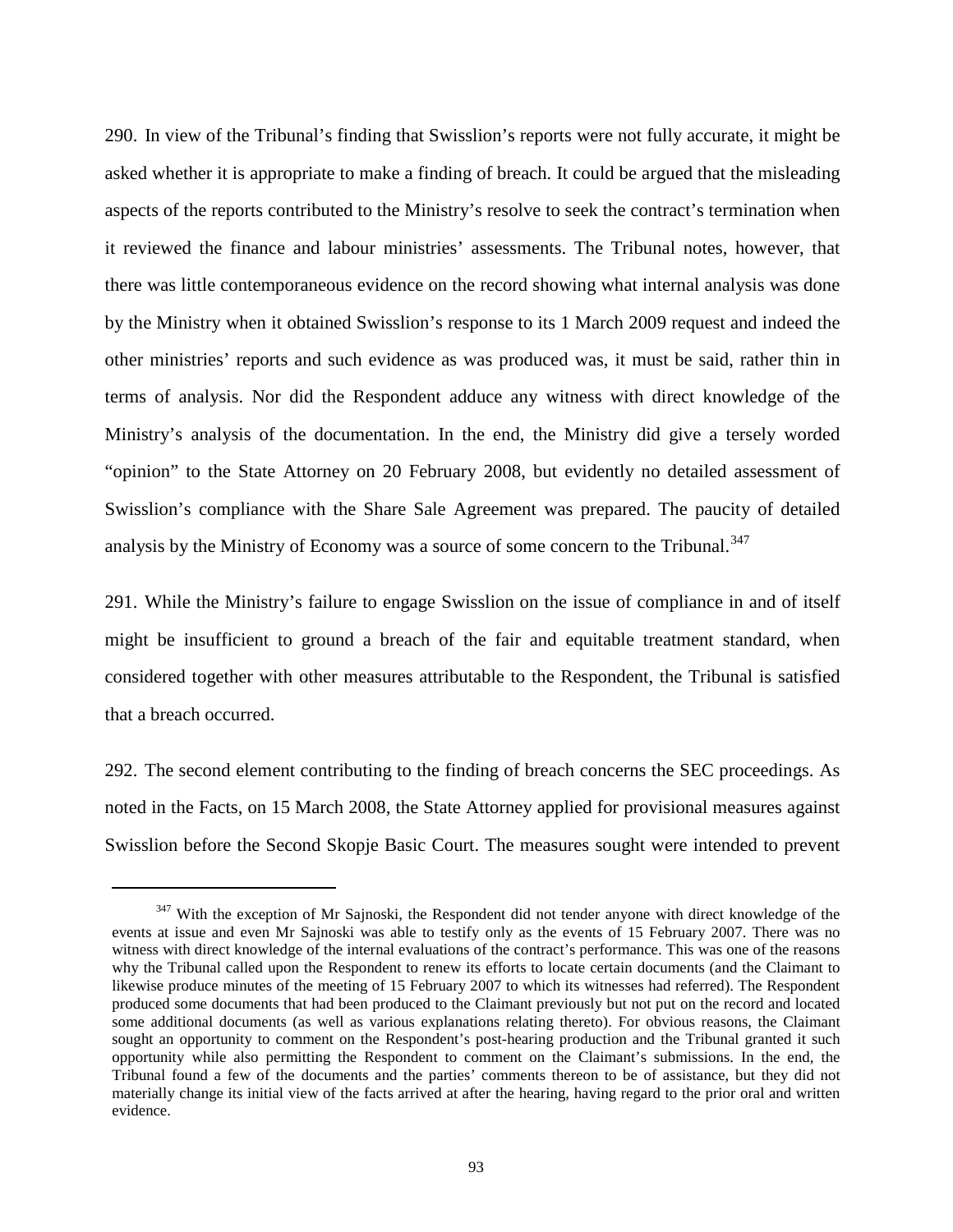Swisslion from using or transferring the Second Tranche of Agroplod shares. On 18 April 2008, the court refused the application.<sup>[348](#page-96-0)</sup> One week later, the State Attorney launched proceedings against Swisslion before the Securities and Exchange Commission, requesting the same relief just rejected by the Basic Court. On 19 May 2008, the SEC held that Swisslion's acquisition of the Second Tranche was contrary to Macedonia's law on takeovers.<sup>[349](#page-96-1)</sup>

293. Swisslion was not notified of the proceedings brought against it before the SEC.<sup>[350](#page-96-2)</sup> When its counsel sought to inspect the records, he encountered resistance and was forced to make a hand written copy of the order instead of being able to photocopy it. This was an unduly obstructionist act on the SEC's part and does not reflect well on it. Swisslion subsequently unsuccessfully appealed the decision to the Commission on Complaints on the Exchange and Stock Market. It then appealed to the Administrative Court and further to the Supreme Court and in both instances the appeal was denied. Ultimately, Swisslion petitioned the Macedonian Constitutional Court, which held, on 15 October 2008, that the SEC was not permitted to issue provisional measures in respect of a matter which was then before the Second Skopje Basic Court.<sup>[351](#page-96-3)</sup> They were accordingly lifted.

294. While Swisslion was pursuing its remedies against the SEC's decision in respect of the Second Tranche, on 9 July 2008, the SEC issued an order preventing Swisslion from voting on or receiving dividend payments on the basis of 1356 Agroplod shares which formed part of the First Tranche.<sup>[352](#page-96-4)</sup> Appeals to the Commission on Complaints on the Exchange and Stock Market and to the Administrative Court were unsuccessful. Ultimately, an appeal to the Supreme Court

<span id="page-96-0"></span><sup>348</sup> Exhibit C-41.

<span id="page-96-1"></span><sup>349</sup> Exhibit C-43.

<span id="page-96-2"></span><sup>350</sup> Meskov first witness statement, para. 55.

<span id="page-96-3"></span> $351$  Exhibit C-54.

<span id="page-96-4"></span><sup>352</sup> Exhibit C-50.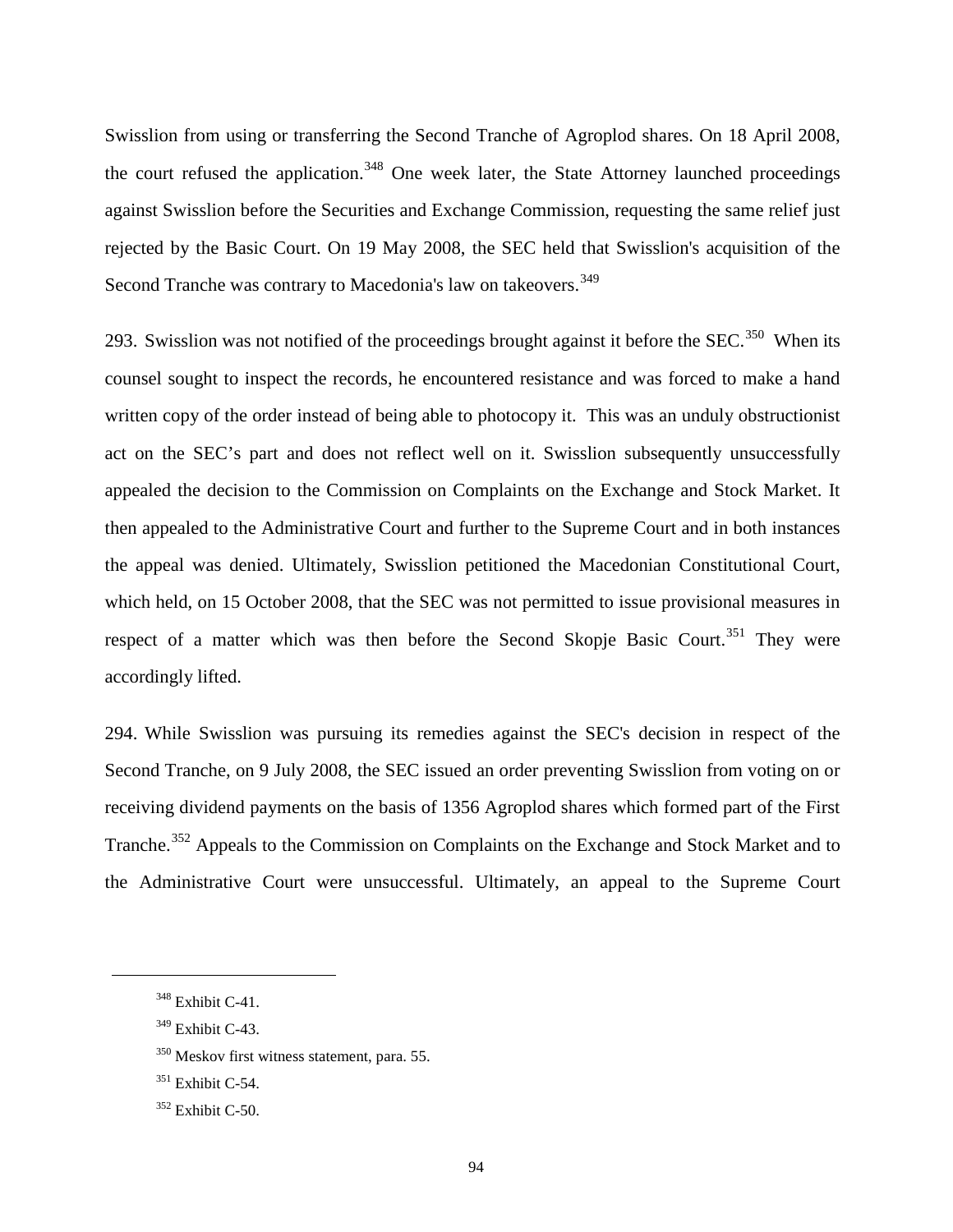succeeded, with a finding that the SEC did not have jurisdiction to restrict Swisslion's rights in relation to the First Tranche.<sup>[353](#page-97-0)</sup>

295. The Respondent argued against the Claimant's fixing the date of breach as 19 May 2008 (i.e. as the date on which it lost control of Agroplod).<sup>[354](#page-97-1)</sup> It observed that Swisslion did not lose control of Agroplod as of 19 May 2008, but rather in July 2010, when the shareholders elected a new Board of Directors after the Second Tranche was transferred to the Ministry of Economy. Thus, at most, there could be compensation for the impact of the SEC's orders only while they were in effect, according to the Respondent.<sup>[355](#page-97-2)</sup>

296. The Tribunal has doubts that there was a basis for the SEC's determination that the Second Tranche in particular should be restricted. Reference to the applicable Macedonian law indicates that it did not apply to shares sold by the government in a privatisation.<sup>[356](#page-97-3)</sup> The law was subsequently amended to apply to such transactions, but the amendment occurred in 2007 with the amendment taking effect on 23 March 2007, approximately nine months after Swisslion acquired the Second Tranche.<sup>[357](#page-97-4)</sup> Quite apart from the apparently retroactive application of the law, the Tribunal's concern is that the State Attorney's applications to the SEC appear to be motivated to subject Swisslion to additional administrative proceedings outside of the contractual litigation.<sup>[358](#page-97-5)</sup>

<span id="page-97-0"></span>297. The third measure concerns the publication of a criminal investigation initiated against the Claimant's General Manager, Mr. Meskov, and Mr. Vasko Spirovski, the then-Chief Executive

- <sup>355</sup> Rejoinder, para. 235.
- <sup>356</sup> Transcript, Day 5, 22: 8-25, 23:1-4.
- <sup>357</sup> Transcript, Day 5, 137: 4-6.

<sup>&</sup>lt;sup>353</sup> Exhibit C-59.

<sup>354</sup> Rejoinder, para. 238.

<span id="page-97-5"></span><span id="page-97-4"></span><span id="page-97-3"></span><span id="page-97-2"></span><span id="page-97-1"></span><sup>&</sup>lt;sup>358</sup> Transcript, Day 5, 21: 12-25, pp. 22-24. In their pleadings, the parties disputed whether the President of the SEC had been in a conflict of interest when she dealt with the Swisslion/Agroplod matter. The Tribunal does not find it necessary to address this issue.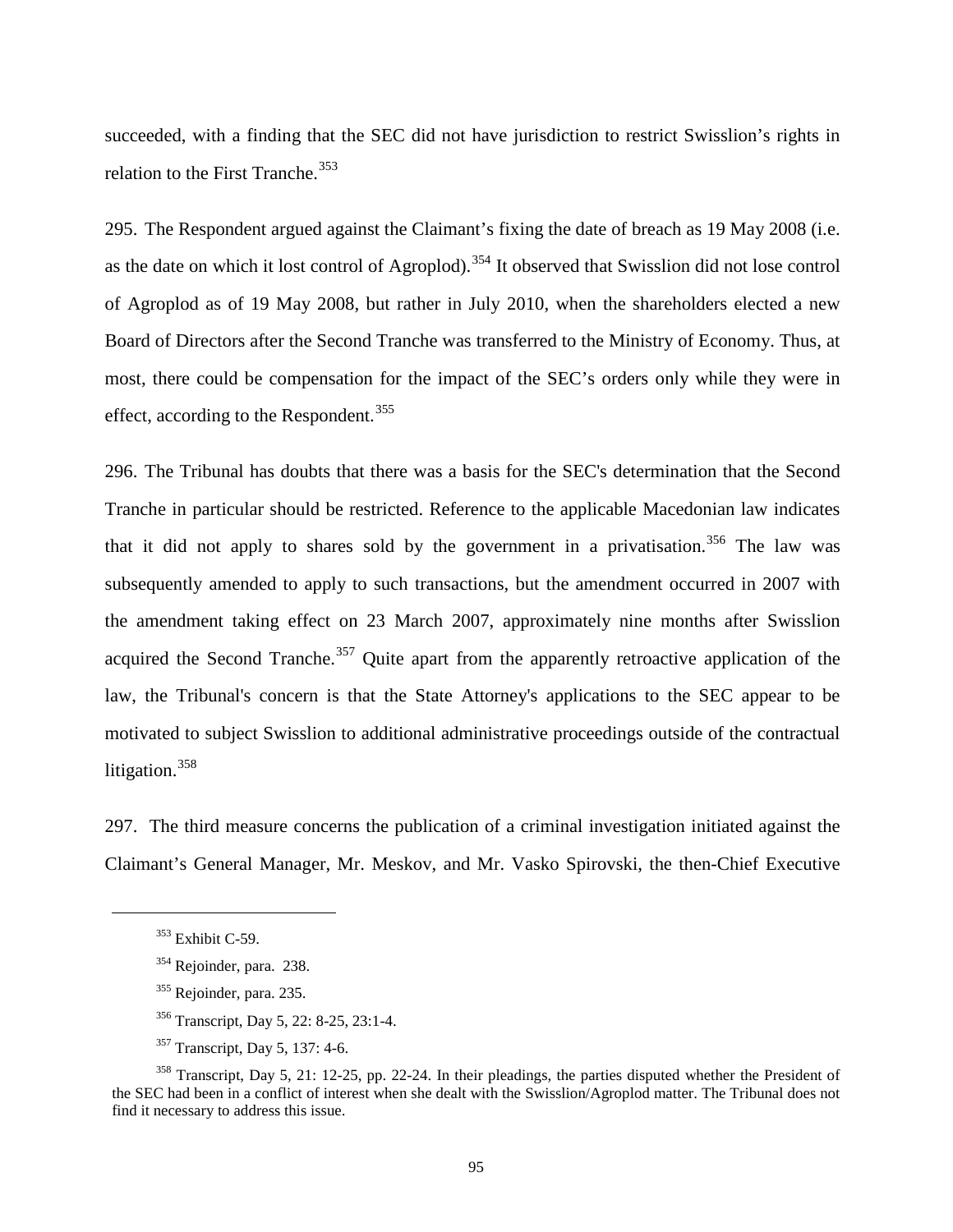Officer of Agroplod and a Swisslion appointee.<sup>[359](#page-98-0)</sup> It was alleged that the Claimant and Agroplod had signed a sham loan agreement secured by a mortgage of Agroplod's property and that this was an attempt to strip Agroplod of its assets. This investigation was publicised in the newspaper article the following day under the headline "*Criminal Charges for Directors of 'Agroplod' and*  'Swisslion'.<sup>[360](#page-98-1)</sup> As noted in the Facts, the public prosecutor issued a formal decision declaring that the allegations were without merit and declined to proceed with the prosecution.<sup>[361](#page-98-2)</sup>

298. It appears that in contrast to the Ministry of the Interior's announcing the launching of the investigation, the results of the prosecutor's determination were not widely published. It could reasonably be expected that the announcement of this investigation could cause problems for the Claimant and its businesses in Macedonia. Given the seriousness of the allegations, it would have been expected that the Ministry of the Interior would have publicised the prosecutor's decision not to prosecute, not just the investigation's initiation.

299. In the Tribunal's view, the SEC and criminal investigation measures contributed to a general deterioration in Swisslion's prospects insofar as Agroplod was concerned. Mr. Meskov testified that there was "a lot of media attention, by the TV and the newspapers", "a number of pressures and various criminal charges, we were publicised in all the media" and this reflected significantly "on the production, on the working, and the trust that we enjoyed with our clients, providers, suppliers."<sup>[362](#page-98-3)</sup>

300. In sum, the Tribunal finds a breach of Article 4(2) by virtue of measures taken or not taken prior to and on the margins of the judicial proceedings. The Tribunal has found this to be a close call; while it does not consider the breach to be *de minimis*, it also does not wish to overstate the

<sup>359</sup> Exhibit C-58.

<span id="page-98-3"></span><span id="page-98-2"></span><span id="page-98-1"></span><span id="page-98-0"></span><sup>360</sup> Exhibit C-57, *Dvevnik*, 24 December 2008. According to Mr Meskov, the police investigation was revealed by the police to the media and media reports identified him by his full name together with the accusations of criminality against him and Swisslion. First witness statement, para. 60.

 $361$  Exhibit C-97.

<sup>362</sup> Transcript, Day 2, 14:13-20.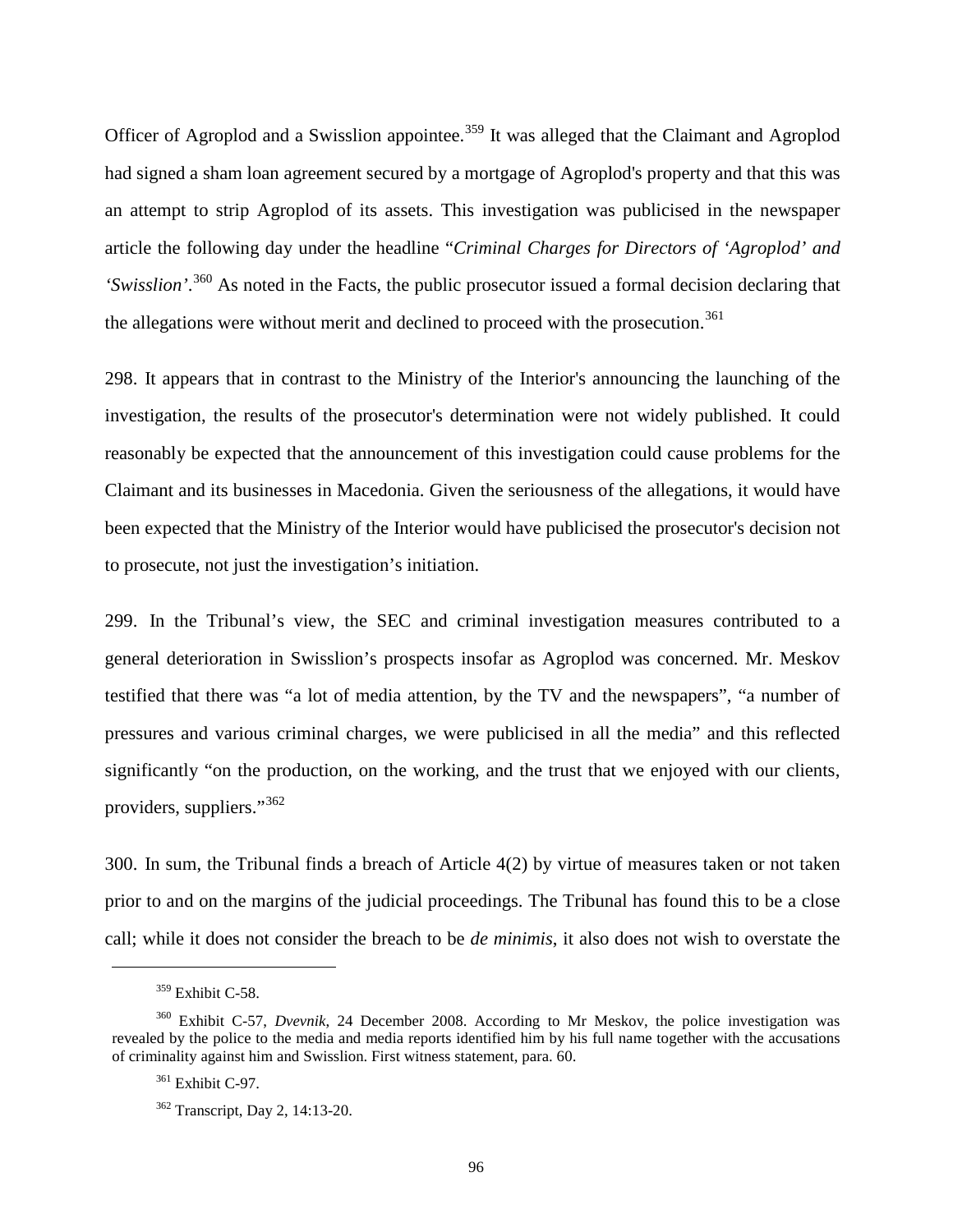finding. It notes moreover that on well-established principles, the State is not responsible for the acts of a private party like Mr. Kitinov. It was not unlawful for the Ministry to take his views into consideration when deciding whether the contract had been complied with. Collectively, however, the measures previously discussed fall below the level of treatment to which the investor was entitled.

301. This is the basis for the Tribunal's determination of breach. The Tribunal deems it appropriate to discuss two other issues before addressing the other claims.

302. Once the contract was terminated and the 25% Second Tranche shareholding was transferred to the Ministry, Swisslion's managerial control of Agroplod was eliminated and a change in the company's Board of Directors ensued.<sup>[363](#page-99-0)</sup> This occurred in short order with the resulting exacerbation of relations between Agroplod and Swisslion.

303. During the hearing, the auditors retained by Agroplod to prepare the "Pelagonia Report" were cross examined by counsel for the Claimant. The report was prepared after the contract was terminated and although it did not figure in the Ministry's actions, it was cited by the Respondent in the present arbitration in support of the lawfulness of its actions under the Treaty. The report has also been used by Agroplod to petition the Ministry of the Interior to launch more criminal proceedings against Mr. Meskov and others. Swisslion, for its part, has filed a civil complaint with the auditor's professional standards body in Macedonia<sup>[364](#page-99-1)</sup> and a criminal complaint against Mr. Kitinov, Mr. Risteski and the Pelagoniska Auditing House.<sup>[365](#page-99-2)</sup>

<span id="page-99-0"></span>304. The Tribunal was asked by the Claimant to express a view as to the objectivity of the Report.<sup>[366](#page-99-3)</sup> This is not strictly speaking necessary for the Tribunal's decision, but the Tribunal was

<sup>&</sup>lt;sup>363</sup> In addition, according to Mr Meskov, Mr Kitinov's son became the Chief Executive Officer of Agroplod. Meskov first witness statement, para. 62.

<span id="page-99-1"></span> $364$  Exhibits R-71 and C-136.

<span id="page-99-2"></span> $365$  Exhibit C-142.

<span id="page-99-3"></span><sup>366</sup> Transcript, Day 5, 57: 18-56, 58: 1-2.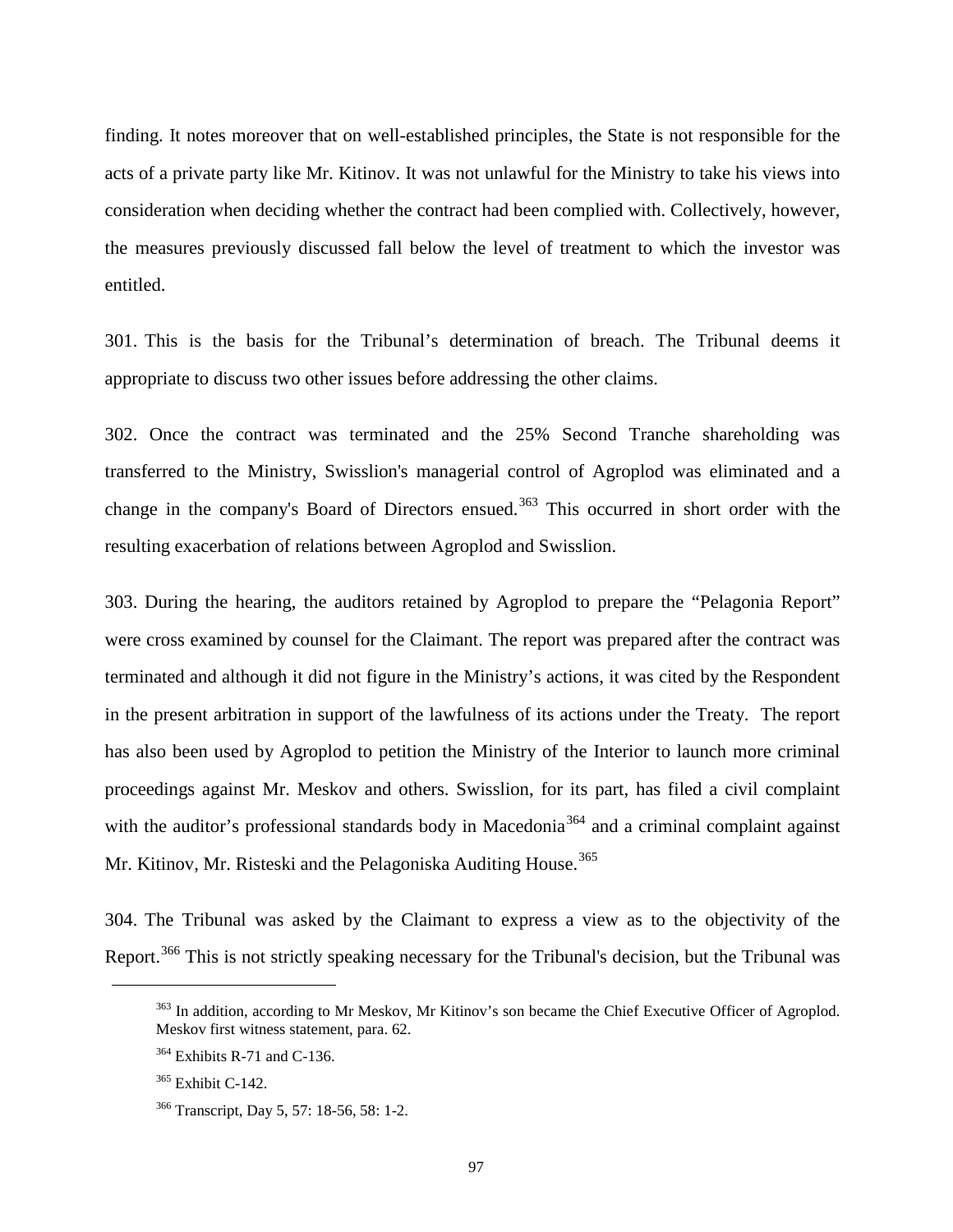troubled by the fact that while the report was being drafted, and before it was completed, its contents were apparently shared with Mr. Kitinov. As counsel for the Claimant noted, the resemblance between the final report and sections of Mr. Kitinov's prior letter to the Ministry of the Interior is striking and raises questions about the report's purpose and why the audit house could arrive at the conclusions cited in Mr. Kitinov's earlier letters when the report had yet to be completed.<sup>[367](#page-100-0)</sup> In the end, however, these are the acts of private parties, not attributable to the State, and no State responsibility can be engaged by such acts.

305.Agroplod also petitioned the Ministry of Internal Affairs to bring further criminal charges against Mr. Meskov and others involved in the subsidiaries. It appears that throughout this international proceeding, these investigations have continued.<sup>[368](#page-100-1)</sup> Mr. Meskov's evidence is that:

*The organised crime police continue to investigate me and Swisslion concerning many of the same matters that they have already investigated. These investigations continue today with greater regularity and intensity than before. The number and intrusiveness of investigations and controls has increased since Swisslion commenced these international arbitration proceedings. [369](#page-100-2)*

306. On the basis of the evidence before it, it is difficult for the Tribunal to form a view as to the merits of the criminal investigations launched at Agroplod's behest. The Respondent has drawn the Tribunal's attention to the investigating judge's determination that "there is a grounded suspicion" that Agroplod's former directors "misused [their] authorizations" in order to reduce Agroplod's capital, transfer sales and marketing functions to Swisslion, and enter into the Business and Technical Cooperation Agreements to Agroplod's detriment, etc.<sup>[370](#page-100-3)</sup>

<span id="page-100-0"></span><sup>367</sup> Transcript, Day 5, 26: 9-25; 27: 1-5, referring to Exhibits C-90 and 91.

<span id="page-100-1"></span><sup>368</sup> Meskov first witness statement, paras. 58-63.

<span id="page-100-2"></span><sup>&</sup>lt;sup>369</sup> Meskov first witness statement, para. 63.

<span id="page-100-3"></span><sup>&</sup>lt;sup>370</sup> Rejoinder, para. 261, referring to Exhibit C-144.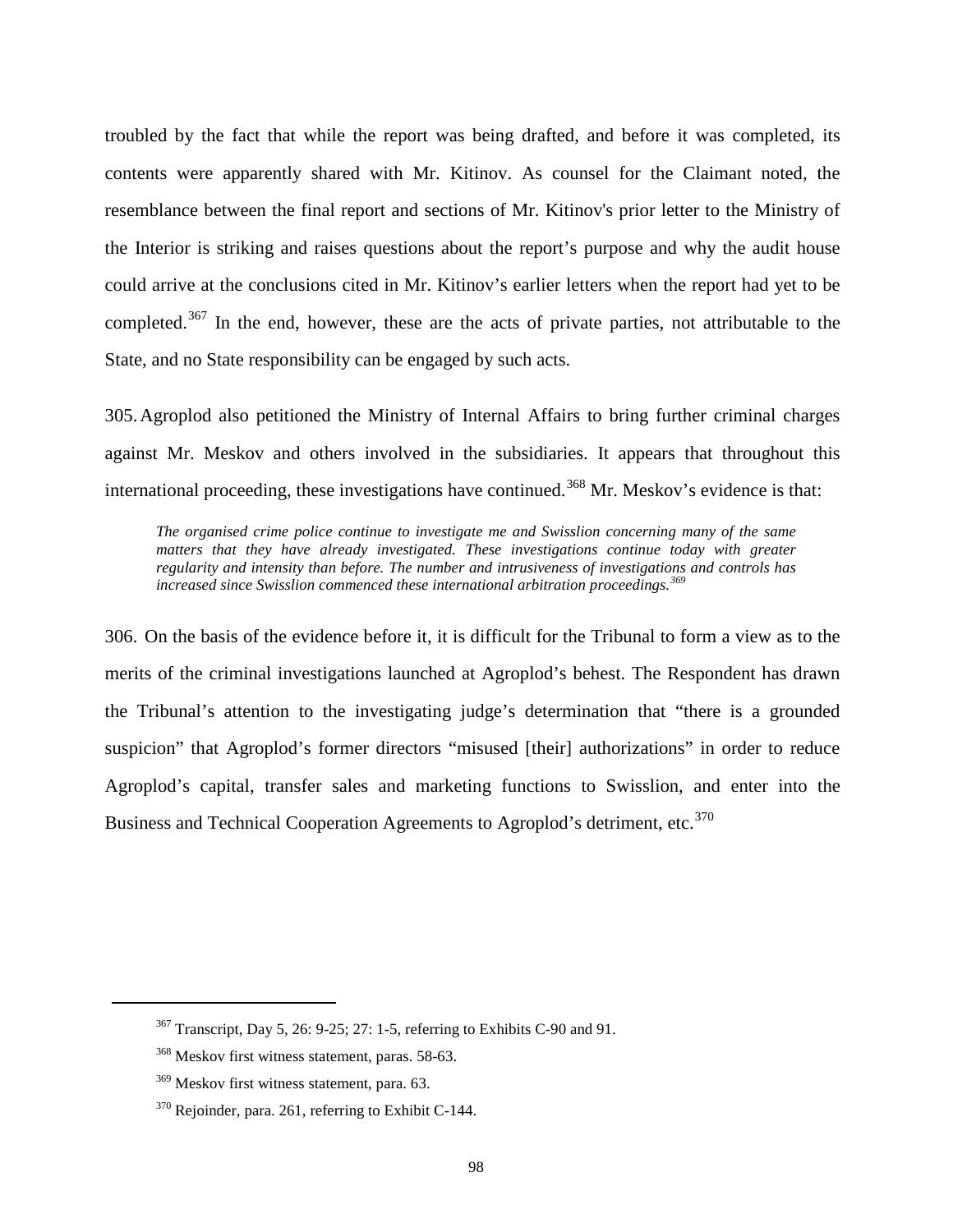307. The Respondent noted in its Rejoinder (and at the hearing it appeared that the situation had not changed) that no formal criminal charges have yet been filed against Swisslion or its managers.<sup>[371](#page-101-0)</sup>

308. The State is not responsible for the swearing of criminal complaints by private parties. Its duties arise in its response thereto. In the present circumstance, without having a fuller evidentiary record before it, and in the absence of concrete measures, the Tribunal refrains from making a finding in respect of these matters.

# *b) Expropriation*

309. The Tribunal now turns to the allegation that as a result of the court proceedings, the Respondent unlawfully expropriated the Claimant's Second Tranche of shares without payment of compensation.

310. In its Memorial, the Claimant made the uncontroversial point that a State is responsible for an expropriation effected by any of its organs, including its judiciary. It went on to assert that an expropriation had been effected by the courts' terminating the contract "on the ostensible grounds that Swisslion had not fulfilled its obligations to make the requisite investment contributions during the second half of  $2006...$ <sup>[372](#page-101-1)</sup> It added that even if it had been lawful to terminate the contract, Macedonian law and the Treaty would have required compensation for the repossession of the shares.<sup>[373](#page-101-2)</sup> The Reply emphasised the latter point in particular, noting that the expropriation claim "does not depend upon a finding that the contract was wrongfully terminated. Rather, it rests primarily upon the fact that Swisslion received no compensation for the Second Tranche, for

<span id="page-101-0"></span><sup>371</sup> Rejoinder, para. 262.

<span id="page-101-1"></span><sup>372</sup> Memorial, paras. 117, 121.

<span id="page-101-2"></span><sup>&</sup>lt;sup>373</sup> Memorial, para. 123.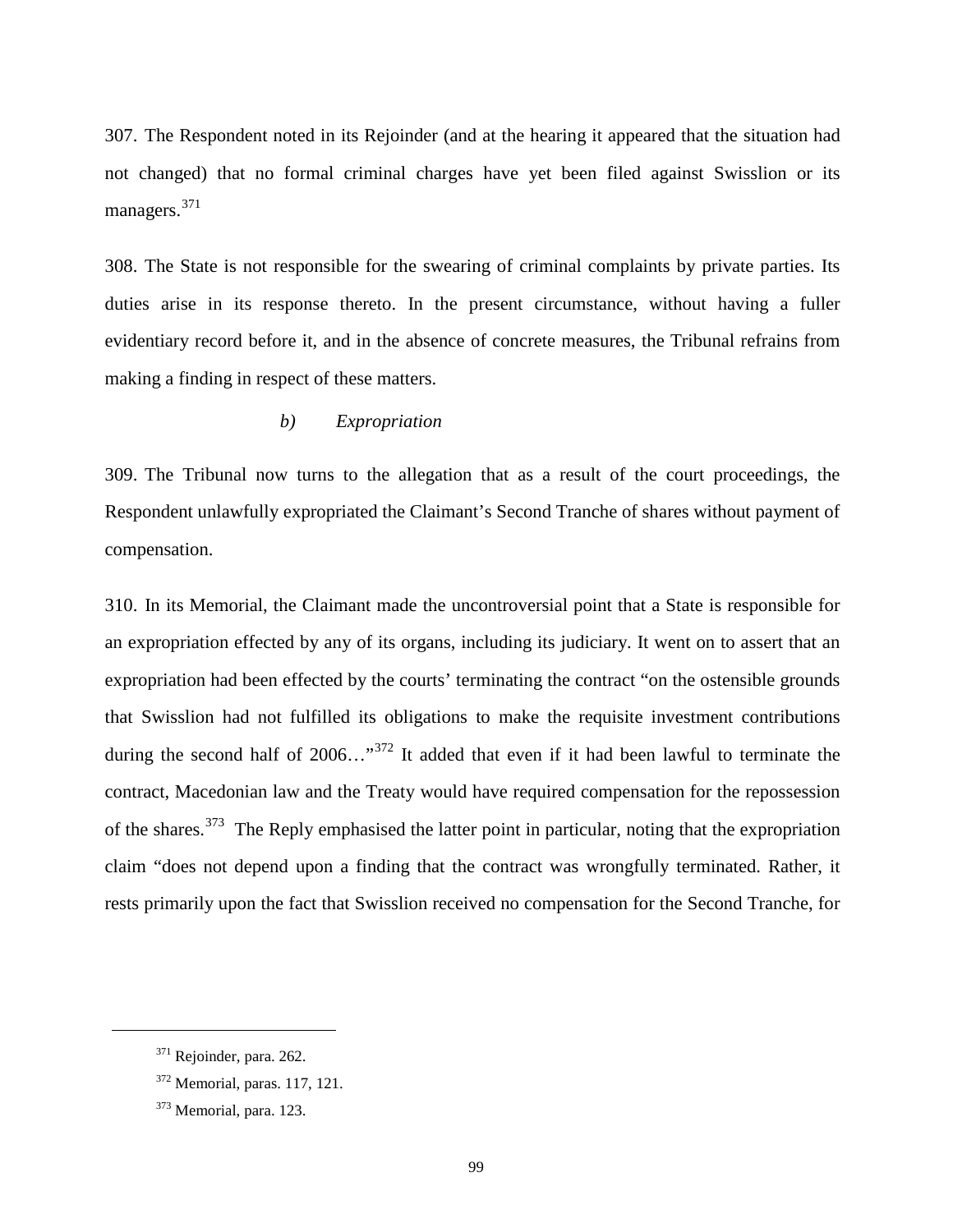which it had paid valuable consideration, when those shares were subjected to a 'compulsory transfer of property rights'."<sup>[374](#page-102-0)</sup>

311. The Tribunal will address both elements of the expropriation claim.

312. With respect to the first element, the contract was terminated and the effect of this order was to transfer the shares back to the selling party. It has already been held that the Ministry was entitled to form the view that the contract had not been complied with and to put that view before the courts. The fact that the courts accepted that view and the judicial decisions have not been successfully challenged before this Tribunal means that the argument that the court effected an expropriation must fail.

313. One of the cases on which the Claimant placed reliance, *Saipem v. Bangladesh,* noted that the *c*laimant itself in that case recognized that a predicate for alleging a judicial expropriation is unlawful activity by the court itself.<sup>[375](#page-102-1)</sup> The award recounts the claimant's acknowledgement that it is "*an illegal action of the judiciary* which has the effect of depriving the investor of its contractual or vested rights constitutes an expropriation which engages the State's responsibility".<sup>[376](#page-102-2)</sup> This point, with which the respondent in that case agreed, was accepted by the tribunal, which noted that it concurred "with the parties that expropriation by the courts presupposes that the courts' intervention was illegal..."<sup>[377](#page-102-3)</sup> [Emphasis added.]

<span id="page-102-1"></span><span id="page-102-0"></span> $\ddot{\phantom{a}}$ 

<sup>&</sup>lt;sup>374</sup> Reply, para. 58.

<sup>375</sup> Cited at para. 118 of the Memorial.

<sup>376</sup> *Saipem S.p.A. v. The People's Republic of Bangladesh*, ICSID Case No. ARB/05/07, Award, para. 127.

<span id="page-102-3"></span><span id="page-102-2"></span><sup>&</sup>lt;sup>377</sup> *Id.*, para. 180. It is true that that tribunal went on to hold that this does not mean that expropriation by a court necessarily presupposes a denial of justice evidently concerned about imposing a requirement to exhaust all local remedies before judicial action could be challenged. Be that as it may, in the event the tribunal found that that the courts decided the case on facts and points of law that had not been in dispute between the parties, the courts' intervention was "abusive", "grossly unfair", and that they "exercised their supervisory jurisdiction for an end which was different from that for which it was instituted and this violated the internationally accepted principle of prohibition of abuse of rights." Award, para. 155-156, 161, and 187. The other case on which reliance was placed, *Rumeli v. Kazakhstan*, found liability on a different basis, namely, collusion between the State and the claimants' competitor, which collusion was then effected through court proceedings. It is not apposite to the facts of the present case.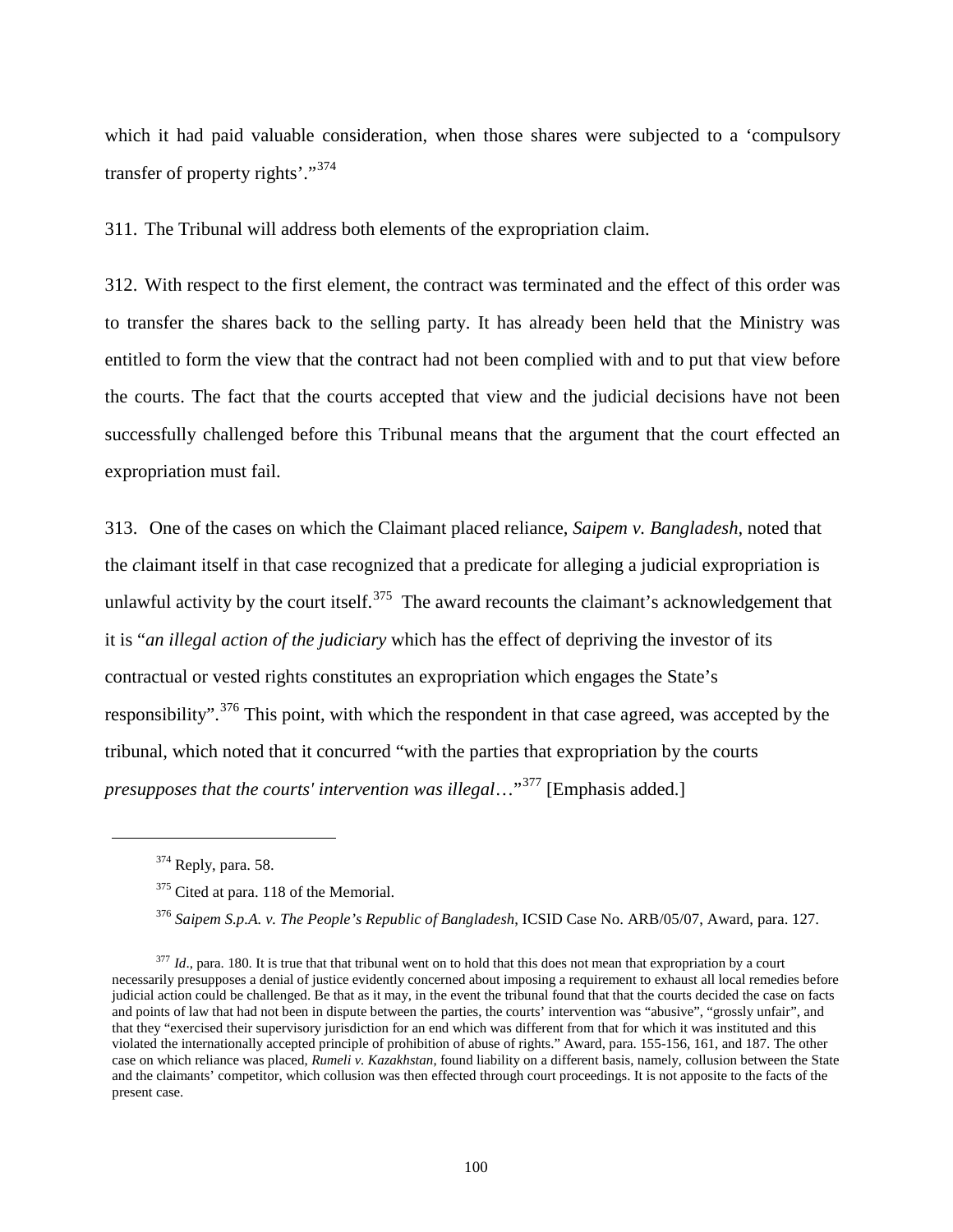314. In the Tribunal's view, the courts' determination of breach of the Share Sale Agreement and its consequential termination did not breach the Treaty and therefore was not unlawful*.* The internationally lawful termination of a contract between a State entity and an investor cannot be equated to an expropriation of contractual rights simply because the investor's rights have been terminated; otherwise, a State could not exercise the ordinary right of a contractual party to allege that its counterparty breached the contract without the State's being found to be in breach of its international obligations. Since there was no illegality on the part of the courts, the first element of the Claimant's expropriation claim is not established.

315. Turning to the second element, it is common ground that the courts did not order the Ministry to pay the Claimant for the purchase price when it resolved to terminate the contract. The question is whether, as the Claimant has alleged, this in itself amounts to an expropriation under the Treaty.

316. In his opening argument, counsel for the Claimant argued that a fundamental defect of the Macedonian courts' treatment of the contractual litigation was their failure to consider awarding compensation to Swisslion in the event that the Share Sale Agreement was terminated.<sup>[378](#page-103-0)</sup> It was asserted that the failure to pay compensation for the taking of the shares and even to consider the issue was "either grossly incompetent or in bad faith".<sup>[379](#page-103-1)</sup> The Respondent took issue with this contention and in its opening directed the Tribunal to the minutes of the hearing before the Skopje Basic Court hearing on 30 September 2009 where Swisslion touched on the "legal consequences from the termination" as well as to its arguments on appeal.<sup>[380](#page-103-2)</sup> It asserted that while Swisslion

<sup>378</sup> Transcript, Day 1, pp. 38-42.

<sup>379</sup> Transcript, Day 1, 40: 3-6.

<span id="page-103-2"></span><span id="page-103-1"></span><span id="page-103-0"></span><sup>380</sup> Transcript, Day 1, 228: 2-25, 229: 1-20 with reference to Exhibits C-126 (in which Swisslion's legal representative commented in the course of argument that "[i]f the legal interest of the Claimant [i.e., the Ministry of Economy] lies in the termination of this Agreement, we ask the Court to take into account the legal consequences from the termination of the same") and C-76 (the company's appeal submission, where at para. 40, it posed the question "[w]hat about the money paid for these shares? How and by whom will the money paid as a purchase price under Article 3 of the disputed Agreement be refunded?"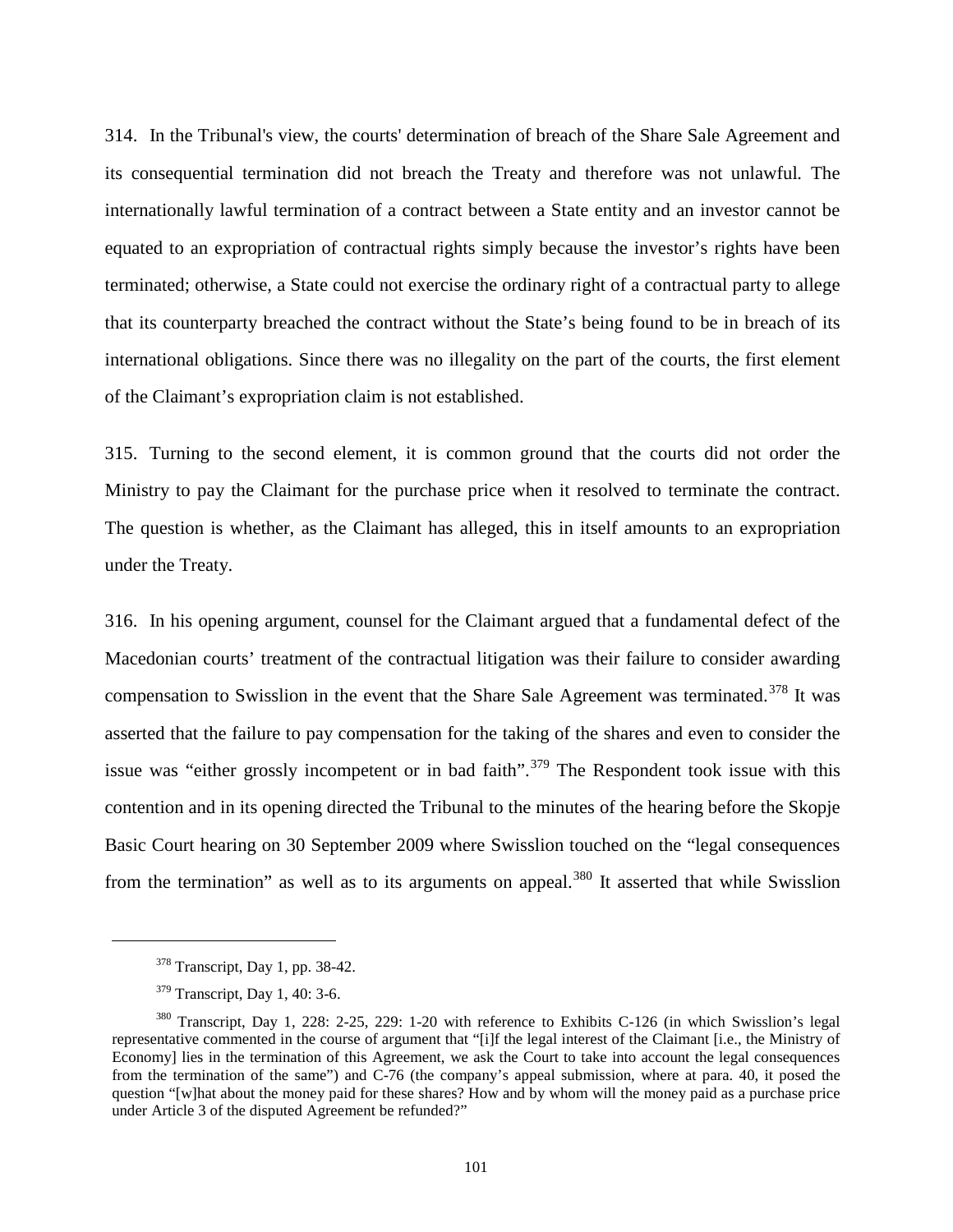alluded to the payment issue in argument before the courts, no request for the payment of compensation was advanced in the local proceedings.<sup>[381](#page-104-0)</sup> Moreover, when it came to Prof. Nedkov's cross-examination, and he was asked whether, the Share Sale Agreement's having been terminated, it was open to Swisslion to commence a separate lawsuit to claim the return of the purchase price, he agreed that this was appropriate under Macedonian law.

317. In particular, when it was put to him that the Claimant did *not* make a formal claim to the Skopje Basic Court for a specific amount of compensation in accordance with Macedonian law, Prof. Nedkov testified:

*It should not have done this. According to the provisions of law on obligation, an important fact is the termination of the contract by dissolution, while the relations after the dissolution are clarified. If there are any disputes, contentious issues, then you go to the court again. But these are new lawsuits, separate from the main issue if that had dealt with whether the conditions for dissolution of the contract had been met.[382](#page-104-1) [Emphasis added.]*

318. Were such a lawsuit to be commenced, the court would examine whether there had been a change in the value of the shares between the time of their purchase and the time of their transfer back to the Ministry.<sup>[383](#page-104-2)</sup> This latter point is of some importance; the evidence suggests that the value of the shares for the purposes of compensation when the contract was terminated was not fixed as the price originally paid for the share. That is, it did not automatically follow from the fact of termination that the purchaser would be entitled to a return of the purchase price.

319. Although counsel for the Claimant briefly adverted to his co-counsel's prior submissions on the compensation issue in his closing argument, he did not elaborate upon them in light of the oral testimony, a point noted by counsel for the Respondent in his closing argument.<sup>[384](#page-104-3)</sup> The Tribunal has already found that the termination resulted from a contract dispute in which one Party, which happened to be a governmental entity, formed the view that its counterparty was in breach and put

<sup>381</sup> Transcript, Day 1, 229: 16-20.

<span id="page-104-1"></span><span id="page-104-0"></span><sup>382</sup> Transcript, Day 3, 64: 9-17.

<span id="page-104-2"></span><sup>383</sup> Transcript, Day 3, 43: 8-15; 63: 2-23.

<span id="page-104-3"></span><sup>384</sup> Transcript, Day 5, 74: 13-15, 133: 3-25, 134: 1-25, 135: 1-2.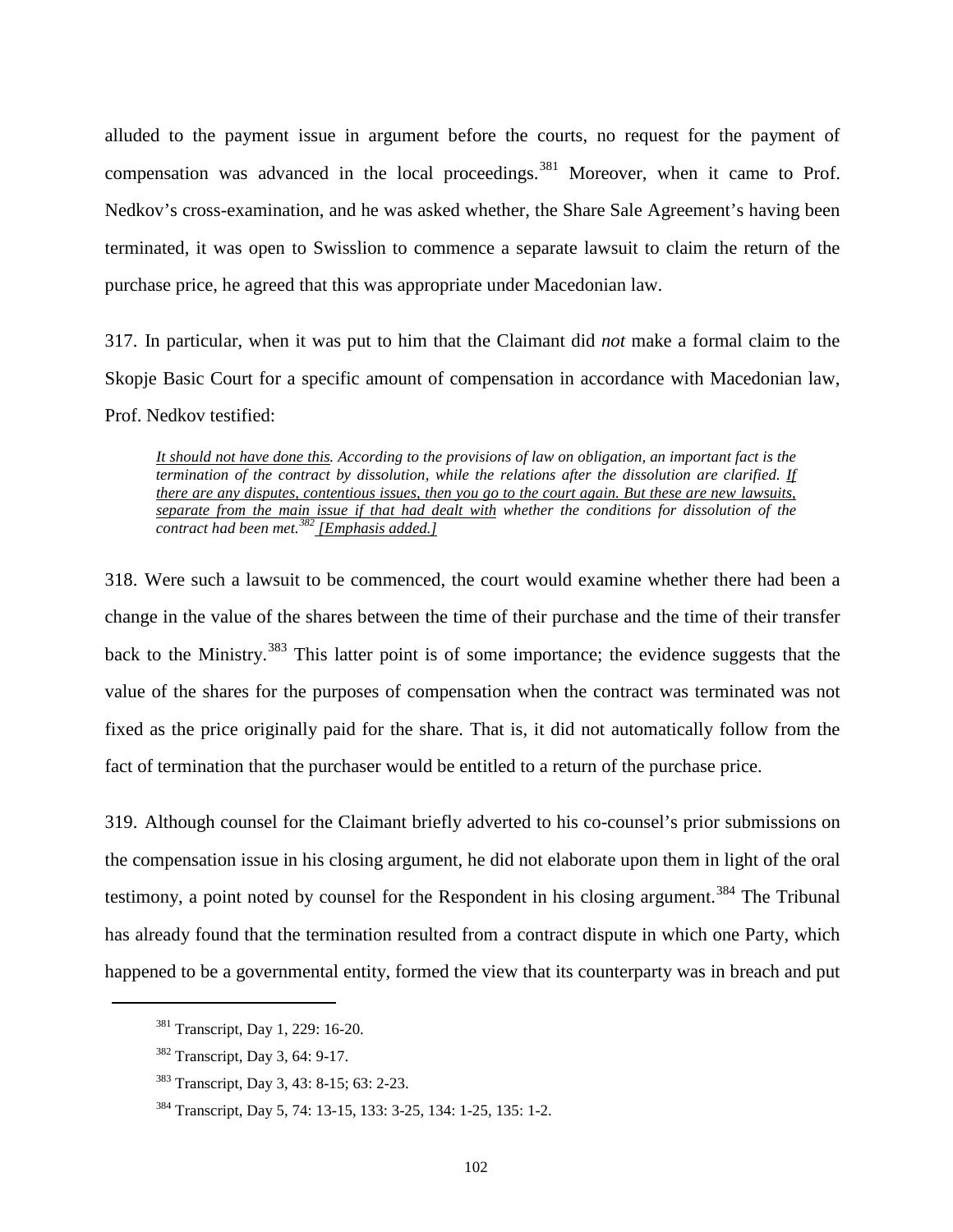the matter before the courts. On the evidence before the Tribunal, it was open to the counterparty to petition the court for compensation in the event of termination. In the circumstances of this case, the Tribunal considers that no expropriation of the moneys paid for the shares was effected by the fact that the courts terminated the Share Sale Agreement and did not order a return of the purchase price in the absence of a request for such relief. The Tribunal accepts the Respondent's submission that no claim for compensation was made in accordance with Macedonian civil procedure.<sup>[385](#page-105-0)</sup>

320. The fact that the Tribunal notes that Claimant apparently never sought in the court proceeding, nor according to its legal expert would the court have been competent to award, a return of the purchase price should not to be seen as imposing an exhaustion requirement on the Claimant. Rather, the Tribunal is of the view that, in these circumstances the Claimant has not proven the juridical fact on which the second limb of its expropriation case is based, i.e., that it had a clear right to recover the purchase price in that proceeding such that the court's failure to so order constituted an expropriation.

321. In the end, the Tribunal finds that no claim for expropriation has been made out under Article 6 of the Treaty and the claim is dismissed.

## *c) Observance of Commitments*

322. The Claimant argued further that the Respondent was in breach of Article 12 of the Treaty, Observance of commitments, which states that:

Either Contracting Party shall constantly guarantee the observance of the commitments it has entered into with respect to the investments of the investors of the other Contracting Party.

<span id="page-105-0"></span> $\ddot{\phantom{a}}$ 

<sup>385</sup> Transcript, Day 5, pp. 133-135.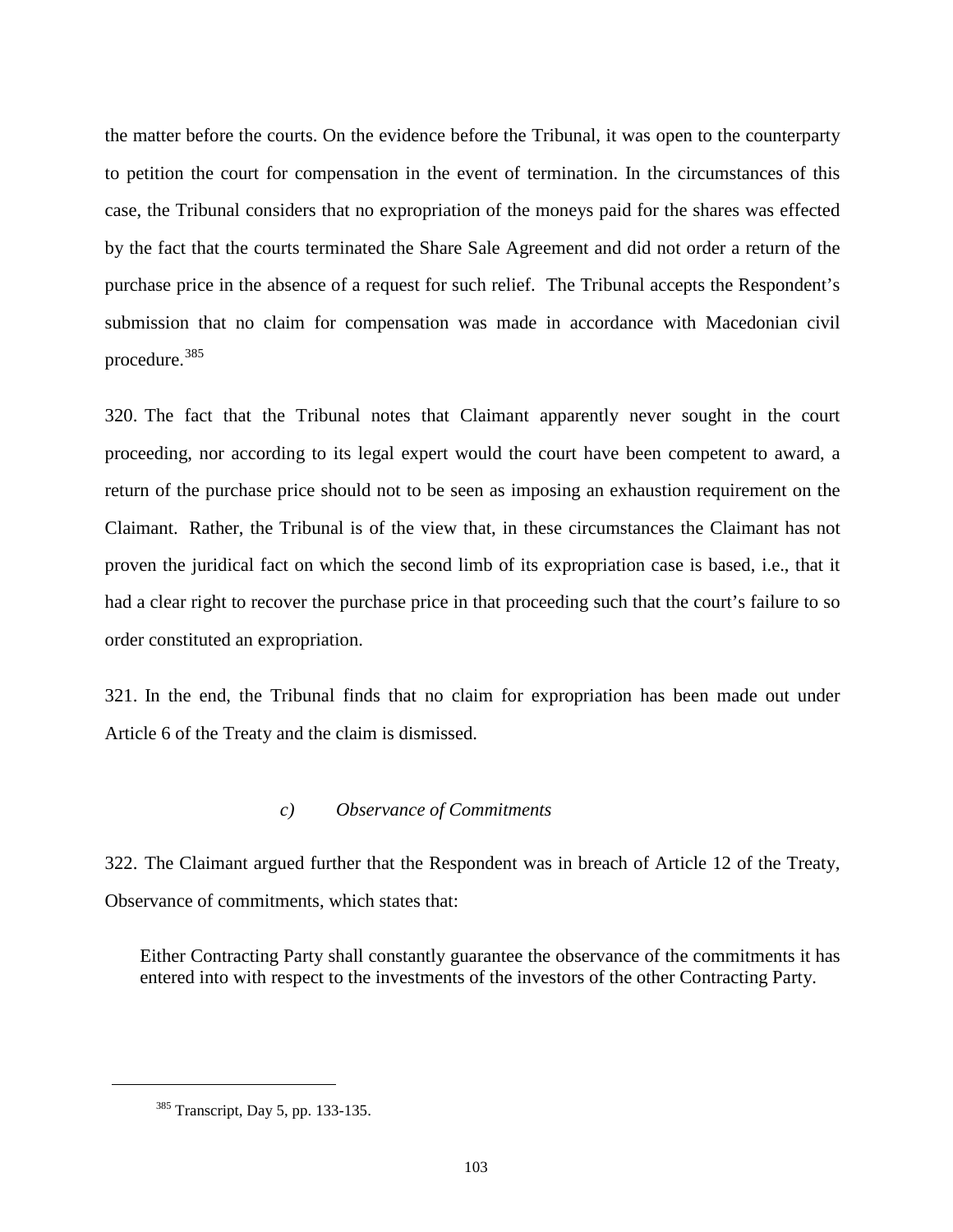323. In the Tribunal's view, this claim can be disposed of summarily and it is unnecessary for the Tribunal to consider the complex legal issues that can arise in respect of umbrella clauses. The fundamental weakness of the claim is that even if the Share Sale Agreement were to be considered to be a "commitment" entered into by the Respondent, the Tribunal has already found that the nature of the commitments *made by Swisslion* in the Business Plan and the contract itself were susceptible of different and conflicting interpretations and thus were disputable.

324. Given the ambiguity in the Parties' contractual relationship, the Tribunal cannot find that the Respondent failed to "constantly guarantee" the observance of its commitments. At the end of the day, there were issues pertaining to the investor's compliance with the contract on which reasonable persons could disagree. The Ministry did not unilaterally terminate the contract, but rather put the issue before the courts. The Tribunal is therefore unable to find that in resolving to seek the termination of the contract and in submitting the matter to the jurisdiction of the courts, as provided for in the contract, the Ministry breached any obligation to constantly guarantee the observance of its commitments.

325. The claim for breach of Article 12 is accordingly rejected.

### *d) Unreasonable Impairment*

326. The final claim advanced by the Claimant is that the Respondent impaired the Claimant's investments by "unreasonable" measures. The Claimant identified five ways in which its investments were impaired through: (i) the restrictions imposed on the use of the Second Tranche of shares; (ii) the provisional measures restricting the Claimant's right to use the First Tranche; (iii) the prevention of the Claimant's enjoyment of its shareholdings in the subsidiaries by eliminating its control over Agroplod; (iv) a judicial order that the bank to which the Claimant had granted a mortgage of the Claimant' s shares in Agroplod was prohibited from foreclosing on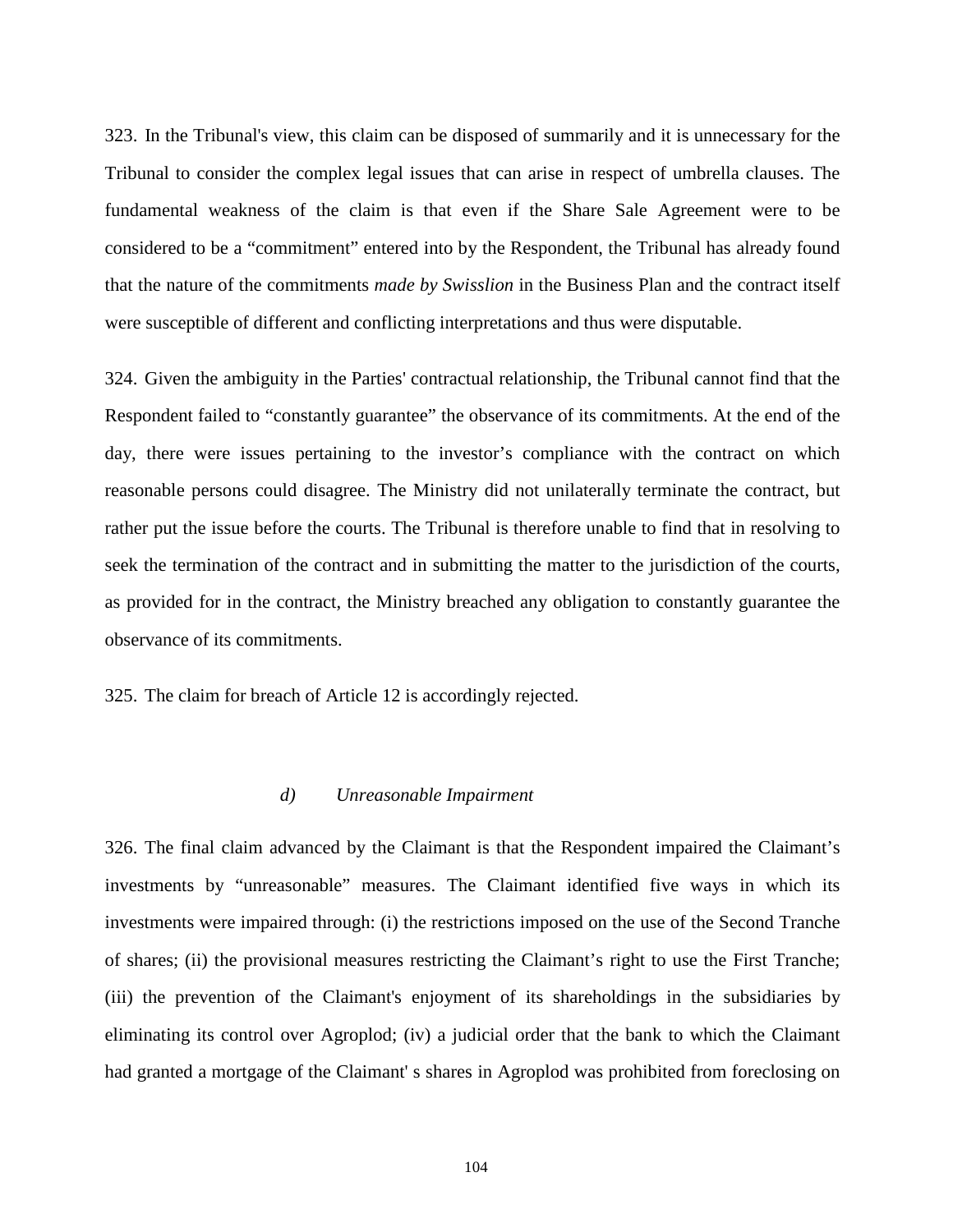such mortgage which was said to have eliminated the security's value and impaired the Claimant's ability to maintain its financing arrangements; and (v) the victimising of the Claimant and its representatives in Macedonia through unjustified investigations and threats of prosecution.<sup>[386](#page-107-0)</sup>

327. The Claimant argued further that the foregoing impairments were unreasonable in that: (i) the State Attorney sought relief before the SEC after its request for the same relief was rejected by the Basic Court and the relief granted by the SEC was eventually overturned; (ii) the Ministry of Economy's decision to terminate the contract was contrary to its express terms and those of the Business Plan and "contradicted the representations of the government auditors who confirmed the propriety of Swisslion's conduct in early 2007"; (iii) the Ministry sought to terminate the Share Sale Agreement without observing basic provisions of Macedonia law which require compensation to be paid in the case of termination of personally fulfilled contracts; (iv) the measures taken in respect of the mortgage eliminated the legal certainty between Swisslion and its lender and unreasonably impaired Swisslion's ability to use its investment, i.e. the shares over which it had granted a mortgage; and (v) the "perpetual" investigations against Swisslion and its General Manager are unreasonable because they are manifestly unfounded.

328. After careful consideration of all of the record evidence and the parties' pleadings, the Tribunal has concluded that the Respondent breached the obligation to accord fair and equitable treatment to the Claimant. Most of the measures complained of in the Article 4(1) claim are duplicative of the measures that have already been examined within the context of the breach of the fair and equitable treatment standard. Moreover, it is apparent that the Tribunal has a different view of the characterisation of certain alleged facts from those on which the unreasonable impairment claim is based. The Tribunal finds that the claim is better addressed under Article 4(2) and accordingly the Article 4(1) claim is dismissed.

<span id="page-107-0"></span> $\ddot{\phantom{a}}$ 

<sup>386</sup> Memorial, para. 135.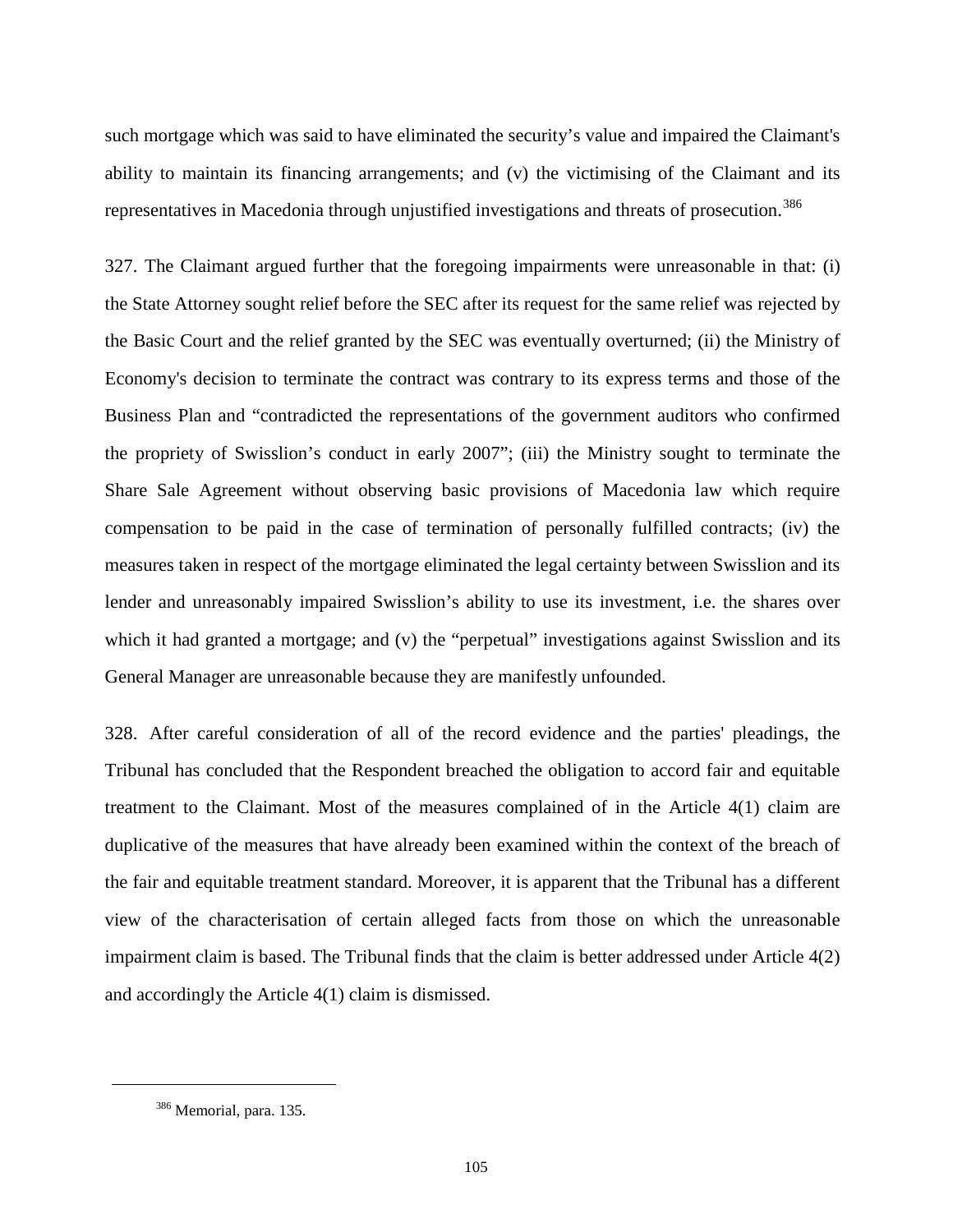329. In the end, it is the Tribunal's view that the claimed breach of Article 4(1) adds little to the Claimant's case, and would not in any event increase the measure of damages, and that the series of measures identified in the Tribunal's determination of a breach of Article 4(2) are those which engage the responsibility of the State. Accordingly, the claim of breach of Article 4(1) is rejected.

## **3. Evaluation of the Damages**

330. The Claimant submitted two expert reports prepared by Mr. Anthony Charlton, who was instructed to assume that the Claimant's investment was taken from it and that it should be valued as of 19 May 2008, the date on which the SEC rendered its first decision freezing the Claimant's entitlement to vote on the Second Tranche of shares. On the Claimant's case, although the Respondent "began to interfere with the investments relatively soon after Swisslion had gained control of Agroplod, the company registered a sufficient track record of profitability for some projection purposes."<sup>[387](#page-108-0)</sup> Accordingly, Mr. Charlton employed a discounted cash flow analysis based on the performance of the "Agroplod subsidiaries" during the period 2006-2008.<sup>[388](#page-108-1)</sup> He also used the experience of the Claimant's affiliate in Serbia, Eurolion, as a proxy for the Agroplod group's probable future cash flows and compared the results of that analysis with his discounted cash flow analysis.<sup>[389](#page-108-2)</sup>

331. Mr. Charlton's first report estimated that based upon Agroplod's performance in the two years after Swisslion acquired control and a comparison with Eurolion's performance over a longer period, the Claimant's investments in Agroplod and the subsidiaries in May 2008 would have been  $\bigoplus$  5.95 million.

<span id="page-108-0"></span><sup>&</sup>lt;sup>387</sup> Memorial, para. 157.

<span id="page-108-1"></span><sup>&</sup>lt;sup>388</sup> As noted previously, the parties differed over the use of this term. In the Respondent's view, the companies would be better regarded as "Swisslion subsidiaries".

<span id="page-108-2"></span><sup>&</sup>lt;sup>389</sup> Memorial, para. 157.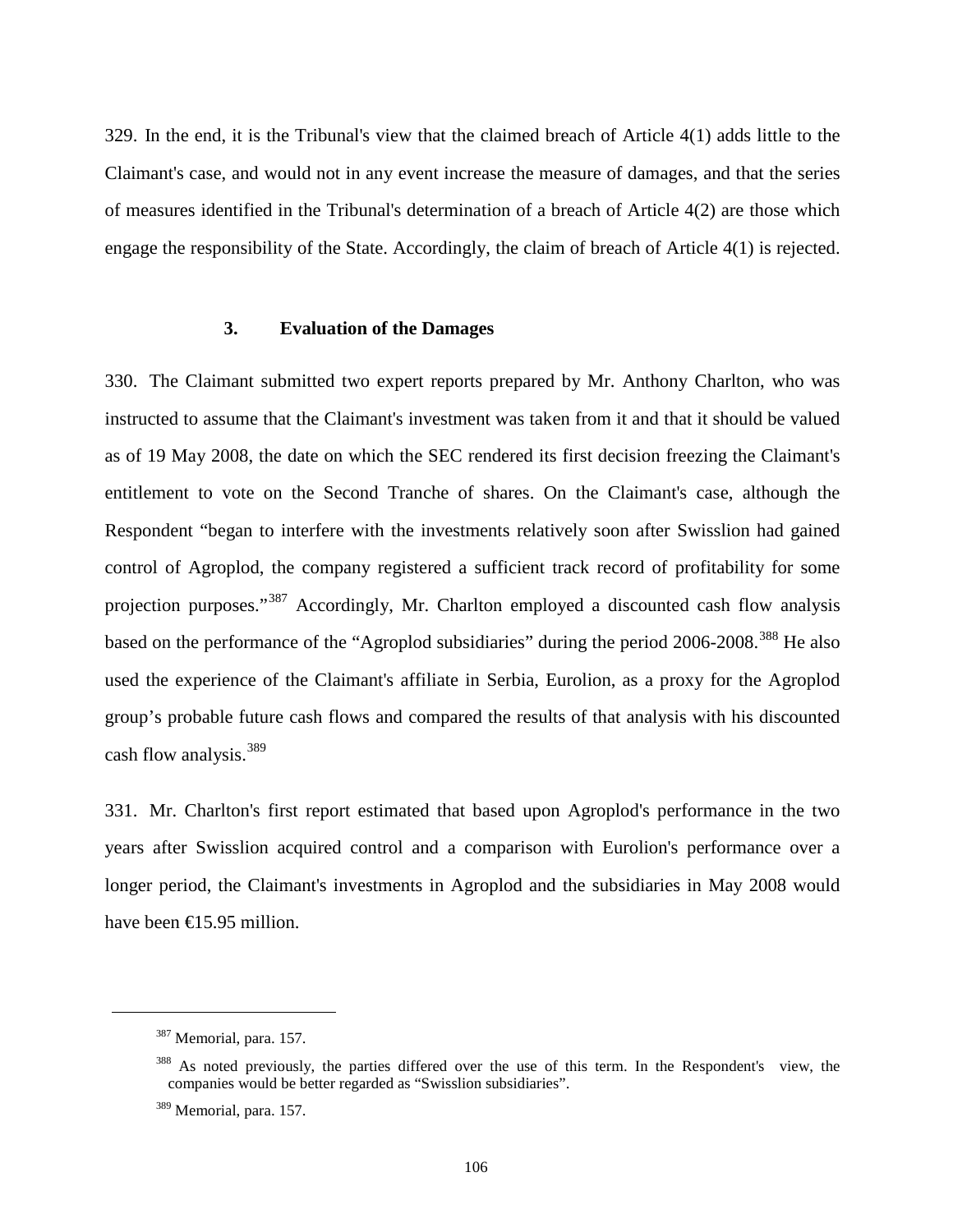332. Although the Claimant asserted that there was sufficient amount of information to enable a reliable discounted cash flow analysis to be employed, in the event that the Tribunal disagreed, it contended that the Claimant should be entitled to compensation equal to the value of the investments that it actually made in Agroplod and the subsidiaries.<sup>[390](#page-109-0)</sup> This was estimated by Mr. Charlton to amount to a total of  $\epsilon 1$  million.<sup>[391](#page-109-1)</sup> To this, the Claimant added the  $\epsilon 1$ .1 million paid for the Second Tranche of shares and a total of €1.3 million for all of its other shares in Agroplod which, it was contended, "were bought in reliance on having control of the Agroplod group and are virtually worthless to Swisslion in the absence of that control." The total value of these investments amounted to  $\epsilon$ 13.4 million, a figure which was then adjusted upwards using the Claimant's WAAC of 13.3% calculated by Mr. Charlton, with a resulting amount of compensation in the amount of  $E$ 19.01 million said to be due as at the date of the Memorial's filing.

333. The Respondent adduced the expert reports of Mr. Christopher Glover, who took a different view of the damages claim. In the Respondent's submission, the Second Tranche, representing 25.4% of the shares in Agroplod, was purchased by the Claimant for consideration of  $\epsilon 1.1$ million, yet the claim now being brought sought approximately  $\epsilon$  equals 20 million in compensation from losses allegedly incurred as a result of the loss of such shares.<sup>[392](#page-109-2)</sup>

334. The Respondent argued further that since the termination of the Share Sale Agreement was not in breach of the Treaty's expropriation provision, there was no unlawful expropriation resulting from the termination of the contract. It argued further, in the alternative, that if the Tribunal did find an expropriation, compensation should be assessed in accordance with Article 5 which provided that it shall amount to the market value of the investment expropriated immediately before the expropriatory action was taken or became public knowledge.<sup>[393](#page-109-3)</sup>

<span id="page-109-0"></span><sup>&</sup>lt;sup>390</sup> Memorial, para. 161.

<span id="page-109-1"></span><sup>&</sup>lt;sup>391</sup> Charlton first report, paras. 165-171.

<span id="page-109-2"></span><sup>392</sup> Counter-Memorial, para. 450.

<span id="page-109-3"></span><sup>393</sup> Counter-Memorial, para. 457.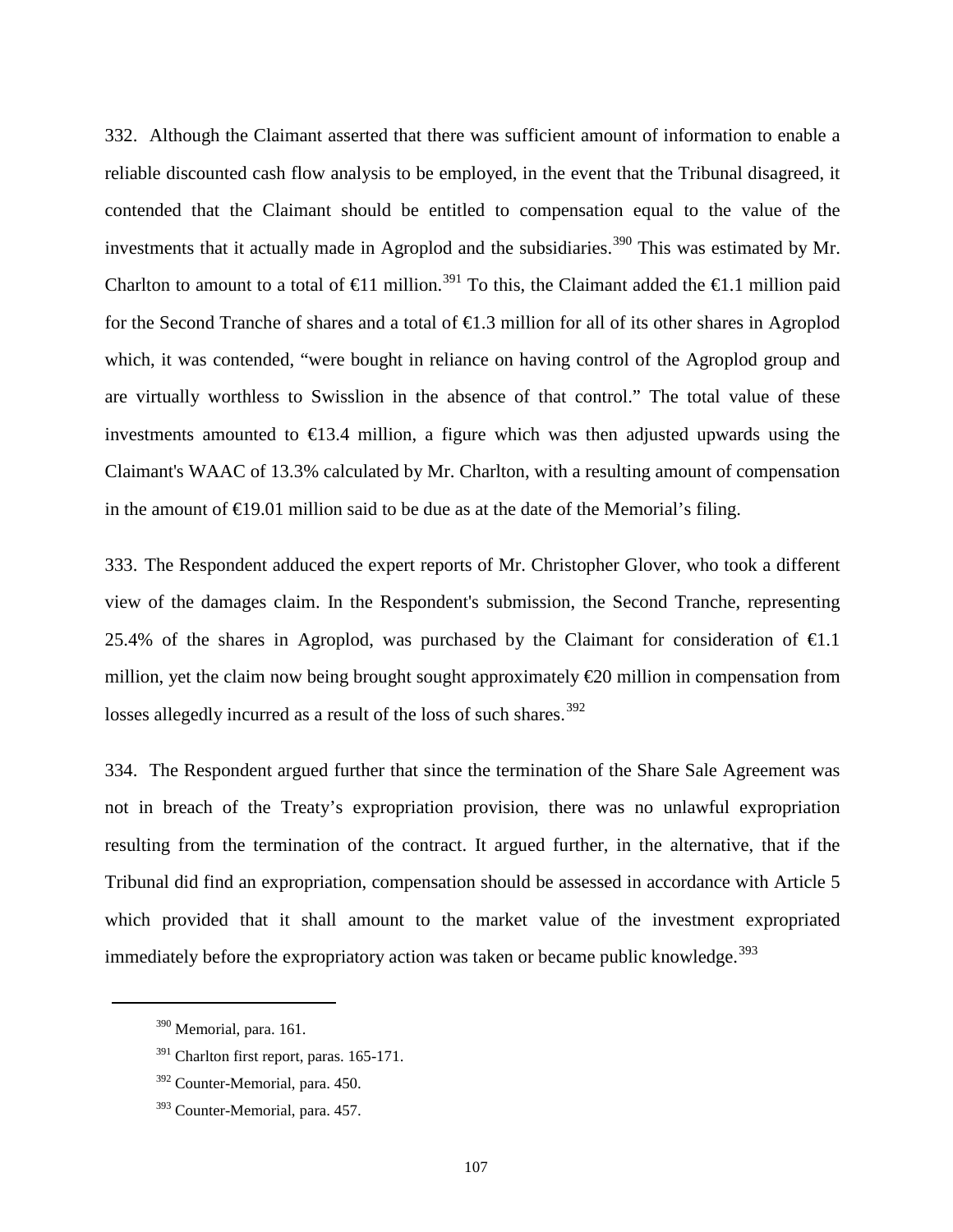335. The Respondent also argued that since Agroplod no longer has any valuable assets, since they had been transferred to the "Swisslion subsidiaries", the market value of the Agroplod shares and consequently any compensation payable to the Claimant in respect of the Second Tranche, which were they only shares that the Claimant no longer owns, would be nil.<sup>[394](#page-110-0)</sup>

336. The Respondent also took exception to the use of the discounted cash flow methodology, noting that Agroplod did not have a proven record of profitability and for that reason alone the use of the method was inappropriate in the facts of this case.<sup>[395](#page-110-1)</sup> It was argued further in this regard that there were several flaws in the use of the DCF methodology, for example, in that the Claimant was claiming the value of the shares not only in Agroplod but also in the three subsidiaries in which the Claimant still owns majority interests.<sup>[396](#page-110-2)</sup> The Respondent advanced a series of other objections to the Claimant's estimate of its damages, but it is unnecessary for the Tribunal to record them.

## **4. The Tribunal's Findings**

337. The alleged expropriation and the other claims that were based upon a substantial interference with the investment have not been made out. The finding of breach is instead based on measures taken prior to or on the margins of the contractual litigation. This necessarily leads to a substantial reduction in the amount of damages that can be awarded.

338. The Respondent correctly observes that the Claimant retains ownership of the First Tranche of shares and its substantial majority ownership of the three subsidiaries. The conduct of the business of the three subsidiaries has become more difficult and conflict-ridden since the Claimant lost control of Agroplod. The August 2010 requests by Agroplod's Board for the

<span id="page-110-0"></span><sup>394</sup> Counter-Memorial, para. 458.

<span id="page-110-1"></span><sup>395</sup> Counter-Memorial, para. 463.

<span id="page-110-2"></span><sup>&</sup>lt;sup>396</sup> Counter-Memorial, paras. 465-471.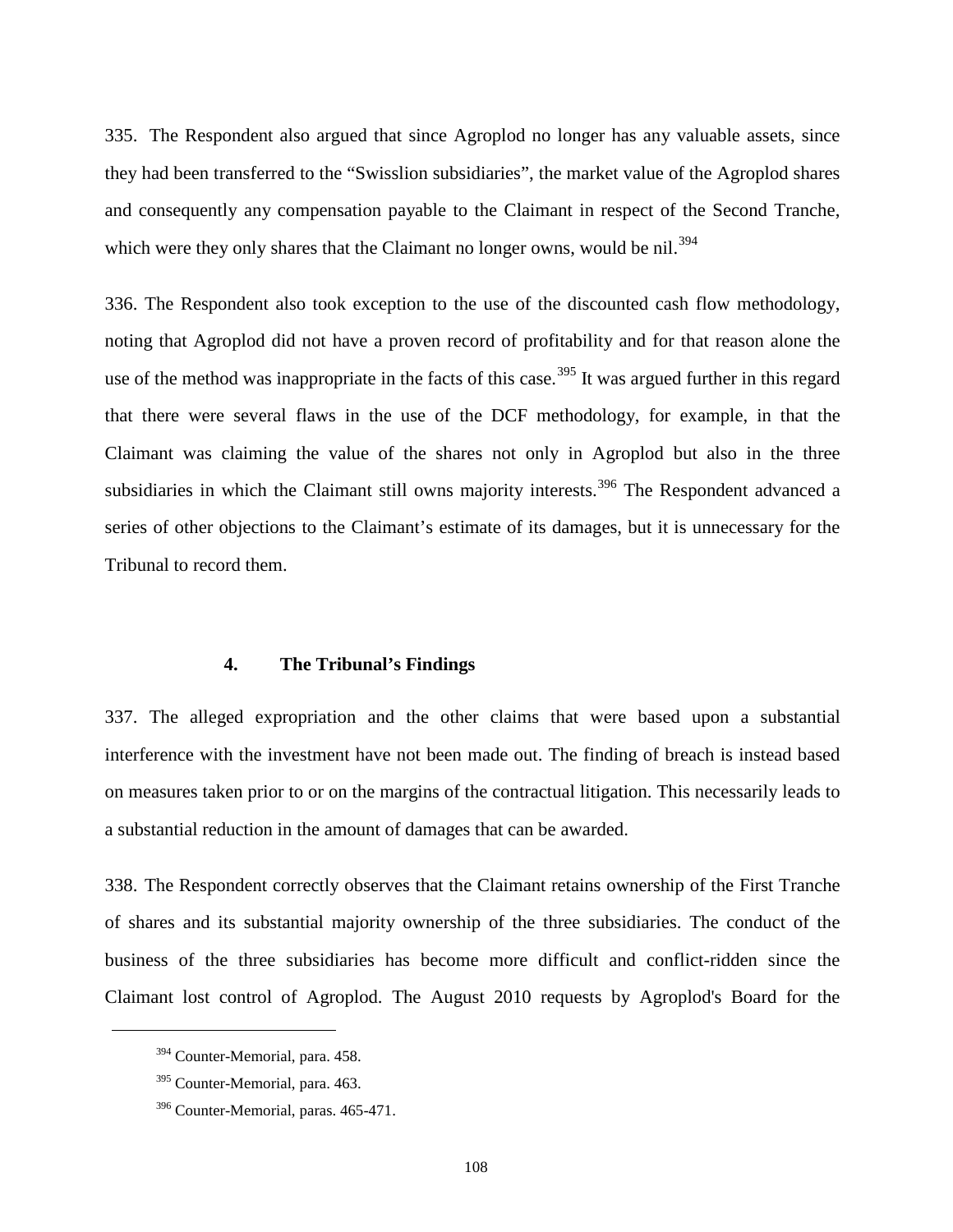initiation of a criminal investigation, which apparently continues, and the demand for the renegotiation of the Business and Technical Co-operation Agreements are evidence of that fact. Given the relations between the shareholders, this is unsurprising. At the same time, the fact is that the business interests of Agroplod, Swisslion and the three subsidiaries are now bound up together.<sup>[397](#page-111-0)</sup>

339. Since the damages claim was predicated on an assumed unlawful expropriation or other breach of similar effect and impact, and this has been rejected, it follows that the expert evidence adduced in support of the expropriation claim is of little value to the Tribunal when it estimates damages for the breach that it has found.

340. Faced with a relatively minor breach and expert evidence that was aimed at valuing the effects of alleged breaches that have been found not to be substantiated, when it came to calling upon the Parties to submit their submissions on costs, the Tribunal requested both Parties to also provide evidence on what kinds of costs they incurred in connection with the SEC measures and the criminal investigation of Mr. Meskov and his colleague. The Respondent objected to the Tribunal's request for evidence on the costs incurred in the SEC and criminal investigations proceedings, arguing that the only material that could be filed at that stage of the proceedings was restricted to the costs incurred in respect of the arbitration itself.<sup>[398](#page-111-1)</sup> It submitted that the Tribunal's discretion to award costs pursuant to Article 61(2) of the Convention and Rule 28(2) of the Arbitration Rules is not unlimited and is restricted only to the costs of the proceeding. It argued further that specific relief for the costs incurred in the SEC and criminal complaints proceedings has not been requested in this proceeding and therefore an award of such costs would be *ultra* 

<span id="page-111-1"></span><span id="page-111-0"></span><sup>&</sup>lt;sup>397</sup> That said, the Tribunal has noted the Claimant's comment in its letter of 8 March 2012 to the effect that counsel is instructed that Agroplod has terminated the lease to Prespa Turist dated 31 October 2011.

<sup>398</sup> Respondent's Submissions on Costs, 24 April 2012.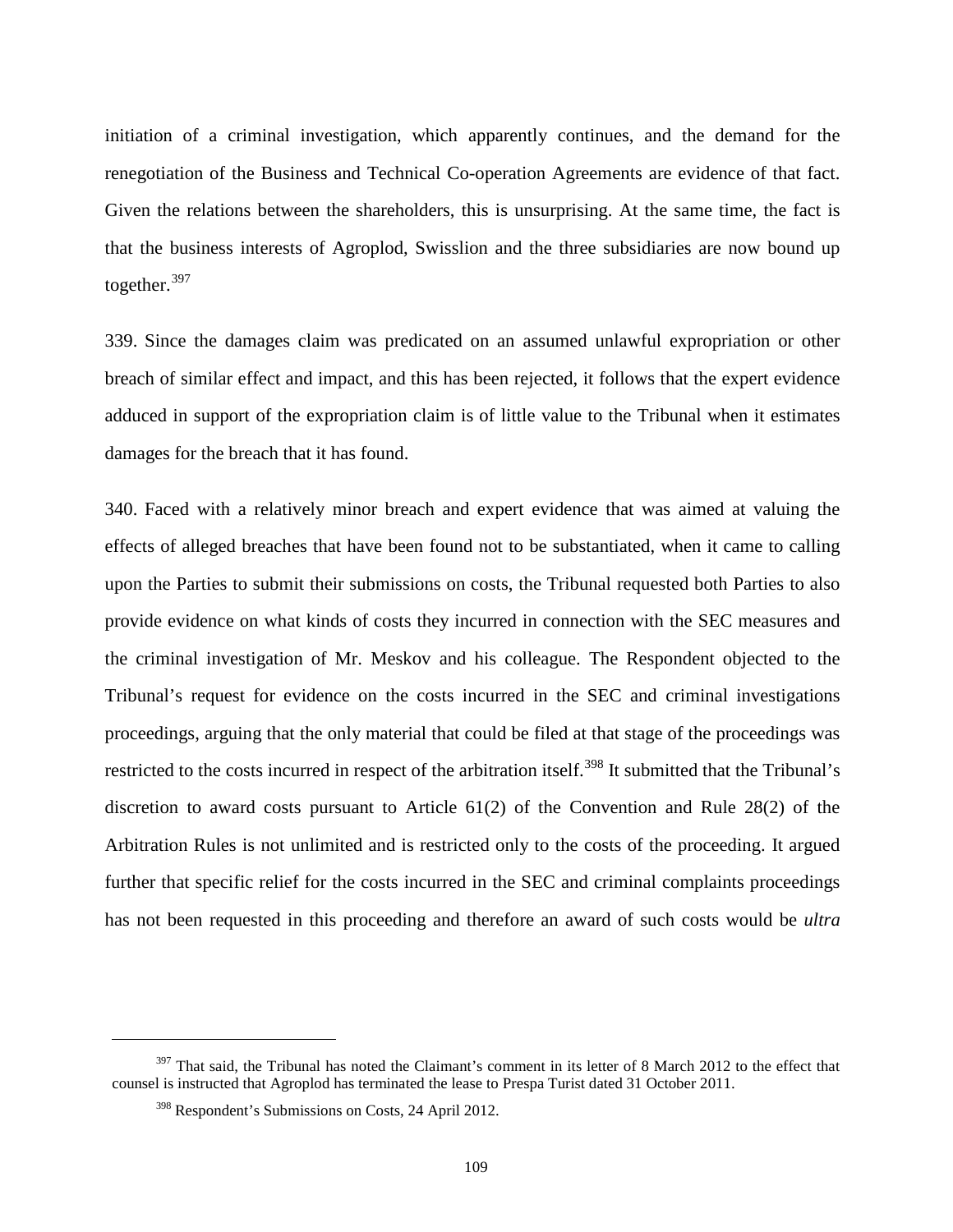*petita* with the Respondent's being denied the opportunity to make submissions on any such damages. The result, in its submission, would be a denial of basic principles of due process.<sup>[399](#page-112-0)</sup>

341. The Tribunal has a different view. The proceeding had not been declared closed pursuant to Rule 38 of the Arbitration Rules. The Tribunal has already discussed its powers under Article 43 of the Convention and Rule 34 of the Arbitration Rules and it is unnecessary to repeat the authority for the Tribunal's action. From the beginning of this proceeding, the SEC and criminal proceedings were both pleaded as breaches of the Treaty.<sup>[400](#page-112-1)</sup> While it is true that a separate claim for relief against the SEC and criminal proceedings was not particularised, the two measures were expressly identified as giving rise to cognisable breach and were bound up in the larger expropriation claim. The Tribunal does not see how, its having found a breach of the Treaty, it can refrain from awarding damages that flow from the measures it has found to be inconsistent with the Respondent's international obligations.

342. As for the Respondent's objection based on due process concerns, the Respondent was given an opportunity to comment on the Claimant's Costs Submission and it availed itself of that opportunity. In the section of the Respondent's Response to Claimant's Submission on Costs on the SEC and criminal investigation proceedings, the Respondent took issue with the Claimant's assertion that its counsel in the international proceeding spent significant time on the SEC and criminal complaints issue in preparing this ICSID claim. The Respondent correctly observed that "it reasonably assumes that the Tribunal intended the Parties to identify those costs incurred before the Macedonian courts in the SEC and criminal investigation proceedings."<sup>[401](#page-112-2)</sup> While the Respondent also challenged various fee arrangements between the Claimant and its Macedonian counsel and maintained its objections generally to the Tribunal's jurisdiction to decide costs of

<sup>399</sup> *Id*., paras. 32, 35.

<span id="page-112-2"></span><span id="page-112-1"></span><span id="page-112-0"></span><sup>400</sup> Request for Arbitration, paras. 80-81, Memorial, paras. 69-76, 88-90, 135-136, and 143, and Reply, paras. 76-102, 204.

<sup>401</sup> Respondent's Response to Claimant's Submission on Costs, para. 25.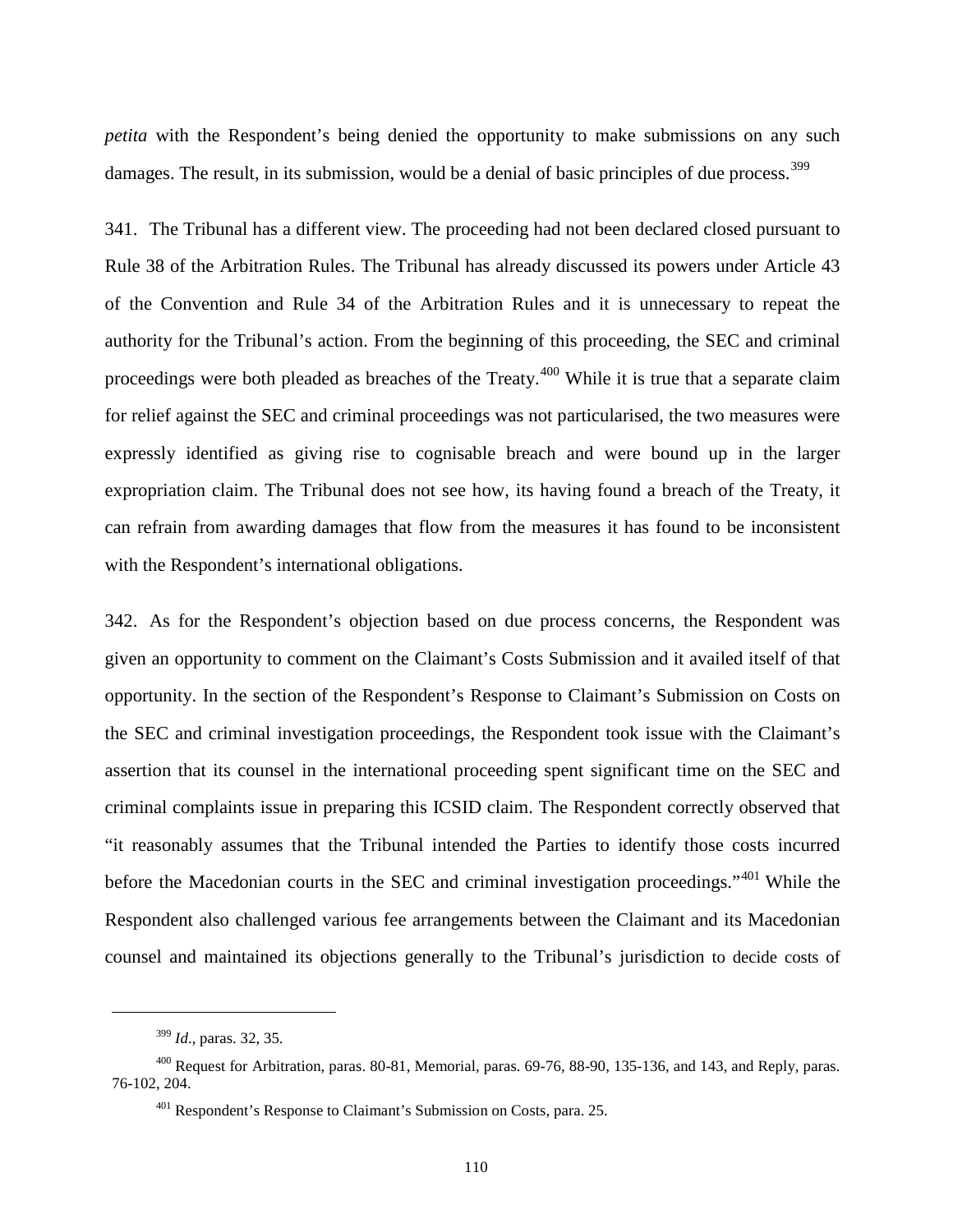proceedings other than the present arbitration<sup> $402$ </sup>, it did not take issue with the Claimant's evidence of the legal costs incurred in connection with the two sets of proceedings in Macedonia.

343. The Claimant's filing dated 24 April 2012 states that it incurred a total of €34,000 in relation to the SEC and criminal proceedings.<sup>[403](#page-113-1)</sup>

344. The Tribunal has concluded that it can arrive at an appropriate estimation of damages having regard to the professional fees incurred by Swisslion in the two local proceedings found to be part of the composite act, together with an estimate of the costs arising out of responding to the Ministry and other agencies of the Macedonian government and the impact of these various acts on the running of the business generally, bearing in mind that no damages can be awarded for losses flowing from the termination of the Share Sale Agreement and the fact that it is not the Tribunal's role to award punitive damages.

345. It is not possible to quantify the damages with certainty, but it is well established in international law that difficulty in ascertaining damages does not preclude their being awarded in the event of a breach. A typical comment is the following:

… the claimant has the burden of proving the quantum of damages. Nevertheless, the failure of a claimant to prove its damages with certainty, or to establish its right to the full damages claimed, does not relieve the tribunal of its duty to assess damages as best it can on the evidence available, as"…it is well settled that the fact that damages cannot be assessed with certainty is no reason not to award damages when a loss has been incurred." (*Southern Pacific Properties (Middle East) Limited v. Arab Republic of Egypt* (ICSID Case No. ARB/84/3), Award, 20 May 1992, (1993) 32 I.L.M. 933-1038 at paragraph 215).<sup>[404](#page-113-2)</sup>

<sup>402</sup> *Id*., paras, 29-33.

<span id="page-113-1"></span><span id="page-113-0"></span><sup>&</sup>lt;sup>403</sup> Claimant's Statement of Fees and Expenses paid to Freshfields Bruckhaus Deringer LLP and to ICSID, 24 April 2012. The Claimant also made submissions on the time that its counsel had spent relating the SEC and criminal proceedings to the international claim itself. This was not of interest to the Tribunal because such costs would already be encompassed by the legal fees incurred in relation to the Treaty claim. The Tribunal agrees with the Respondent's objection to this part of the Claimant's Submission.

<span id="page-113-2"></span><sup>404</sup> *Archer Daniels Midland Company and Tate & Lyle Ingredients Americas Inc. v. United Mexican States*, ICSID Case No. ARB(AF) 04/05, Decision on the Request for Correction, Supplementary Decision, and Interpretation, 10 July 2008, para. 38.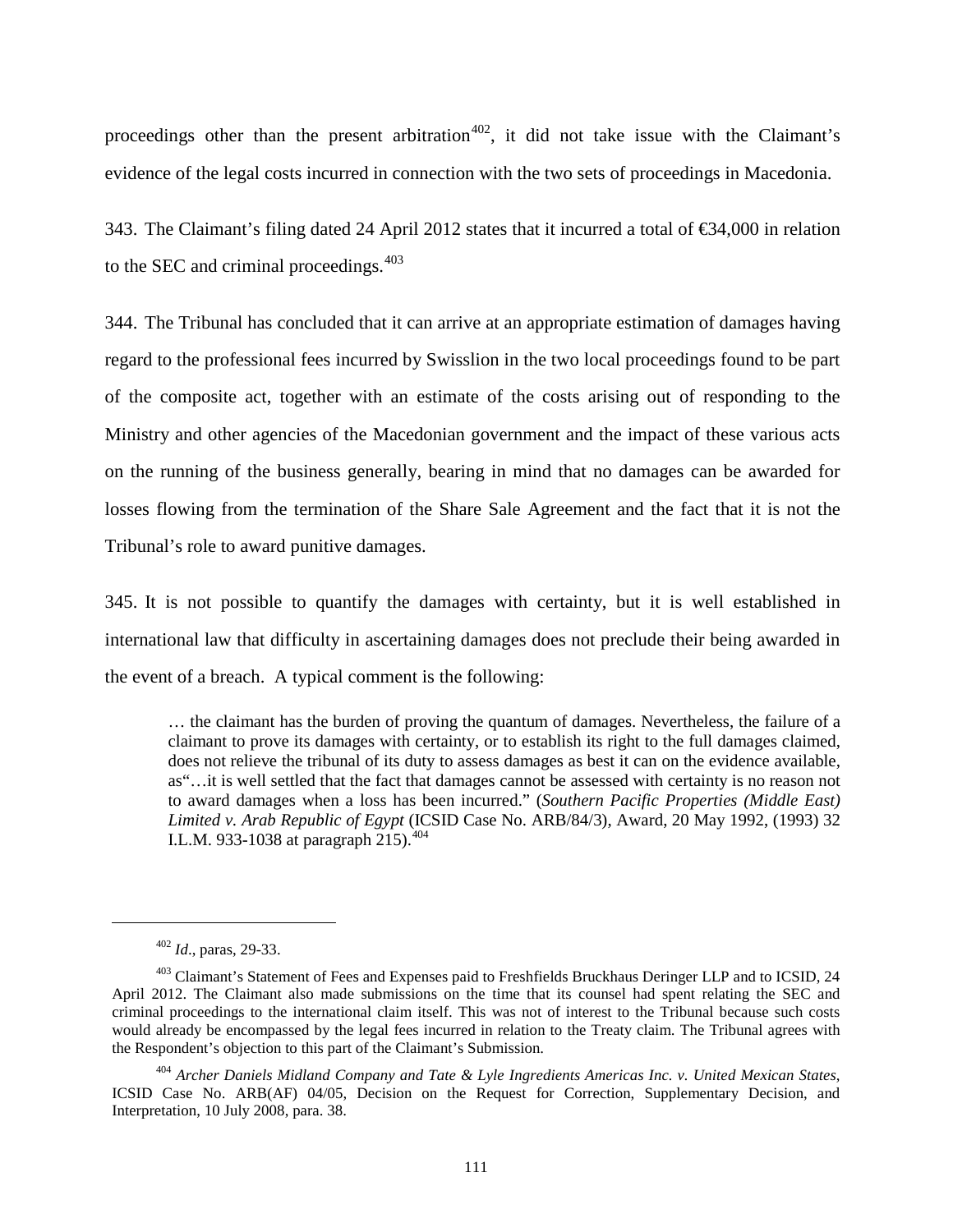346. In addition to the legal fees incurred in opposing the SEC measures and responding to the first criminal investigation, the Tribunal considers that some damage was suffered by Swisslion during the period in which the Ministry failed to engage with it. On Mr. Meskov's testimony, which was un-contradicted, he regularly communicated orally with the Ministry.<sup>[405](#page-114-0)</sup> Swisslion also prepared the two written reports in 2006, several folders of documents for the 15 February 2007 officials' visit to Resen and in response to the 1 March 2007 request for further documentation. It filed a further report to the Ministry of Economy in August 2007.

347. Its reports to the Ministry were met with silence until March 2008 when the petition to terminate the Share Sale Agreement was filed with the Skopje Basic Court.

348. During 2007, Swisslion responded to various inspections by different government agencies (the Ministry of Finance and the Ministry of Labour and Social Policy). According to Mr Meskov, during this period, "[n]ew and unusual controls on our business began to emerge in mid-2007". "We were subjected to all sorts of government inspections and controls."<sup>[406](#page-114-1)</sup> The SEC proceedings and the first criminal investigation (later found to be without basis) at a time when the other legal proceedings were underway further diverted management's time and attention and reasonably could be expected to have had an effect on the investment's prospects.

349. The uncertainty that surrounded the investment as a result of the SEC procedures and criminal charges clouded its prospects. All of this unfolded in the context of a bitter dispute between the Agroplod shareholders. The State is not responsible for the acts of private persons, but its measures became linked with the ongoing shareholders' dispute and prompted Swisslion to take its own measures to contest Mr. Kitinov's efforts to enlist the government in aid of his side of the shareholders' dispute. The criminal and professional audit standards complaints against

<span id="page-114-0"></span><sup>&</sup>lt;sup>405</sup> Meskov first witness statement, para. 44, Meskov second witness statement, para. 18.

<span id="page-114-1"></span><sup>406</sup> Transcript, day 2, 49: 19-21.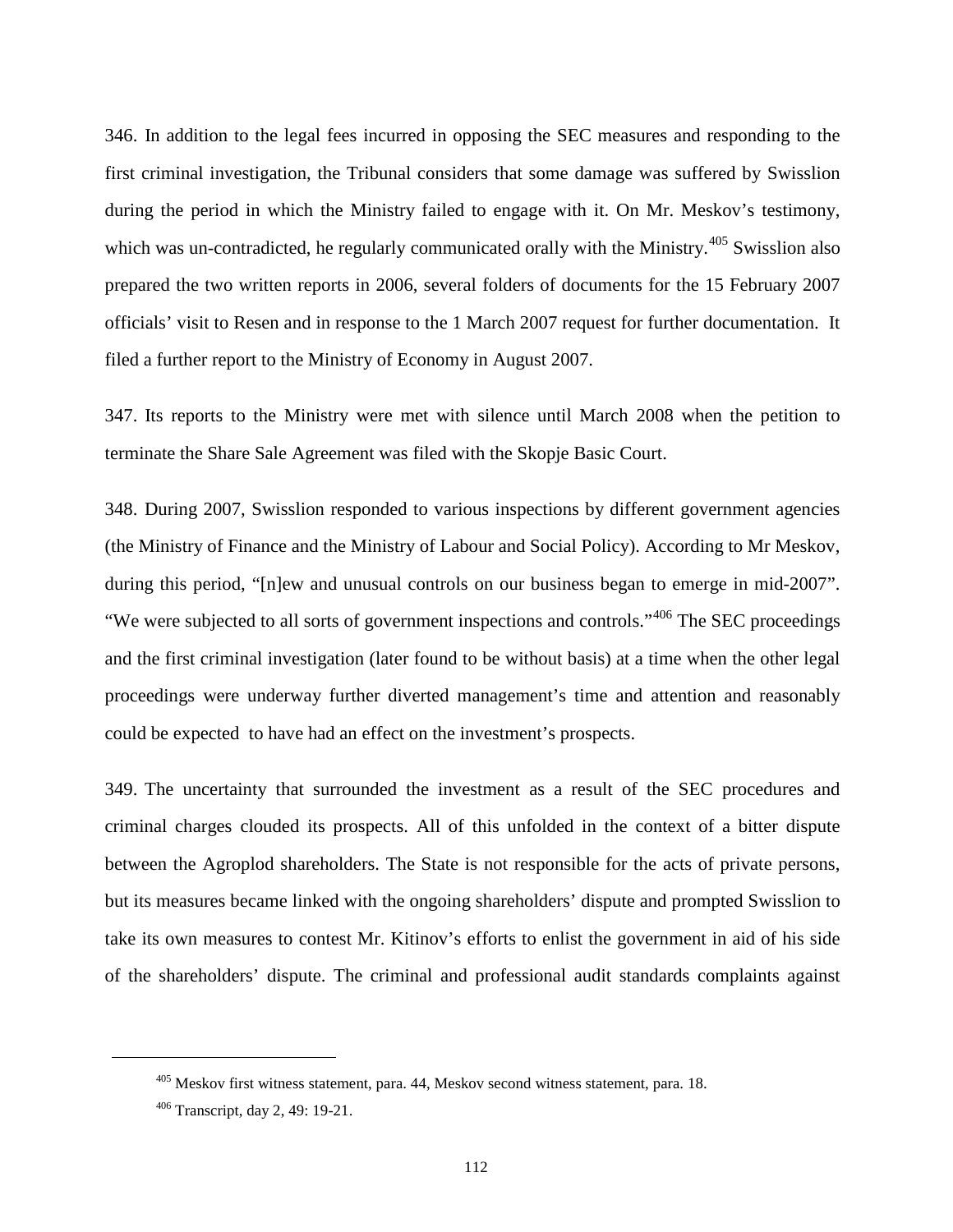Pelagoniska Audit house are an example. All of this came at some cost to the Claimant.<sup>[407](#page-115-0)</sup> At the same time, the Tribunal must exercise caution not to award damages for the seminal event which it has found does *not* give rise to State responsibility.

350. The Tribunal considers that Mr. Charlton's estimate of the impact of the reputational damages suffered in 2008 (which corresponds in time to the SEC measures, the publication of the initiation of the criminal investigation and the initiation of the contract litigation) is suitable for estimating part of the measures' impact on the Claimant. He estimated a loss of export sales not achieved at  $\epsilon$ 0.3 million and a loss of domestic sales at  $\epsilon$ 0.06 million.<sup>[408](#page-115-1)</sup> These were losses suffered by Agroplod and the subsidiaries, not by Swisslion itself, so they would have to be discounted to reflect Swisslion's interests therein. Moreover, it is not possible to determine precisely how much of the losses were attributable to the Share Sale Agreement litigation initiated in May 2008 and how much were attributable to the SEC and criminal measures. In the end, the Tribunal considers that of a total of €360,000 in losses quantified by Mr. Charlton, two-thirds of the losses can be attributed to the measures found to have been contrary to the Treaty's fair and equitable treatment standard. In all the circumstances, having regard to the precise breach identified by the Tribunal and to: (i) the legal fees incurred by Swisslion contesting the SEC and criminal investigation measures; (ii) the diversion of management's time in responding to the heightened controls whilst the Ministry of Economy caused investigations to be conducted without advising Swisslion that its contractual performance was a potential legal dispute; and (iii) an allocation of the lost sales resulting from the reputational damage suffered in 2008, the Tribunal has concluded that it is appropriate to fix the Claimant's damages at  $\epsilon$ \$50,000.

<span id="page-115-1"></span><span id="page-115-0"></span> $407$  In its pleadings, the Claimant placed some emphasis on reputational harm and lost sales. Mr Charlton sought to quantify such loss in his first expert report. Reputational damage evidence was reflected in Mr Meskov's first witness statement, para. 56 as well as in Mr Charlton's first and second expert reports, at paras. 151 and 44, respectively.

<sup>408</sup> Charlton first report, para. 151.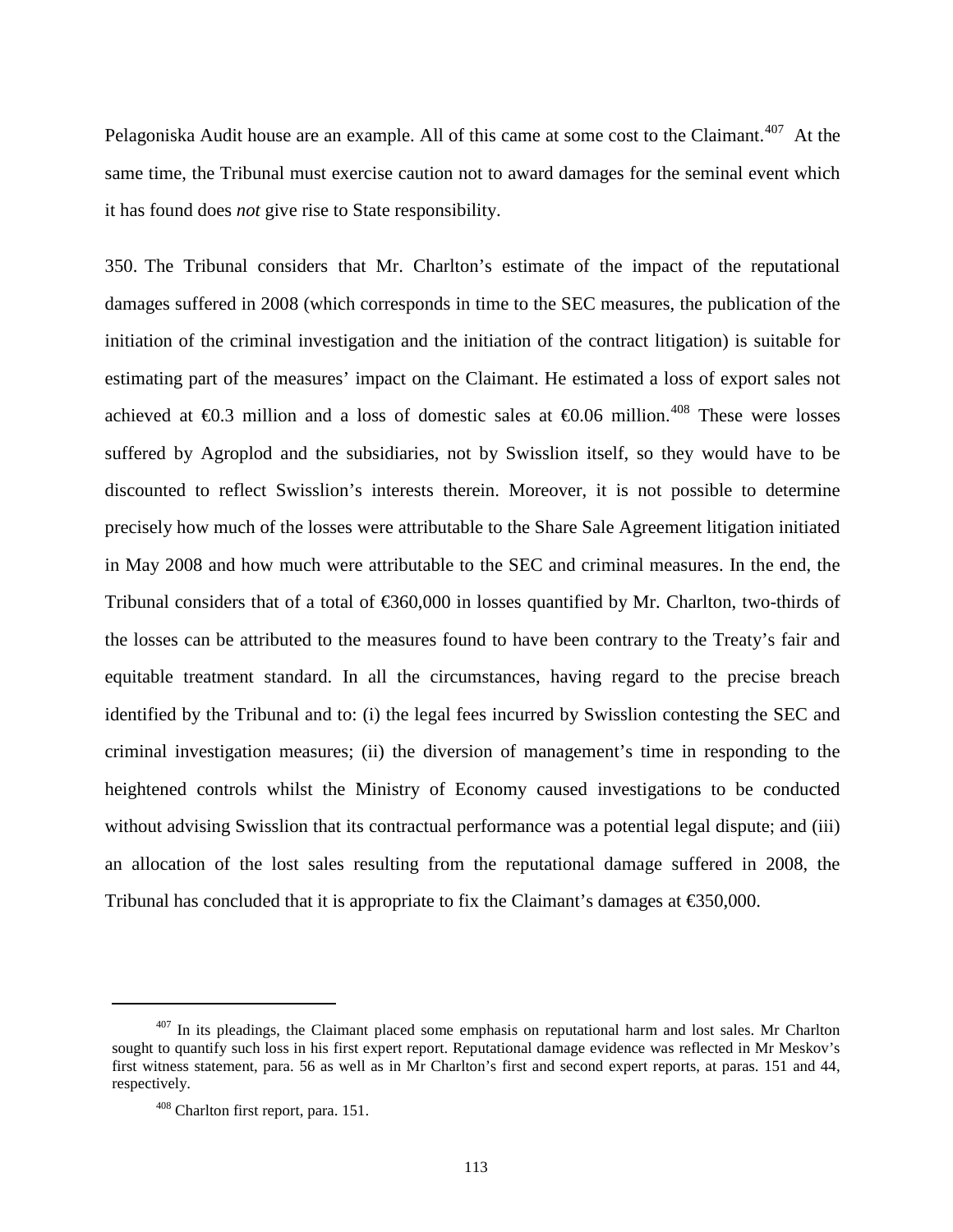## C. INTEREST AND COSTS

351. Article 61(2) of the ICSID Convention and Rule 47(1) (j) of the ICSID Arbitration Rules empower the Tribunal to decide the apportionment of the expenses incurred by the disputing Parties in connection with the proceedings as well as of the fees and expenses of members of the Tribunal and the charges for the use of the facilities and services of this Centre.

352. The Claimant has quantified its costs of legal representation at  $\bigoplus$ , 091, 904 for Freshfields Bruckhaus Deringer LLP (subject to an upward adjustment of the average hourly fee depending upon the amount of damages awarded) and  $\text{\textsterling}55,500$  for GKN. It has advanced \$250,000 in advance fees and \$25,000 in lodging fees to ICSID.

353. The Respondent has quantified its costs, inclusive of advance ICSID fees and expenses, in the amount of USD 3,675,211.23.<sup>[409](#page-116-0)</sup>

354. Both the Convention and the Arbitration Rules give a tribunal broad discretion in the awarding of costs. The Tribunal has carefully considered the Parties' costs submissions and has concluded that the Respondent should bear part of the Claimant's costs of legal representation.

355. The Tribunal has borne in mind that although it has found State responsibility to be engaged, the Claimant's major claims were rejected, thus necessarily leading to a dramatic reduction on the amount of damages that could be awarded. The Claimant has partially prevailed, but its limited success does not justify awarding its full costs of legal representation.

356. The Claimant argued vigorously that the Respondent's jurisdictional objections were baseless and that this should be taken into account by the Tribunal when awarding costs.

<span id="page-116-0"></span><sup>409</sup> Respondent's Submissions on Costs, 24 April 2012.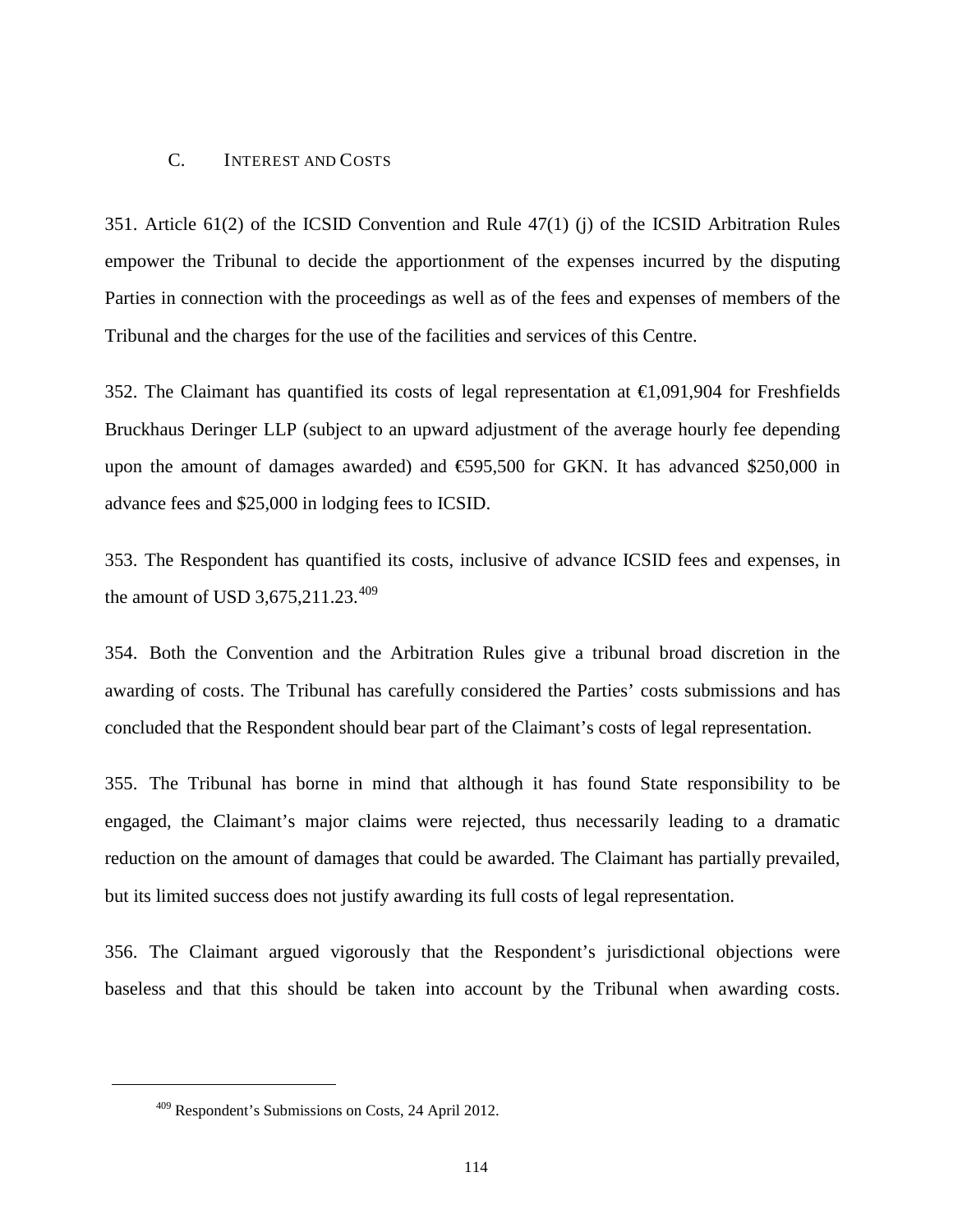Although the Tribunal rejected the objections, they cannot be said to have been frivolous and no adjustment is warranted by their having been raised.

357. In the circumstances of the present case, the Tribunal considers that it is appropriate that the Respondent pay  $\epsilon$  50,000 of the Claimant's costs of legal representation. Each Party shall otherwise bear its own costs connected with the proceedings as well as the fees and expenses of the arbitrators and charges for the use of the Centre's facilities and services. It is so ordered.

358. Since its claims encompassed a claim for expropriation, the Claimant requested an award of interest that would accrue at the rate of its WAAC, specified at 13.3%. The Tribunal did not accept the expropriation claim and considers that an interest award based on the Claimant's WAAC is not appropriate. The only provision of the Treaty that makes any reference to a rate of interest is, of course, Article 5, which deals with expropriation. Under that provision, interest is to be calculated on the annual LIBOR basis.

359. In the Tribunal's view, the Respondent's breach of the Treaty occurred as of 30 March 2007 when, having received the Claimant's response to the Ministry's letter of 1 March 2007, the Ministry began to initiate control proceedings without engaging with the Claimant as to the nature of its performance under the Share Sale Agreement. The Tribunal finds it appropriate to use the LIBOR rate of interest as specified in Article 5. Interest shall therefore run as of that date and is calculated on the basis of the annual LIBOR rate, compounded semi-annually. Interest shall run from 30 March 2007 until full payment of the amount due.

## IV. DISPOSITIVE PART OF THE AWARD

360. For the foregoing reasons, the Tribunal decides as follows:

The Respondent breached Article 4(2) of the Treaty by failing to accord fair and equitable treatment to the Claimant's investment.